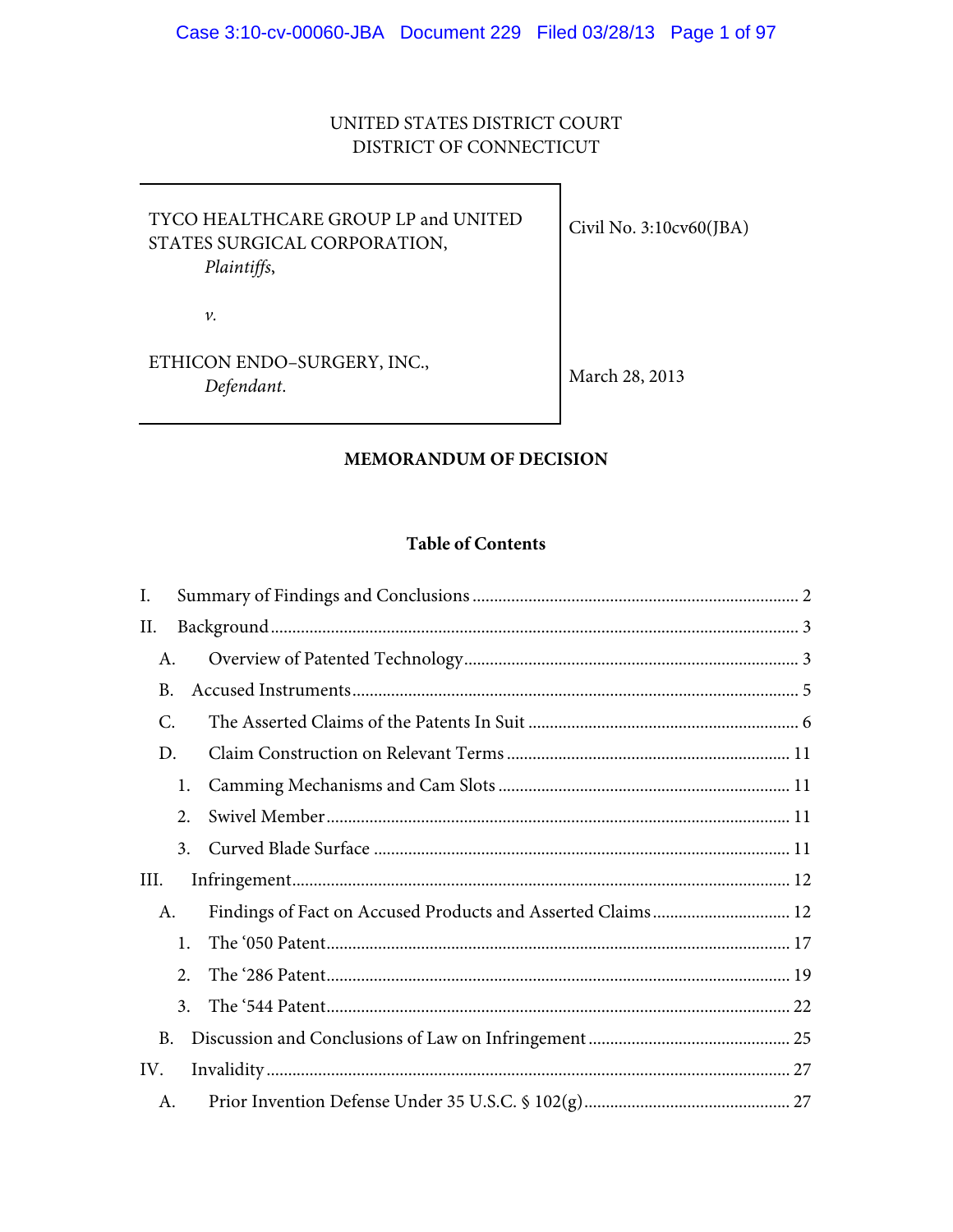## Case 3:10-cv-00060-JBA Document 229 Filed 03/28/13 Page 2 of 97

| 1.  |                                                            |  |
|-----|------------------------------------------------------------|--|
| B.  |                                                            |  |
| 1.  |                                                            |  |
| 2.  |                                                            |  |
| 3.  | Reasonable Diligence, Lack of Abandonment, Concealment  45 |  |
| C.  |                                                            |  |
| 1.  |                                                            |  |
| 2.  |                                                            |  |
| V.  |                                                            |  |
|     |                                                            |  |
| B.  |                                                            |  |
| 1.  |                                                            |  |
| 2.  |                                                            |  |
| C.  |                                                            |  |
| D.  |                                                            |  |
| 1.  |                                                            |  |
| 2.  |                                                            |  |
| 3.  |                                                            |  |
| VI. |                                                            |  |

## **I. Summary of Findings and Conclusions**

A bench trial was held from December 3 through December 13, 2007, and July 9 through August 3, 2012<sup>1</sup> on the claims of Plaintiffs Tyco Healthcare Group LP and United States Surgical Corporation ("Tyco") that Defendant Ethicon Endo–Surgery, Inc.'s

<sup>&</sup>lt;u>1</u> <sup>1</sup> The second phase of the trial was also held in two parts: July 9-July 13, 2012 and July 23–July 27, 2012, with closing arguments heard on August 3, 2012.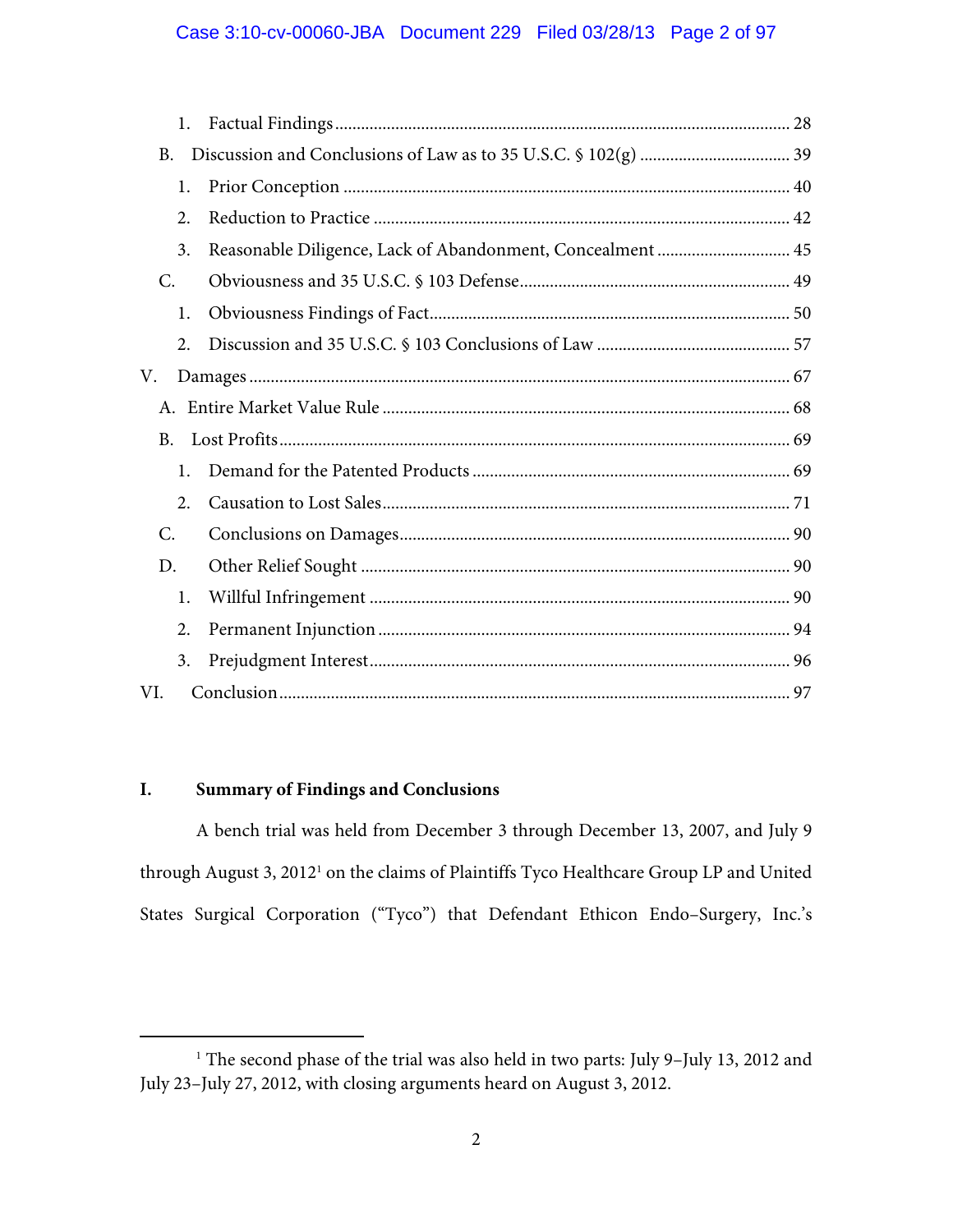## Case 3:10-cv-00060-JBA Document 229 Filed 03/28/13 Page 3 of 97

("Ethicon") ultrasonic surgical tools infringe three patents,<sup>2</sup> and on Defendant's invalidity defenses. The Court's findings and conclusions pursuant to Federal Rule of Civil Procedure 52 are summarized as follows: 3

(1) Tyco has proved infringement of all asserted claims of the patents in suit;

(2) Ethicon has proved its defense of prior conception and diligence under § 102(g) for

claims 1, 5, 9, and 10 of the '050 patent, claims 1, 6, 7, and 8–14 of the '286 patent, and 1,

2, 9–13, 16, 18, and 23–25 of the '544 patent;

(3) Ethicon has failed to prove its § 103 obviousness defense;

(4) Tyco has not proved willful infringement of the patents in suit;

(5) Tyco has not proved that a preliminary injunction is warranted;

(6) Tyco has not proved that it is entitled to lost profits damages; and

(7) Tyco is entitled to 8% royalty damages and 3.25% prejudgment interest for damages in the total amount of \$176,500,800.00.

### **II. Background**

### **A. Overview of Patented Technology**

The three patents at issue in this lawsuit are directed to ultrasonic surgical devices, which employ ultrasonic energy to cut and coagulate vessels in surgery. An ultrasonic medical device of the type in the patents in suit is described as including (1) a generator

 $\begin{array}{c|c}\n\hline\n\text{2}\n\end{array}$ <sup>2</sup> The patents in suit are U.S. Patent No. 6,063,050 (the '050 patent), U.S. Patent No. 6,468,286 (the '286 patent), and U.S. Patent No. 6,682,544 (the '544 patent).

<sup>&</sup>lt;sup>3</sup> Technically still pending, Tyco's oral motions for judgment as a matter of law pursuant to Rule 50(a) [Doc. ## 197, 201] and Ethicon's oral motions for judgment as a matter of law pursuant to Rule 50(a) [Doc. ## 196, 202] are denied. The substance of those motions is addressed in this memorandum of decision. For the reasons set out *infra*, Ethicon's motion to strike testimony of Dr. Durfee [Doc. ## 203, 212] is also denied.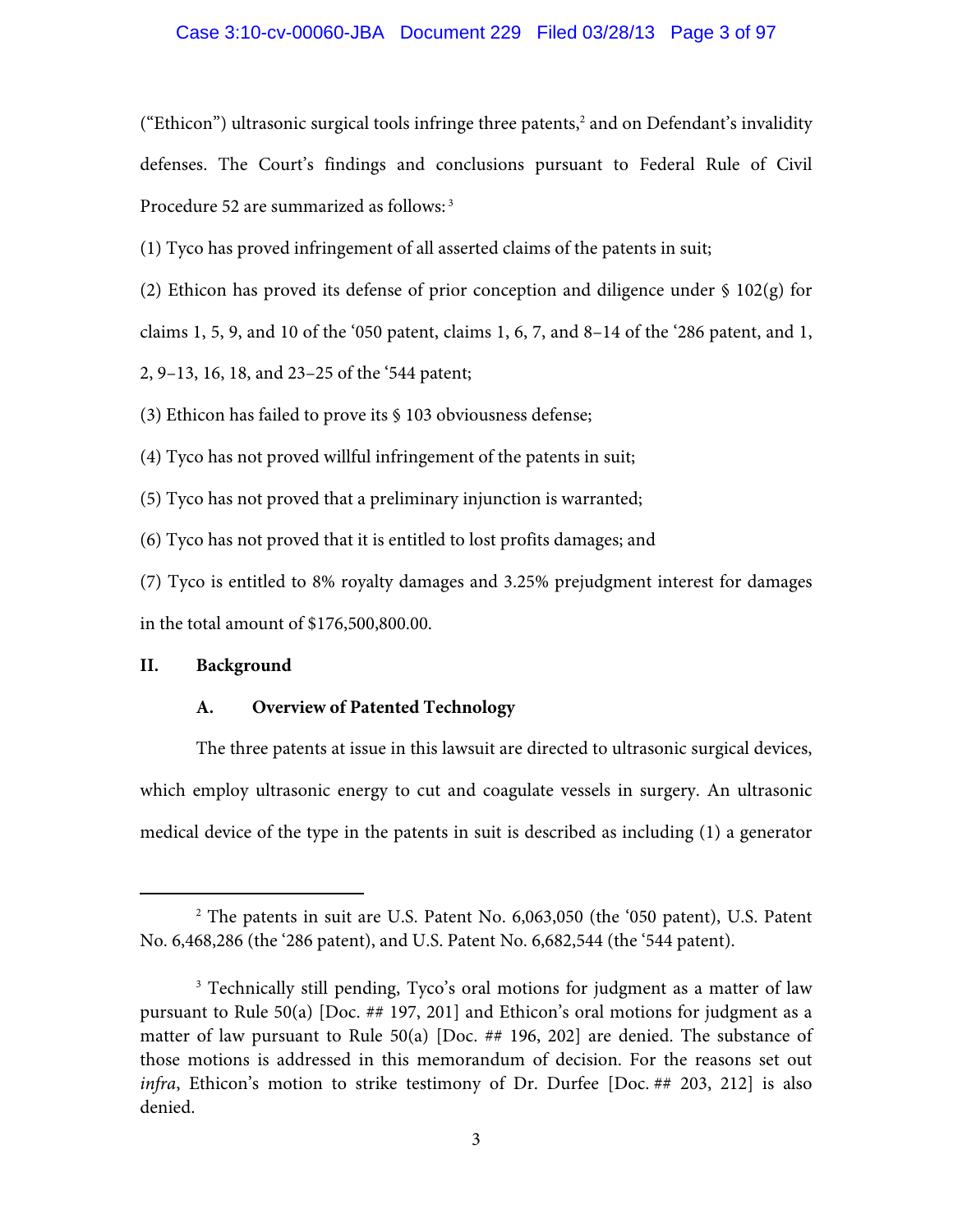### Case 3:10-cv-00060-JBA Document 229 Filed 03/28/13 Page 4 of 97

to power a transducer, (2) a transducer to convert electrical energy into ultrasonic mechanical vibrations, and (3) the surgical instrument to deliver ultrasonic energy to tissue. (*See* Fig. 1, '286 patent [PTX 52].) Ultrasonic energy vibrates a blade at the end of the instrument very rapidly such that the device cuts tissue and provides hemostasis through the generation of frictional heating between the tool and tissue. (*See, e.g.*, Fig. 12, '050 patent [PTX 50].)

The ultrasonic transducer (*see id.* at 230) is supported within the instrument's housing. The shaft (*id.* at 224) and the jaw (*id.* at 232) can be rotated by a rotation knob (*id.* at 234). The devices at issue are commonly used in laparoscopic surgery in which trocars are used to pierce a patient's body and a narrow hollow tube, or "cannula," is used to provide a "working pathway" to the target surgical site. (*See* Expert Report of William Cimino  $[DTX 1379]$   $\P$  9–10.) The incisions created in laparoscopic surgery are relatively small and the result is shorter hospital stays and periods of convalescence, as well as less post–operative pain and fewer wound complications than in traditional, open surgery. (*See id.* ¶ 10.)

The patented technology describes handles that can be used to open and close the clamp jaw. (*See* stationary handle (228) and movable handle (236), Fig. 25, '050 patent.) In one embodiment, the clamp jaw is closed by pulling the movable handle towards the stationary handle ('050 patent at 11:1–9). When the movable handle moves towards the stationary handle, a cam mechanism advances the actuator tube toward the working end of the instrument. (Fig. 24, '050 patent.)

The three patents in suit are similar, but the '050 patent, part of the "Manna" family of patents discloses a cutting jaw with an "angled" blade surface ('050 patent at 1:60–67), while the '286 and '544 patents disclose a cutting jaw "curved downwardly and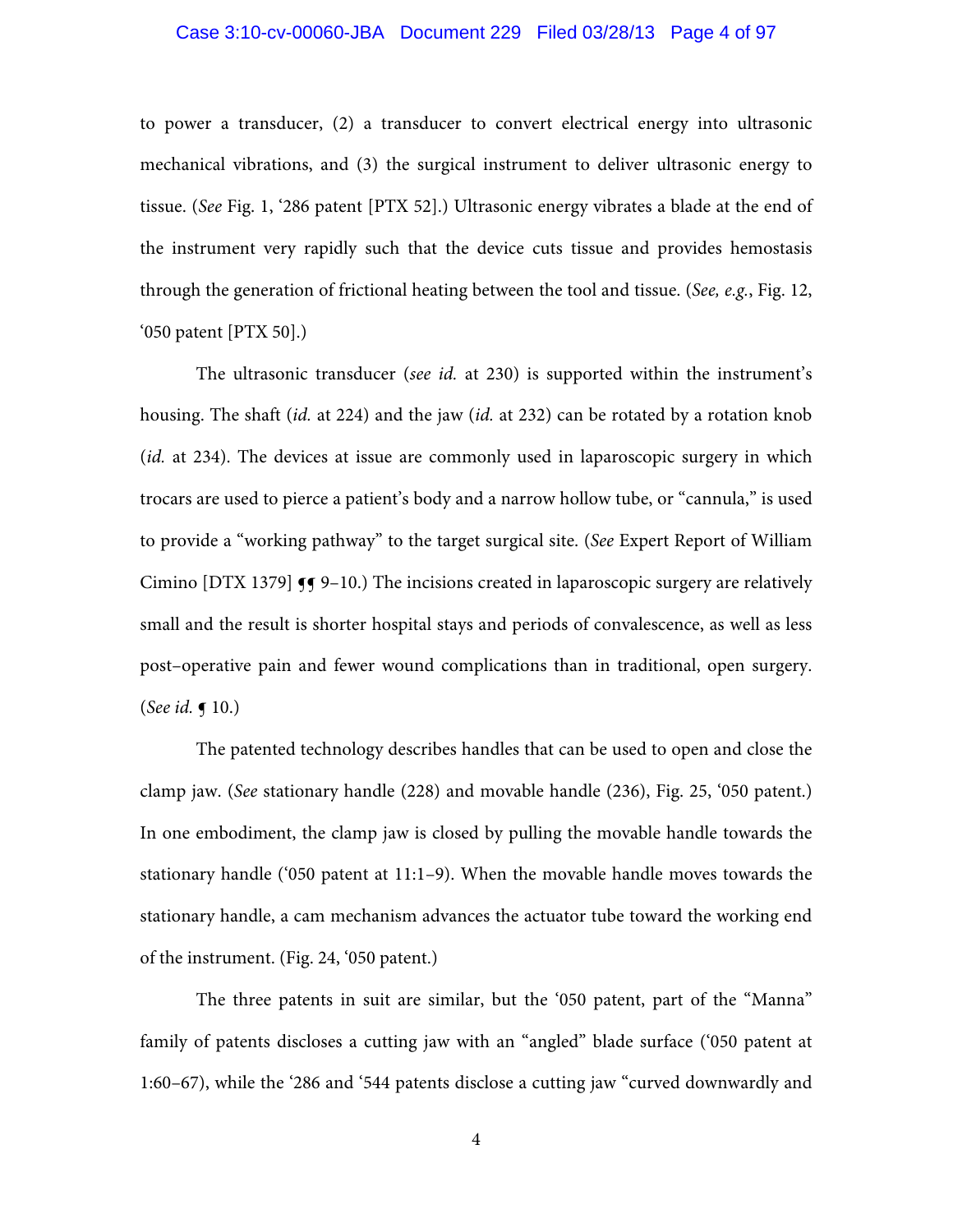outwardly in the distal direction" ('286 patent at 1:65–67; '544 patent [PTX 53] at 1:67– 2:2; *see also* Fig. 19, '050 patent; Fig. 9, '286 patent.)

## **B. Accused Instruments**

Tyco asserts that the Ethicon's Harmonic Scalpel products, Harmonic ACE products, and Harmonic WAVE products, all ultrasonic cutting and coagulating surgical devices used in laparoscopic and open surgery procedures, infringe claims 10–12 of the'050 patent, claims 8–14 of the '286 patent, and claims 1–3, 6, 8–13, 16, 18, and 23–25 of the '544 patent. Specifically, Tyco contends that the following Ethicon devices infringe the patents in suit:

| "CS Products"   | <b>CS141</b>       |
|-----------------|--------------------|
|                 | CS14C              |
|                 | CS231              |
|                 | CS <sub>23</sub> C |
|                 |                    |
| "LCS Products"  | LCSC1              |
|                 | LCSC <sub>5</sub>  |
|                 | LSCS5L             |
|                 |                    |
| "ACE Products"  | ACE14S             |
|                 | ACE23S             |
|                 | ACS36S             |
|                 | ACE23P             |
|                 | ACE36P             |
|                 | ACE23E             |
|                 | ACE36E             |
|                 | ACE45E             |
|                 |                    |
| "Wave Products" | WAVE18S            |

Tyco asserts that the LSC, CS, and ACE products infringe claims of the '050, '286, and '544 patents, and that the Wave Products infringe claims of the '544 patent. In the Court's 2007 Ruling on Motions for Summary Judgment, *Tyco Healthcare Group LP v.*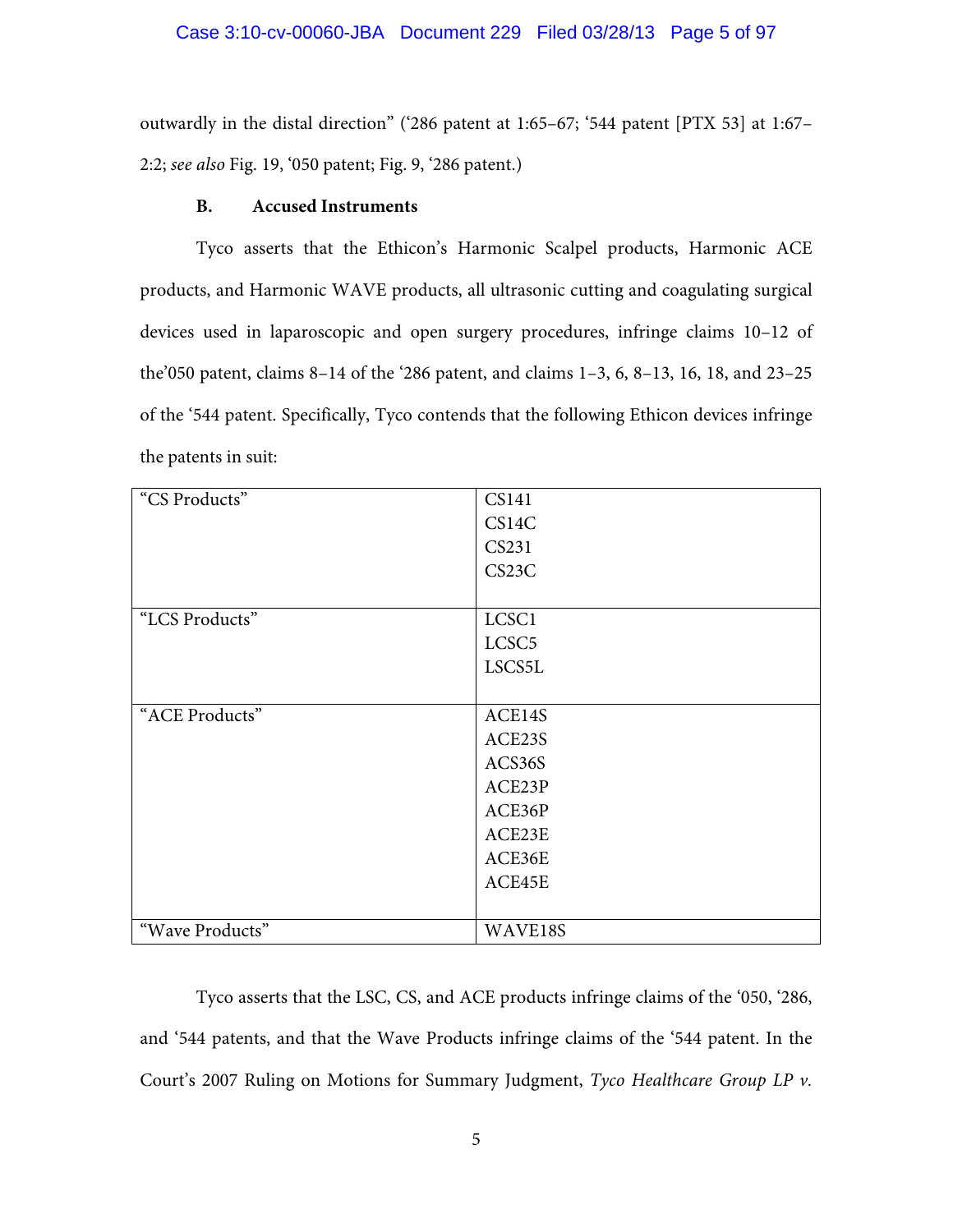*Ethicon Endo–Surgery, Inc.*, 514 F. Supp. 2d 351 (D. Conn. 2007), the LSC, CS, and ACE products were found to infringe claims 1, 5, and 9 of the '050 patent and claims 1, 6, 7 and 15 of the '286 patent.4

## **C. The Asserted Claims of the Patents In Suit**

This chart summarizes Tyco's infringement claims against the accused devices. An indication of "infringed" in the far–right column means that the Court, in its 2007 Ruling on Motions for Summary Judgment, found that the accused products infringe those claims:

| Patent         | Claim        | LCS, CS, and        | <b>WAVE</b> | <b>Elements</b>     |
|----------------|--------------|---------------------|-------------|---------------------|
|                |              | <b>ACE Products</b> |             | Contested           |
|                |              |                     |             |                     |
|                | $\mathbf{1}$ | X                   |             | Infringed           |
|                | 5            | X                   |             | Infringed           |
| $^{\circ}050$  | 9            | X                   |             | Infringed           |
|                | 10           | X                   |             | <b>Sealing Ring</b> |
|                | 11           | X                   |             | Camming             |
|                | 12           | X                   |             | Camming             |
|                | $\mathbf{1}$ | X                   |             | Infringed           |
|                | 6            | X                   |             | Infringed           |
|                | 7            | X                   |             | Infringed           |
|                | 8            | X                   |             | Camming             |
|                | 9            | X                   |             | Camming             |
|                | 10           | X                   |             | Camming,            |
|                |              |                     |             | Coupling            |
|                |              |                     |             | Member              |
| $^{\prime}286$ | 11           | X                   |             | Camming,            |
|                |              |                     |             | Coupling            |
|                |              |                     |             | Member, Swivel      |
|                |              |                     |             | Member              |

 $\overline{a}$  Ethicon has stipulated that the Court's 2007 Summary Judgment Ruling is also applicable to the newly accused ACE products—that is, the ACE23E, ACE36E, and ACE 45E. (*See* Stipulation [Doc. # 59].)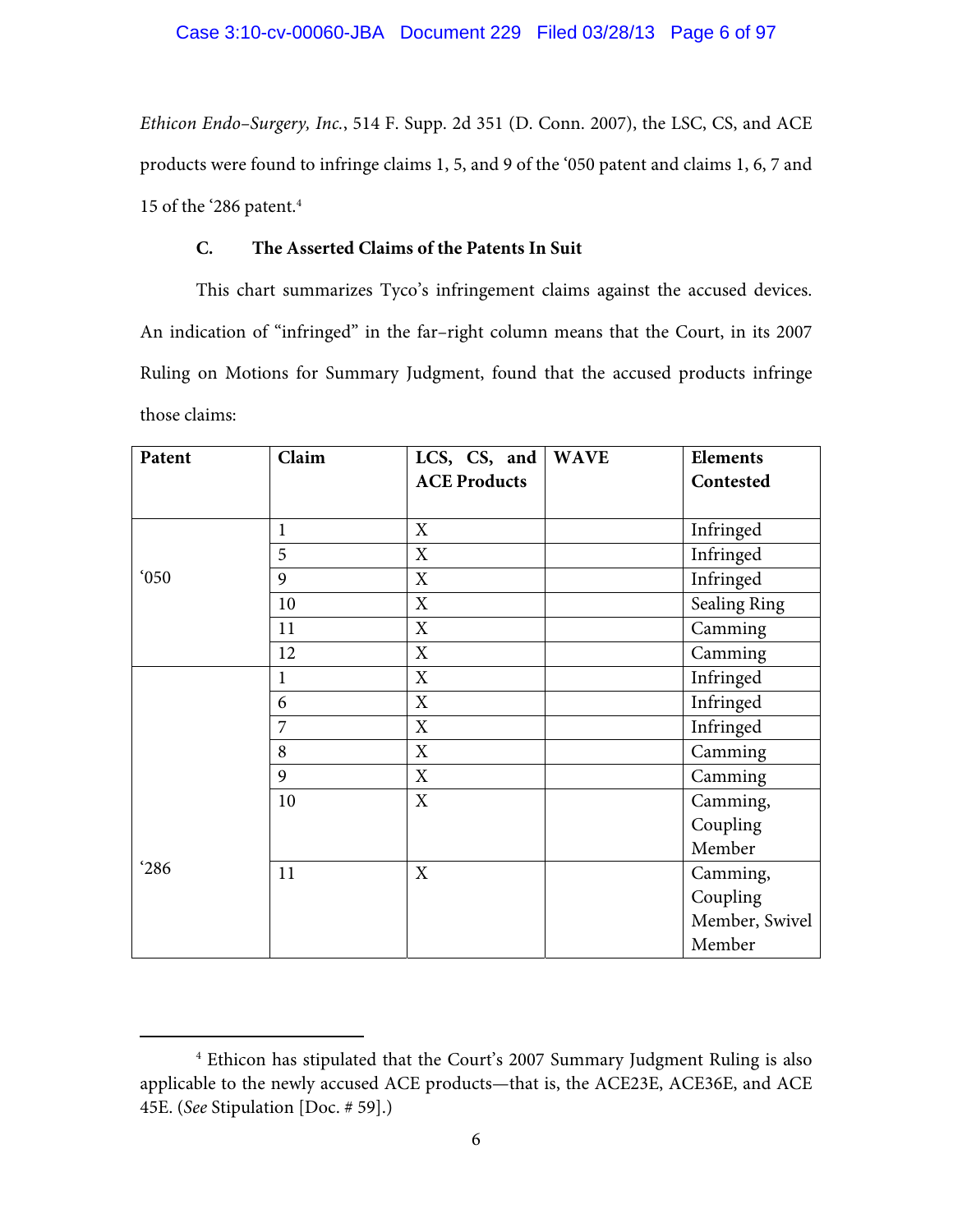## Case 3:10-cv-00060-JBA Document 229 Filed 03/28/13 Page 7 of 97

|      | 12             | $\mathbf X$ |             | Camming,        |
|------|----------------|-------------|-------------|-----------------|
|      |                |             |             | Coupling        |
|      |                |             |             | Member, Swivel  |
|      |                |             |             | Member          |
|      | 13             | X           |             | Camming,        |
|      |                |             |             | Coupling        |
|      |                |             |             | Member, Swivel  |
|      |                |             |             | Member          |
|      | 14             | X           |             | Camming         |
|      | 15             | X           |             | Infringed       |
|      | $\mathbf{1}$   | X           | $\mathbf X$ | Camming         |
|      | $\overline{2}$ | X           | X           | Camming         |
|      | $\overline{3}$ | X           | $\mathbf X$ | Camming         |
|      | 6              | $\mathbf X$ |             | Camming         |
| '544 | 8              | X           |             | Camming,        |
|      |                |             |             | Curved Surface, |
|      |                |             |             | Longitudinally  |
|      |                |             |             | Extending       |
|      | 9              | X           | X           | Camming         |
|      | 10             | X           |             | Camming         |
|      | 11             | X           |             | Camming         |
|      | 12             | X           |             | Camming         |
|      | 13             | $\mathbf X$ | $\mathbf X$ | Camming         |
|      | 16             | X           | X           | Camming         |
|      | 18             | X           |             | Camming         |
|      | 23             | $\mathbf X$ |             | Camming         |
|      | 24             | $\mathbf X$ |             | Camming         |
|      | 25             | $\mathbf X$ | $\mathbf X$ | Camming         |

The remaining claims of the '050 patent at issue are:

Claim 10: The surgical instrument of claim 1, further comprising at least one ring positioned on the vibration coupler to seal the flow of fluids between the vibration coupler and the actuator tube.

Claim 11: The surgical instrument of claim 1, wherein the clamp member includes a pair of pivot pins and a pair of camming members spaced from the pivot pins.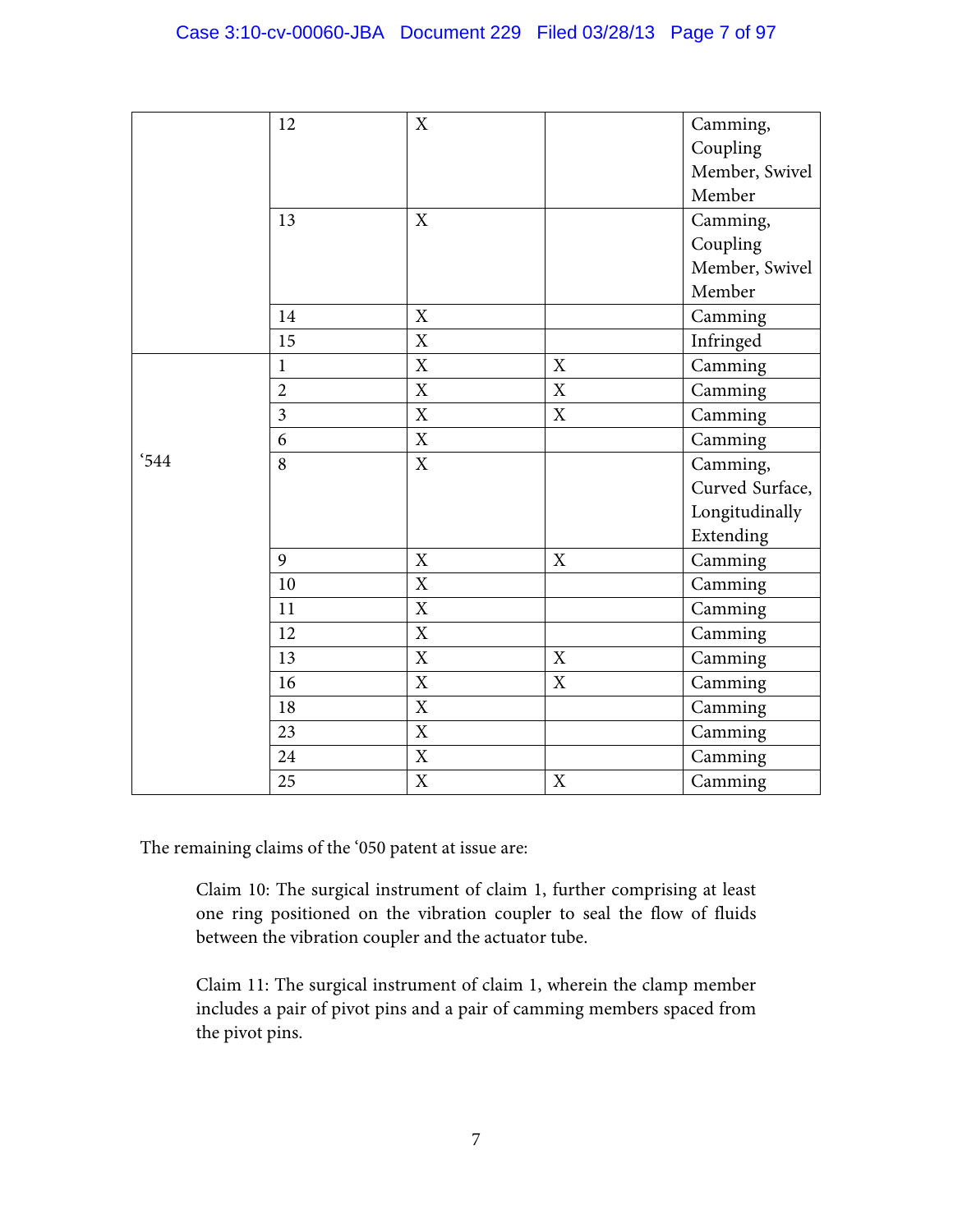## Case 3:10-cv-00060-JBA Document 229 Filed 03/28/13 Page 8 of 97

Claim 12: The surgical instrument of Claim 1, wherein the actuator tube includes a pair of slots engagable with a pair of camming members of the clamp member.

('050 patent.)

The remaining claims of the '286 patent that Tyco asserts are infringed by

Ethicon's products are:

Claim 8: An ultrasonic instrument according to claim 7, further including an actuator tube slidably positioned about the vibration coupler, a distal end of the actuator tube including a cam slot configured to receive cam members formed on the clamp member, the actuator tube being moveable between advanced and retracted positions about the vibration coupler in response to actuation of the handle assembly to effect movement of the clamp member between the open and closed positions.

Claim 9: An ultrasonic instrument according to claim 8, wherein the handle assembly includes a stationary handle and a moveable handle, the movable handle being operably connected to a proximal end of the actuator tube.

Claim 10: An ultrasonic instrument according to claim 9, further including a coupling member, the coupling member interconnecting the actuator tube and the moveable handle.

Claim 11: An ultrasonic instrument according to claim 10, wherein the coupling member includes a swivel member, the swivel member being positioned to permit rotation of the coupling member in relation to the moveable handle.

Claim 12: An ultrasonic instrument according to claim 11, wherein the coupling member is operably connected to a rotatable knob positioned adjacent the handle assembly, the rotatable knob being rotatably secured to the handle assembly such that rotation of the rotatable knob in relation to the handle assembly effects corresponding rotation of the coupling member and the clamp member.

Claim 13: An ultrasonic instrument according to claim 12, wherein the vibration coupler is rotatably fixed to the rotatable knob such that rotation of the rotatable knob in relation to the handle assembly effects corresponding rotation of the vibration coupler and the cutting jaw.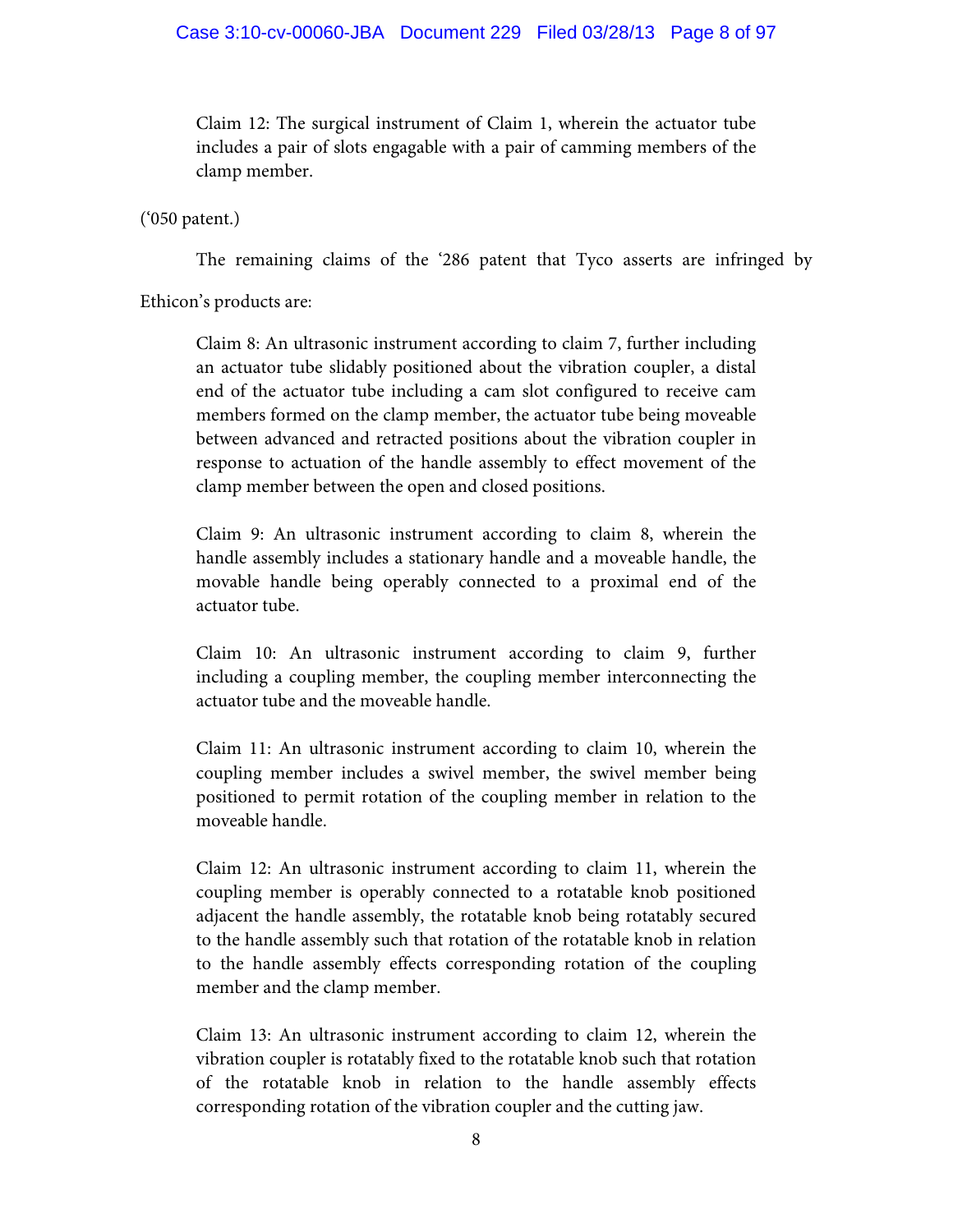Claim 14: An ultrasonic instrument according to claim 8, further including an outer tube positioned about the actuator tube, the clamp member being pivotally connected to the outer tube.

('286 patent.)

Tyco also asserts that claims 1–3, 6, 8–13, 16, 18, and 23–25 of the '544 patent are

infringed by Ethicon's LSC, CS, ACE, and WAVE products:

Claim 1: An ultrasonic instrument comprising: an outer tube defining a longitudinal axis and having a proximal end and a distal end; an actuation member positioned within the outer tube; a vibration coupler positioned within the outer tube, the vibration coupler having a distal end and a proximal end; a jaw member extending from the distal end of the vibration coupler; a clamp pivotally mounted adjacent the distal end of the outer tube, the clamp being movable in relation to the jaw member between open and clamped positions, the clamp including a camming member which operatively engages the actuation member such that movement of the actuation member pivots the clamp between the open and clamped positions.

Claim 2: An ultrasonic instrument according to claim 1, wherein the actuation member includes a slot for receiving the camming member of the clamp.

Claim 3: An ultrasonic instrument according to claim 2, wherein the claim includes a pair of camming members and the actuation member includes a pair of slots, each one of the pair of slots being positioned to receive one of the pair of camming members.

Claim 6: An ultrasonic instrument according to claim 1, wherein the jaw member includes a curved blade surface.

Claim 8: An ultrasonic instrument according to claim 6, wherein the curved blade surface includes a longitudinally extending cutting edge.

Claim 9: An ultrasonic instrument according to claim 1, further including a handle assembly, the proximal end of the outer tube being supported adjacent the handle assembly.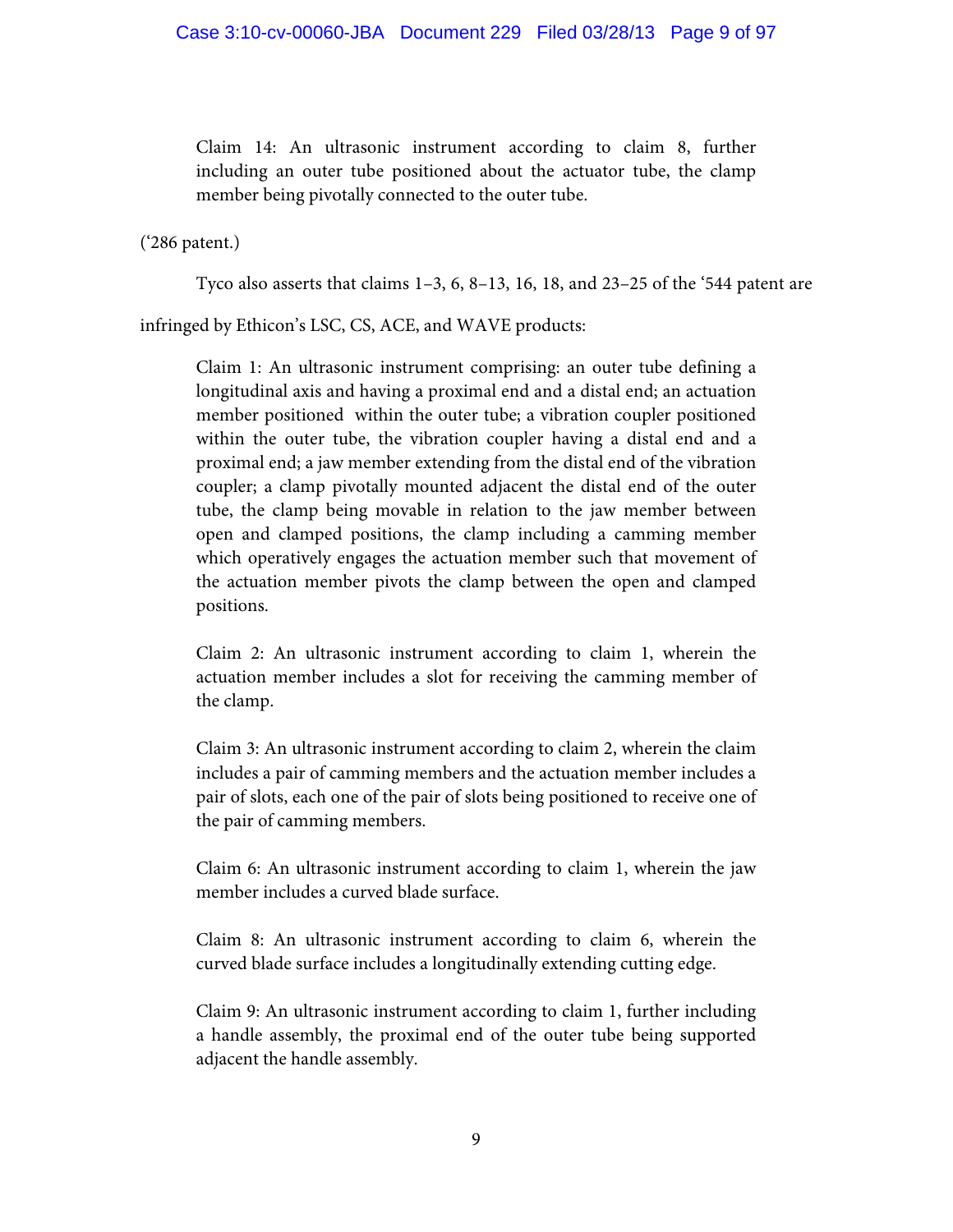Claim 10: An ultrasonic instrument according to claim 9, further including a rotatable collar operatively associated with the vibration coupler, the clamp and the jaw member such that rotation of the vibration coupler causes corresponding rotation of the clamp and the jaw member.

Claim 11: An ultrasonic instrument according to claim 10, wherein the clamp and the jaw member are rotatable about the longitudinal axis of the outer tube.

Claim 12: An ultrasonic instrument according to claim 10, wherein the rotatable collar is positioned adjacent the handle assembly.

Claim 13: An ultrasonic instrument according to claim 9, further including a transducer removably supported on the handle assembly.

Claim 16: An ultrasonic instrument according to claim 13, wherein the transducer includes a transducer horn adapted to engage a proximal end of the vibration coupler.

Claim 18: An ultrasonic instrument according to claim 1, wherein the outer tube is dimensioned to be received within a 5 mm trocar assembly.

Claim 23: An ultrasonic instrument according to claim 1, wherein the clamp includes at least one tissue receiving stop which is positioned adjacent the jaw member.

Claim 24: An ultrasonic instrument according to claim 23, wherein the jaw member includes a blade surface having a proximal and a distal end, . . . at least one tissue receiving stop being positioned adjacent the proximal end of the blade surface.

Claim 25: An ultrasonic instrument according to claim 1, wherein the clamp is pivotally mounted on the distal end of the outer tube.

('544 patent.)

At trial, the main focus of the parties' infringement dispute was on the camming

members and the curved blade surface claims.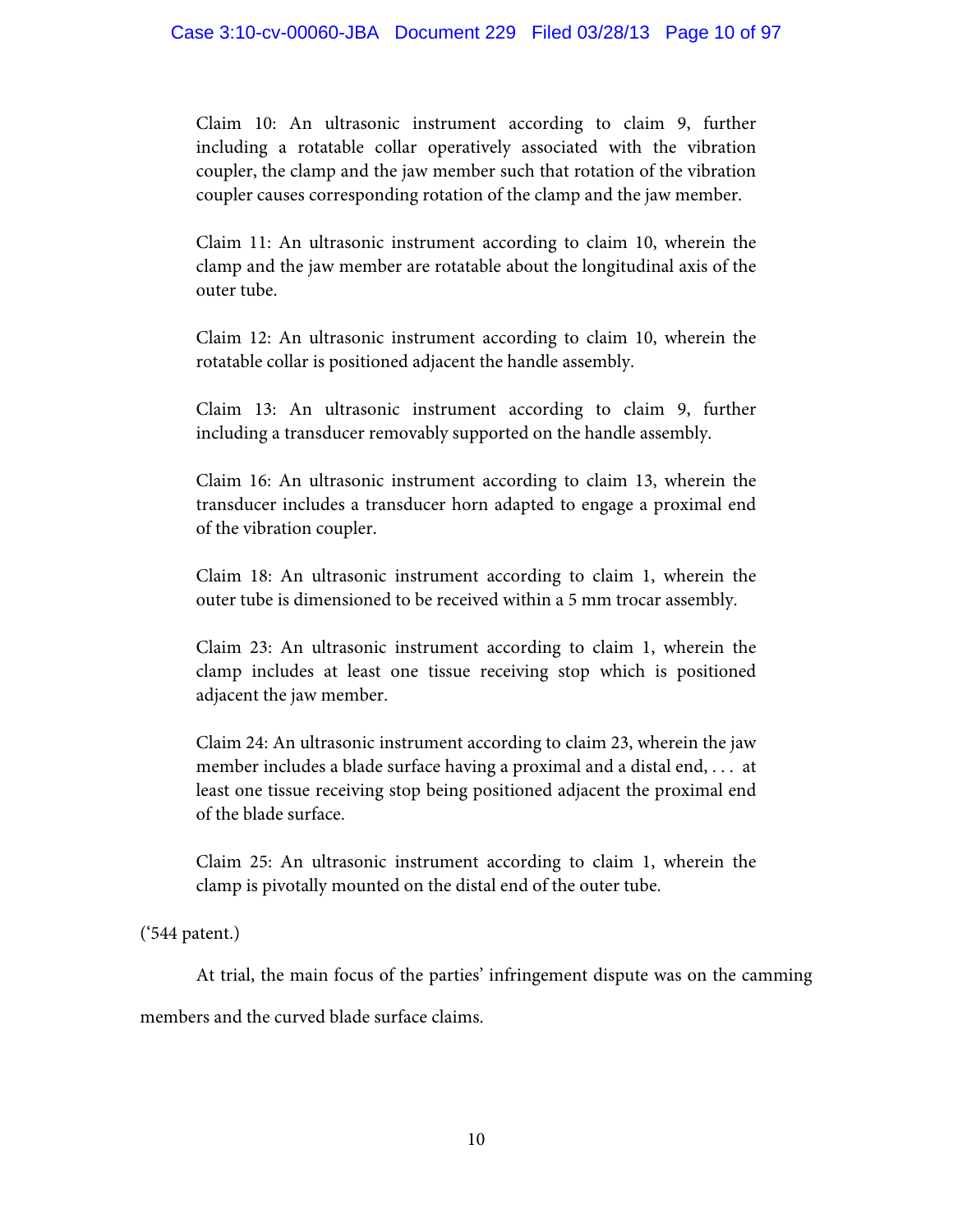## **D. Claim Construction on Relevant Terms**

## *1. Camming Mechanisms and Cam Slots*

Claims 11 and 12 of the '050 patent disclose a pair of "camming members," and claim 8 of the '286 discloses "a cam slot configured to receive cam members." Claim 3 of the '544 patent claims a clamp including "a pair of camming members." The Court construed "cam members" and "camming members" identically as: "the follower parts of the cam mechanism that are imparted motion by the cam slots and whose motion is guided by the cam slots." (Cl. Construction [Doc. # 62] at 10.) The Court construed "slots engagable with a pair of camming members" ('050 Patent, Cl. 12; '544 Patent, Cl. 2–3) and "cam slot" ('286 Patent, Cl. 8) as "openings or grooves that impart motion to and guide the motion of the camming members." (Claim Construction at 11.)

## *2. Swivel Member (Claim 11 and All Dependent Claims of '286 Patent)*

The Court construed the term "swivel member" as "[a] component designed to permit the coupling member to swivel or rotate." (*Id.* at 19.)

## *3. Curved Blade Surface*

Claim 6 of the '544 Patent discloses a "curved blade surface," and dependent claim 8 discloses that that surface includes "a longitudinally extending cutting edge." The Court construed claim 6's "curved blade surface" as a "[b]lade surface that has a deviation from a straight line" (*Id.* at 31), and construed the surface disclosed in claim 8 as "[t]he edge of the blade surface designed for cutting that extends along the lengthwise dimension." (*Id.* at  $34.$ <sup>5</sup>

 $\frac{1}{5}$ <sup>5</sup> At summary judgment, the Court found that the CS, LCS, and ACE products infringe claim 15 of the '286 patent, which claims "[a]n ultrasonic instrument according to claim 7, wherein the cutting surface of the cutting jaw is curved along the longitudinal axis of the instrument." *See Tyco*, 514 F. Supp. 2d at 374.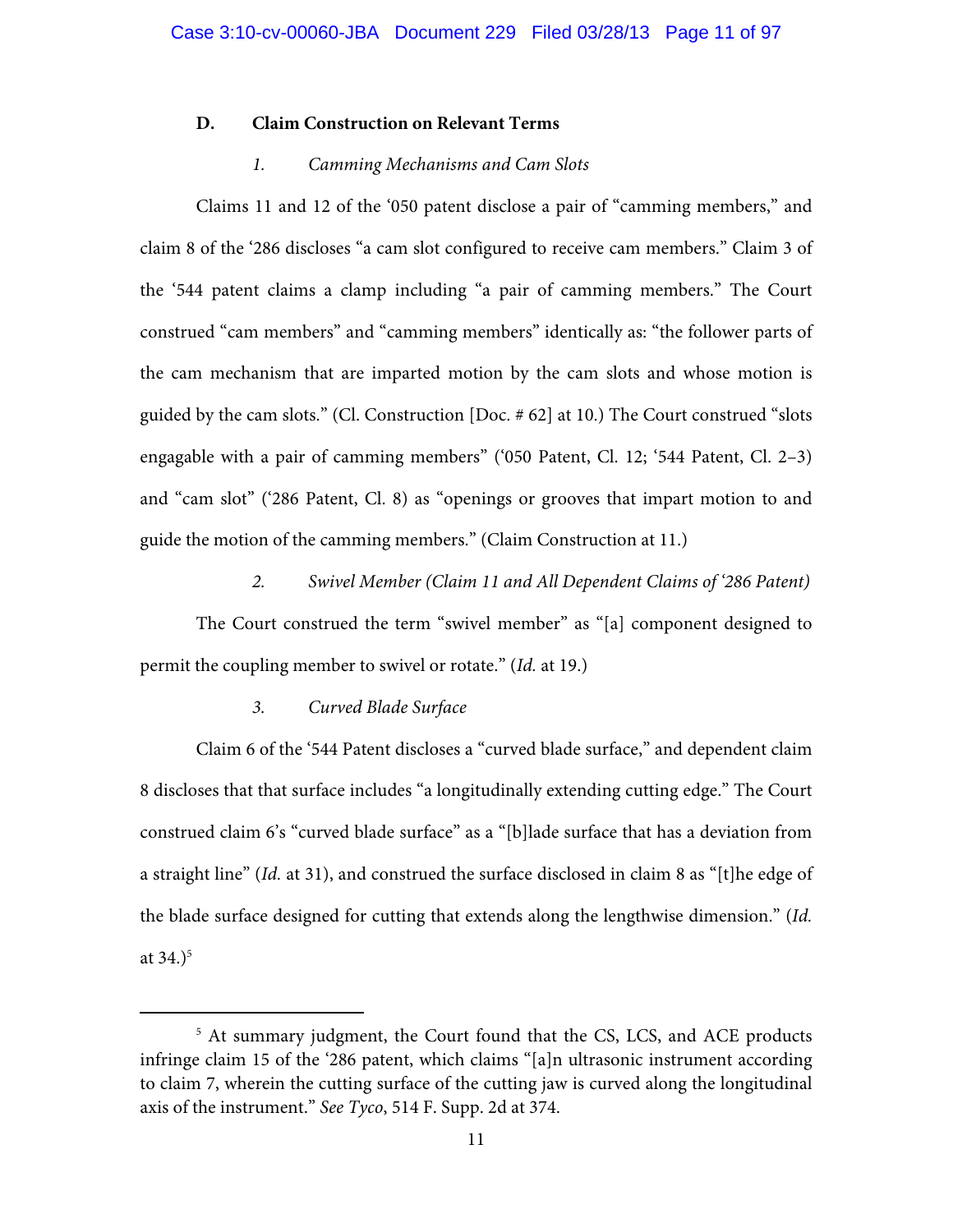## **III. Infringement**

## **A. Findings of Fact on Accused Products and Asserted Claims**

Tyco's infringement expert Dr. William Durfee testified that he examined each of the accused products and that they infringe all of the asserted patent claims in suit because<sup>6</sup> the accused products each have cam slots and cam members as claimed in each of the asserted patents. Defendant's technical expert Dr. William Cimino challenges the fundamental premise of Dr. Durfee's conclusion—that the mechanism at use in the accused products is a camming mechanism—concluding that it is instead a rack–and– pinion mechanism and thus no claims are infringed by the accused products.

1. Camming

Dr. Durfee defined a "camming mechanism" as:

A mechanical mechanism that transmits forces and motions through two members, a cam and a follower. And it's through the direct contact of the surface of the cam and the follower that the motions are transmitted back and forth between. Typically, a cam would be the input, and the follower would be the output, so that the cam would give motion to the follower.

(2007 Tr. at 692.) In 2012, Dr. Durfee's analysis continued:

the first thing you need to determine is whether there is a cam mechanism, and then the second thing you need to determine . . . is in part of that cam mechanism if you've got camming members whose—where motion is imparted to and motion guided by the cam slots. . . . [T]hat's what I used when looking at the accused products in relation to the claim terms of the patents.

(2012 Tr. 293:16–294:1.)

-

<sup>6</sup> He initially examined the accused LSC, CS and ACE models products for the 2007 phase of the trial, and then examined the ACE 23E [PTX 603], 36E [PTX 605], 45E [PTX 605], and the WAVE 18S [PTX 606] for this final phase. (2012 Tr. at 284:13–14.)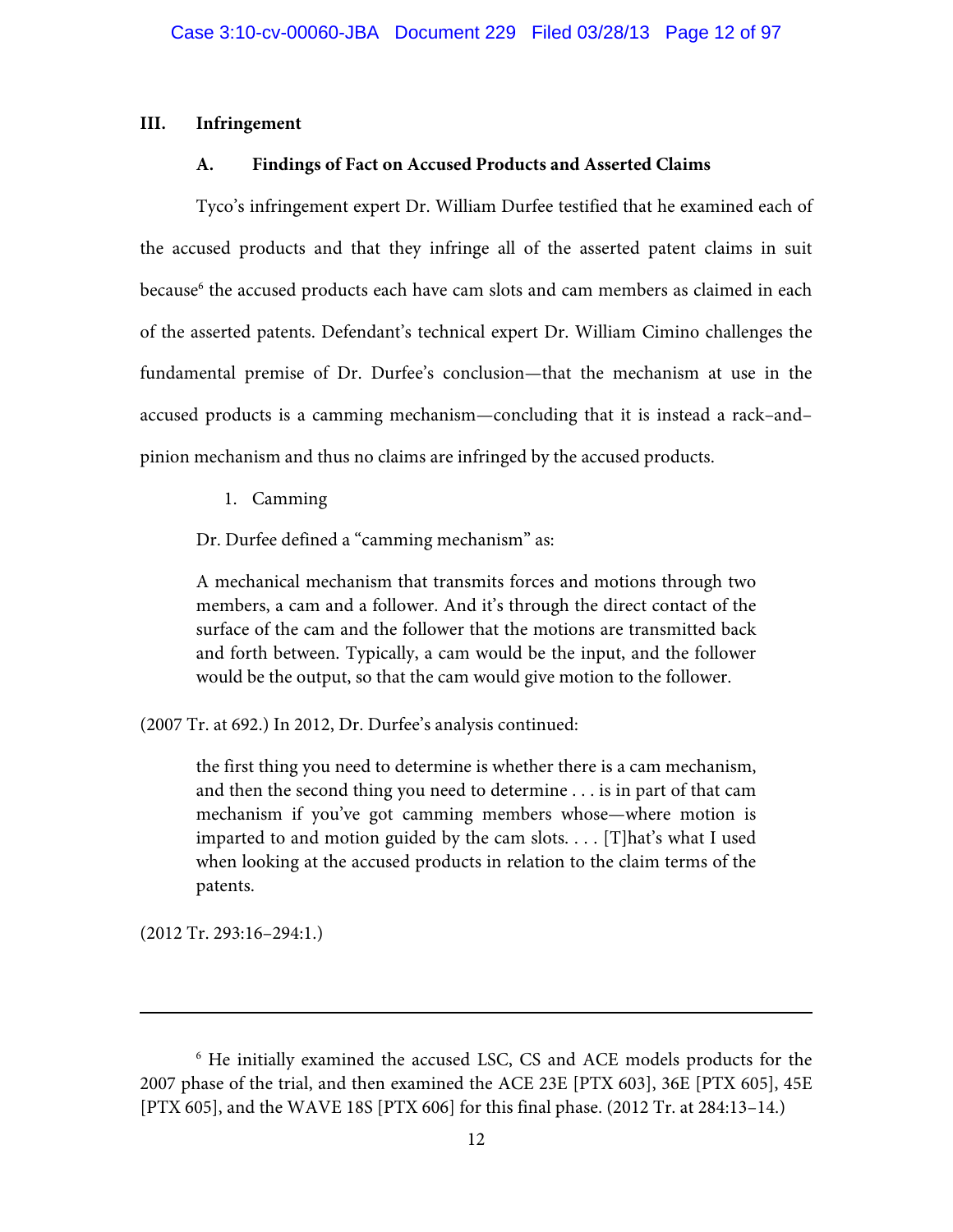#### Case 3:10-cv-00060-JBA Document 229 Filed 03/28/13 Page 13 of 97

 In considering the clamp on the accused instruments, Dr. Durfee observed that the pivot pin "constrains that clamp to travel in a circle" which he determined to be a "key component" of his opinion that the accused products each possess a camming mechanism as disclosed in the asserted claims of the patents in suit. (*Id* at 295.) Though he conceded that the mechanisms used in the accused products looked different from the drawn images included in the patents, in his opinion, they are, from an engineering standpoint, the same mechanism:

I want to point out where there's a small difference between the two, if you look on the left, the cam follower, the part 472 [of Fig. 33 of '050 patent] in blue is located above the pivot pin, and if you look on the right on the instrument, it's located below the pivot pin. And so while these two are going to be the same mechanism, that turns out to have a consequence where when they're actuated, in one case you move the tube one way, the other way you move the tube the other way.

(*Id.* at 295:25–296:9.) When asked if that changed his analysis in any way, Dr. Durfee responded, "No, it doesn't. I just wanted to make it clear *it's all the same mechanism, but they might look like they're different because of that choice of where the follower is in relation to the pin.* But it's the same mechanism." (*Id.* at 296:13–17 (emphasis added).)

 Dr. Durfee noted that in the '050 patent and in the accused instruments, the tube– in–a–tube design, and the tubes sliding back and forth initiated the process of opening and closing the clamp. (*Id.* at 297.) He described the process in the accused instrument, "as that clamp moves to the right, it takes the protrusion along with it, but that protrusion has to travel in a circle. It's traveling in a circle about its pin, and then in turn it is taking the clamp along with it in a counterclockwise circle as well to close the clamp." (*Id.* at 298:22–299:2.) After discussing how the clamp arm worked, he explained:

The cam mechanism, it's a mechanism that transfers motion from a cam to a follower through a cam edge or cam surface. Let's take a look at the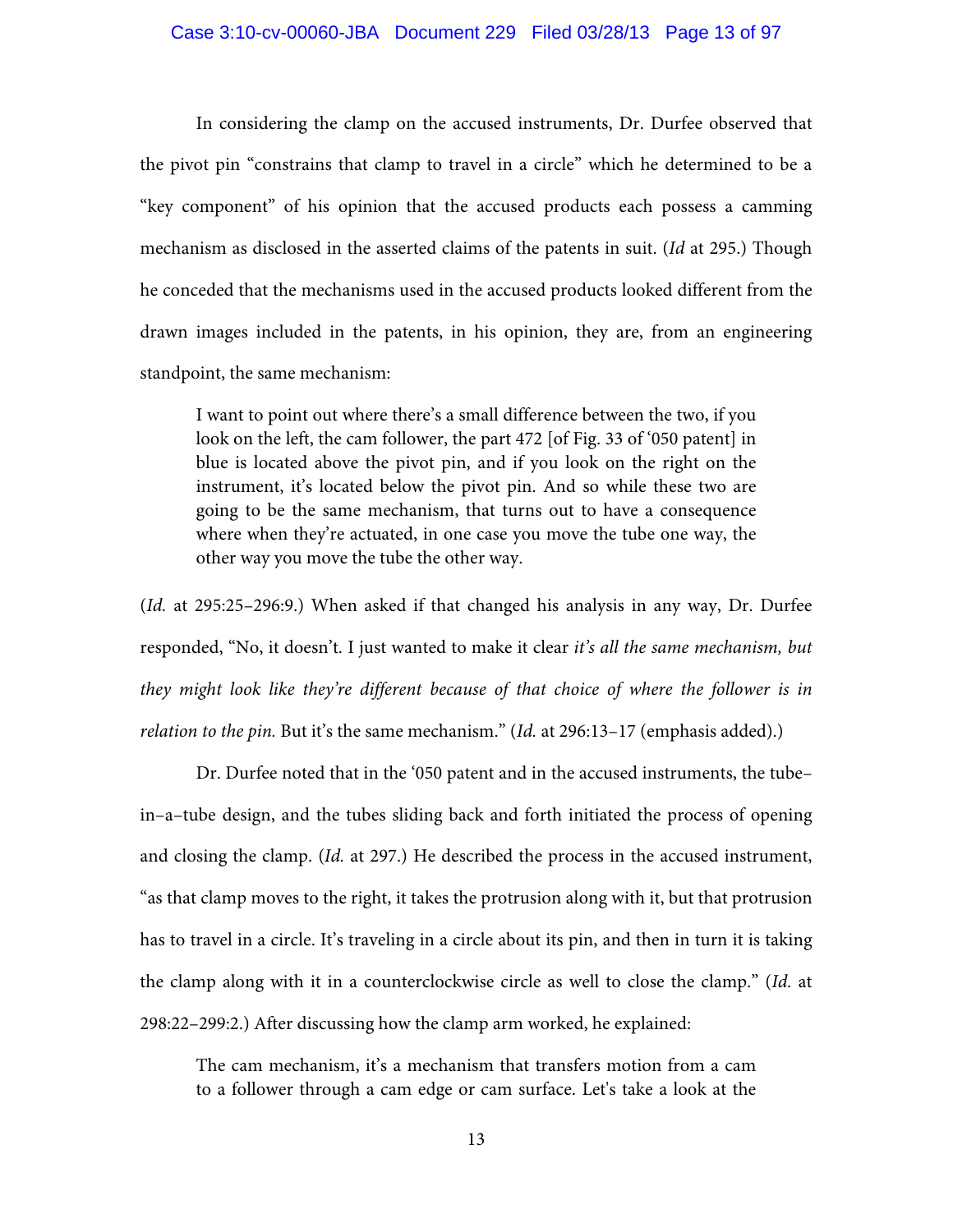patent. The cam is that slot which is moving left and right, and the follower is the protrusion in blue that is moving in a circle. So the slot the slot is transferring this motion to the follower through a sliding action on the cam surface, which is the sides of the slot.

The same thing in the photograph of the accused instrument on the right. The cam part of the cam mechanism is the slot and it is transferring its motion to the follower part of the cam mechanism, which is the protrusion. The cam goes back and forth and the follower goes in a circle. So the follower, in order to accommodate that motion, the follower slides against the slot surface. So, again, like the one on the left, the cam surface is the edges of the slot.

### (*Id.* at 299:8–300:2.)

 Dr. Durfee emphasized that the "angle of the slot . . . in the patent is different than the angle of the slot  $\dots$  on the accused product.  $\dots$  But that's a particular design choice. . . . that is a choice the designers make, but it doesn't change the fundamental characteristic of this being a cam mechanism." (*Id.* at 300:3–15.) Using the Court's construction that "slots" are "openings or grooves that impart motion to and guide the motion of the camming members," he opined that, as to the accused products, "while that follower can only travel in a circle, its timing of how it gets around the circle is dictated by the slot. . . . So that's the sense that the slots are guiding the motion of the cam members or the followers. (*Id.* at 301:4–11.)

 Dr. Cimino disagrees that the accused instruments possess a cam mechanism as disclosed in the patents. Instead, he concluded that in the case of the accused instrument, the "rectangular shaped opening" has a pin used "to engage the actuation member" (*id.* at 847:20), "this is a pin in a slot" (*id.* at 848:21), and testified that "the pin, for intents and purposes, fills the entire slot. I mean, the width of the pin is approximately the width of the slot [so] I do not have any path along which the pin is being guided. I am imparting motion to this pin, but I'm not guiding it down any pathway." (*Id.* at 847:23–848:3.)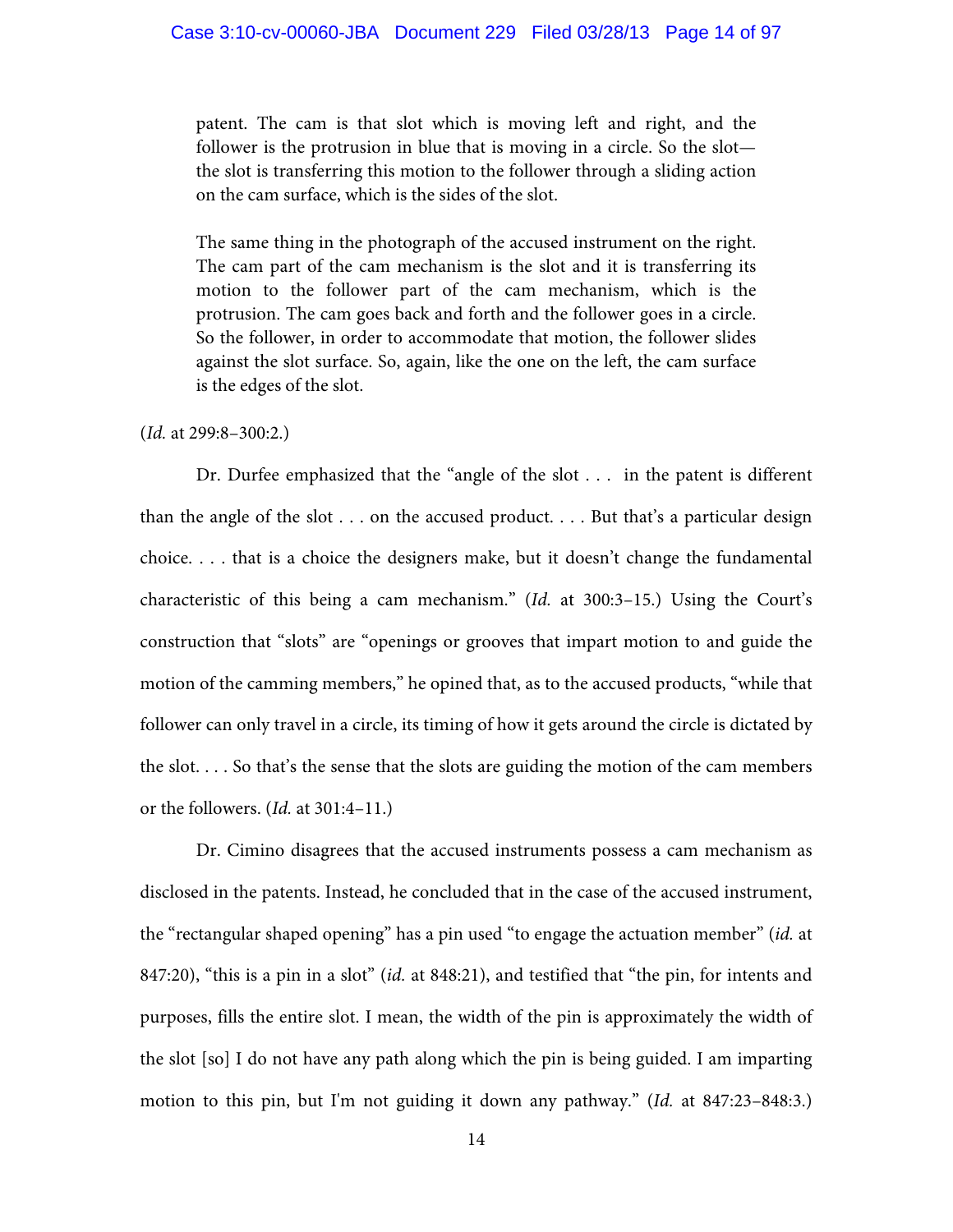#### Case 3:10-cv-00060-JBA Document 229 Filed 03/28/13 Page 15 of 97

Though he agreed that the pin does have a small amount of movement within the slot (*see id.* at 854:4), his opinion was that if one were to change the shape of the "opening" in the accused devices' mechanisms, for example, from a rectangle to a circle, it would have no effect on the motion of the pin, and therefore, "it cannot be a cam" (*id.* at 858:8).

Concluding that it could not be a cam mechanism, Dr. Cimino instead identified the mechanism in the accused products as a "very rudimentary rack and pinion" mechanism (*id.* at 858:22–23), which he defined as "a pulling gear, which is the gear on top that's rotating, and . . . a rack on the bottom. A rack and pinion gear system is really two gears" (*id.* at 859:5–8). On cross–examination, when asked whether "the amount of sliding" between the tooth and the rack "determine[s] whether or not it's a rack and pinion mechanism" (*id.* at 1032:17–19), Dr. Cimino clarified that "[a] rack and pinion is determined by having the elements of a rack and pinion system. So, you would need a rack and a pinned piece to rotate, and they interact through a protrusion or a tooth between the two. That's what would define a rack and pinion mechanism" (*id.* at 1032:20–25).

 In response, Dr. Durfee offered a graphic representation of the "single–toothed gear" that Dr. Cimino had identified as a component of a rack and pinion mechanism, but which he defined as a cam mechanism. He demonstrated that by moving the slot to the left and right, "the tooth has pivoted about its axis and has a certain angle" (*id.* at 1777:13–14), emphasizing that "there is a sliding of that tooth on the corner of the . . . slots" (*id.* at 1777:17–18), and "you can clearly see that that transfer of motion is done through the sliding as it is done with the cam" (*id.* at 1777:20–22). Dr. Durfee agreed with Dr. Cimino that if something is "really a cam and I change the cam profile, I'll get a change in the input/output relationship, in other words, a different result" (*id.* at 1778:1–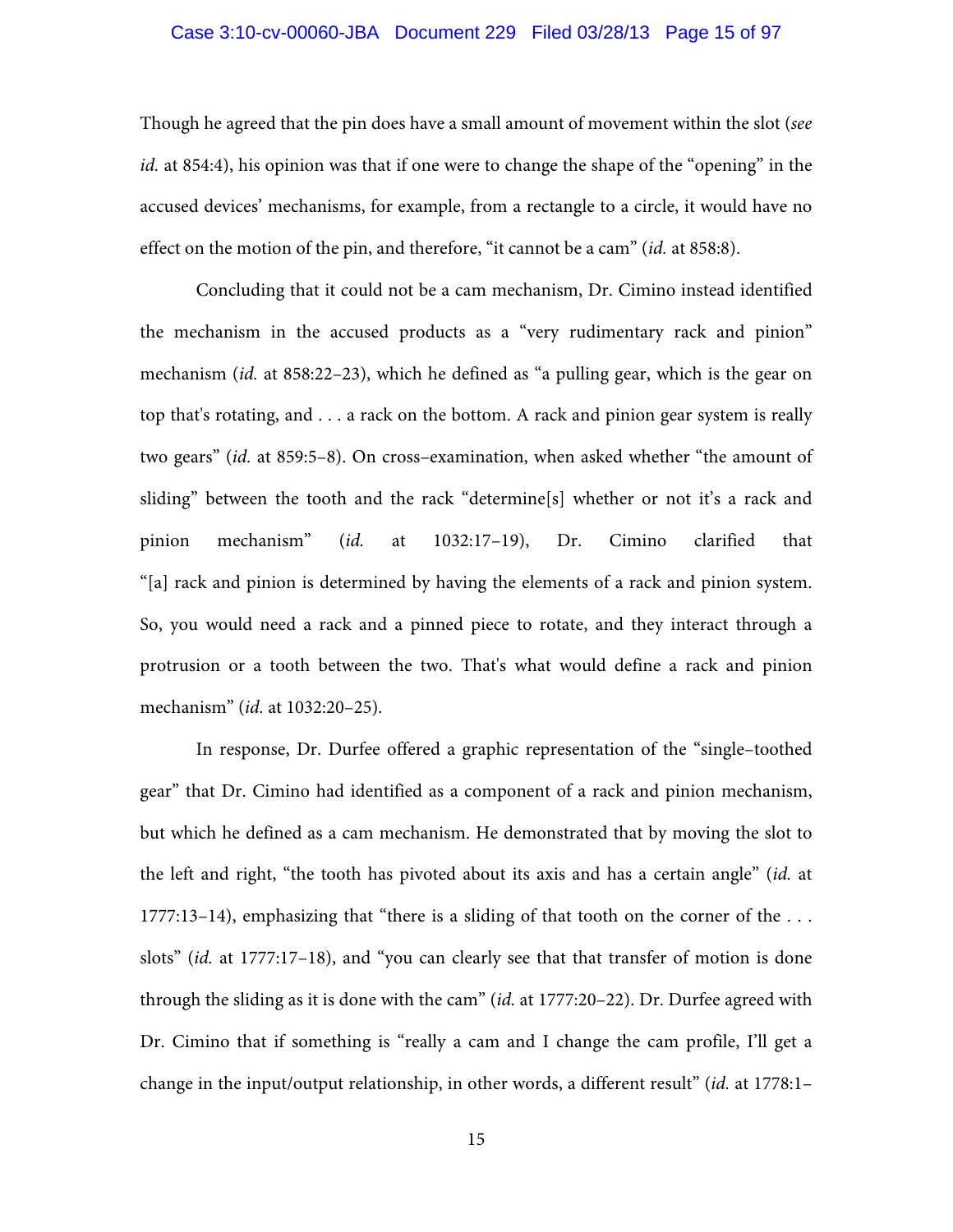### Case 3:10-cv-00060-JBA Document 229 Filed 03/28/13 Page 16 of 97

4), and noted that by changing the cam surface of the slot, "I would need a new equation to describe this cam compared to the previous cam because we've changed the input/output relationship" (*id.* 1779:8–11). Dr. Durfee also testified that a rack and pinion mechanism could be made up of a series of cams, depending on the interaction between the two parts. (*Id.* at 1898.)

When asked about Dr. Cimino's testimony that "if you change the shape of the rectangular slot in the accused devices to a circle it would still operate the same and, therefore, you've changed the profile, you haven't changed the input/output, so therefore you don't have a cam mechanism" (*id.* at 1779:19–25), Dr. Durfee disagreed because:

[t]he point is when you go from a vertical slot to a circular slot you are going to change the input/output relationship of the cam to the follower. So, you need a new equation to describe the angular excursion of the follower compared to the horizontal version of the cam. So, I would disagree that you are not changing anything about the cam. You are changing the input/output relationship.

(*Id.* at 1780:7–15.) Using Dr. Cimino's slides for his explanation, Dr. Durfee testified that "the amount of sliding does not change whether or not this is a cam mechanism." (*Id.* at 1782:1–2.) Even if the motion of the cam is restricted, "it's still a cam causing transfer motion between the cam and follower. . . it still is a cam that we've got up here no matter how much *or how little sliding there is*." (*Id.* at 1782:21–23 (emphasis added).) Both experts have testified that there is "sliding contact" between the pin and the slot in the devices, and Dr. Cimino agreed that there is no definite amount of sliding contact that is required for a cam mechanism, as the "amount of sliding in a cam design can vary" (2007 Tr. at 1032:5–6).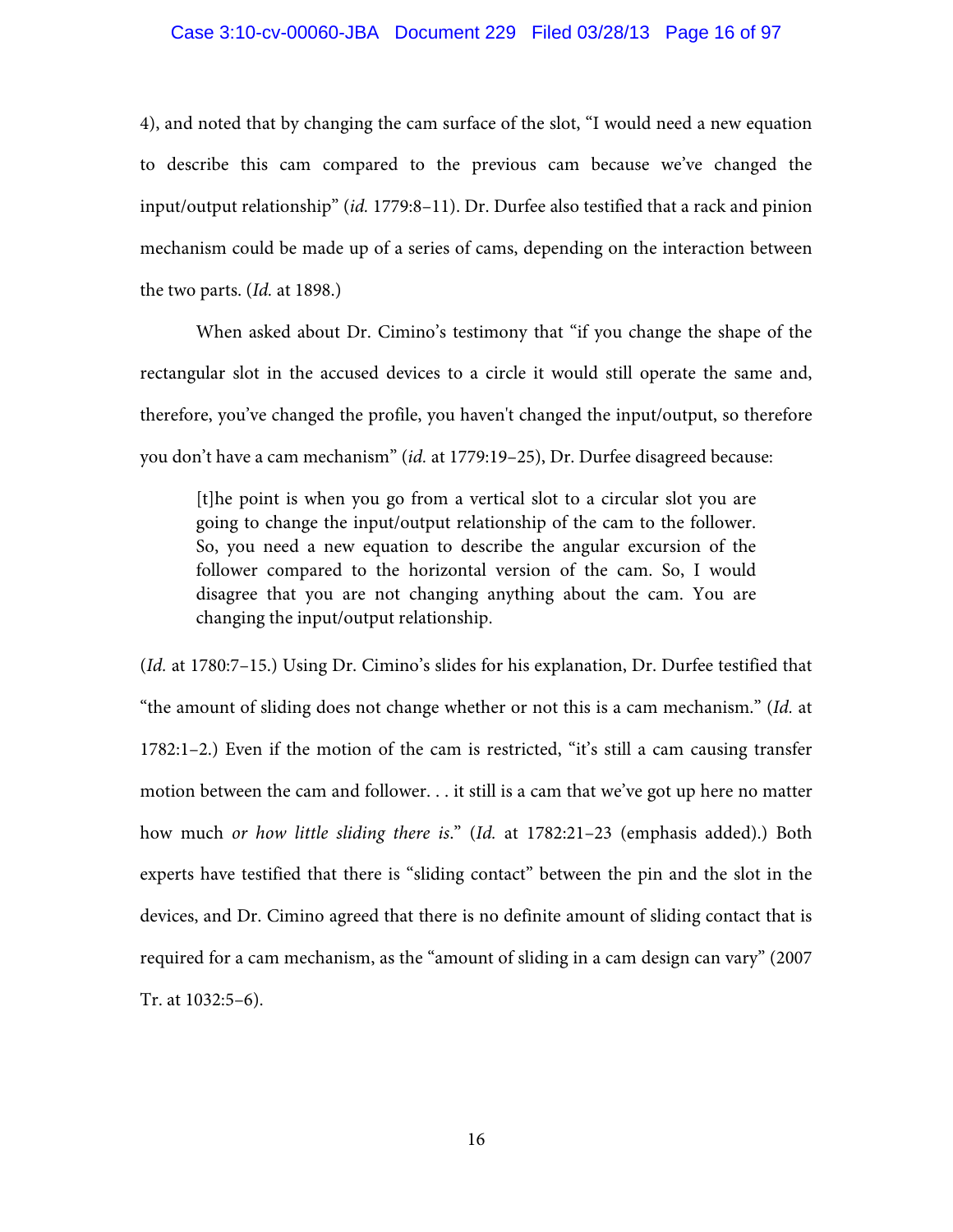#### Case 3:10-cv-00060-JBA Document 229 Filed 03/28/13 Page 17 of 97

Dr. Durfee further testified that Dr. Cimino's reference to the movement of the pin in the rectangular slots of the accused instruments as "mechanical slop" or "mechanical tolerance" was an incorrect characterization, because

[t]he reason why that pin moves in the slot is because the slot moves in a horizontal motion and the pin moves in a circular motion. So, there has to be sliding between those two for the motions to be compatible. And that's how this cam mechanism is designed. So it's not due to the tolerance of the instrument, it's due to how the components are arranged.

#### (*Id.* at 1785:7–14.)

 The question of whether the mechanism contained in the accused products is a camming mechanism presents a close question that necessitated this trial. The Court finds persuasive Dr. Durfee's explanation of how the mechanisms in the accused products both impart motion and guide along a path, in the same manner that the Court has construed the terms "camming members" and "cam slots" during claim construction. Defendant's evidence does not show absence of movement between the pins and the slots (i.e., the "pin" is not truly "pinned" in the slot, and there is some sliding), nor have they shown that the sliding of the actuator tube does not impart motion and guide the pin within the slot, which in turn results in the opening of the jaws of the clamp members. Both parties' experts agree that the structures used in the WAVE, LCS, CS, and ACE products are the same for purposes of the camming analysis (*id.* at 846), and therefore, the Court finds that all of the accused products possess a cam mechanism as described in the Court's claim construction.

## *1. The '050 Patent*

Dr. Durfee opined that Claim 10 of the '050 Patent, which does not require a cam mechanism or member, is infringed by the accused ACE instruments. His expert report describes claim 10 as requiring "at least one ring positioned on the vibration coupler to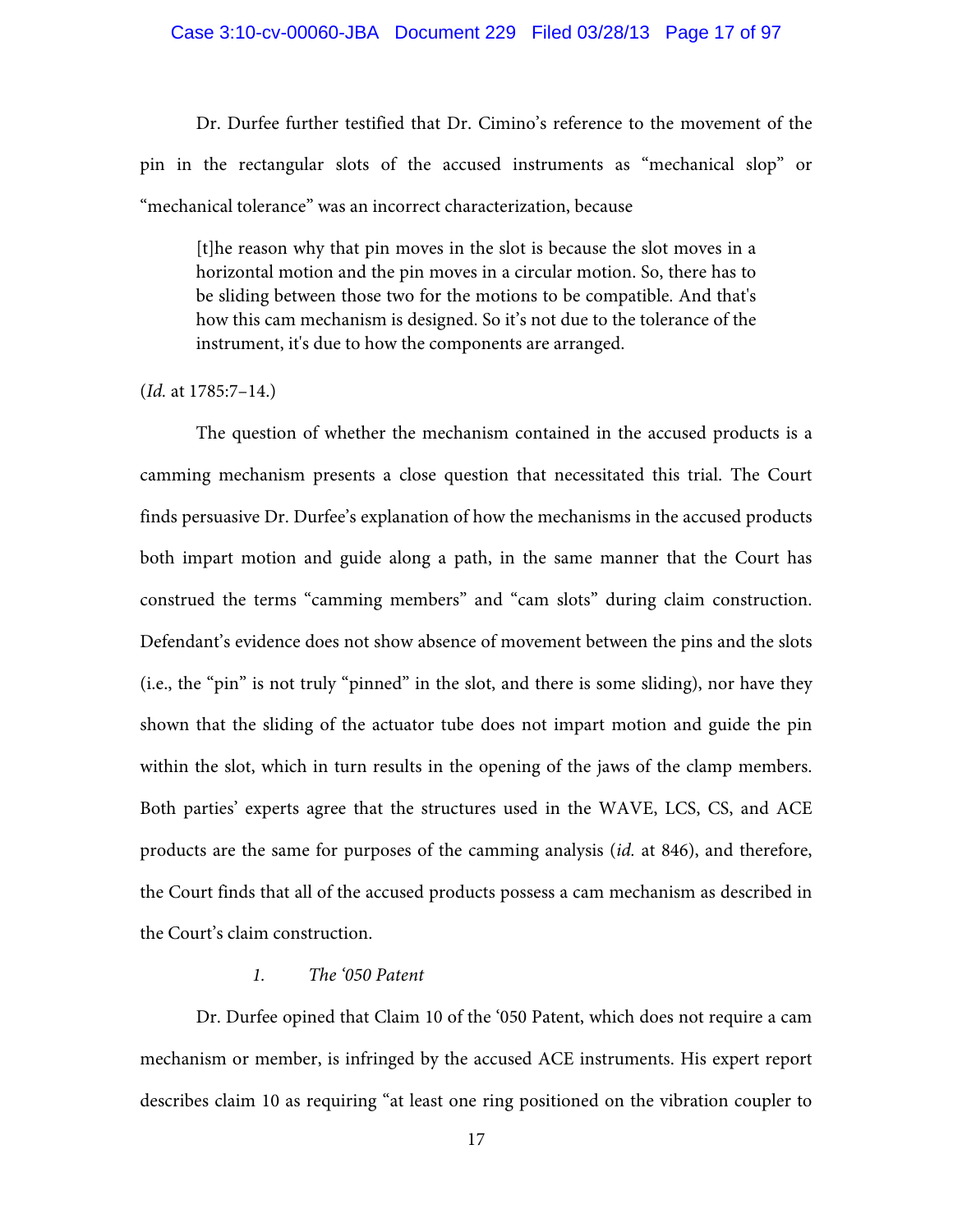## Case 3:10-cv-00060-JBA Document 229 Filed 03/28/13 Page 18 of 97

seal the flow of fluids between the vibration coupler and the actuator tube" is satisfied because the "ACE instruments have a series of rings positioned on the vibration coupler. . . . The rings form a tight fit between the vibration coupler and the actuator tube to seal the flow of fluids between the vibration coupler and the actuator tube." (Durfee Report [PTX 538]  $\bigcirc$  39.) Though he admitted on cross-examination that he had not actually tested the "rings" with liquid to see if they in fact function as sealing rings (*see* 2012 Tr. at 348:1–13), he said that it was unnecessary to form his opinion (*id.* at 348:5). In the 2007 phase, Dr. Durfee did testify about a "test" of sorts "to determine that the sealing ring was tightly fit about the vibration coupler and that the sealing ring tightly fit in the actuator tube." (2007 Tr. at 718.) Defendant offered no evidence disputing his opinion, and the Court finds it more likely than not that the ACE, CS, and LSC instruments meet claim 10 of the '050 patent.

As to remaining claims 11 and 12, since each requires "camming members," and based on his conclusion that the accused products had camming members and cam slots as specified in '050 patent, Dr. Durfee then concluded that these claims are met by the accused products' camming members and cam slots. Dr. Durfee further opined that the pair of pivot pins in the accused products are either two pivot pins or "equivalent of pivot pins" (2012 Tr. at 306:12–13), thus completely satisfying claim 11 of the '050 patent. As to claim 12, Dr. Durfee demonstrated that the accused instrument's actuator tube "includes a pair of slots engagable with a pair of camming members" (*id.* at 308), in support of his opinion that the accused products met all remaining claims of the '050 patent. From this evidence the Court finds that the accused products contain both pivot pins and a pair of slots engageable with a pair of camming members, as required by claims 11 and 12 of the '050 patent and Defendant's accused products meet claims 11 and 12 as well.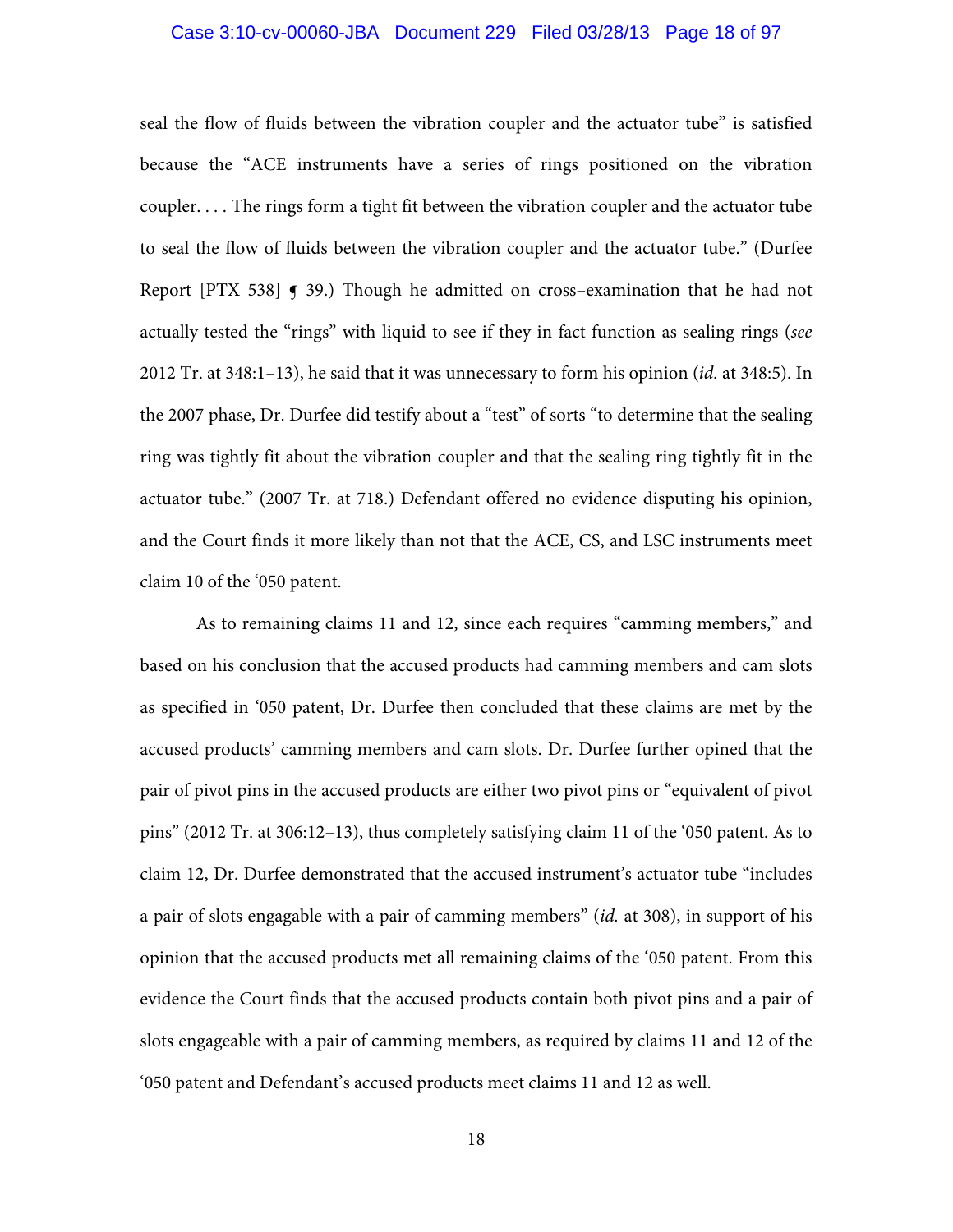## *2. The '286 Patent*

 As to claim 8 of the '286 patent, Dr. Durfee noted that claim 8 "added" to claim 7, which has already been found infringed by the Court. (*Id.* at 334.) Dr. Durfee explained claim 8 as follows:

[W]e need an actuator tube slidably positioned about the vibration coupler. That's the tube that moves left and right that we are talking about before, and I could see it's positioned outside the vibration coupler and it slides with respect to the vibration coupler.

Then we need a distal end of the actuator tube including a cam slot. . . . So again, in the '286 patent it talks about cam slots and cam members, . . . and then again the Court's definition is the one that I used when I was analyzing cam slot and cam members.

(*Id.* at 335:2–19.) Using an ACE instrument [PTX 603], Dr. Durfee identified where on the distal end of the actuator tube the cam slots and camming members were located (*id.* at 336:7–14), showed how the actuator tube was slidably positioned about the coupler, noting that "I can move the actuator tube to retracted position by squeezing the handle, to the advanced position by letting go of the handle" (*id.* at 336:19–24), and concluded that the "ACE instrument satisfies claim 8" (*id.* at 337:2–3). At the 2007 trial, Dr. Durfee had concluded that the CS, LCS, and ACE products all satisfied the elements of claim 8. (*See* 2007 Tr. at 769–775; *see also* Durfee Expert Report [PTX 115] ¶¶ 126–28.)

Dr. Durfee also testified that claim 9 was infringed:

On the ACE product, I'm holding on to the stationery handle, and I'm now holding on to the movable handle, which moves in relation to the stationery handle. I've also got that indicated in Figure A-36 on the screen. And then that movable handle is operably connected to the proximal end of the actuator tube because that's on the inside of the instrument.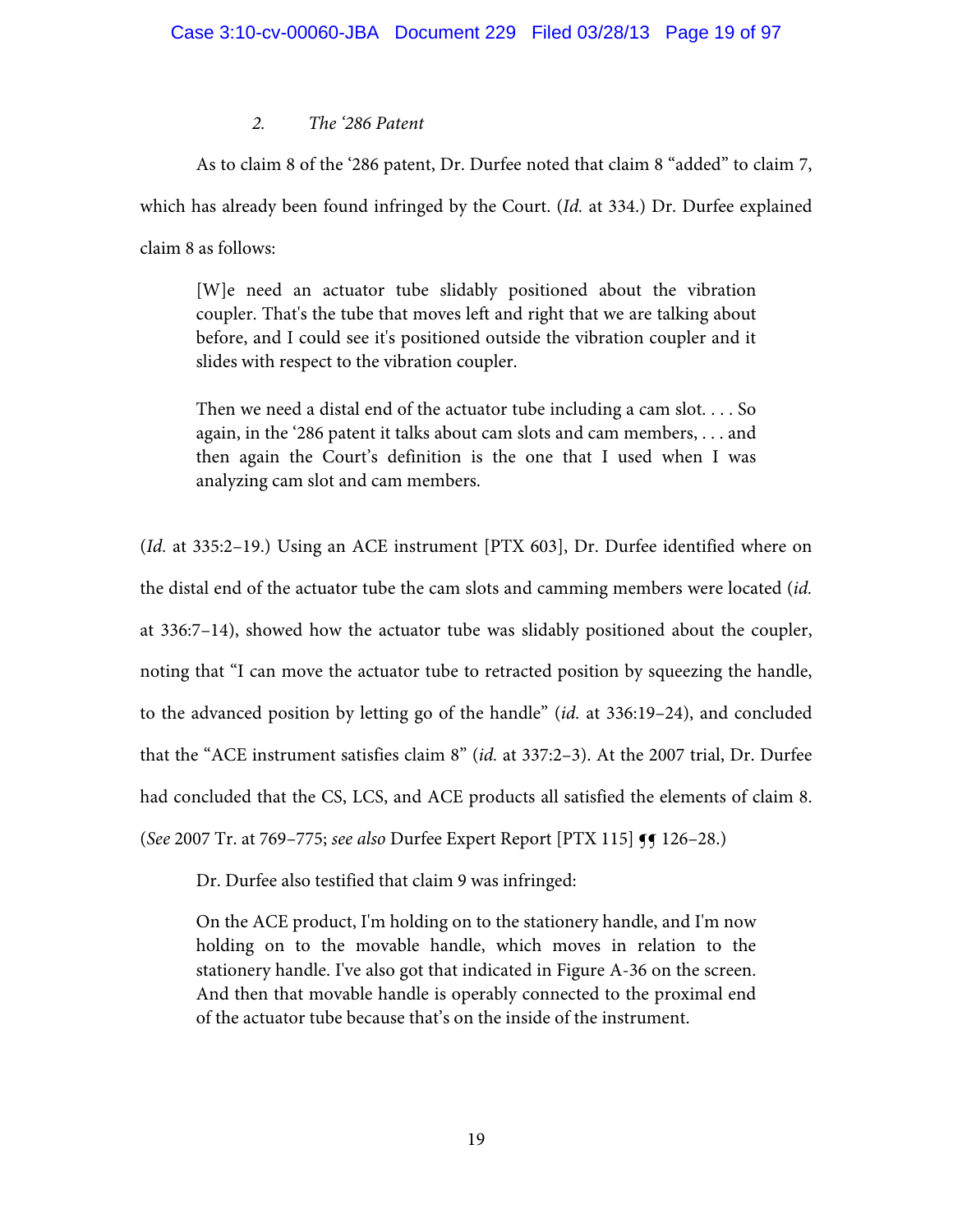#### Case 3:10-cv-00060-JBA Document 229 Filed 03/28/13 Page 20 of 97

(2012 Tr. at 337:20–338:2.) He showed a close–up cross–section photograph of the ACE instrument to demonstrate how the movable handle is "operably connected to a proximal end of the actuator tube." (*Id.* at 338:8–9.)

 Claim 10 calls for a "coupling member," which the Court construed as "a component that connects two other parts." (Cl. Construction at 4.) Dr. Durfee showed a cross–section photograph of an ACE instrument and pointed out the "coupling member" that is "kind of like a collar that tightly attaches to the actuator tube, and that also connects down to the movable handle. So, it forms a connection between the actuator tube and the movable handle." (*Id.* at 339:4–8.) Dr. Durfee also opined that the CS and LCS products each have a coupling member that tightly fits to the actuator tube. (*See* 2007 Tr. 778–81.)

 As to claim 11, which adds to claim 10 by requiring that the coupling member include a "swivel member," the Court construed "swivel member" to mean "a component designed to permit the coupling member to swivel or rotate." Dr. Durfee opined that "[t]he swivel member is included on the coupling member and it's an open circular slot, and it's that open circular slot that allows that coupling member to rotate in relation to the movable handle. So the ACE instrument includes the swivel member." (2012 Tr. at 340:1–6.) Dr. Durfee also opined that the CS and LCS products had a swivel member attached to the coupling member. (*See* 2007 Tr. at 782–83.)

 Claim 12 requires the instrument of claim 11, with the coupling member operably connected to the rotatable knob, which Dr. Durfee testified is satisfied by the ACE products, as

[t]he coupling member tightly wraps around the outer—the actuator tube. And the knob is pinned to the actuator tube. So, that's how the coupling member is operably connected to a rotatable knob. That rotatable knob is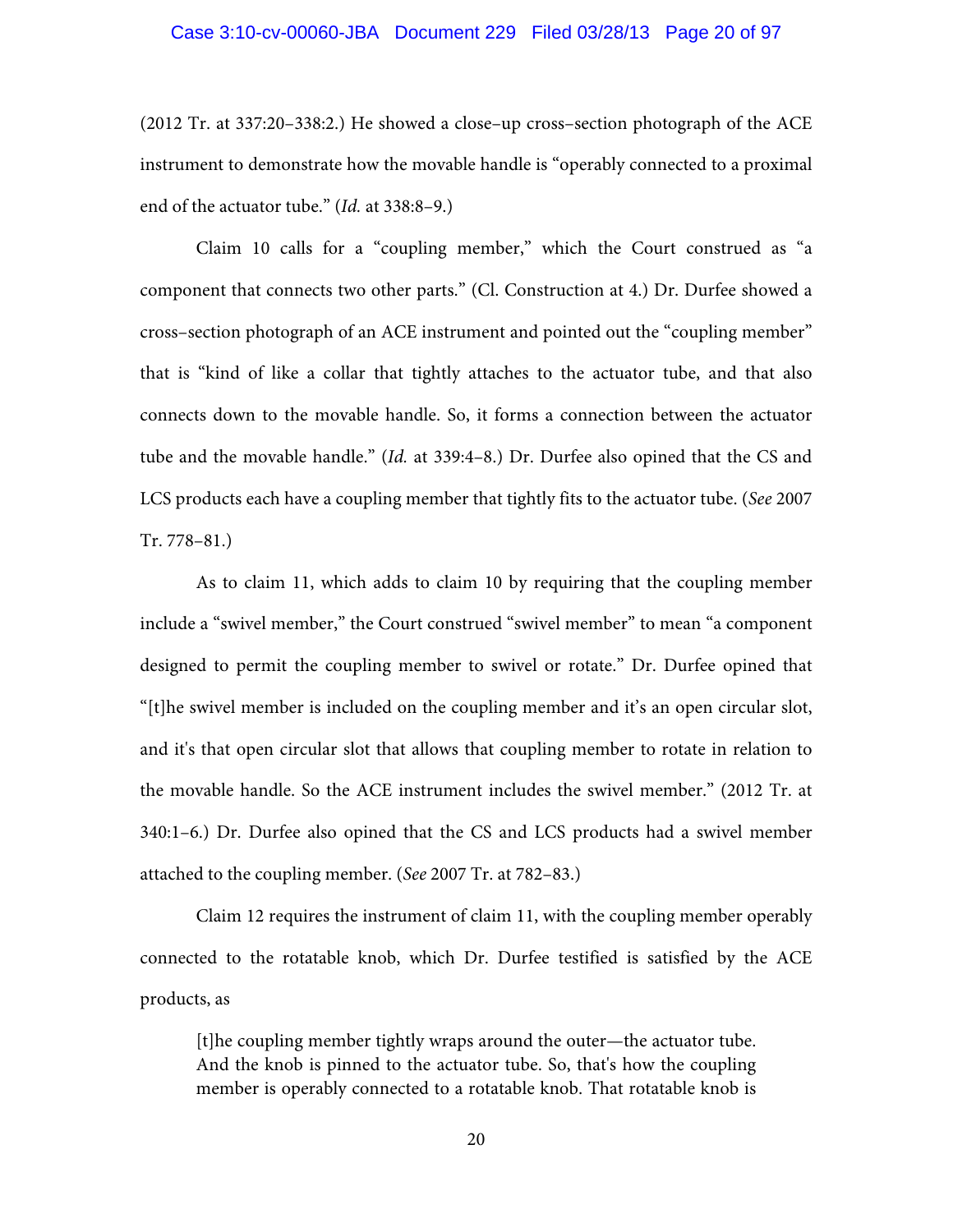positioned next to the handle assembly. You can see it on the instrument I'm holding or you can see it in Figure A-40. And that rotatable knob is rotatably secured to the handle assembly so I can rotate it and it doesn't fall off. And you can rotate that knob in relation to the handle assembly, as I'm doing now. And as I can see, I can see the clamp member rotate. And then you can't see because it's on the inside, but because that rotatable knob is pinned to the actuator tube, which is in turn attached to the coupling member, as you rotate that rotatable knob, the coupling member also rotates.

(*Id.* at 341:2–18.) Dr. Durfee also opined that this claim limitation is satisfied in the accused CS and LCS products. (*See* Durfee Expert Report **[f** 138-140.)

Claim 13 requires that the rotation coupler be rotatably fixed to the rotatable knob, a limitation that is found in the ACE products. Dr. Durfee demonstrated that "when I rotate the rotation knob, . . . the vibration coupler and the cutting jaw at the distal end of the instrument also rotate, . . . and that pin goes right through the knob and right through the vibration coupler so that they all rotate together." (2012 Tr. at 342:4– 12.) There are no meaningful design differences between the ACE, CS, and LCS products (*see* Durfee Expert Report at  $\P$  141–43), and thus the Court concludes that all products are shown to satisfy the element of claim 13.

 Finally, claim 14 requires an outer tube positioned about the actuator tube, with the clamp member pivotally connected to the outer tube, and the ACE products were shown to have both an outer tube and an inner, actuator tube, with the clamp member "pivotally connected," i.e., there is a pin that runs through the clamp to the outer tube, from which Dr. Durfee concluded that claim 14 was also infringed by the ACE instruments. As with claim 13 above, there are no meaningful design differences between the ACE, CS, and LCS products (*see* Durfee Expert Report at  $\P$  144–46), and thus the Court finds that all of these accused products satisfy this claim.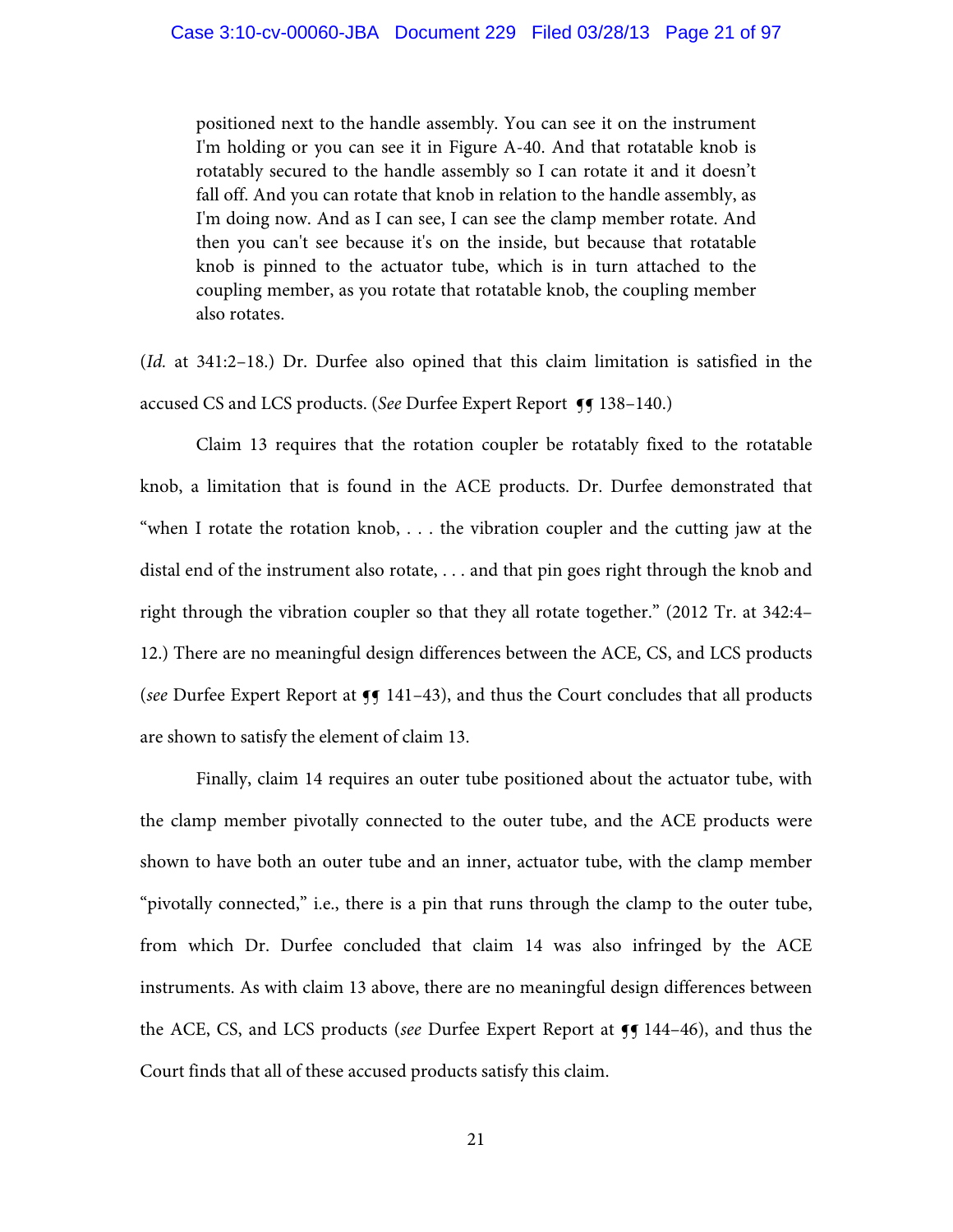### *3. The '544 Patent*

Dr. Durfee opined that the accused products—CS, LCS, ACE, and WAVE embody the asserted claim limitations of the '544 patent:

As to claim 1, the accused products are ultrasound surgical instruments, with an outer tube defining a longitudinal axis, with a proximal and distal end. (Durfee Expert Report **J** 65–68; 2012 Tr. at 311.) The ACE and WAVE products also include an actuation member "positioned within the outer tube" (*id.* at 312) and a vibration coupler positioned within the outer tube, which has a distal and proximal end (*id.* at 313). All of the accused products have a jaw member extending from the distal end of the vibration coupler (*id.* at 314), and "a clamp pivotally mounted adjacent the distal end of the outer tube" (*id.* at 315). The clamps in the ACE and WAVE products are "movable in relation to the jaw member" (*id.*), and, using the Court's construction of the term "camming member," for the same reasons he used in his analysis of camming member in the '050 patent, Dr. Durfee concluded that the ACE and WAVE products also have camming members which operatively engage the actuation member such that movement of the actuation member pivots the clamp between the open and clamped positions (*id.* at 316– 17), thus satisfying all requirements of claim 1. As discussed *supra* in connection with the claims of the '050 patent, the Court finds that the accused products contain camming members and meet the remaining elements of claim 1 as well.

Dr. Durfee concluded that claim 2 of the '544, which requires an ultrasonic instrument of claim 1, "wherein the actuation member includes a slot for receiving the camming member of the clamp," was satisfied by the slots on the actuation members of the ACE and WAVE products (*id.* at 318; *see also* Figs A-51, B-10), which the Court also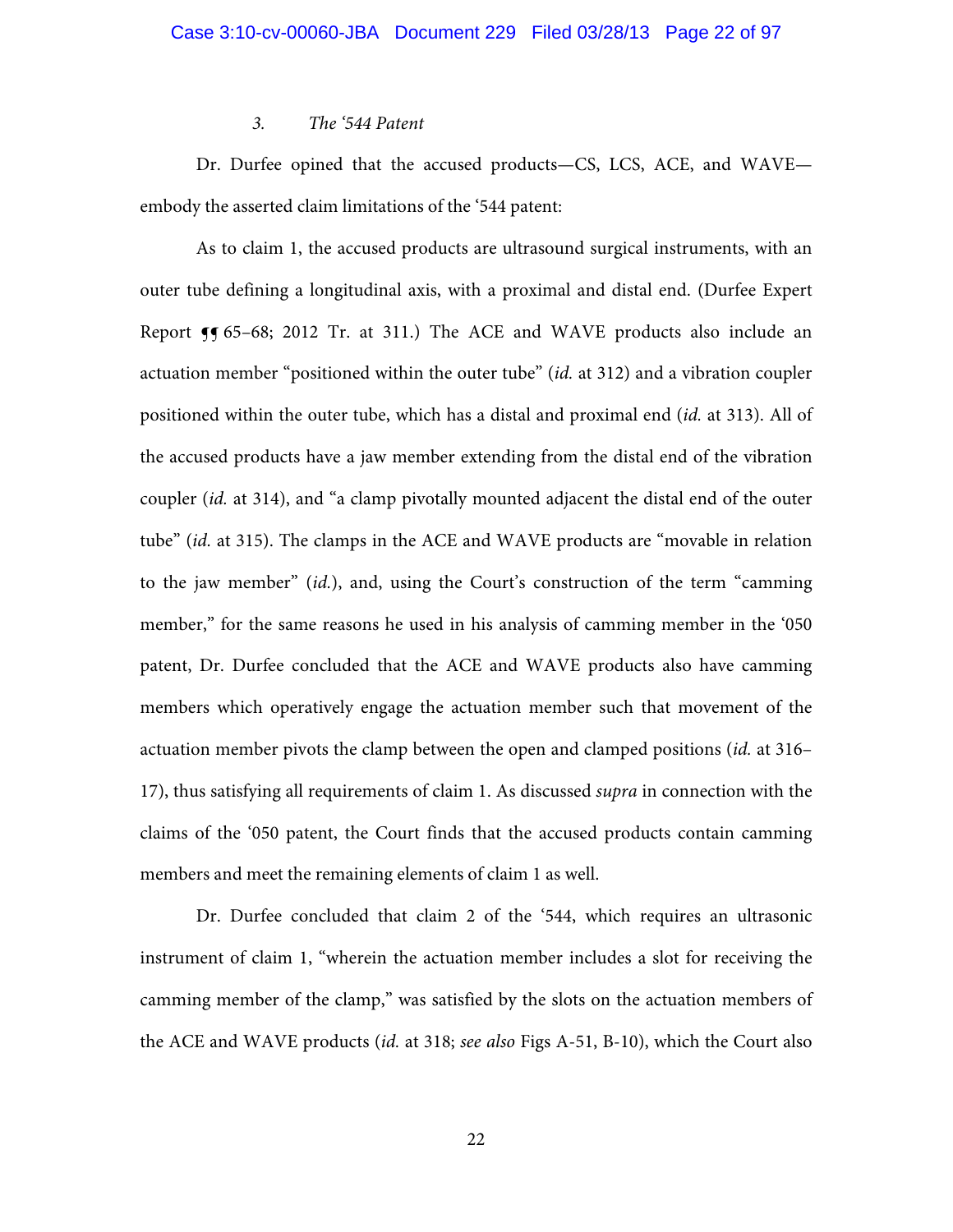# Case 3:10-cv-00060-JBA Document 229 Filed 03/28/13 Page 23 of 97

finds. Claim 3, which depends on the presence of "cam slots" is found to be satisfied by the ACE and WAVE products.

The remaining claims of the '544 patent build on these earlier dependent and independent claims, and Dr. Durfee testified that the limitations of claims 9–13, 16, 18, 23–25 are met by the accused products. Each of these claims disclose limitations similar to those already found in the asserted claims of the '050 patent, and Dr. Durfee showed how both the ACE products embody the limitations of claims 9 (handle assembly), 10 (rotatable collar), 11 (clamp and jaw member rotatable about the longitudinal axis of outer tube), 12 (rotatable collar adjacent to handle assembly), 13 (transducer removably supported on the handle assembly), 16 (transducer horn adapted to engage a proximal end of vibration coupler), 18 (outer tube dimension to be received within a 5mm trocar assembly), 23 (at least one tissue receiving stop), 24 (jaw member and blade surface having a proximal and distal end with at least one tissue receiving stop next to proximal end of blade surface), and 25 (clamp pivotally mounted on distal end of outer tube). (*See id.* at 322–332). During the 2007 phase of the trial, Dr. Durfee demonstrated how, in his opinion, the accused ACE, CS, and LCS products met all of the above claim limitations. Dr. Cimino's dispute was limited to his view that no cam mechanism can be found in the accused products. (*See, e.g.*, 2007 Tr. at 741.)

Dr. Durfee also opined, which Dr. Cimino did not dispute, that the WAVE products satisfied the limitations of claims 9 and 13 (2012 Tr. at 326:5–5 ("[T]he transducer screws into the back of the WAVE and is supported on to the handle assembly.")), 16 (Durfee Expert Report  $\int$  91 ("[T]he WAVE instruments have no meaningful design differences when compared to the ACE instruments, and contain the claim element.")), and 25 (*id.* ¶ 96.)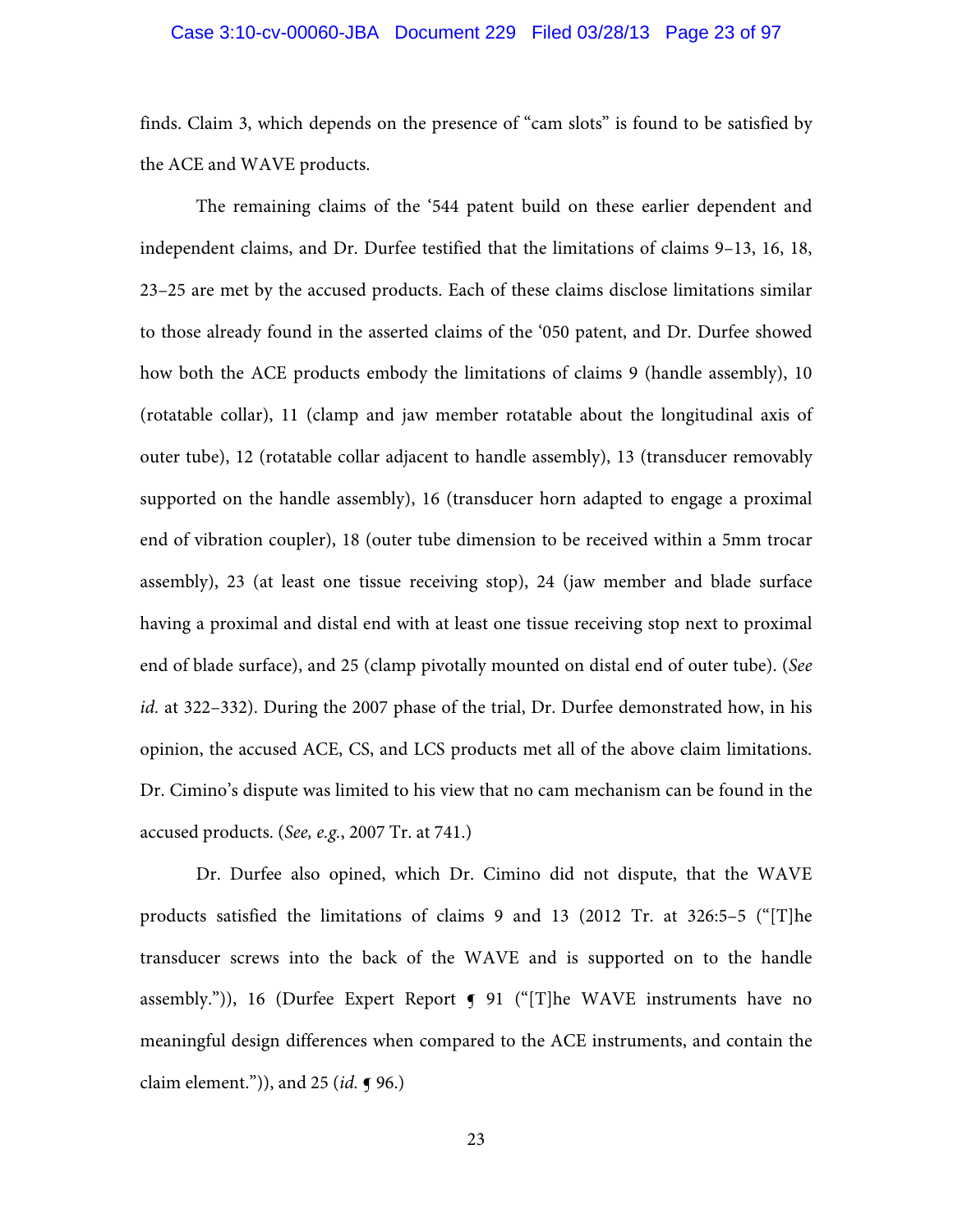### Case 3:10-cv-00060-JBA Document 229 Filed 03/28/13 Page 24 of 97

Claims 6 and 8 of the '544 patent describe specifications as to the jaw member and cutting surface of the instrument. Dr. Durfee testified that after examining the attributes of the accused CS, LCS, and ACE products, it was his opinion that they infringed claims 6 and 8 of the '544 patent.

As to Claim 6,

[Claim 6] calls for a jaw member including a—well, it adds to claim 1, and then it calls also for a jaw member that includes a curved blade surface. . . . It is found in the ACE product. . . . I can see that the jaw member is curved.

(2012 Tr. at 320:6–15; *see also* 2007 Tr. at 735:17–25.) Dr. Durfee also pointed out a close–up photograph of an ACE product [Fig. A-53], in which the blade surface visibly curved downward. The Court finds that the accused ACE, CS, and LCS products have jaw members that include a curved blade surface.

 As to claim 8, the "curved blade surface" must include a "longitudinally extending cutting edge," which the Court construed to mean "the edge of the blade surface designed for cutting that extends along the lengthwise dimension." (Cl. Construction at 34.) Pointing to the same close–up photograph, Dr. Durfee explained how the cutting edge of the blade surface extended longitudinally:

It means that as you imagine yourself travelling along that cutting edge from proximal to distal end, you are going to be walking along a curved path, but as you walk, you are continually moving forward. So, you are curving and moving forward in the lengthwise dimension. So, that's why it's a longitudinally extending cutting edge on the ACE instrument, and this is figure A-54 that I'm referring to.

(2012 Tr. at 321:17–25.) Dr. Durfee also opined that the accused CS and LCS products had no meaningful design differences with respect to this claim, and satisfied claim 8 of the '544 patent. (*See* 2007 Tr. at 737–38.)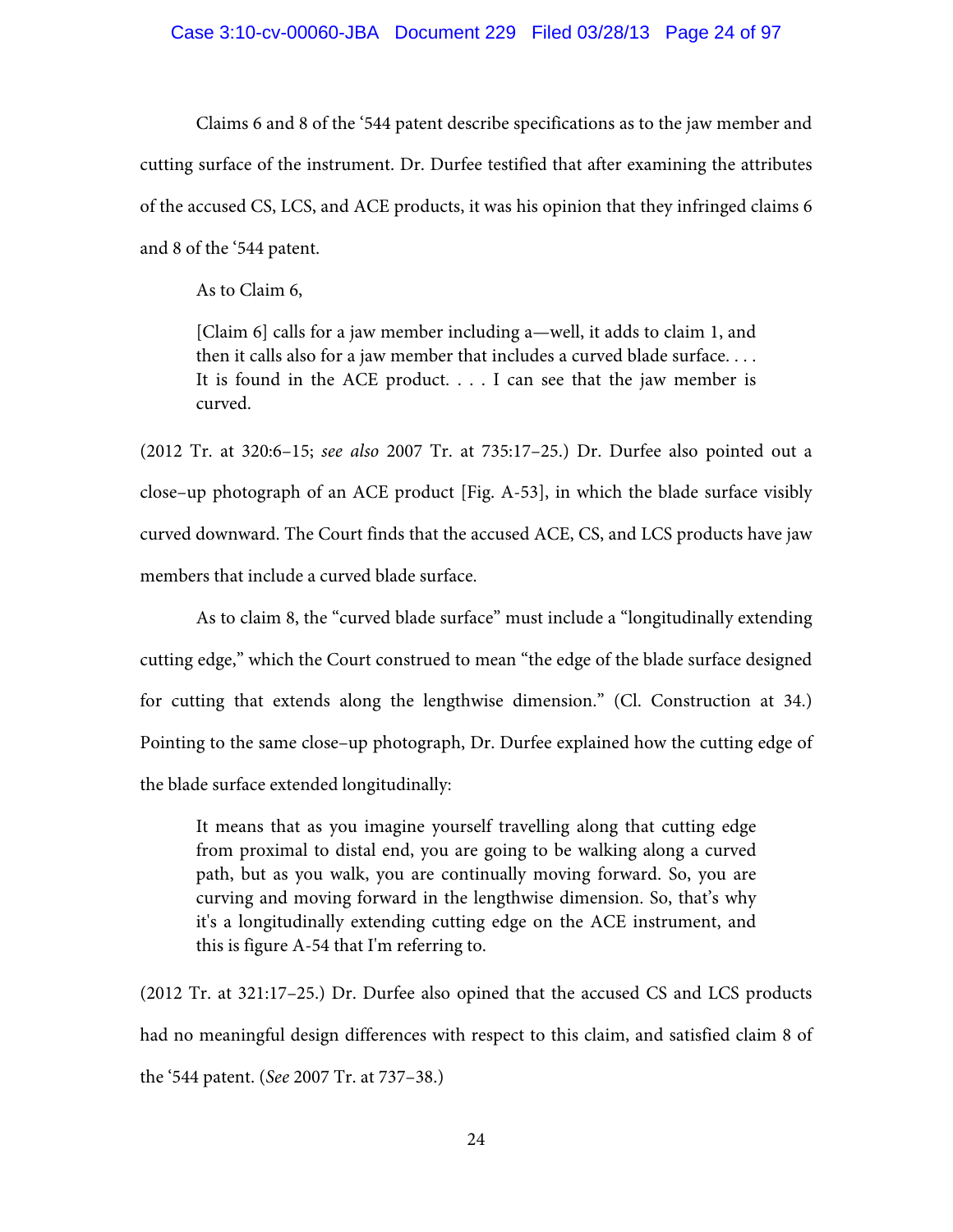### Case 3:10-cv-00060-JBA Document 229 Filed 03/28/13 Page 25 of 97

 In sum, Dr. Durfee testified that he found that all the asserted claims of the '544 patent either were infringed by the CS, LCS, and the ACE or by the ACE and the Harmonic WAVE. (2012 Tr. at 333.) Based on the Court's above conclusion that the accused products possess a camming mechanism as contained in the '544 patent and construed by the Court, the Court finds that the contested camming elements of the '544 patent are satisfied by the CS, LCS, ACE, and WAVE products. The Court also finds that the CS, LCS, and ACE products meet the claim limitations of claims 6 and 8.

#### **B. Discussion and Conclusions of Law on Infringement**

Infringement analysis entails a two–step process: "First, the court determines the scope and meaning of the patent claims asserted . . . and second, the properly construed claims are compared to the allegedly infringing device." *Planet Bingo, LLC v. GameTech Int'l, Inc.*, 472 F.3d 1338, 1341 (Fed. Cir. 2006) (internal citations and alterations omitted). "[F]or a court to find infringement, the plaintiff must show the presence of every element or its substantial equivalent in the accused device." *Terlep v. Brinkmann Corp.*, 418 F.3d 1379, 1384 (Fed. Cir. 2005) (internal citations omitted). To prove infringement, Plaintiffs must meet the "usual civil law standard," that is, proof by a preponderance of the evidence. *See Tech. Licensing Corp. v. Videotek, Inc.*, 545 F. 3d 1316, 1327 (Fed. Cir. 2008).

The only testimony Defendant offered at trial to oppose Plaintiffs' claims of infringement focused on whether the accused products contained camming mechanisms. Under this Court's construction, the camming mechanism disclosed by the asserted claims must have "openings or grooves that impart motion to and guide the motion of the camming members." (Cl. Construction at 11.) As Dr. Durfee testified, even if the mechanisms disclosed in the patent and in the accused devices look different, there is no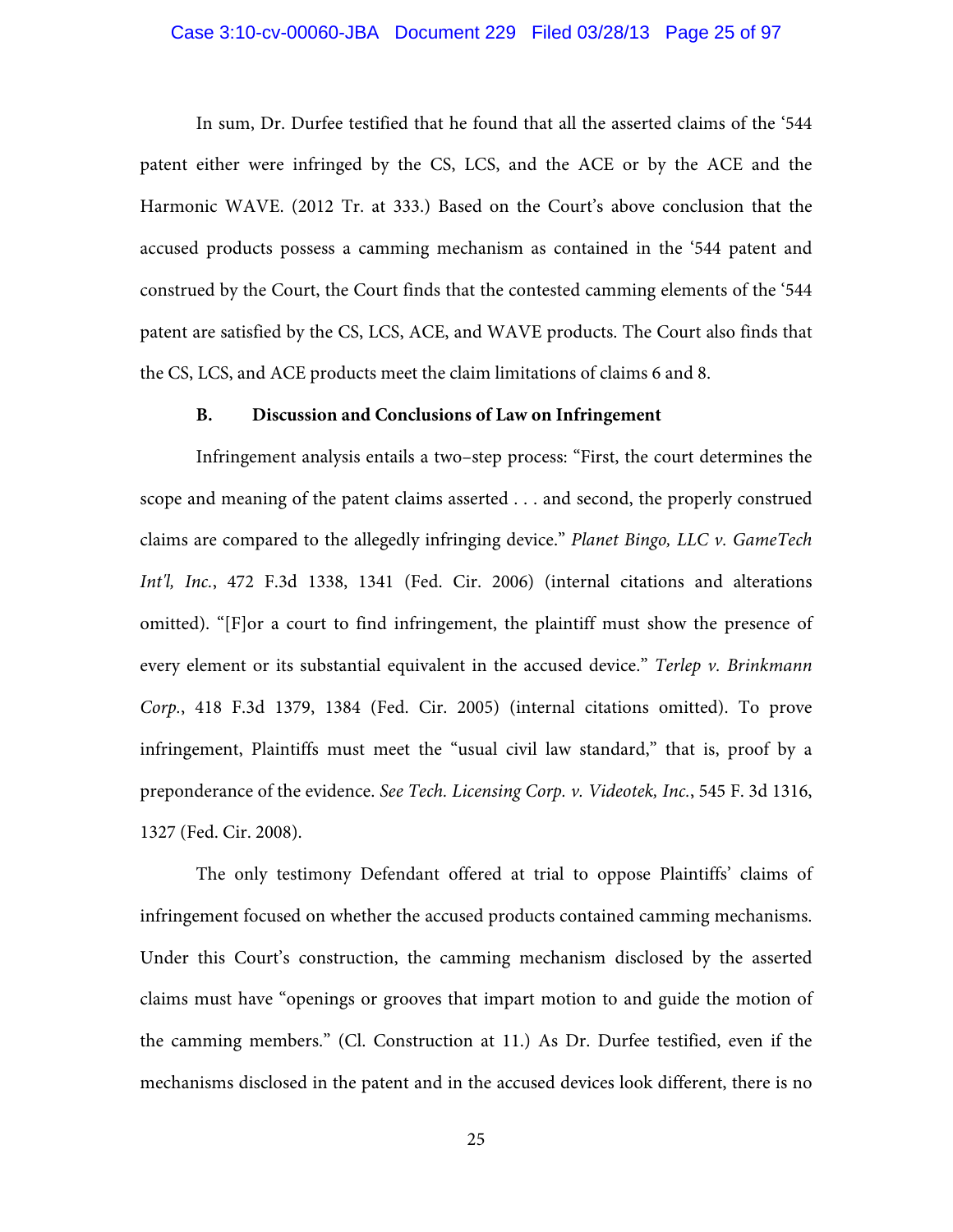# Case 3:10-cv-00060-JBA Document 229 Filed 03/28/13 Page 26 of 97

requirement that the mechanisms contained in the accused devices contain a mechanism that looks precisely like the embodiment in the patent. It can still be the same mechanism, and "absent a clear disclaimer in the specification, the embodiments in the specification do not limit broader claim language." *Eolas Techs. Inc. v. Microsoft Corp.*, 399 F.3d 1325, 1336 (Fed. Cir. 2005).

In post–trial briefing, Defendant contends that because Dr. Durfee testified on rebuttal that the single–toothed gear shown by Dr. Cimino could be both part of a rack– and–pinion mechanism and a cam mechanism, his infringement opinion that the accused devices contain camming mechanisms should be disregarded. However, Defendant has not offered evidence to explain why a device could not, as Dr. Durfee has opined, have both the characteristics of a single–toothed gear and a cam mechanism. That the particular mechanism employed in the Defendant's accused products may share characteristics with both a cam and rack and pinion does not have any bearing on the Court's task in its infringement analysis, which is to inquire whether every element of the claims at issue is present in the accused devices. *Planet Bingo*, 472 F.3d at 1341.

As discussed above, the Court finds that Plaintiffs have met their burden of proving by a preponderance of the evidence that the mechanism contained in the accused devices is a cam mechanism. Further, Defendant offered no testimony as to non– infringement of claim 10 of the '050 patent regarding a "sealing ring," or as to claims 10– 13 of the '286 patent concerning the "coupling" and "swivel" member, or as to claims 6 and 8 of the '544 patent, which require a curved blade surface, and, as discussed above, the Court finds it more likely than not that the accused devices meet all of these claim limitations.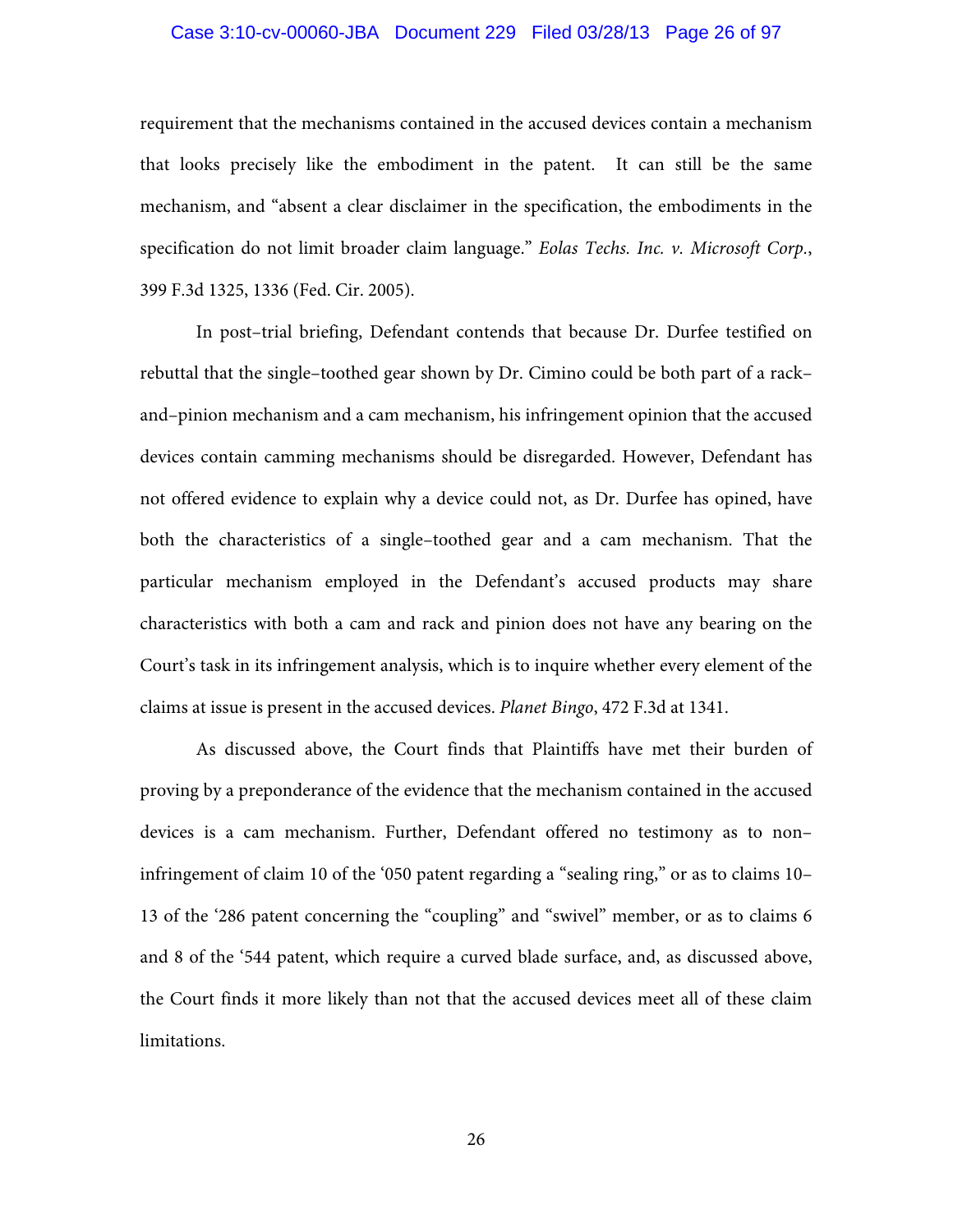#### Case 3:10-cv-00060-JBA Document 229 Filed 03/28/13 Page 27 of 97

Accordingly, the Court finds that Tyco has proved that the accused CS, LCS, and ACE products have every element of claims 10, 11, and 12 of the '050 patent, and thus finds these claims infringed. The Court also finds that Tyco has established that claims 8– 14 of the '286 patent are present in the CS, LCS, and ACE products, and thus that these claims are infringed. Finally, Tyco has shown that the CS, LCS, and ACE products infringe claims 1–3, 6, 8, 9–13, 16, 18, and 23–25 of the '544 patent, and that the WAVE 18S infringes claims 1–3, 9, 13, 16, and 25 of the '544 patent.

### **IV. Invalidity**

These parties are neck–and–neck competitors whose race to create and patent in the advanced energy surgical device field can be seen from the following descriptions of the trajectories of their respective stages of development. These stages of development form the basis of Defendant's claims that Tyco's patents are invalid because of prior invention and obviousness. The Court addresses Ethicon's defense of prior invention under 35 U.S.C. § 102(g) first, and then its 35 U.S.C. § 103 defense of obviousness.

#### **A. Prior Invention Defense Under 35 U.S.C. § 102(g)**

Ethicon asserts that claims 1, 5, 9–10 of the '050 patent, claims 1, 6, 7, and 8–14 of the '286 patent, and claims 1, 2, 9–13, 16, 18, and 23–25 of the '544 patent are invalid on account of their prior art. Drs. Cimino and Durfee were in agreement that Defendant's prototypes all contain those claims. Ethicon also contends, but Tyco disputes, that the curved blade claims—claim 15 of the '286 patent and claims 6 and 8 of the '544 patent are invalid because of the blades contained in the UltraCision and Ethicon prototypes.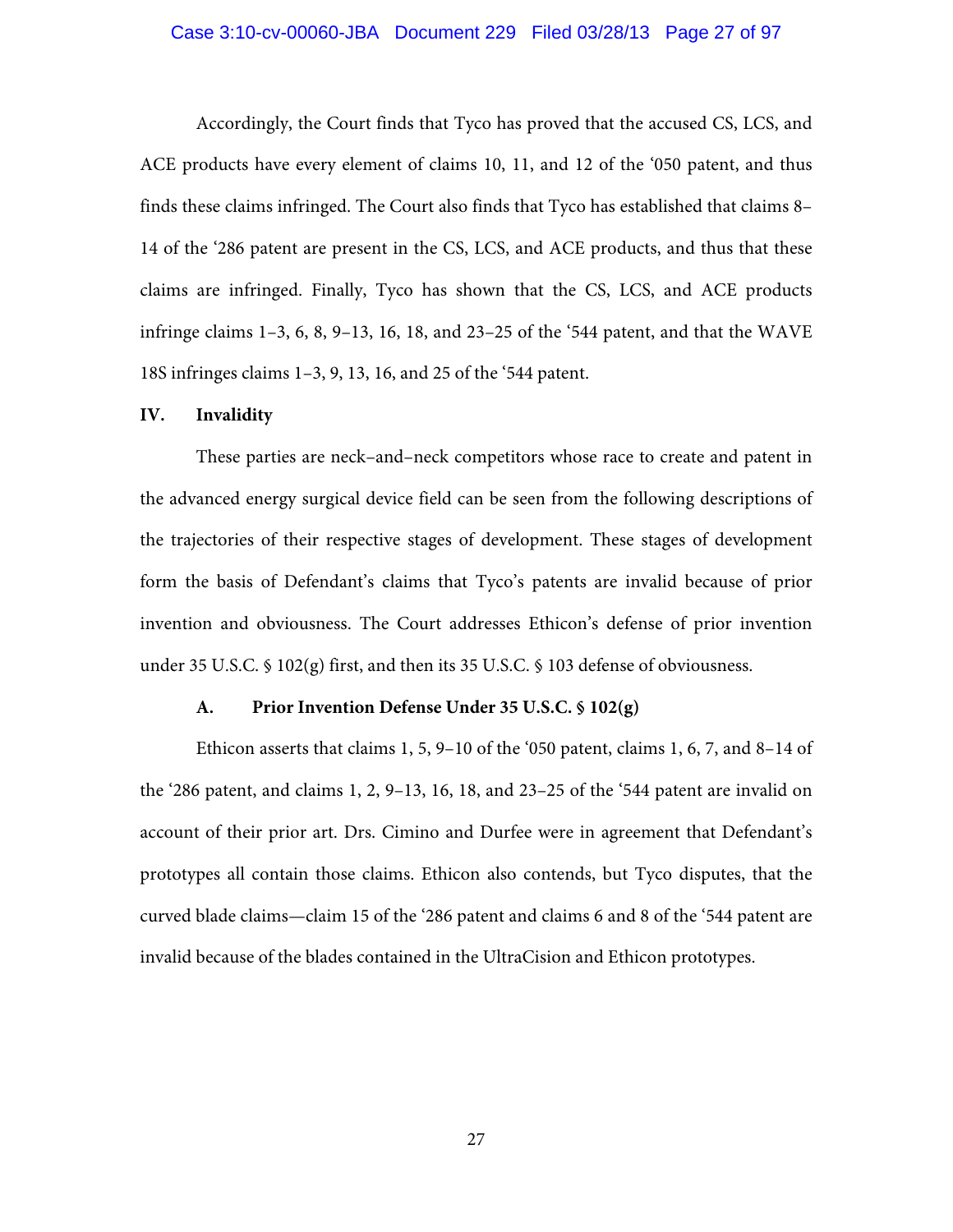## *1. Factual Findings*

Ethicon's witnesses Dr. Tom Davison, Mark Tsonton, Gary Whipple, Dr. Joseph Amaral, and Dr. Laura Gallagher testified extensively about the development and testing on the harmonic instruments created by Ethicon in the mid–1990s. In the late 1980s, Dr. Tom Davison, an entrepreneur with a PhD in physiology, began to investigate the potential for using ultrasonic energy to cut and coagulate tissue in laparoscopic surgical procedures (*see* 2007 Tr. at 1285:9–1287:21), and formed Ultracision, Inc. in 1988 for the purpose of exploring and developing ultrasonic laparoscopic surgical tools (*id.* at 1287:22–1291:2). The ultrasonic instruments that Dr. Davison and his partners were working on use a generator that provides power to a transducer, and the transducer is coupled to an elongate metal rod called a vibration coupler (*see id.* at 1647:14–1649:3), with the ultrasonic vibrations carried from the proximal end of the vibration coupler to the distal end, causing the tool to vibrate very rapidly (*id.* at 1783:16–1784:17). Dr. Davison testified that UltraCision introduced the first commercial, ultrasonic surgical instrument, the LCS10, in 1993. (*Id.* at 1301:9–20.) In 1995, Ethicon–EndoSurgery acquired UltraCision.

The LCS10 was a 10–millimeter surgical device that used ultrasonic energy. As disclosed in the Davison Patent No. 5,322,055 ("'055 patent," or "Davison patent" [DTX 1169]), it had a curved blade, a curved blade surface, a clamp and clamping surface, a removable transducer, tissue stop, an actuation rod, a pair of pivot pins, and a rotation knob. (*See* Fig. 1a, '055 Patent.) Gary Whipple testified that he drew a picture of a prototype of a "5–millimeter version of the 10" that was developed at UltraCision (2007 Tr. at 1363:7–8), and that picture was dated May 17, 1996 (*id.* at 1367:11).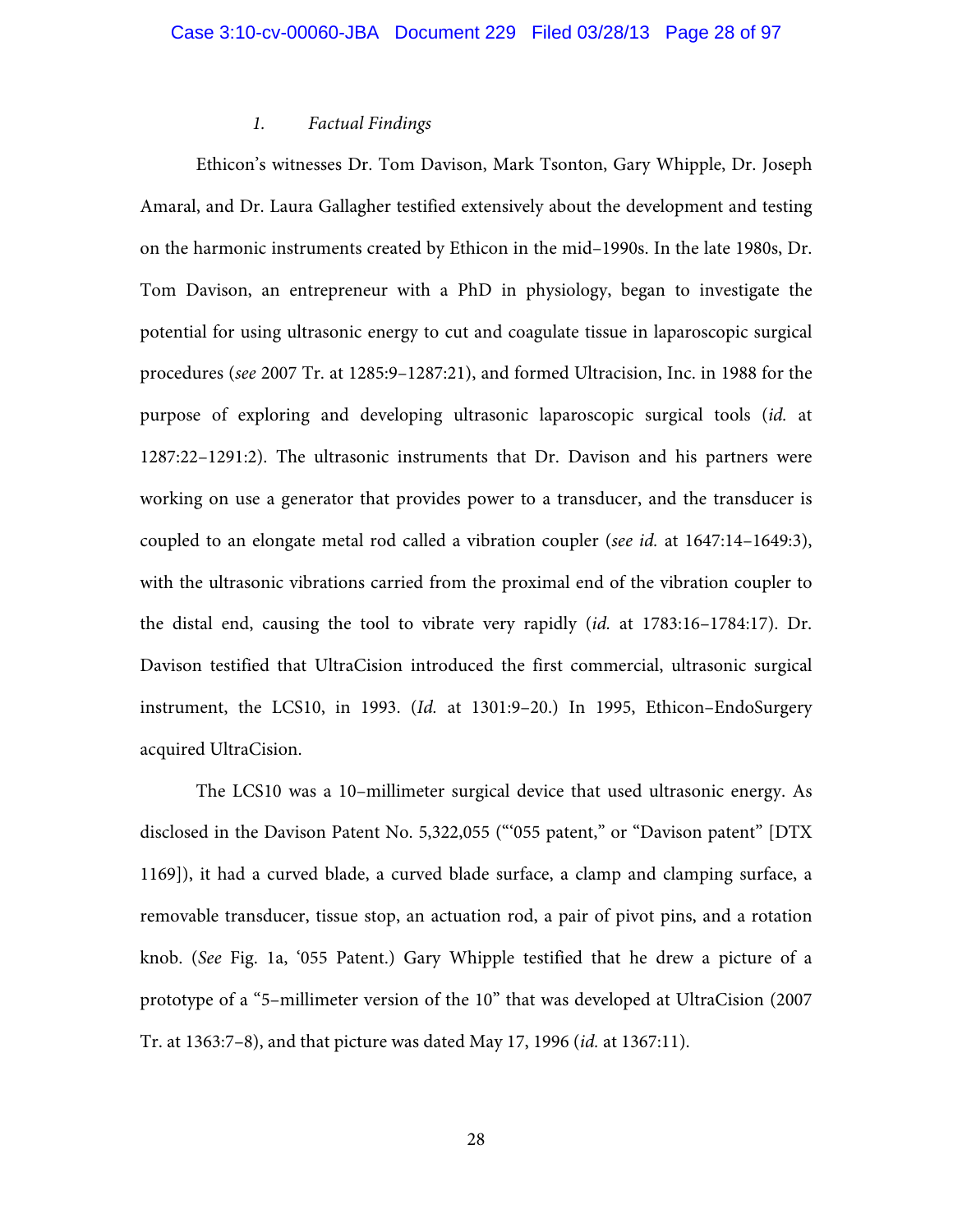#### Case 3:10-cv-00060-JBA Document 229 Filed 03/28/13 Page 29 of 97

The earliest date that Tyco has alleged that it conceived of its product is January 8, 1997, and Tyco maintains that it reduced its invention to practice as of March 10, 1997. (*See* Joint Timeline [Doc. # 223] at 2; *see also* Surgical Response to Requests for Admission Nos. 1 & 2 [DTX 1700].) It is undisputed by the parties, and the Court finds, that this "UltraCision Prototype" was an ultrasonic instrument created for the goal of cutting and coagulating tissue, in the same manner as the LCS10, but with the ability to fit down a 5mm trocar, and that it was developed prior to Tyco's invention. It is similarly undisputed that the Ethicon Prototype was conceived of in a drawing dated November 22, 1996, and that the physical prototype went through a series of tests and modifications subsequent to that date. The only dispute at trial was whether either of these prototypes actually worked for its intended purpose, and/or whether Ethicon's changes in these prototypes constituted "abandonment" of these initial conceptions, such that their ultimate release of the LSC5 was sufficiently different so as to not constitute "prior" art.

### a) UltraCision Prototype

Dr. Joseph Amaral, a doctor trained in clinical surgery and the former President of Rhode Island Hospital, who assisted with the testing of the UltraCision prototype, testified at the 2007 portion of the trial that when Ethicon first acquired UltraCision back in 1995, the 5–millimeter product was already working. (2007 Tr. at 1544:9–1544–20.) He testified further that:

The product as it existed back after the acquisition worked effectively, but my interpretation what was going on is that Ethicon was also trying to understand the technology, so there were a lot of iterations that were going on . . . one might clamp better, one might grasp better, one might do this better, and I remember being frustrated thinking, "Can't you just release this thing," and . . . I really felt pretty strongly about that, because the really significant thing about this device was that it was 5–millimeter and it was a lot easier to see. . . . So there was an iterative process going on, and it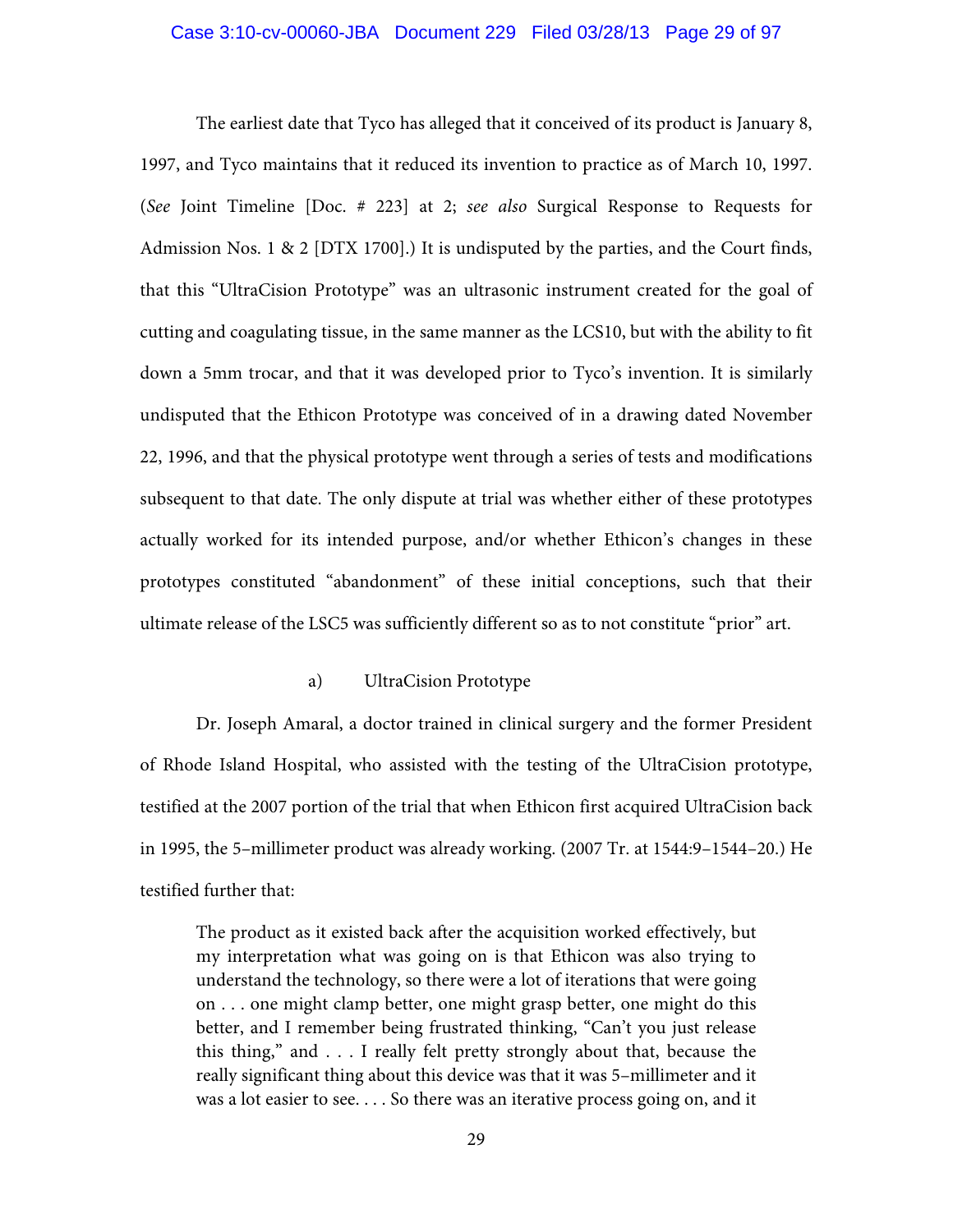### Case 3:10-cv-00060-JBA Document 229 Filed 03/28/13 Page 30 of 97

was frustrating, because it worked right—it worked early, right when they bought it.

(*Id.* at 1545:24–1546:14.) He testified that very early on, prior to Ethicon's announcement that it had acquired UltraCision, he did a demonstration for Ethicon in which he successfully "divided" the iliac artery in a pig with the UltraCision 5mm prototype. (*Id.* at 1543:15–1544:3.)

Dr. Laura Gallagher, Clinical Research Director at Ethicon and a trained Doctor of Veterinary Medicine, testified that between 1995 and 1998 she was responsible for the UltraCision projects, and that she "learned about the technology and observed surgery out in the field, identified the methods . . . to test the products, develop the animal models and tested the products in preparation for 510(k) [FDA] submission." (2012 Tr. at 428:10–14.) Dr. Gallagher testified that there were two "teams" working on the "UT5.5 team"—a Cincinnati team, of which she was a member, and a Smithfield team, of which "lead engineers" Gary Whipple and Paul Smith were members. (*Id.* at 434–35.) She testified that they kept diligent notes and submitted weekly reports documenting the progress of their tests. (*See, e.g.*, Weekly Reports [DTX 1383–1459].)

In 1996, a number of tests were performed on porcine models by Dr. Gallagher and her team. She testified that "[t]he pig model is the standard for evaluating medical devices and the standard that we use for training surgeons with the technology." (*Id.* at 444:8–10.) For example, in a test performed in April 1996, Dr. Gallagher identified the objective as "see[ing] how [the prototype] performed in ligating and transecting vessels and soft tissue, and it was fired on the jejunal mesentery and ovarian pedicle, vascular structures in the abdomen of the pig." (*Id.* at 444:14–18.) The results were that "[t]he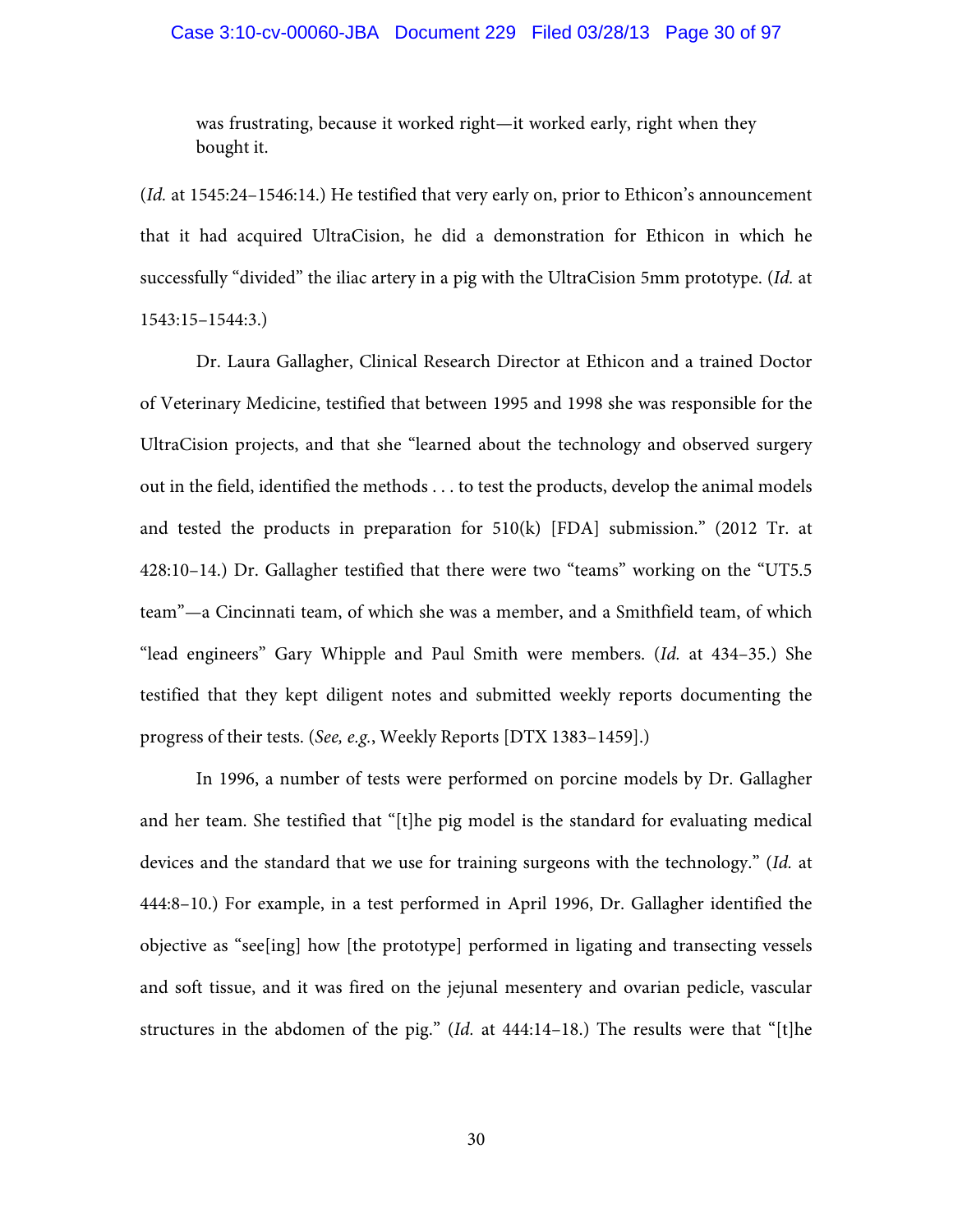## Case 3:10-cv-00060-JBA Document 229 Filed 03/28/13 Page 31 of 97

prototype achieved good hemostasis $^7$  on the jejunal mesentery and the ovarian pedicle" (*see* April 1996 Lab [DTX 1460] at 3). The prototype was also applied to the renal vein, which was measured to be approximately 4–5mm in diameter, but hemostasis was not achieved on this larger vessel. (*Id.* at 3.) Dr. Gallagher reflected that she was not surprised that hemostasis was not achieved on this "very large" vessel, stating, "[w]e knew it was a large vessel and it was a severe test of the device." (2012 Tr. at 446:24–25.)

Over the course of performing tests similar to the April 1996 test (*see, e.g*, July 1996 Lab [DTX 1461]), Dr. Gallagher and her team developed a grading scale that specifically addressed the transection (or cutting) profile and the hemostasis profile. She testified that while these standards were not "industry standards," they helped her and her team to "be consistent in recording what [they] observed" (*id.* at 453:6–13). She testified that in terms of the hemostasis profile, on a scale of 1 to 5, "1 through 3 were considered acceptable and would represent what a surgeon might see in a case and be able to address." (*Id.* at 454:4–7.) By the end of July 1996, Dr. Gallagher sent an email to the rest of the UT5.5 team (*see* 7/31/96 Email [DTX 1462]) recommending that they invite different surgeons from various specialty areas in order to solicit their feedback. She testified that her recommendation to solicit outside feedback meant that "the prototypes were working well and that it was worth the time of the surgeons to come in and take a look at them and give us feedback." (2012 Tr. at 456:20–23.)

On some occasions, the devices did not perform as intended. For example, during an evaluation performed by an outside surgeon on August 23, 1996, two of the devices had problems: the UTD #3 device "generated a solid tone," which indicated that the blade

 $\begin{array}{c|c}\n\hline\n\hline\n\end{array}$ <sup>7</sup> "Hemostasis" means "no bleeding, or an effective vessel seal" (2012 Tr. at 445:14–15).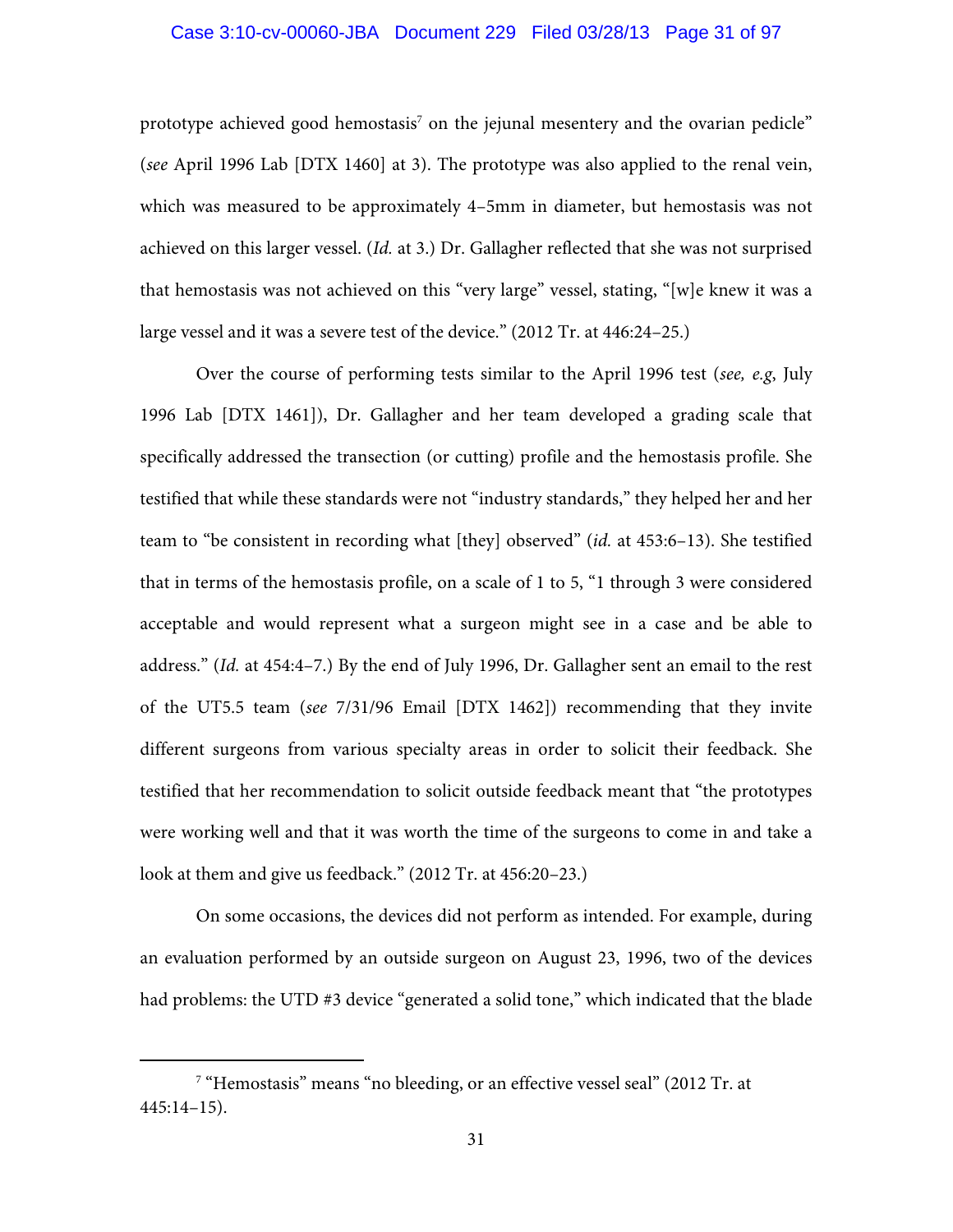### Case 3:10-cv-00060-JBA Document 229 Filed 03/28/13 Page 32 of 97

was not able to move appropriately (*see* 8/23/96 Evaluation [DTX 1463]); *see also* 2012 Tr. at 460:7–11), and the UTD #7 device's "Teflon pad" that is attached to the clamp arm "curled off after 1 or 2 applications" of the device to the animal model (*see* DTX 1463 at 3). During that particular evaluation, only the UTK device "functioned acceptably" and was used for the dissection. (*Id.*) The individual UltraCision prototype devices were reused over the course of testing, and Dr. Gallagher explained that "[i]t was very routine to use them more than once. They were few in number and . . . considered precious, basically assembled by hand. Each one was unique and very unlike a manufactured device where it would have gone through very rigorous specifications for manufacturing." (2012 Tr. at 463.) Dr. Gallagher testified that in general, ultrasonic devices are "intended to be used for one surgery, but . . . we used these multiple times due to the limited quantity." (*Id.* at 463:10–13.)

Overall, it was Dr. Gallagher's testimony, corroborating the record of successful tests on porcine models, that the Ultracision prototypes worked to cut and coagulate small vessels as of late 1996. (*See, e.g.*, September 1996 Lab [DTX 1465].) She testified that while her team discussed whether to launch the product in December 1996, "[t]he decision was made to not launch the product . . . solely for smaller vessels. Again, our predicate device was the LCS–10. That device was approved for use in vessels up to actually including 3mm, and we had not demonstrated the capability of these devices to seal larger vessels in the labs up to this point." (2012 Tr. at 483:1–7.)

### b) Ethicon Prototype

According to mechanical engineer Marc Tsonton, in November 1996, the Ethicon prototype design was completed, as corroborated by an "exploded view drawing of a UT5.5 from the Ethicon design" dated November 22, 1996. (2007 Tr. at 1658:16–17; *see*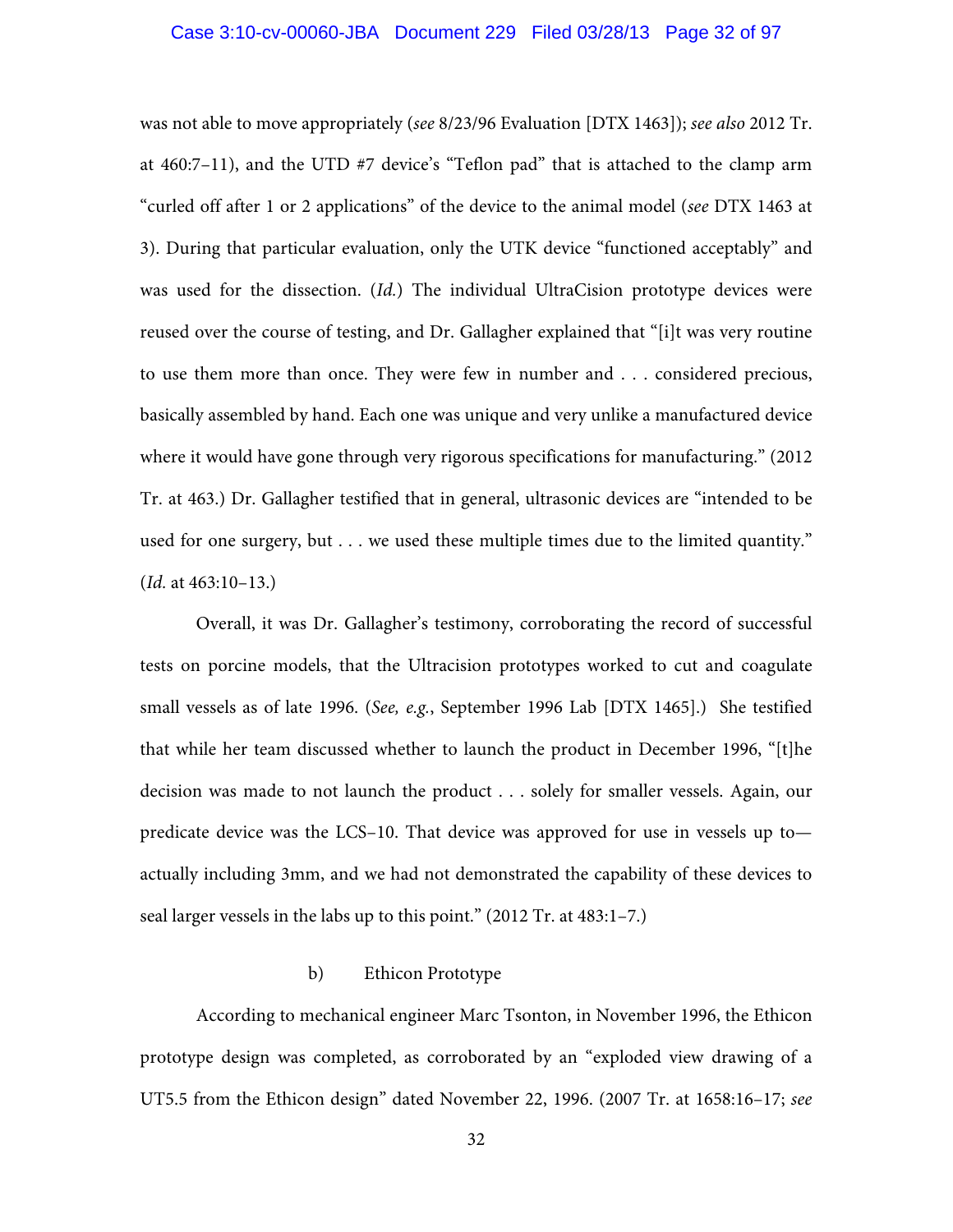*also* UT5.5 Drawaing [DTX 1791].) Mr. Tsonton described the decision to "make changes to the design of . . . the original UltraCision prototype" (2007 Tr. at 1652:18–20), and testified that the goal was "to improve the manufacturability, to improve the ergonomics of the device and to overall reduce part count" (*id.* at 1652:23–1653:1). When asked what specific changes were made to the prototypes, he testified, "[t]here were changes made at the clamp arm attachment configuration. There were changes made to the detent mechanism that was in the handle. There were ergonomic changes made to the rotation knob and to the general handle configuration." (*Id.* at 1653:3–8.) Mr. Tsonton testified that these changes did not affect the instrument's tube–within–a–tube design, its ability to fit through a 5–millimeter trocar, or its rotation knob and handle mechanism. (*Id.* at 1656.) He stated that his team made the "first batches" of Ethicon prototypes in December 1996. (*Id.* at 1657.) He also noted that "changes were made throughout the program. As we developed and we learned more about the device and how it interacted in tissue, we would make minor modifications to it." (*Id.* at 1679.)

When asked by the Court about the extent of the changes between the UltraCision and Ethicon prototypes, Dr. Gallagher testified that she

wanted to remain unbiased to what the changes were to the device[s] when they brought them into the lab. They had a . . . parts list or a description of the device, but I didn't know what was different about it. So, I would use it in a normal fashion and observe what was occurring. So, there were times when I wasn't aware, and certainly wasn't aware if it was anything besides the blade that had changed.

## (*Id.* at 722:23–723:8.)

Dr. Gallagher testified about a February 1997 lab conducted by Dr. Amaral, in which he performed an ovario–hysterectomy on a goat model, in which she assisted, using an Ethicon prototype. (*See* 2012 Tr. at 484:21–22; *see also* DVD [DTX 1182].) Dr.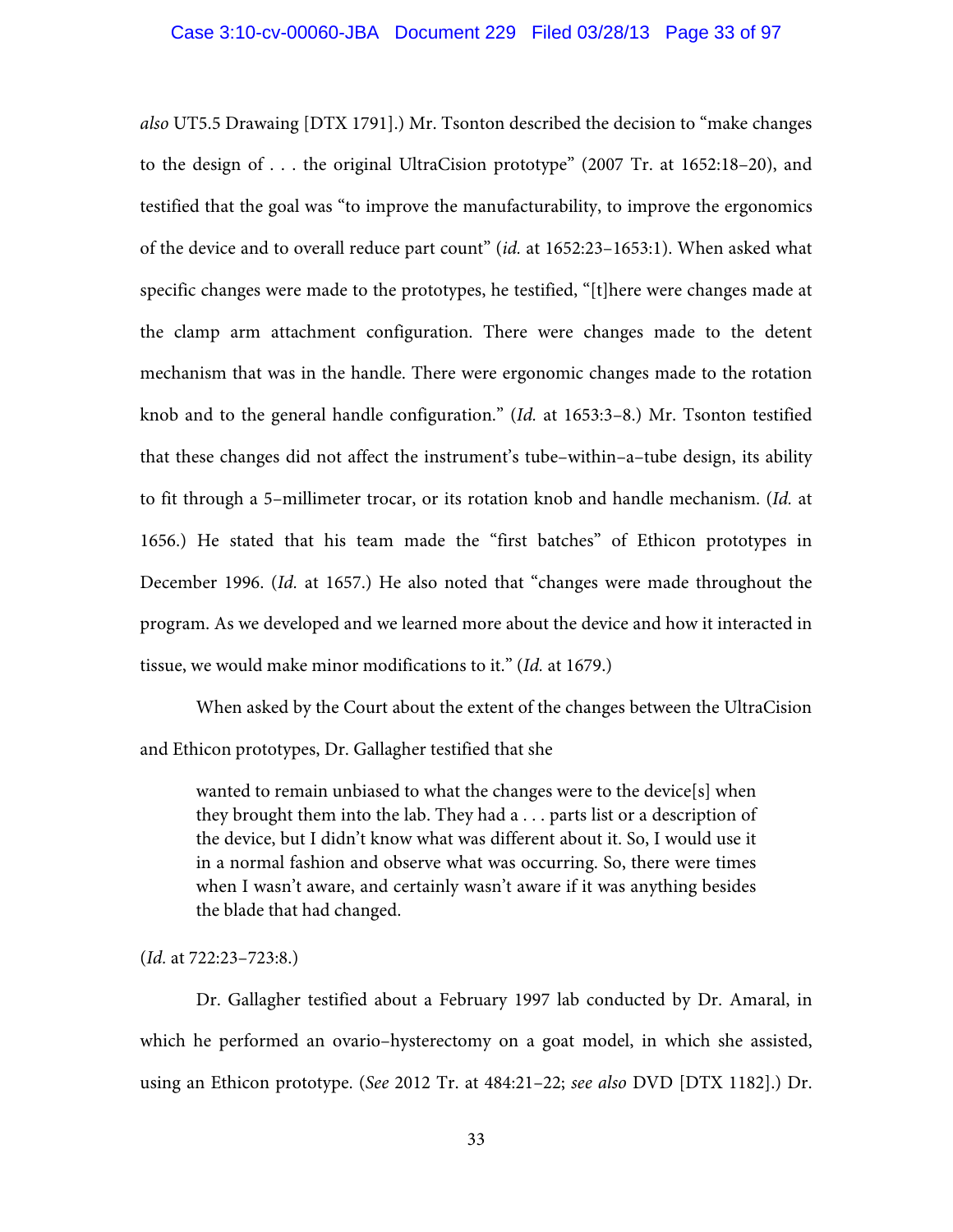### Case 3:10-cv-00060-JBA Document 229 Filed 03/28/13 Page 34 of 97

Gallagher testified that "[a]s is often the case, at the end of the lab, you know, there is an interest to place the device on a large vessel, and so he fires it across the iliac artery of the goat." (2012 Tr. at 485:24–486:2.) She estimated that the iliac artery that he was able to cut and seal successfully was approximately three millimeters in size. (*Id.* at 486:6.) Dr. Gallagher noted that once Dr. Amaral had cut across the iliac artery, in order to "severely" test the quality of the seal that he had created, he asked that the animal be given epinephrine to elevate the animal's blood pressure. (*Id.* at 488.) Under these "severe conditions," the Ethicon prototype was able to cut and seal the right iliac artery. (*Id.* at 489:15–19.)

Mr. Tsonton testified on cross–examination that in July 1997, the UT5.5 team met and discussed whether there was a design with which "it could move forward with the release or whether it needed to take a step back and do additional research" (2007 Tr. at 1766:8–13), and that they concluded that additional research and brainstorming was required (*id.* at 1766). Ultimately, the UT5.5 team prepared a 510(k) submission for the FDA on January 9, 1998. (*See* 2012 Tr. at 565:1–3.) They received notice from the FDA that their submission was approved on April 20, 1998 (*see* DTX 1817 at EES0253636), and Ethicon launched its first two 5mm products, the LCS–B5 and LCS–K5, later that year. Tyco had filed for FDA approval in May 1997, and received FDA approval and introduced AutoSonix to the commercial market in July 1997. (*See* Joint Timeline [Doc. # 223] at 2.) As discussed above, Tyco filed its patent applications for the '050, '286, and '544 patents on August 14, 1997. (*Id.* at 3.)

#### c) Issues with the Prototypes

Tyco points to Ethicon's President's Award Submission [DTX 1538], which Dr. Gallagher described as "includ[ing] the story of the development of the 5–millimeter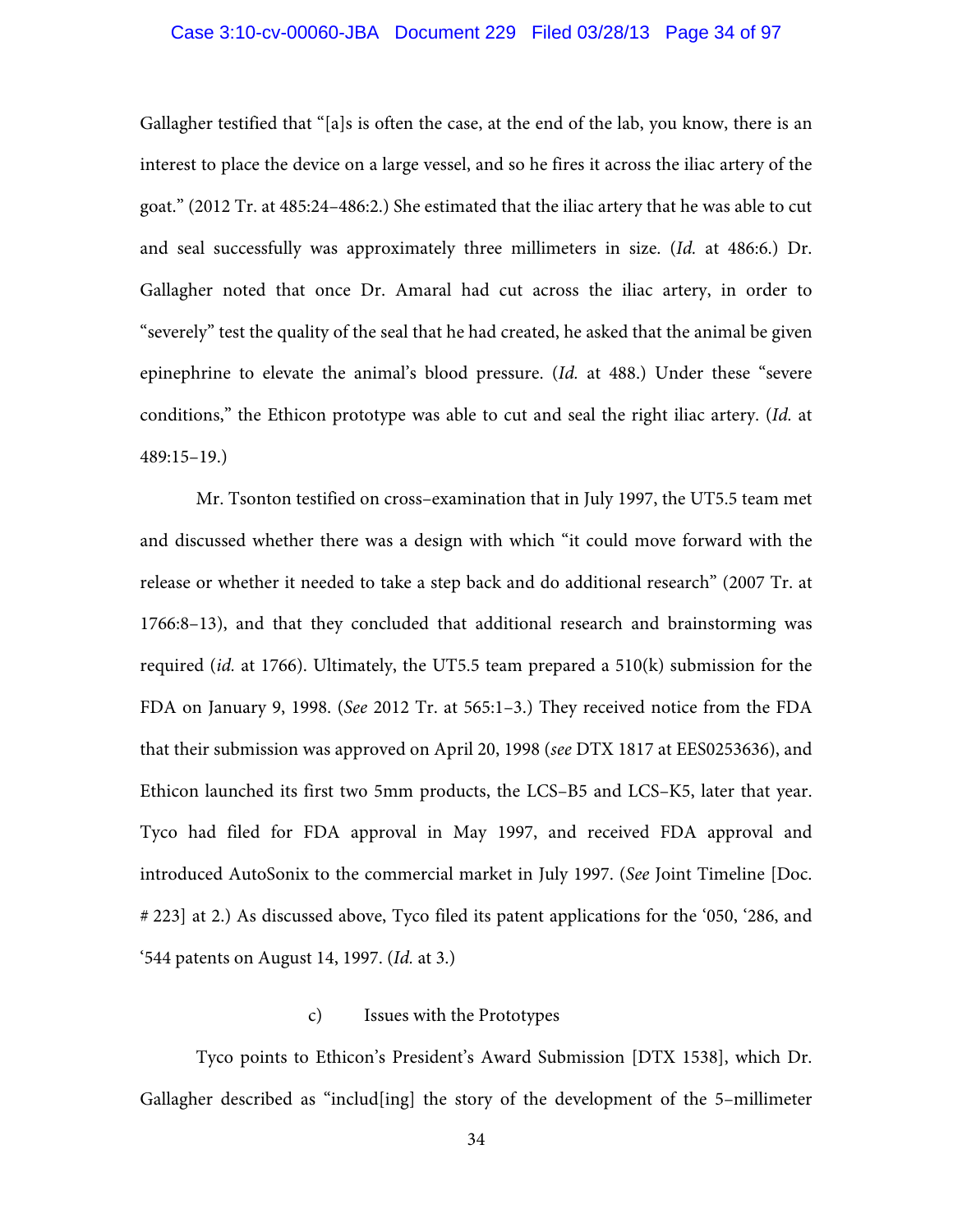#### Case 3:10-cv-00060-JBA Document 229 Filed 03/28/13 Page 35 of 97

prototypes," to show that the prototypes were unable to successfully cut and coagulate, that is, achieve their intended purpose. The President's Quality Award Submission was described by Dr. Gallagher as "a contest of demonstrating proper use of processes, quality processes to assess—identify a problem, effectively look at the causal elements of it, and then create a plan to address those problems and demonstrate ultimately a successful device from that with an impact on the market" (2012 Tr. at 568:6–12). Dr. Gallagher further defined their "submission" as "demonstrating . . . what the issues were before we established that process in some, you know, rigidity requirements around the process, and what happened after we did." (*Id.* at 569:14–18.) The document identifies the "themes": the "LCS–5 prototypes created poor vessel seals in the animal model compared to the predicate device, the LCS–10. Modified LCS–5 prototype designs also failed to create effective vessel seals," and "the team needed a method to quickly identify critical design parameters and to rapidly screen prototypes." (President's Quality Award Submission ("PQA") [DTX 1538] at EES0151216.)

When asked about the document, Dr. Gallagher testified that she did not recall any major issues with regard to the cutting and coagulation of small vessels, but she conceded that, as disclosed in the President's Award Submission, "[t]he prototype LCS–5 caused tissue sticking, smoke production obscuring laparoscopic visualization, and undesirable thermal injury to tissues. The prototype blade was so hot Teflon clamp pads were melting, and in some instances, the blade itself melted." (*Id.*) She explained,

A: [I]t was during evaluation early on of the prototypes, you know, and we—I certainly didn't appreciate it. I think the team didn't appreciate it when we were using these prototypes in an abusive mode. Just reusing them was abusive over and over again. And so in some instances we had the Teflon pads fall off or melt because of the heat generated by the blade. And in one instance, I don't recall exactly what I was doing, but the blade itself got so hot it kind of deformed.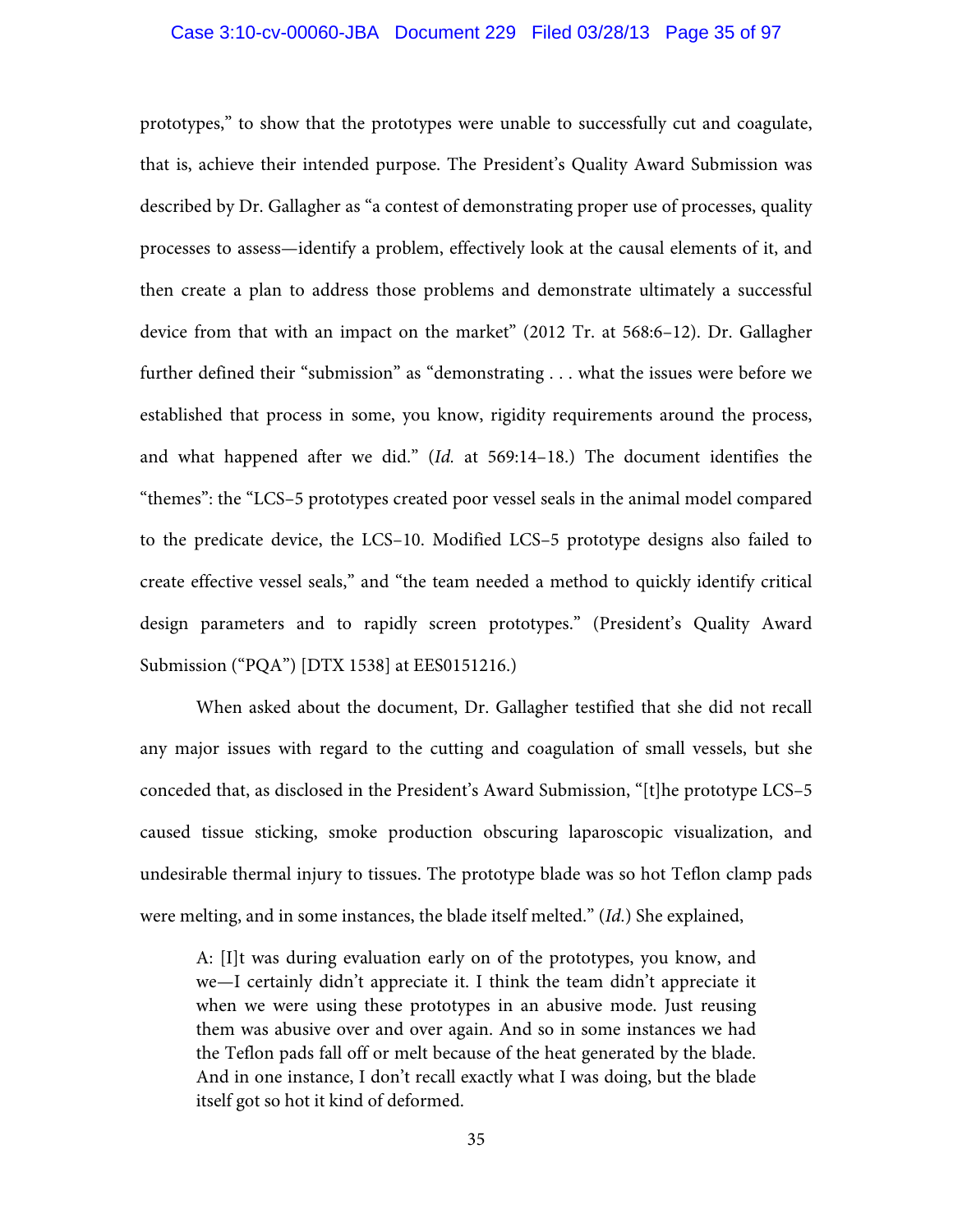Q: And, again, in general what were the testing conditions under which these devices were tested in terms of their severity?

A: Yeah, this was under very abusive, severe conditions that this occurred.

(2012 Tr. at 571:11–25.) Dr. Gallagher also emphasized on cross–examination that the document was focused exclusively on a summary of her team's work on the 5–millimeter prototypes with respect to goat models and larger vessels, as opposed to porcine models and smaller vessels. (*See id.* at 581.)

 The President's Quality Award Submission does not state during what time frame these particular challenges with the devices occurred, but Dr. Gallagher testified that it was early on in their learning process. (*See id.* at 589:4–14.)

 As part of the "solution planning and implementation" of the prototype evaluation process identified in the Submission, the document describes that "[a] rapid prototype performance screening (RPPS) was proposed," and it included "[Reliability Development Lab], Excised Tissue Lab (porcine carotid arteries), Acute Animal Studies, and Survival Animal Studies." (PQA at EES0151217.) The "tangible results" identified were:

[h]emostasis performance was demonstrated to be equivalent to the LSC– 10 . . . . No reports of post–operative hemorrhage have been received. A successful product was released to the market that has exceeded sales projections. . . .

Intellectual property/trade secrets in the form of critical design parameters for UltraCision shears devices (the science of the technology) was discovered ...

The combination of attributes critical to quality for all UltraCision clamping instruments was identified . . .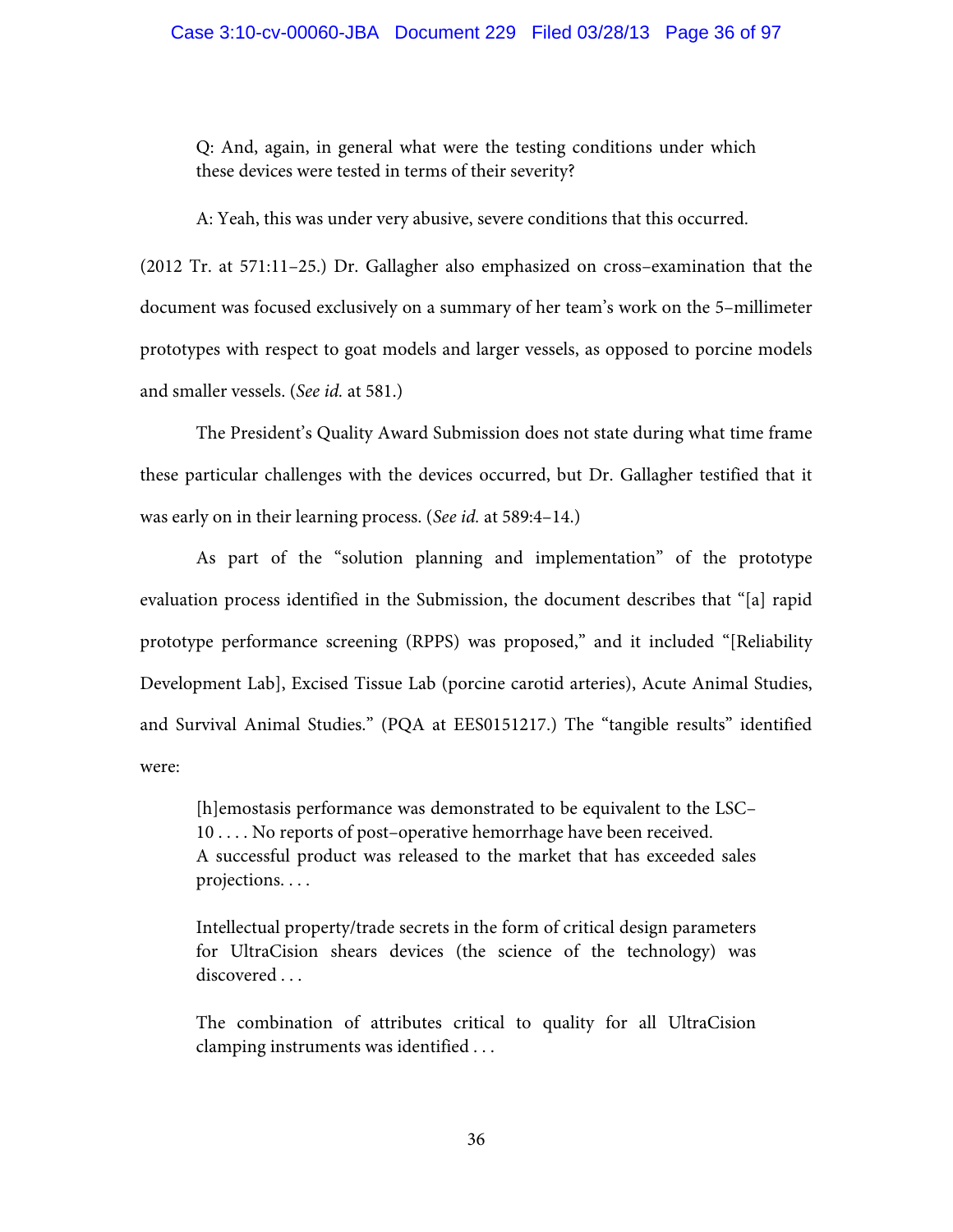# Case 3:10-cv-00060-JBA Document 229 Filed 03/28/13 Page 37 of 97

Prototype evaluation cycle time was reduced from an estimated 2 years to six months.

The RPPS process supported the rapid characterization and performance evaluation of a large number of prototypes.

## (*Id.* at EES0151219.)

 On cross–examination, Dr. Gallagher again went through the majority of the goat labs that she had deemed "acceptable," and was questioned about the various failures or issues that presented themselves during the labs. She had testified that the goat laparoscopic abdominal hysterectomy (LAH) procedure was "considered to be . . . the optimal model for testing vessel seals, yes, because . . . the tissue and vessels sizes were the closest to that of a human." (2012 Tr. at 586.) Ethicon's Wetlab Summary [DTX 1539] reveals that of the fourteen goat labs performed with the UltraCision prototypes, eleven reported issues of "hemorrhage." (*See* Wetlab Summary at EEZ00141217.) The Wetlab Summary also reports additional issues, including tissue sticking, tissue charring, smoke production,8 hot blade, and generator lock–out. (*Id.*) These problems existed in the prototypes which received satisfactory ratings in the labs, which Dr. Gallagher explained: "The rating is at the initial transection. The intraoperative period is the period between . . . performing the transection and moving into the blood pressure challenge." (2012 Tr. at 659.) Dr. Gallagher testified that it was considered "acceptable" to perform subsequent applications, or "touch ups," of the test device<sup>9</sup> in order to control oozing of blood during

 <sup>8</sup> Ethicon's witnesses, including Dr. Gallagher, clarify that the term "smoke" is a misnomer, and that in fact "steam" or "vapor" would be a more apt description of that particular issue, as opposed to where there is a "very hot blade and tissue is being burned or charred, [which] can be smoke as we know it on the barbecue." (2012 Tr. at 692:8–16.)

<sup>9</sup> Dr. Gallagher described a "touch up" as follows: "A touch up is basically taking the point of bleeding in your site of interest and grasping it in the tip and compressing it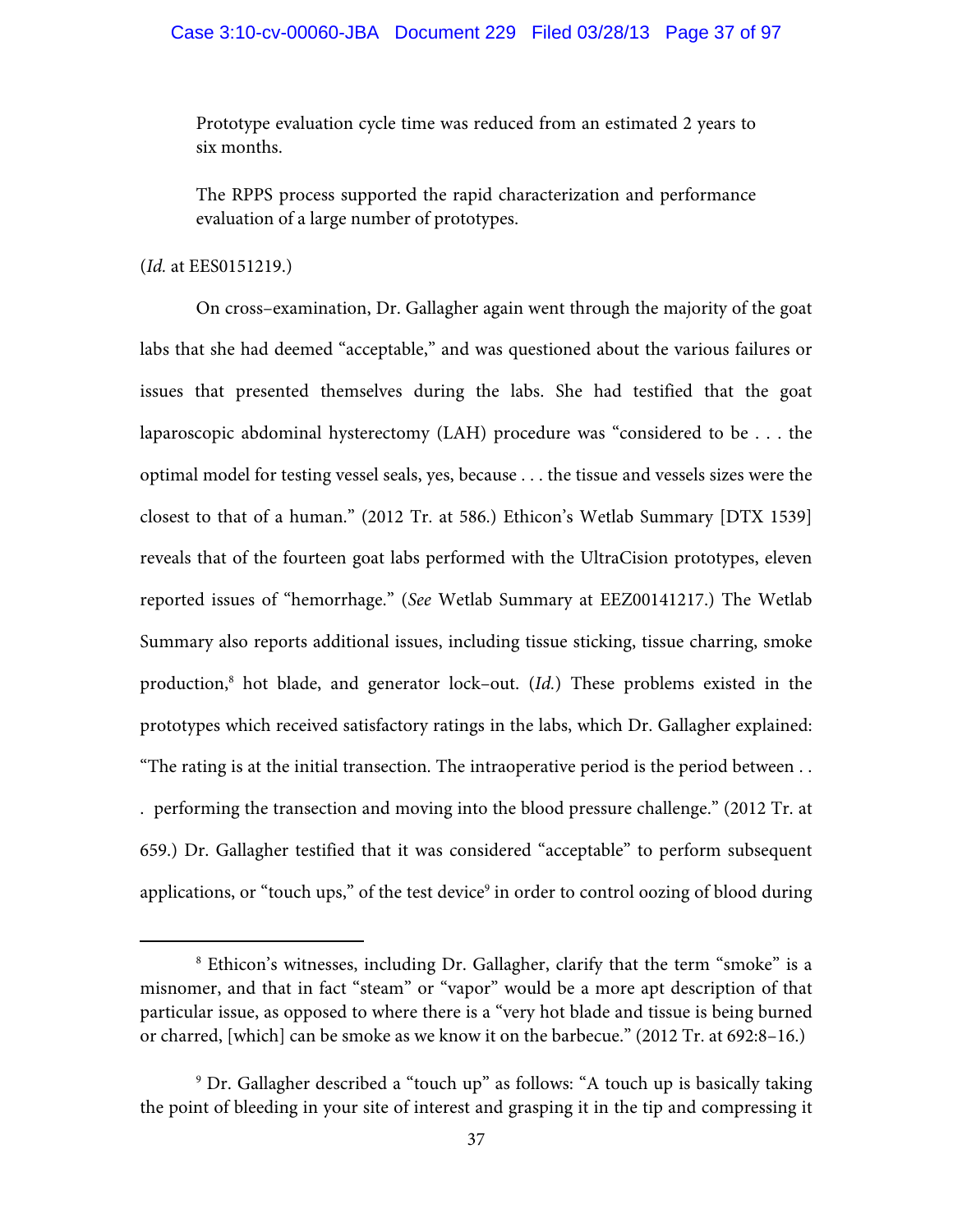### Case 3:10-cv-00060-JBA Document 229 Filed 03/28/13 Page 38 of 97

a lab (*id.* at 711), and that in fact, "it's very common" in surgery on humans as well, and it is "expected that you are going to do those little touch ups" (*id.* at 724:14–22).

 When asked why the devices, as they were received in 1995/1996, were not ready for manufacturing and "rapid market release," Dr. Gallagher explained that the devices "were not functioning well in the goat model," (*id.* at 714), but that ultimately, it was her opinion that the UltraCision and Ethicon prototypes performed acceptably in cutting and sealing vessels of less than 2 millimeters in size (*id.* at 717). She noted that the problems were "associated with the large vessels sizes 2 to 3 mm or greater." (*Id.* at 718:25–718:2.) Though Dr. Gallagher's testimony is that her team was concerned with successfully cutting and coagulating of larger vessels, it was not until the September 11, 1997 lab that Ethicon began recording vessel sizes. (*See* PQA at EES0039310.)

# d) Expert Testimony on the Comparison Between Prototypes and Patent Claims

 The parties' experts are in agreement that features in the specific claims in suit are "present in the protoypes." (2012 Tr. at 1755; *see also* Durfee Rebuttal Presentation [PTX 694].) The Court credits their opinions.<sup>10</sup>

The only claims about which Dr. Cimino and Dr. Durfee disagree are the curved blade claims: claim 15 of the '286 patent and claims 6 and 8 of the '544 patent. Dr. Cimino testified that both prototypes have a cutting surface that's "curved along the longitudinal axis," which would satisfy the curved blade claims in suit. He pointed to the "spherical

and firing for a short period of time. So, it's just a short application of energy to seal that little bit that's bleeding." (*Id.* at 724:5–10.)

 $\overline{a}$ 

<sup>10</sup> Thus, Dr. Cimino and Durfee agree that the prototypes contain claims 1, 5, and 9–10 of the '050 patent, claims 1, 6, 7, and 8–14 of the '286 patent, and claims 1, 2, 9–13, 16, 18, and 23–25 of the '544 patent. (Durfee Rebuttal Presentation.)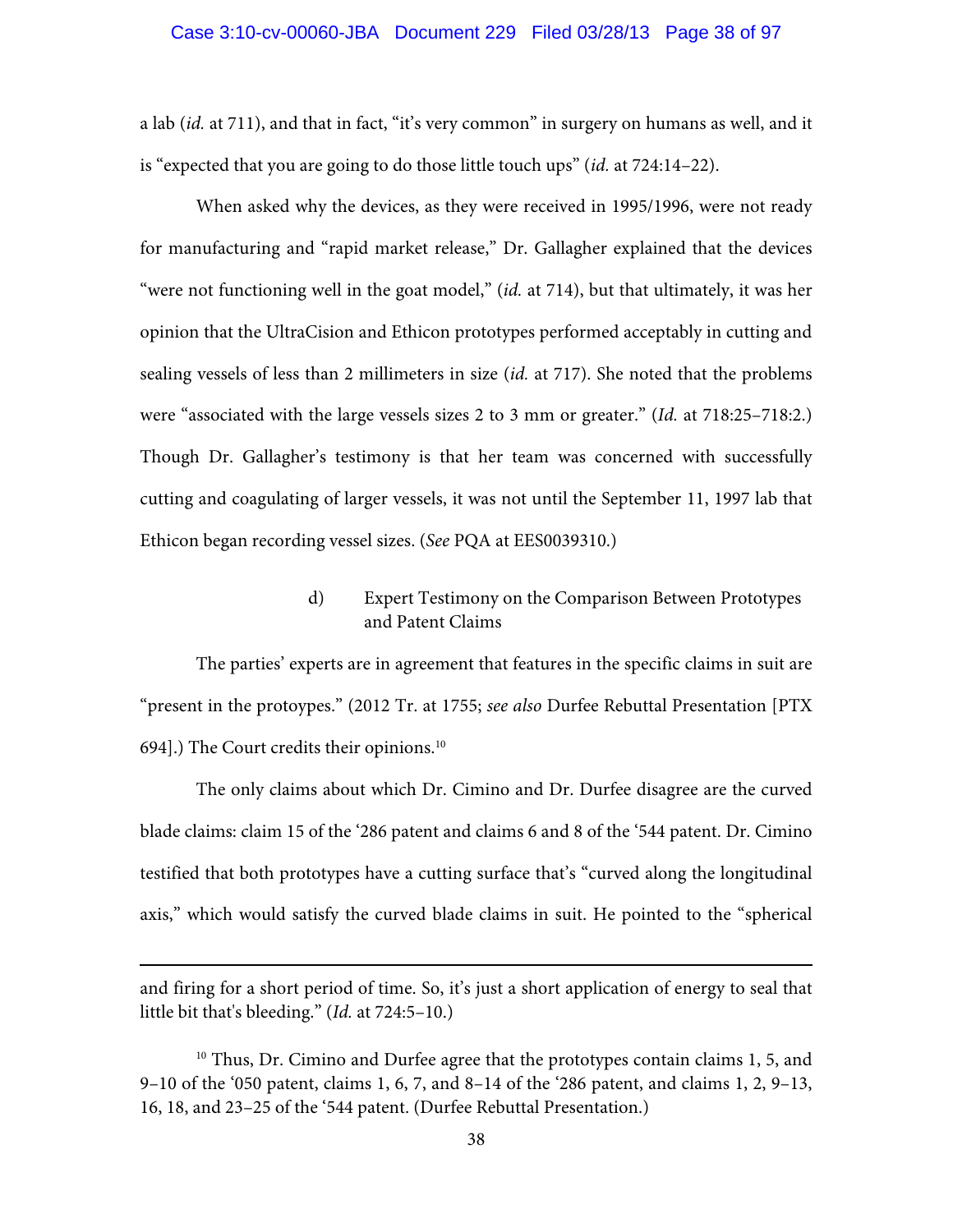# Case 3:10-cv-00060-JBA Document 229 Filed 03/28/13 Page 39 of 97

tip" of the prototype blades as evidence of a curved blade surface, and also noted that the prototype blades have a "circular cross–section," which he testified supported his opinion that the prototype blades anticipated the curved blade claims in the '286 and '544 patents.

Dr. Durfee opined that the prototype blades, which he described as "roughly cylindrical in shape," were straight blades. He testified that the prototype blades have "no deviation from a straight line and no curve." (2012 Tr. at 1758:19–22.) The Court agrees with Dr. Durfee's description of the prototype blades. In comparing the prototype blades and the asserted patent claims requiring a "blade surface that has a deviation from a straight line," and "a longitudinally extending cutting surface," the prototype blades do not deviate from a straight line. While they may be angled downward (*see, e.g.*, DTX1683- 014), they are still straight lines and therefore do not "deviate from a straight line." Thus, even with the "spherical tip" and "circular cross section," the Court finds that the prototype blades do not possess features matching the curved blade claims of the '286 and '544 patents.

## **B. Discussion and Conclusions of Law as to 35 U.S.C. § 102(g)**

"In determining priority of invention . . . , there shall be considered not only the respective dates of conception and reduction to practice of the invention, but *also reasonable diligence of one who was first to conceive and last to reduce to practice*, from a time prior to conception by the other." 35 U.S.C.  $\frac{102(g)(2)}{2}$  (emphasis added). A challenger of a patent must prove "by clear and convincing evidence" that the invention was made in this country by another inventor. *See Apotex USA, Inc. v. Merk & Co., Inc.*, 254 F.3d 1031, 1035 (Fed. Cir. 2001).11

<sup>&</sup>lt;sup>11</sup> "The 'clear and convincing' standard is an intermediate standard which lies somewhere in between the 'beyond a reasonable doubt' and the 'preponderance of the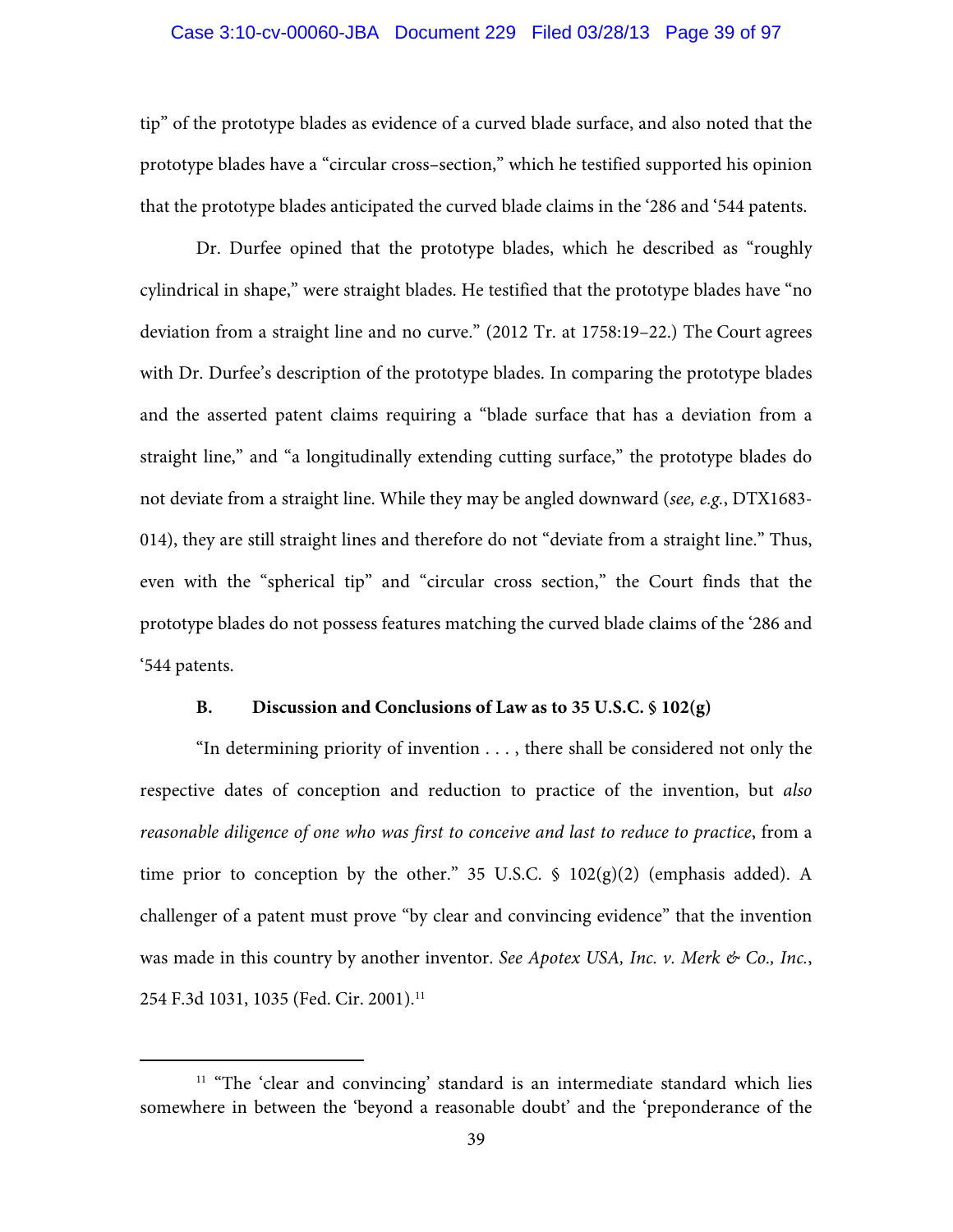## *1. Prior Conception*

"Conception is the formation, in the mind of the inventor, of a definite and permanent idea of the complete and operative inventions, as it is thereafter to be applied in practice." *Cooper v. Goldfarb*, 154 F.3d 1321, 1327 (Fed. Cir. 1998). "An idea is definite and permanent when the inventor has a specific, settled idea, a particular solution to the problem at hand, not just a general goal or research plan he hopes to pursue." *Burroughs Welcome Co. v. Barr Labs.*, 40 F.3d 1223, 1228 (Fed. Cir. 1994).

In determining prior conception, "an inventor need not know that his invention will work for conception to be complete . . . [he] need only show that he had the idea; the discovery that an invention actually works is part of its reduction to practice." *Burroughs*, 40 F.3d at 1228.

Tyco focuses on the multitude of changes and improvements made to Defendant's prototypes' design, and contends that Ethicon's conduct defeats a finding of prior conception, because Defendant's idea was "in constant flux." (Pl.'s Mot. [Doc. # 210] at 16.) However, the Federal Circuit has found conception with far less physical evidence than was presented in this trial. For example, notebook entries, supported by testimony by an inventor and non–inventor, were sufficient to establish conception. *See Spansion, Inc. v. International Trade Comm'n*, 629 F.3d 1331, 1356–57 (Fed. Cir. 2010) ("Because it is a mental act, an inventor's oral testimony regarding conception must be corroborated by "evidence which shows that the inventor disclosed to others his completed thought

 $\overline{a}$ 

evidence standards of proof.'" *Pfizer, Inc. v. Apotex, Inc.*, 480 F.3d 1348, 1359 n.5 (Fed. Cir. 2007). "Clear and convincing evidence may be described as evidence that 'place[s] in the ultimate factfinder an abiding conviction that the truth of its factual contentions are highly probable.'" *Id.* (quoting *Colorado v. New Mexico*, 467 U.S. 310, 316 (1984)).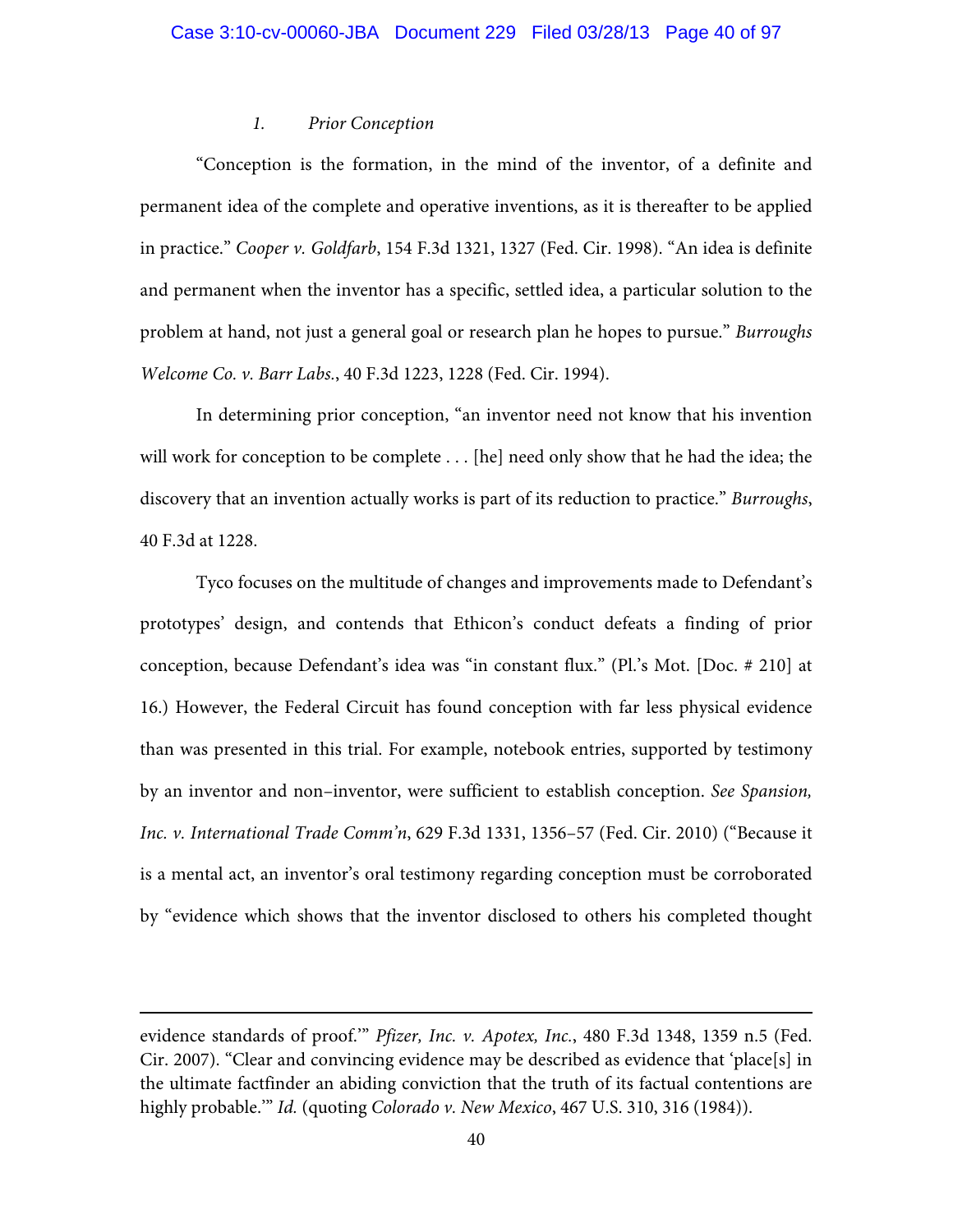### Case 3:10-cv-00060-JBA Document 229 Filed 03/28/13 Page 41 of 97

expressed in such clear terms as to enable those skilled in the art to make the invention."). It is a "mental act." *Id.*

It is undisputed that the UltraCision and Ethicon prototypes existed in the form of detailed drawings and physical embodiments in 1996, before Tyco's earliest conception date in January 1997. These drawings and embodiments, corroborated from testimony by Dr. Davison, Mr. Tsonton, Dr. Amaral, and Dr. Gallagher establish a "definite and permanent idea" of the operative invention—an ultrasonic instrument that could fit down a 5–millimeter trocar and could cut and coagulate in surgery. Ethicon also notes that the elements that it relies on to establish anticipation of the claims in suit—tube in tube design, rotation, and "cams"12—were present in each embodiment of the prototypes Ethicon tested between 1996 and 1998. (*See* Whipple Test., 2007 Tr. at 1343–67.)

The question, for the Court therefore, is whether the professed goal of the UT5.5 project, which was to create a 5–millimeter ultrasonic instrument that worked as well as the LCS10 was sufficiently developed to support conception, rather than "just a general goal or research plan." *see Burroughs*, 40 F.3d at 1228. "Whether or not subsequent testing succeeded or failed, or even took place, does not determine whether conception was complete as of that date." *In re Jolley*, 308 F.3d 1317, 1326 (Fed. Cir. 2002).

While the evidence shows that Ethicon worked hard to reduce this conception to practice through years of testing, this does not mean that the mental act of conception was not accomplished. *See Burroughs*, 40 F.3d at 1228 ("[T]he discovery that an invention actually works is part of its reduction to practice.") The intention of the Ethicon and

<sup>&</sup>lt;sup>12</sup> Dr. Cimino testified that while he maintained that the mechanisms in the accused products were not cams, his opinion is that assuming Dr. Durfee's analysis with respect to the cam components, the mechanisms in the prototypes are "cams" for the purposes of Ethicon's § 102(g) defense.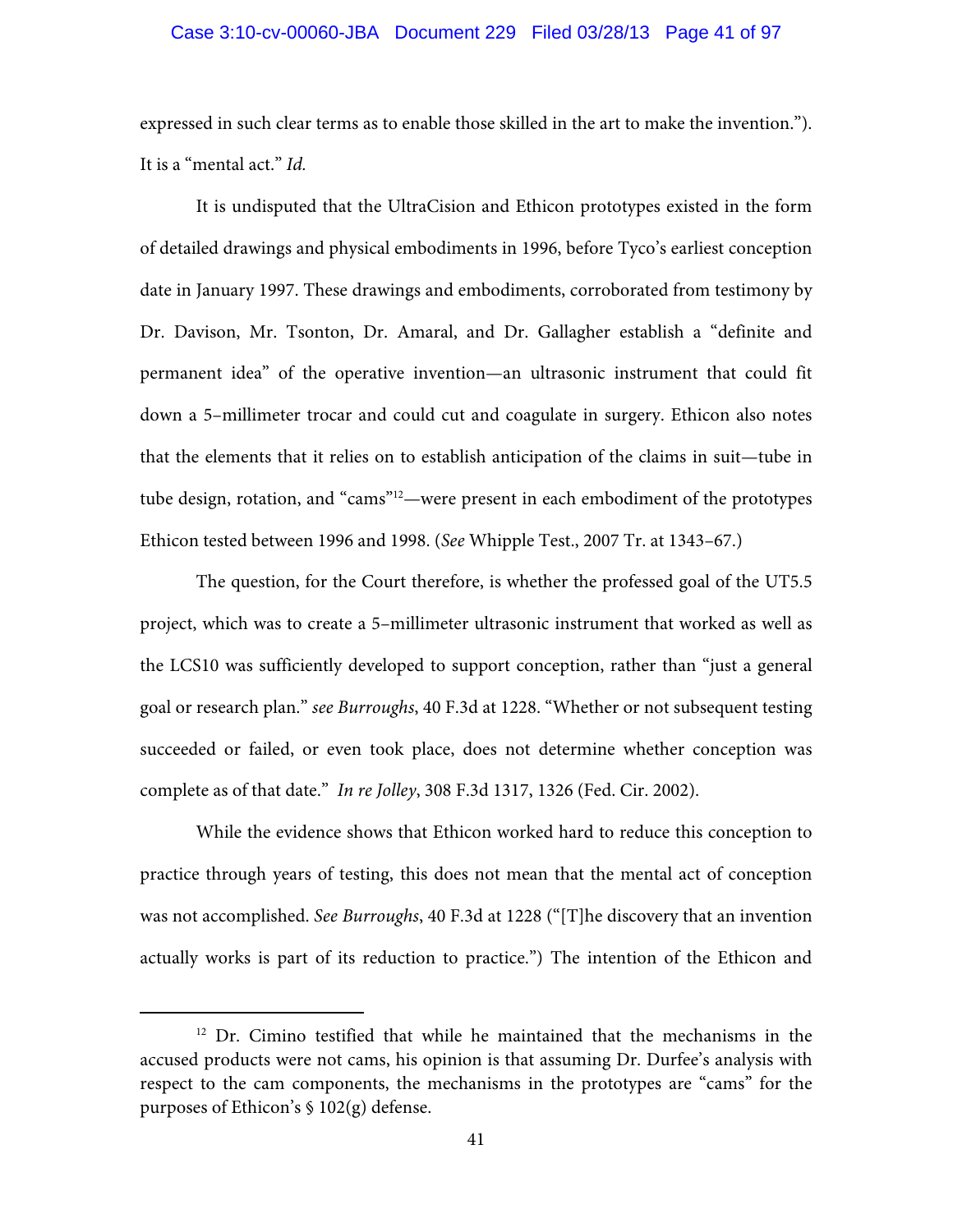## Case 3:10-cv-00060-JBA Document 229 Filed 03/28/13 Page 42 of 97

Ultracision engineers was to create a 5–millimeter ultrasonic instrument that worked as well as the LCS10. This is "objective evidence of what the inventor[s] ha[d] disclosed to others, and what that disclosure would fairly suggest to one of ordinary skill in the art." *See In re Jolley*, 308 F.3d at 1323. The evidence at trial certainly shows that the evolution from the UltraCision and Ethicon prototypes to the LCSK and LCSB that were released commercially involved modifications—to the blade size (*see* 2007 Tr. at 1701:18 ("The team was trying to take advantage of all of the work that had already been done . . . . So we were trying to fit an 085 blade into the existing platform that we had already created and depicted in the November 1996 drawing)), and to the clamp arm over the course of a month in July–August 1997 that changed the prototypes from two pins to four pins/single tab to double tab—but the ultimate goal remained steadfast throughout efforts to reduce this invention to practice.

The facts here are readily distinguishable from cases in which an idea "is in constant flux," of where there is "uncertainty that so undermines the specificity of the inventor's idea that it is not yet a definite and permanent reflection of the complete invention as it will be used in practice." *Burroughs*, 40 F.3d at 1229. The Court finds that it is highly probable that Ethicon's prototype designs, corroborated by the testimony of Ethicon's engineers establish conception prior to Tyco's January 1997 date.

## *2. Reduction to Practice*

"In order to establish reduction to practice, the prior inventor must have (1) constructed an embodiment or performed a process that met all the claim limitations and (2) determined that the invention would work for its intended purpose." *Teva Pharmaceutical Indus. Ltd. v. AstraZeneca Pharmaceuticals LP*, 661 F.3d 1378, 1383 (Fed. Cir. 2011). "When testing is necessary to show proof of actual reduction to practice, the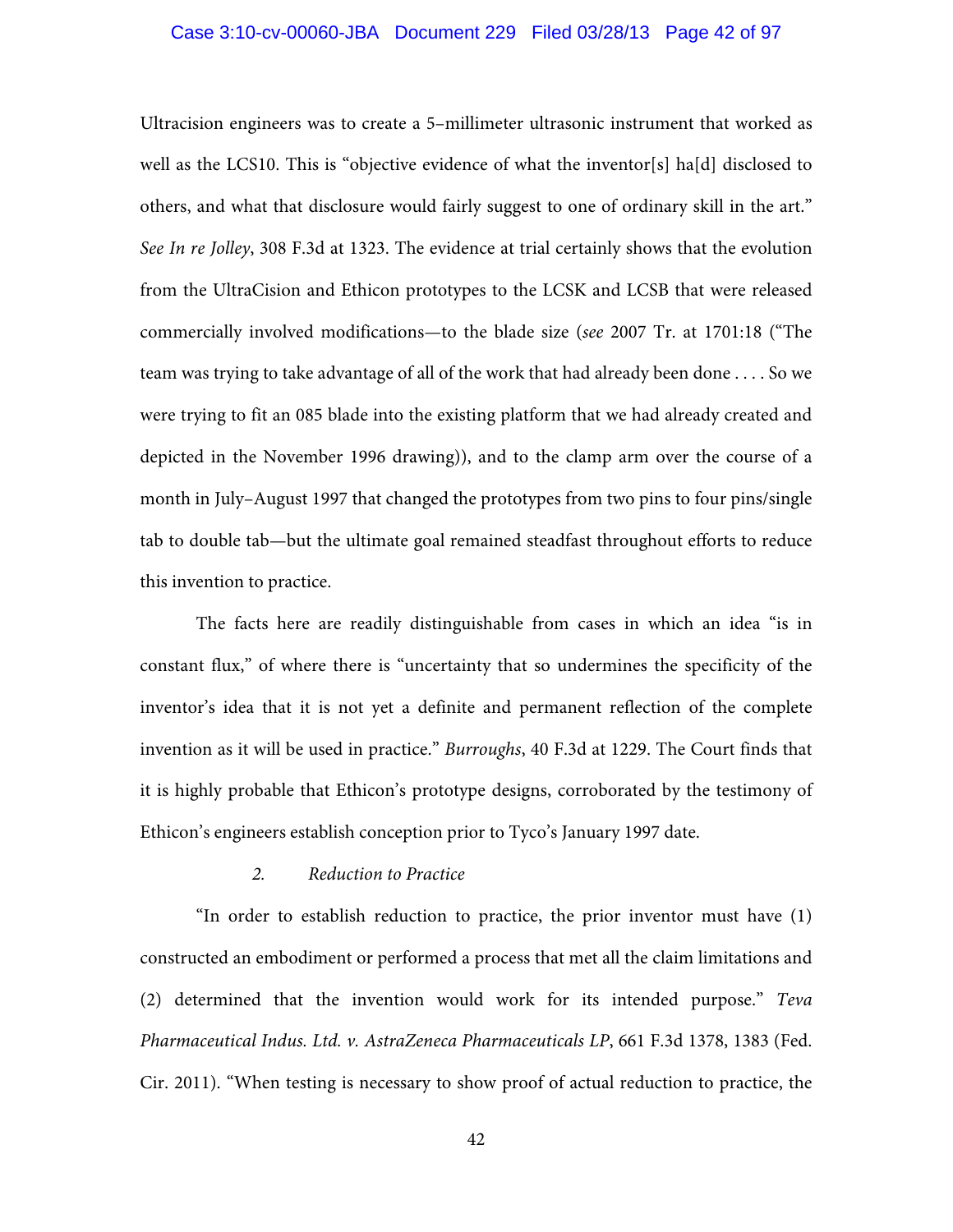## Case 3:10-cv-00060-JBA Document 229 Filed 03/28/13 Page 43 of 97

embodiment relied upon as evidence of priority must actually work for its intended purpose." *Scott v. Finney*, 34 F.3d 1058, 1061 (Fed. Cir. 1994).

A significant issue of contention at trial was whether the prototypes "actually work[ed] for their intended purpose." It was unclear whether the intended purpose of the prototypes was to cut and coagulate small vessels *and* large vessels, or whether it was enough that Ethicon's prototypes worked with small vessels of 1 to 2 millimeters. Ethicon emphasizes that Tyco itself, in its own submission to the FDA, provided testing data for successful transection and coagulation only on small vessels. (*See* Tyco 510(K) Submission [DTX 1336] at USS005114; *see also* 2007 Tr. at 651:3–9.) Further, Ethicon's witnesses Dr. Gallagher and Mr. Tsonton testified that the intended goals of the prototypes were that the devices perform at least as well as the LCS10 (2012 Tr. 732:13– 17), and that the devices be able to effectively cut and coagulate vessels during surgery (2007 Tr. at 1316–17). Though Ethicon's stated goals in testing may have been to consistently cut and coagulate large vessels, the Court concludes that the "intended purpose" of the prototypes, for the reduction to practice analysis, is only that the devices be able to effectively cut and coagulate during surgery, and that the details of vessel size are largely irrelevant.

It is clear that some of the tests went extremely well, such as the February 1997 test in which Dr. Amaral successfully cut and sealed a 3–millimeter vessel, and then further successfully subjected the vessel to the severe conditions of a "blood pressure challenge." (*See* DVD [DTX 1184]; 2012 Tr. 484:7–489:19.) However, it is also clear that in the survival studies, i.e., the more intensive, longer term tests, there were failures of the devices. (*See, e.g.*, July 1997 Survival Study [DTX 1477]; 2012 Tr. at 541:9–14.) Dr. Gallagher testified that at the survival study performed on July 9, 1997, "[w]e were not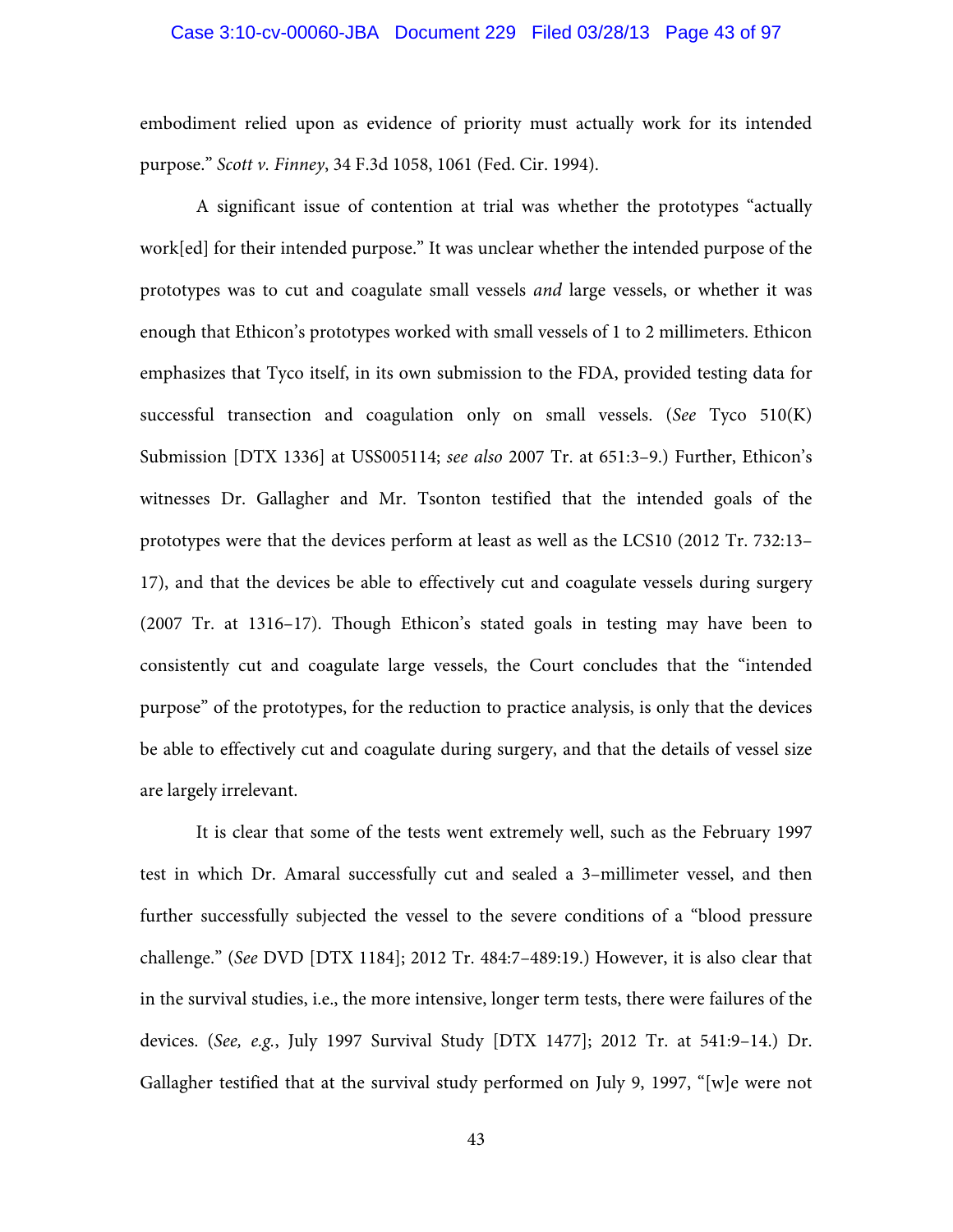## Case 3:10-cv-00060-JBA Document 229 Filed 03/28/13 Page 44 of 97

able to achieve hemostasis under the very severe blood pressure challenge criteria in [one] animal." (2012 Tr. at 541.) While there is no requirement that an invention be "in a commercially satisfactory stage of development" in order to reduce that invention to practice, *see, e.g.*, *DSL Dynamic Sciences Ltd. v. Union Switch & Signal, Inc.*, 928 F.2d 1122, 1126 (Fed. Cir. 1991), testing must show "utility beyond a probability of failure," *Scott v. Finney*, 34 F.3d at 1061.

Ethicon has demonstrated that, through significant testing, the devices were deemed "acceptable" by Ethicon's own doctors and engineers both on large and small vessels. However, Dr. Gallagher also conceded that those ratings did not mean that the devices were consistently able to cut and coagulate vessels without the possibility of hemorrhaging, as the rating only described the "initial transection."

Defendant points out that the "unacceptable" results highlighted by Tyco involved experimentation with the tip amplitude of the prototype, which Dr. Gallagher explained: "We wanted to see what would happen. We wanted to see what the tissue effect was, essentially, and it would help us define the specifications for the LCS–K design. So, what the range of amplitude could be on the blade." (2012 Tr. 531:1–6.) Dr. Gallagher also repeatedly stated in her testimony that they were pushing the devices beyond what they were intended to do, by reusing them over and over again and designing tests to "force failure." (*See, e.g.*, *id.* at 490, 505, 613.)

However, that Defendant's tests required the prototypes to perform under "severe" conditions, under which the prototypes did not always perform "acceptably," does not necessarily mean that the prototypes were capable of working for their intended purpose earlier than Plaintiff's earliest reduction to practice date of March 1997. Rather, the multiple rounds and years of testing reveal that Ethicon was working tirelessly to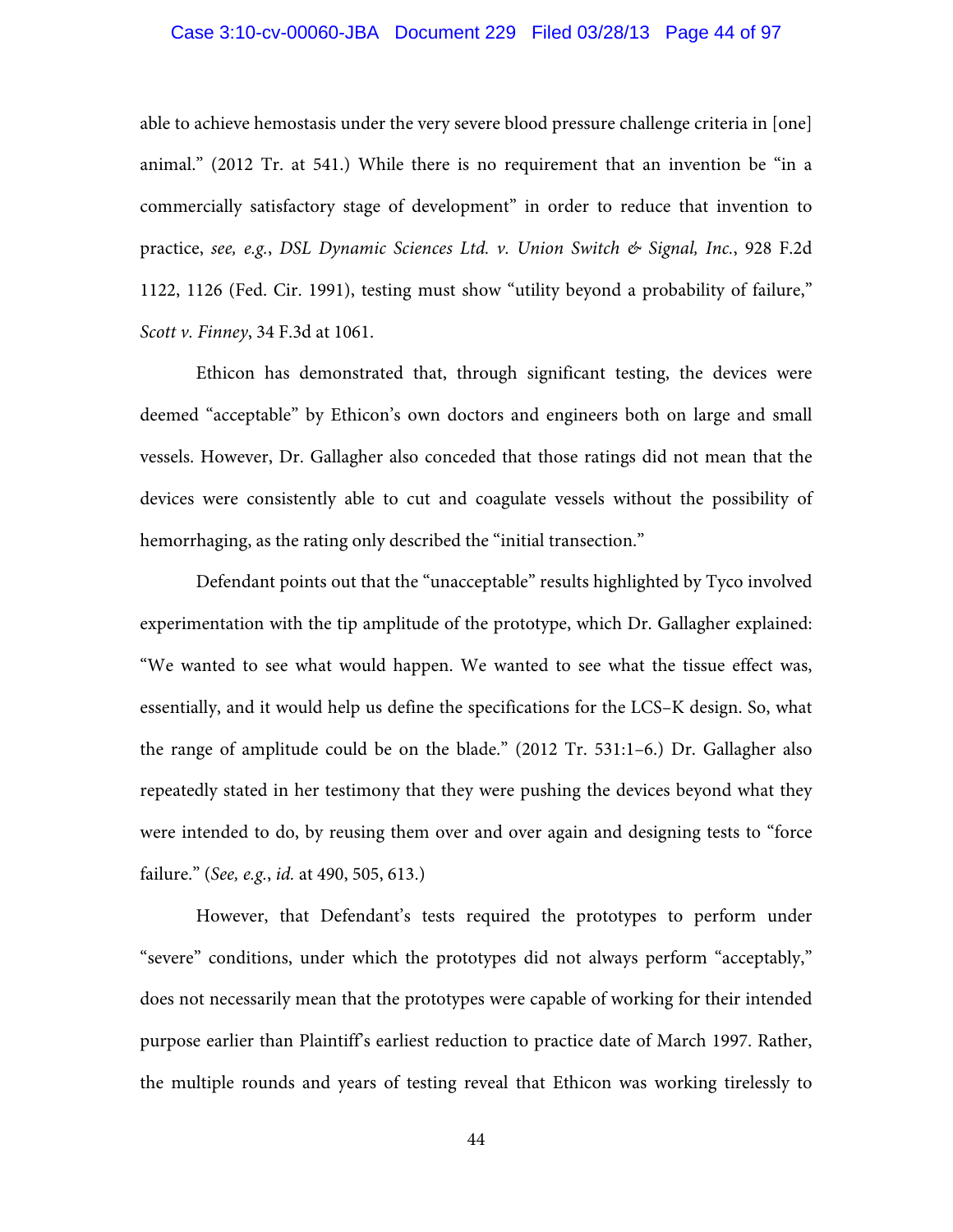## Case 3:10-cv-00060-JBA Document 229 Filed 03/28/13 Page 45 of 97

achieve a specific result, one that the team members did not feel they had achieved by that time. Compounding this is the fact that the "story" of the prototypes recounted in the President's Quality Award Submission document lacks any meaningful dates. The document details the early struggles with the prototypes, and it also gives an account of the eventual success of the prototypes; however, the date of the document's submission is March 1999, and no clear detail is provided as to when, precisely, the documented successes took place.

 Defendant maintains that an "invention can be reduced to practice even though the inventor may have encountered failures when testing his or her invention to determine its performance limitations." (Def.'s Mot. [Doc. # 209] at 14 n.8 (citing *Hradel v. Griffith*, 367 F.2d 851, 8551 (CCPA 1966) ("Appellants were seeking an insensitive explosive; their work naturally involved failures to detonate.").) However, Ethicon does not show how its tests attempting to "force failure," which did yield failures of the devices, including charring, trouble grasping, generator lock out, and incidences of intraoperative hemorrhage, would enable the Court to extrapolate that they had achieved their goal of a device that can cut and coagulate "beyond a probability of failure." Further, as discussed above, though it appears highly probable that Ethicon's prototype conception date pre–dates Plaintiff's earliest possible date of conception, there is insufficient evidence from which to find that it is highly probable that Defendant's devices were reduced to practice prior to Plaintiff's March 1997 reduction to practice date.

 Accordingly, the Court finds that Ethicon has not proven by clear and convincing evidence its § 102(g) defense by proving prior reduction to practice.

*3. Reasonable Diligence, Lack of Abandonment, Concealment*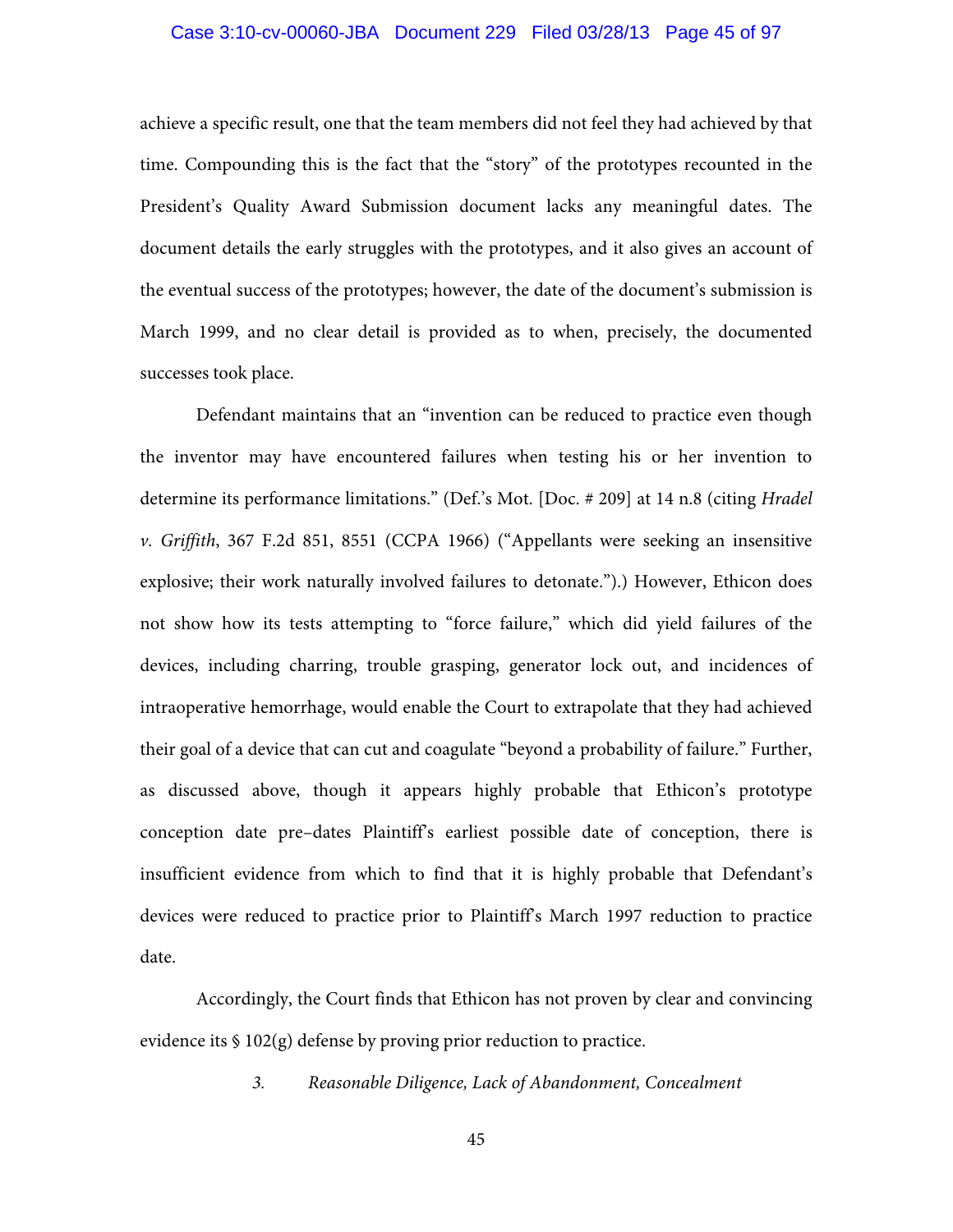## Case 3:10-cv-00060-JBA Document 229 Filed 03/28/13 Page 46 of 97

Ethicon argues that even if the Court were to find that they had not reduced their prototypes to practice prior to Tyco, they were first to conceive, and continued to work with reasonable diligence from April 1996 through their Patent filing in October 1997, so that they are still entitled to a full  $\frac{102(g)}{g}$  defense.

## a) Diligence

 "[A] showing of diligence is necessary for a party who was first to conceive the invention, but second to reduce it to practice. The time period for which diligence must be shown by the party first to conceive is 'from a date just prior to the other party's conception to  $\ldots$  [the date of] reduction to practice [by the party first to conceive]." *Monsanto Co. v. Mycogen Plant Sci., Inc.*, 261 F.3d 1356, 1362–63 (Fed. Cir. 2001) (citations omitted) (alterations in original). "Unlike the legal rigor of conception and reduction to practice, diligence and its corroboration may be shown by a variety of activities." *Brown v. Barbacid*, 436 F.3d 1376, 1382 (Fed. Cir. 2006). "The basic inquiry is whether, on all of the evidence, there was reasonable continuing activity to reduce the invention to practice. There is no rule requiring a specific kind of activity in determining whether the applicant was reasonably diligent in proceeding toward . . . reduction to practice." *Id.*, 436 F.3d at 1382.

Tyco maintains that Ethicon's diligence argument fails because Ethicon's "redesign efforts" created a new "concept." However, as discussed *supra*, the Court rejects Plaintiff's contention that Ethicon has not proven prior conception because of its design changes. "If improvements caused loss of the original invention . . . the public would lose the benefit of diligent efforts to produce a more useful product." *Eolas Techs. Inc. v. Microsoft Corp.*, 399 F.3d 1325, 1333–34 (Fed. Cir. 2005) ("In this case, DX37, which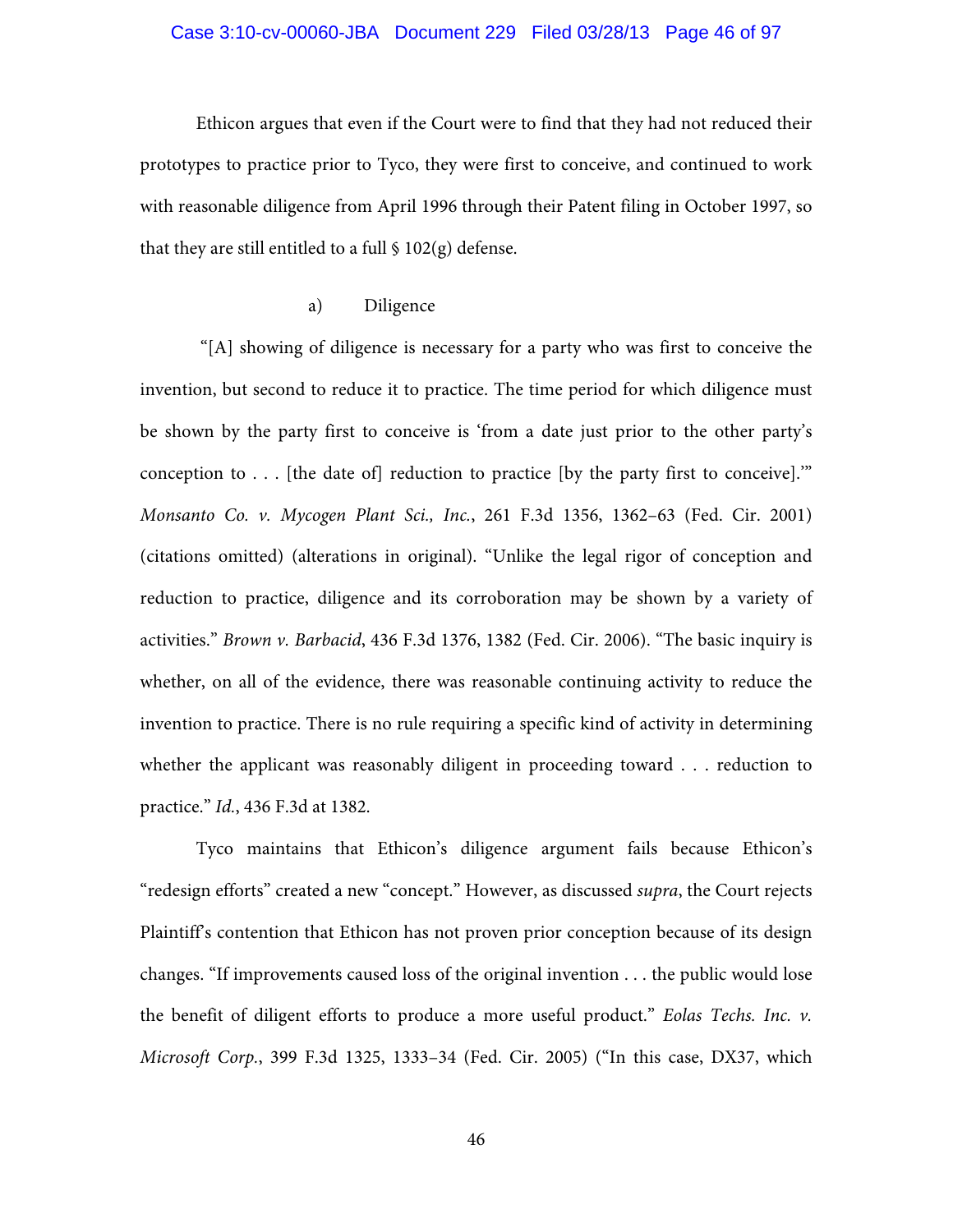## Case 3:10-cv-00060-JBA Document 229 Filed 03/28/13 Page 47 of 97

includes the same contested feature as DX34, represents an improved version of Wei's invention, not an entirely new invention.").

The evidence presented at trial clearly establishes "reasonable continuing activity" to reduce the invention to practice. Starting in 1996 and continuing well past Plaintiff's conception date, Ethicon kept weekly records of the progress of the UT5.5 team, as corroborated and testified to by Dr. Gallagher. (*See, e.g.*, DTXS 1383–1459.)

## b) Lack of Abandonment, Suppression, or Concealment

Tyco also asserts that the conception/diligence § 102(g) defense must fail because Ethicon concealed its prior invention "by delaying its public disclosure." (Pl.'s Mot. at 25.) There are two types of abandonment, suppression, or concealment. *Dow Chem. Co. v. Astro–Valcour, Inc.*, 267 F.3d 1334, 1342 (Fed. Cir. 2001). "The first is implicated when an inventor actively abandons, suppresses, or conceals his invention from the public. . . . [and] [t]he second occurs when abandonment, suppression, or concealment may be inferred based upon the prior inventor's unreasonable delay in making the invention publicly known." *Id.*

Plaintiff's argument that Ethicon concealed its invention fails. The "critical timeline" for Defendant's § 102(g) defense is from a date just prior to Tyco's conception, i.e., January 1997, to Ethicon's date of reduction to practice. Ethicon filed its patent applications in October 1997, filed for FDA approval on January 9, 1998 and commercially launched the LCSB5 and K5 in August 1998.

"The failure to file a patent application, . . . to describe the invention in a published document, . . . or to use the invention publicly, . . . within a reasonable time after first making the invention may constitute abandonment, suppression, or concealment." *Dow Chem.*, 267 F.3d at 1342 (Fed. Cir. 2001) (internal citations omitted).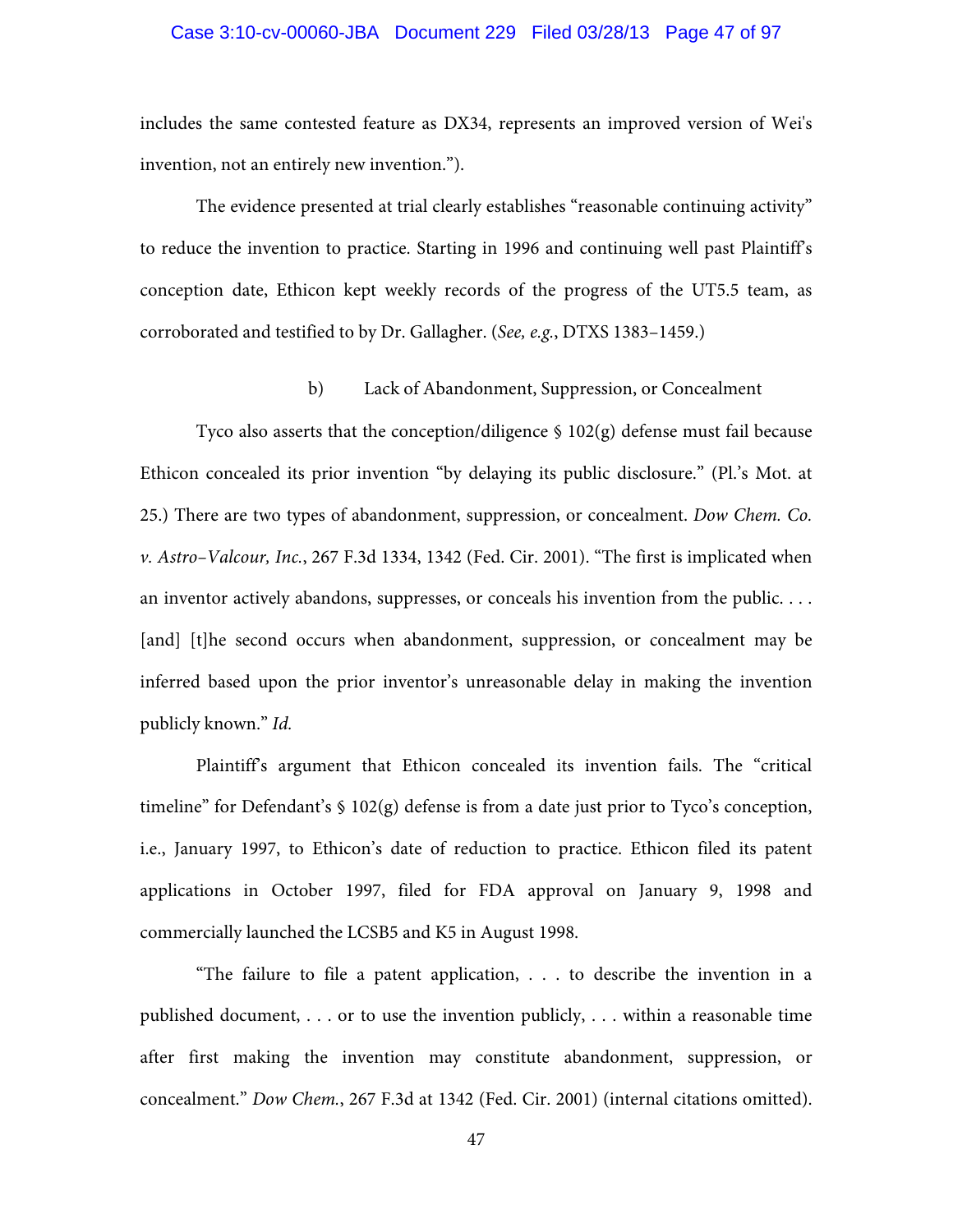### Case 3:10-cv-00060-JBA Document 229 Filed 03/28/13 Page 48 of 97

The Federal Circuit has cautioned that its "case law has not set strict time limits regarding the minimum or maximum periods between a prior inventor's first making of the invention and the subsequent disclosure of the invention necessary to establish or infer suppression, or concealment." *Id.* Indeed, the Federal Circuit has held that "a long delay between a prior inventor's first reduction to practice and subsequent filing of a patent application may be excused if the inventor worked during that period to improve or perfect the invention disclosed in the patent application." *Id.* at 1343 (citing *Lutzker v. Plet*, 843 F.2d 1364, 1367–68 (Fed. Cir. 1988)). In *Dow Chemical*, the Federal Circuit emphasized that:

[D]uring the 30 months between first making the isobutene–blown foam and selling the foam, AVI actively and continuously took steps towards the commercialization of the foam, including the procurement of financing to build a new production plant and the attention to safety considerations associated with using isobutane as a blowing agent. A prior inventor is not required to take the fastest route to commercialization, but only to make "reasonable efforts to bring the invention to market." *. .* . Because the undisputed evidence shows that AVI made reasonable efforts towards commercialization, Dow has not shown, even prima facie, that AVI suppressed or concealed its invention.

*Id.* (internal citations omitted).

The record is devoid of any evidence that Ethicon "unreasonably delayed" the public disclosure of its invention once it had reduced its invention to practice: rather, Dr. Gallagher's testimony of the weekly reports of the team's efforts, starting in 1996 and going through 1998, corroborated by Ethicon's "historical summary" documents (*see* PQA, Wetlab Summary, UT 5.5 Hist. Summary [DTX 1538, 1539, 1540]), reveal work to "perfect the invention disclosed in the patent application." Further, because the operative time period is from January 1997 on, the trial evidence clearly established "reasonable efforts to bring the invention to market," and therefore, the Court finds that it is highly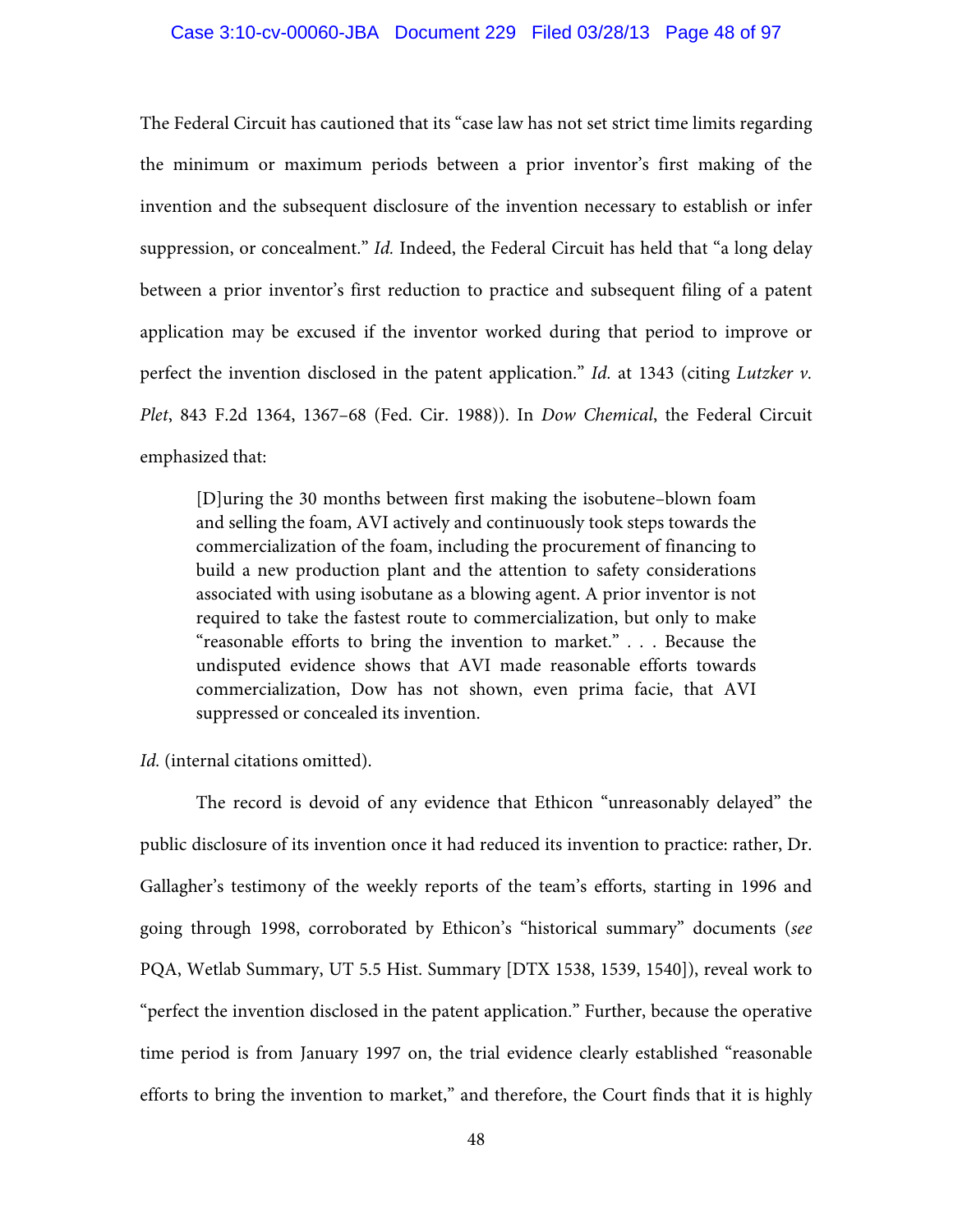### Case 3:10-cv-00060-JBA Document 229 Filed 03/28/13 Page 49 of 97

probable that Ethicon did not abandon, suppress, or conceal its invention, and that accordingly, Ethicon has proven its  $\S 102(g)$  defense.

However, as discussed *supra* in the fact finding section, the Court is persuaded that the prototype blades do not constitute invalidating prior art for the curved blade claims of the '286 and '544 patents. Accordingly, the Court finds that Ethicon has proved by clear and convincing evidence that only claims 1, 5, and 9–10 of the '050 patent, claims 1, 6, 7, and 8–14 of the '286 patent, and claims 1, 2, 9–13, 16, 18, and 23–25 of the '544 patent are anticipated by Ethicon's prototypes.

## **C. Obviousness and 35 U.S.C. § 103 Defense**

"A patent may not be obtained . . . if the differences between the subject matter sought to be patented and the prior art are such that the subject matter as a whole would have been obvious at the time the invention was made to a person having ordinary skill in the art to which said subject matter pertains. Patentability shall not be negatived by the manner in which the invention was made." 35 U.S.C. § 103(a).

In *Graham v. John Deere Co. of Kansas City*, 383 U.S. 1 (1966), <sup>1</sup> the Supreme Court explained:

Under § 103, the scope and content of the prior art are to be determined; differences between the prior art and the claims at issue are to be ascertained; and the level of ordinary skill in the pertinent art resolved. Against this background, the obviousness or nonobviousness of the subject matter is determined. Such secondary considerations as commercial success, long felt but unsolved needs, failure of others, etc., might be utilized to give light to the circumstances surrounding the origin

<sup>&</sup>lt;u>1</u> <sup>1</sup> "He who seeks to build a better mousetrap today has a long path to tread before reaching the Patent Office." *Graham v. John Deere Co. of Kansas City*, 383 U.S. at 19 (1966).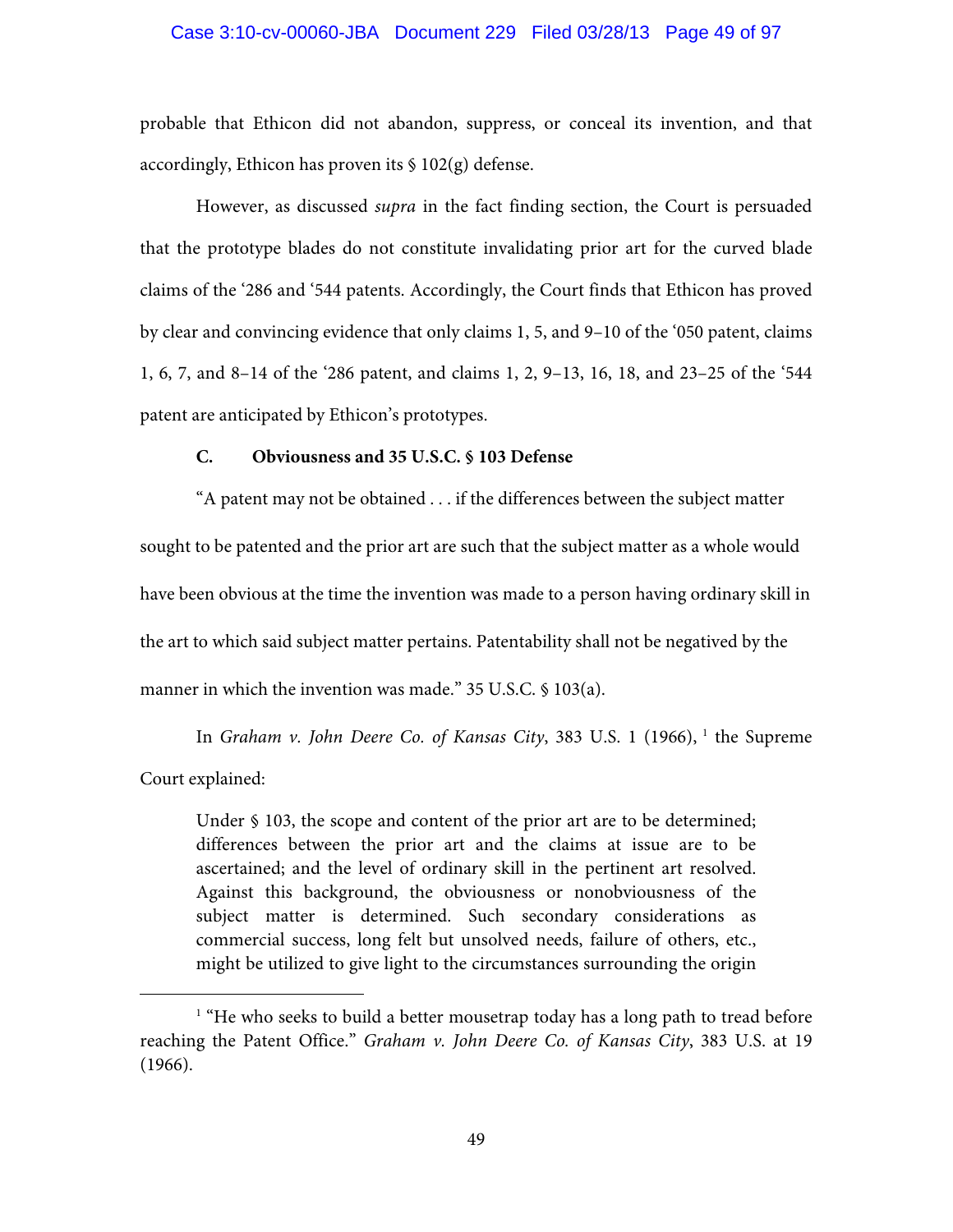## Case 3:10-cv-00060-JBA Document 229 Filed 03/28/13 Page 50 of 97

of the subject matter sought to be patented. As indicia of obviousness or nonobviousness, these inquiries may have relevancy.

## 383 U.S. at 17–18.

The Supreme Court in *KSR Intern. Co. v. Teleflex Inc.*, 550 U.S 398 (2007) recommended that a district court considering an obviousness defense look to: interrelated teachings of multiple patents, the effects of demands known to the design community or present in the marketplace, and any background knowledge possessed by a person having ordinary skill in the art, all in order to determine "whether there was an apparent reason to combine the known elements in the fashion claimed by the patent at issue." *KSR*, 550 U.S. at 418.

At trial, Ethicon offered several arguments in favor of its obviousness defense: claiming that non–ultrasonic prior art is relevant to this analysis, and that in light of the Davison patent plus prior art, all of the asserted claims are rendered invalid on account of obviousness. For the reasons that follow, the Court finds that Ethicon has not met its burden of proof.

## *1. Obviousness Findings of Fact*

## a) Scope and Content of the Claimed Prior Art

In presenting his obviousness opinion, Dr. Cimino discussed devices, including non–ultrasonic devices, used in laparoscopic surgery—staplers, graspers, cutters, and dissectors. Dr. Cimino referenced the Davison '055 patent, the UltraCision and Ethicon prototypes, and four other specific patents as comprising the relevant prior art for his obviousness analysis: the Robinson '142 patent, the European Patent '315 ("EP '315), the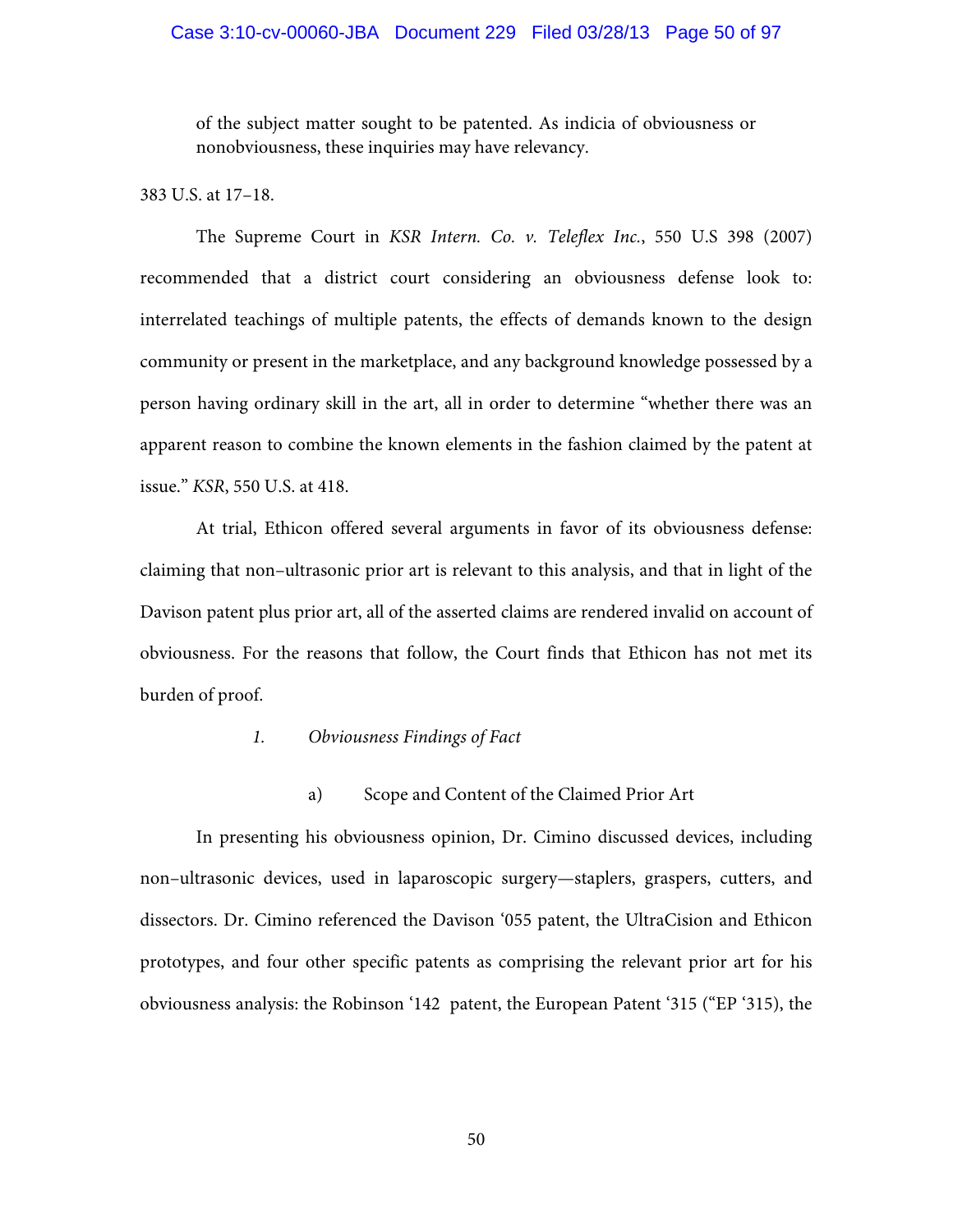### Case 3:10-cv-00060-JBA Document 229 Filed 03/28/13 Page 51 of 97

European Patent '662 ("EP '662"), and the Tovey '342 patent, four patents for non– ultrasonic devices used in laparoscopic surgical procedures.<sup>13</sup>

As an initial matter, the Court will not consider the UltraCision and Ethicon prototypes to be relevant "prior art" for the purposes of the obviousness analysis, as no convincing evidence was presented at trial that the prototypes and the drawings of the prototypes were "published" documents, and therefore they were not publicly available. Indeed, Dr. Cimino conceded that the sketches of the prototypes were all marked "Highly Confidential." (*See* 2012 Tr. at 1014–15.) Furthermore, as discussed above, Ethicon has not proved by clear and convincing evidence prior reduction to practice, and therefore, the prototypes cannot be considered "prior art" for an obviousness determination. *See Kimberly Clark Corp. v. Johnson & Johnson*, 745 F.2d 1437, 1445 (Fed. Cir. 1984) ("Proof of conception alone does to suffice to establish . . . work as prior [art].").14 Lastly as

<sup>&</sup>lt;sup>13</sup> The full patent numbers for these four other prior–art references are: Patent No. 5,332,142 (Robinson); Patent No. 5,403,342 (Tovey); European Patent No. 0 503 662 A1 ("EP '662"); European Patent No. 0 640 315 A1 ("EP '315").

 $14$  Because the Court does not consider the prototypes to be prior art under § 103, Ethicon's Motion [Doc. # 213] to Strike the Testimony of Dr. Durfee that it would not be obvious to combine the teachings of the Davison patent with either the Ethicon or Ultracision prototypes because it would be "mechanically difficult to combine them" is denied as moot.

<sup>&</sup>quot;[I]t is well–recognized that preclusion of expert testimony is a drastic remedy and should be exercised with discretion and caution." *Disability Advocates, Inc. v. Paterson*, No. 03-CV-3209 (NGG)(MDG), 2008 WL 5378365, at \*12 (E.D.N.Y. Dec. 22, 2008). To the extent that Ethicon seeks to exclude all of Dr. Durfee's testimony about the mechanical difficulties of affixing the Davison curved blades disclosed in figures 8p and 8q, the Court will not disregard such testimony because it is relevant rebuttal testimony that was directly responsive to Dr. Cimino's testimony that the curved blades "taught" in Davison would have been obvious to one skilled in the art in 1997. The opinion offered by Dr. Cimino as to figures 8p and 8q was not in his expert reports, and therefore, to the extent any opinions expressed by Dr. Durfee were not fully disclosed in his expert report, they were responsive to Dr. Cimino's opinions in his expert report and testimony, and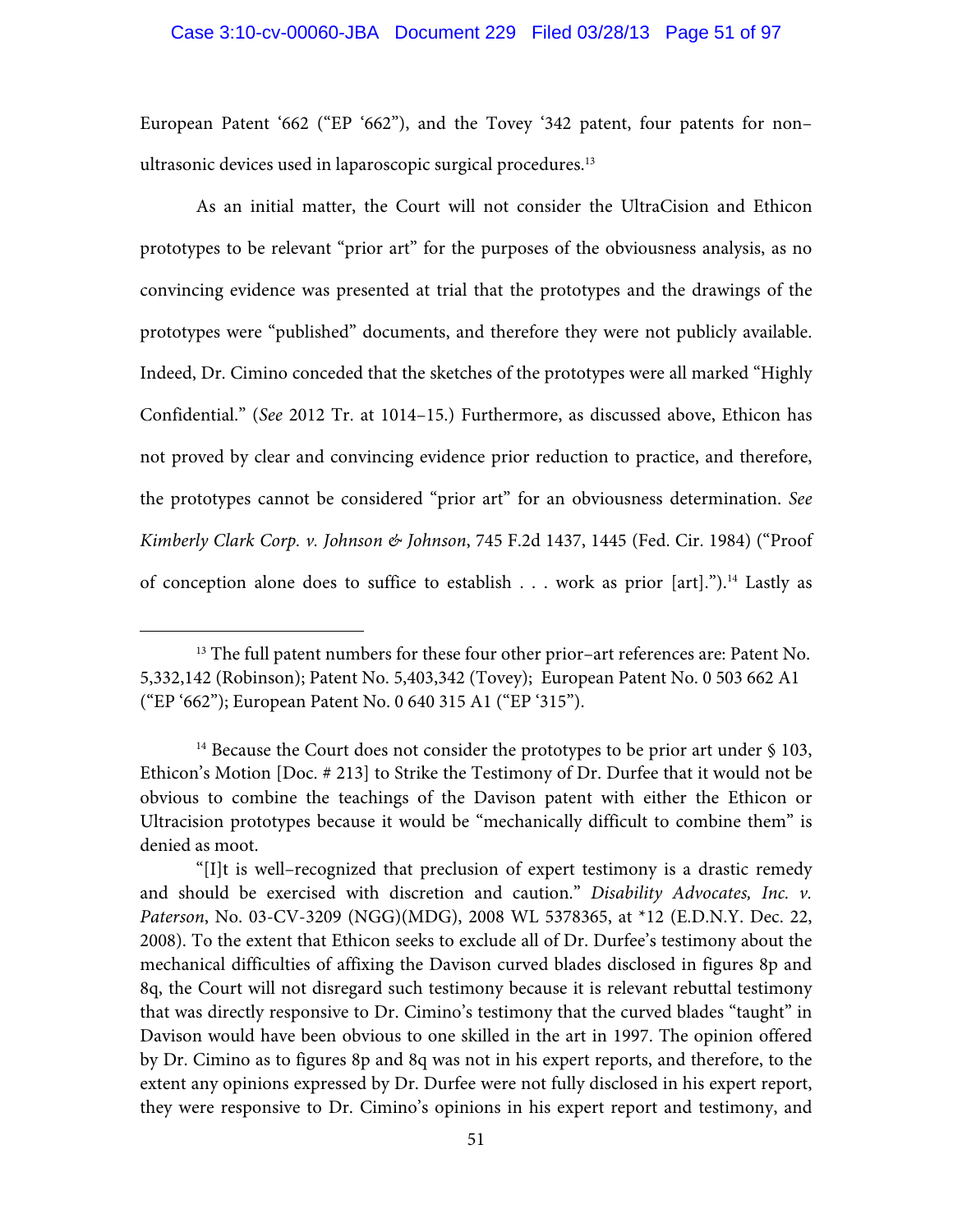### Case 3:10-cv-00060-JBA Document 229 Filed 03/28/13 Page 52 of 97

discussed *supra*, Ethicon's patents were filed after U.S. Surgical/Tyco's patents were filed, and thus, they cannot qualify as prior art under § 103.

Dr. Cimino identified the Davison '055 patent, and three other, non–ultrasonic laparoscopic surgical instruments that he believed to be relevant to a § 103 analysis: the Robinson '142 patent [DTX 1170], which is a linear laparoscopic stapling device, EP '315 [DTX 1172], which is an electrosurgical and stapling device combined together, and the EP '662 [DTX 1171], a "laparoscopic jaw system that can be used for grasping, cutting, [and] dissecting" (2012 Tr. at 925). According to Dr. Cimino, each of the instruments, including the Davison '055 patent, has a handle so that the surgeon can open and shut the jaws, a "mechanical actuation system to transit down the shaft," (*id.* at 929:10–15), and the "common size for the laparoscopic instruments, and still remains today, are 5 and 10 mm devices" (*id.* at 929:15–19). He demonstrated that "they all have a shaft that goes

were based upon the same information and data relied upon by Dr. Cimino to formulate those opinions. *See New York v. Solvent Chem. Co., Inc.*, 685 F. Supp. 2d 357, 416 (W.D.N.Y. 2010) *aff'd in part, vacated in part on other grounds*, 453 F. App'x 42 (2d Cir. 2011) ("[T]he court's review of the trial testimony indicates that the areas covered by Mr. Hall during both direct and cross–examination were the same topics covered by Mr. Smyth during his testimony, and Solvent had ample opportunity to explore the basis for Mr. Hall's rebuttal testimony during . . . cross–examination."). The court in *Solvent Chem.*, considering a motion to strike an expert's testimony on similar facts as those at issue here, held:

Based on this review of the record, the court finds that to the extent any opinions expressed by [expert] Mr. Hall at trial were not fully disclosed in his expert report, such testimony was offered by Olin to rebut the opinions expressed by Mr. Smyth in his expert report and testimony, and was based upon the same information and data relied upon by Mr. Smyth to formulate those opinions. Solvent had a full and fair opportunity at trial to explore the basis for Mr. Hall's opinions, without the need for a continuance. Accordingly, any failure on the part of Olin to supplement Mr. Hall's expert report was harmless, and there is no other basis for finding that Solvent was prejudiced by Mr. Hall's trial testimony.

685 F. Supp. 2d at 416.

 $\overline{a}$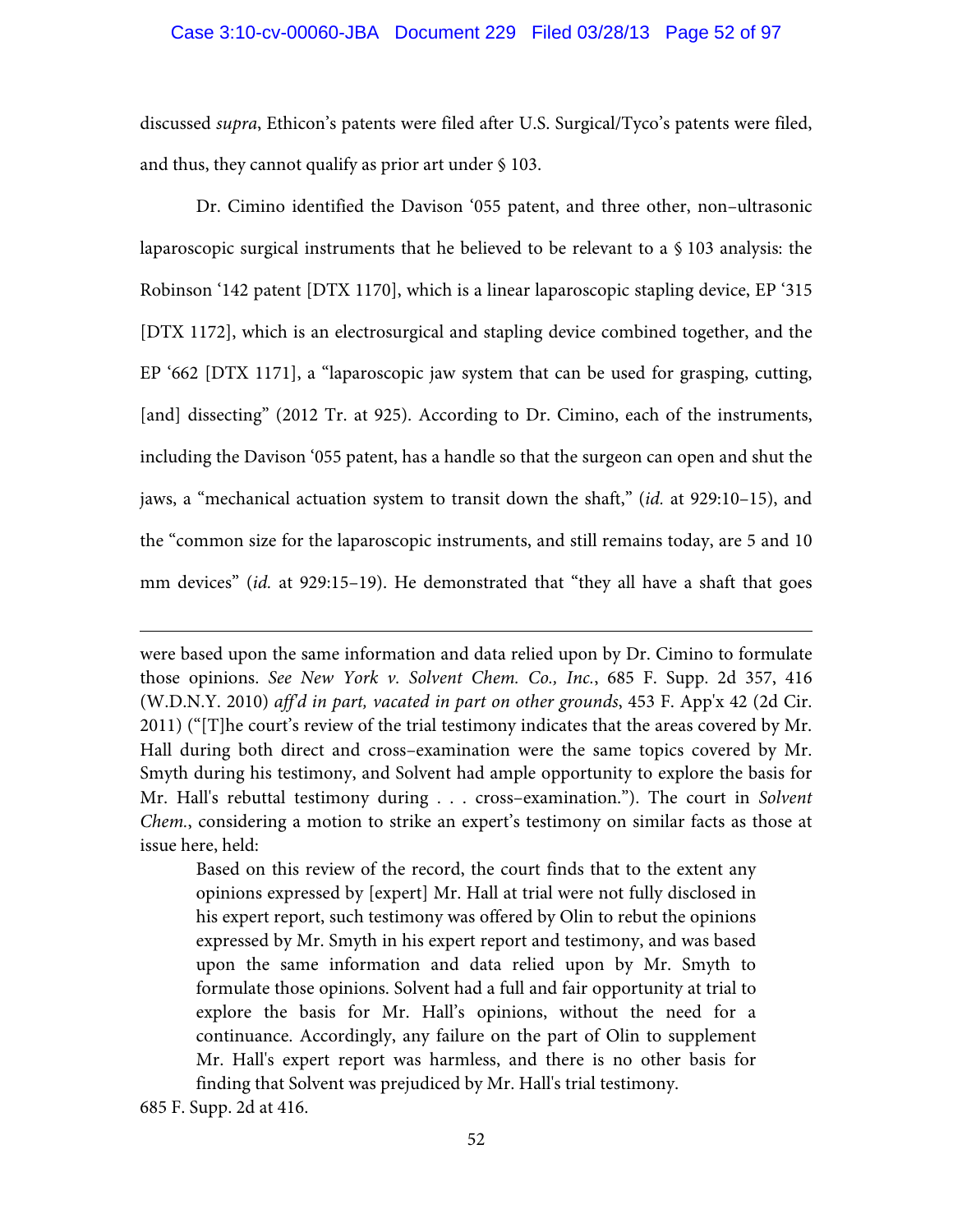## Case 3:10-cv-00060-JBA Document 229 Filed 03/28/13 Page 53 of 97

through a trocar, whether that be 10 or 5mm, . . . [a]nd they all have end effectors or something to grasp or grab or cut or staple tissue on the end." (*Id.* at 930:3–5.)

Dr. Cimino opined that ultrasonic and laparoscopic surgical instruments also transmit energy or mechanical motion from the handle to the jaws with "two common approaches": "[t]here's a solid rod, or bar, that is used to transmit the forces, or it can be a tube. Both of these are commonly known[;] it's one or the other." (*Id.* at 930:9–12.) He further opined:

With regard to the mechanism to open and shut the jaws, there are three common mechanisms that are used: A rod linkage mechanism, which puts a solid rod back and forth; or a gear rack mechanism, as I've already discussed previously; or a cam mechanism. These are the three common mechanisms used to open and shut jaws.

[The] Rotation knob shown in the device, is used so that the surgeon can rotate whatever is on the end of the device into a better position for him to perform surgery. And the concept of rotating is included in almost every laparoscopic instrument to rotate the jaw, or whatever they want to rotate, on the end.

(*Id.* at 930:13–931:1.)

### b) Ultrasonic Device: Davison '055

The Davison '055 patent, dated June 21, 1994, discloses an ultrasonic laparoscopic

surgical instrument having

a handpiece with a transducer for converting an electrical signal into longitudinal vibratory motion of a blade connected to the handpiece and an accessory releasably connected to the handpiece to enable clamping of tissue against the vibrating blade to afford improved coagulating and cutting of tissue. Scissors–like grips actuate a pivoted clamp jaw along one side of the ultrasonically vibrating blade to compress and bias tissue against the blade in a direction of longitudinal vibratory movement. The clamp jaw and blade are rotatable relative to one another to align a selected blade edge of a multi–edged blade with the clamp jaw for cutting and coagulating while clamping or circumferentially spacing a selected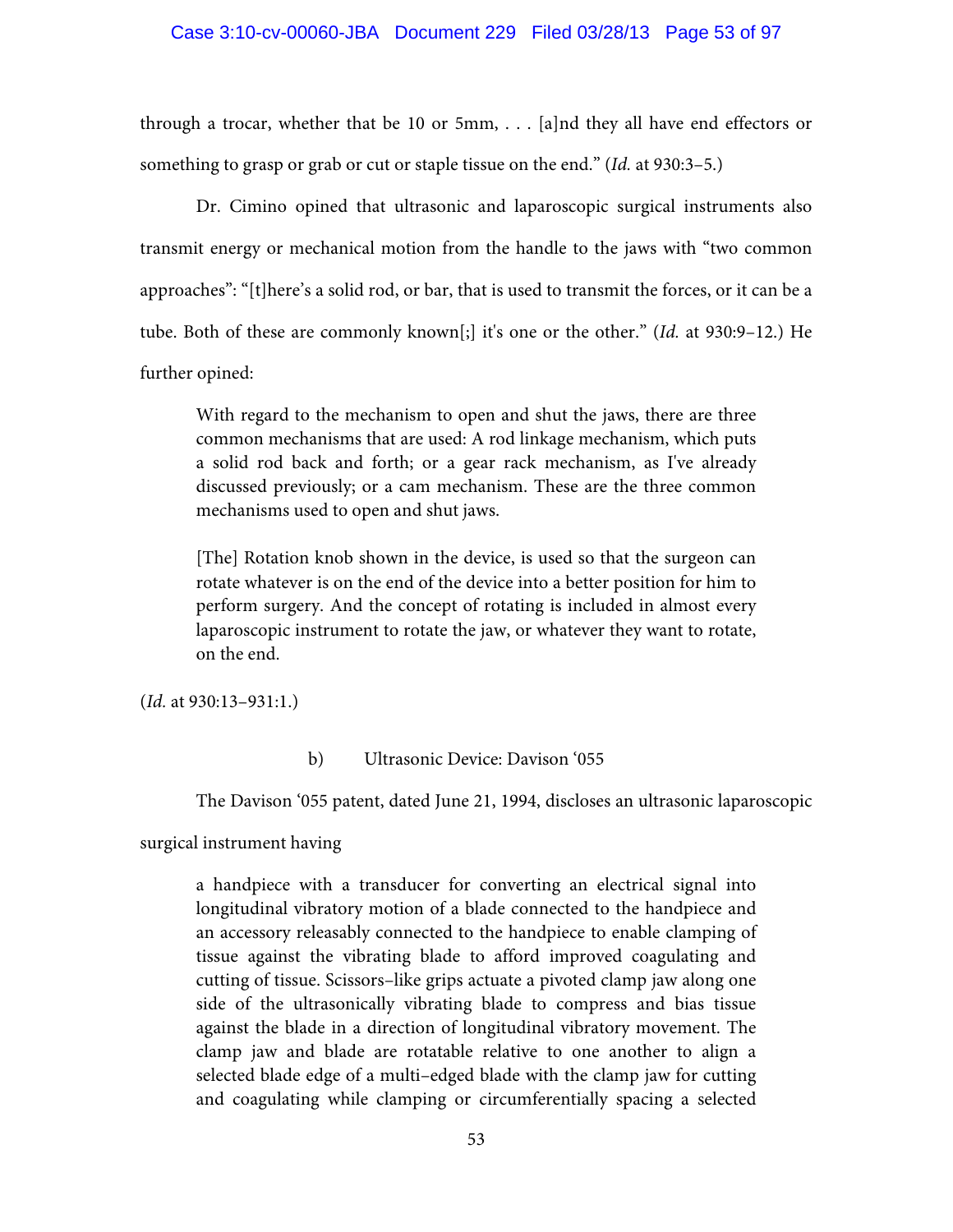## Case 3:10-cv-00060-JBA Document 229 Filed 03/28/13 Page 54 of 97

blade edge from the clamp jaw for cutting and coagulating without clamping.

(Davison '055 Patent Abstract [DTX 1169].) The Davison '055 patent has housing, a handle, an elongated tube, a vibration coupler, blade, options for a curved blade and curved blade surface, a jaw clamp, clamping surface, a removable transducer, vibrating and sealing rings, a tissue stop, an actuation rod, a pair of pivot pins, and a rotation knob. (*See* '055 patent, Fig. 1a.) Davison is a 10mm ultrasonic surgical instrument, and the Court finds that the Davison patent constitutes relevant prior art under § 103.

## c) Laparoscopic, Non–Ultrasonic Devices

Dr. Cimino also identified other relevant prior art that informed his obviousness opinion, including EP '315 which was filed in 1994 and discloses an actuator tube–in– tube design, a cam mechanism to open and close the jaws, a rotation knob, and tissue stops.

Dr. Cimino relied on the Robinson '142 patent, which is a "linear stapling mechanism with cutting means," that uses an actuator tube (tube–in–tube design), a cam mechanism to open and close the jaws, a rotation knob to rotate the jaws, and includes a coupling and swivel member combination.

He mentioned the Tovey '342 patent [DTX 1167], an "articulated endoscopic surgical apparatus," which is a laparosopic instrument with a handle, a shaft, and rotation, and he concluded that "the inventors of this patent were very familiar with the concept of rotation, handles of laparoscopic instruments." (2012 Tr. at 949:14–16.)

Dr. Cimino also pointed to EP '662 as a relevant prior art device, an "approximating apparatus for surgical jaw structure," that has a jaw closure system that can be used for gripping, grasping, dissecting, cutting, measuring, stapling, etc. (*See* DTX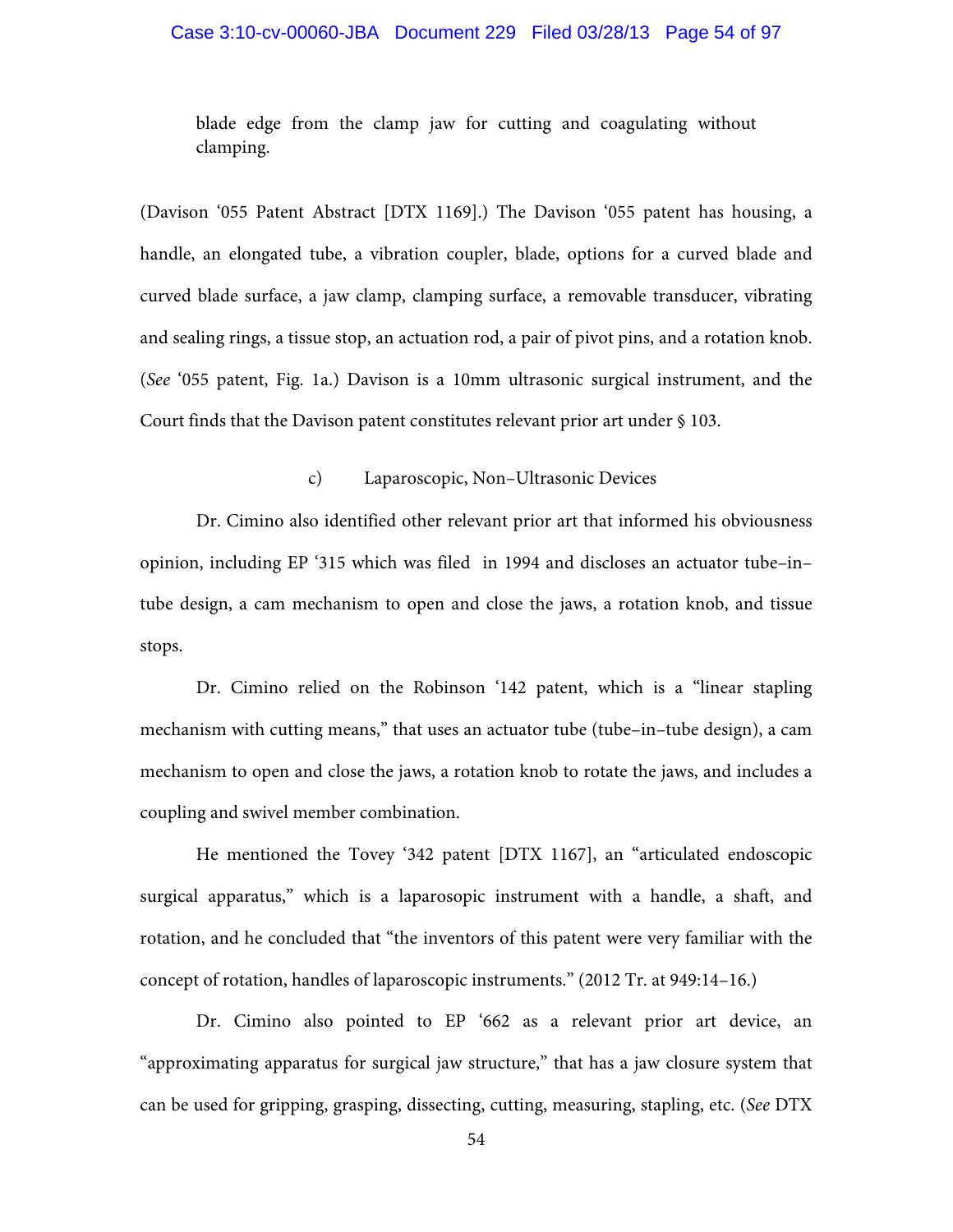#### Case 3:10-cv-00060-JBA Document 229 Filed 03/28/13 Page 55 of 97

1171, "Summary of the Invention.") This invention, filed in 1992, has a pair of camming members, camming slots, and discloses an actuator tube within a tube design. Dr. Cimino then concluded that in his opinion, claims 1, 5, and 9–12 of the '050 patent were obvious in light of a combination of elements from Davison, Robinson '142, and EP '662; claims 1, 6–15 of the '286 patent were obvious in light of a combination of elements from Davison, Robinson '142, EP '315, and EP '662; and claims 1, 2, 3, 6, 8, 9, 10, 11, 12, 13, 16, 18, and 23–25 of the '544 patent were obvious in light of a combination of elements from the same prior art devices. (2012 Tr. at 967; *see also* Cimino Presentation [DTX 2437].)

# d) Differences Between the Claimed Invention and the Prior Art

On cross–examination, Dr. Cimino clarified that the electrosurgical devices used in laparoscopic surgery that he found to be relevant "prior art" use electrical energy flowing in the device, and that, unlike in ultrasonic devices, there are no vibrations in the shaft of those devices. (2012 Tr. at 993.) Gary Whipple, one of Ethicon's mechanical design engineers and co–inventors of the prototypes, acknowledged in his deposition testimony that "existing laparoscopic instruments" were "not a whole lot of help" when he was trying to invent the 5–mm ultrasonic device. (2007 Tr. at 1379:25–1380:6.) When asked about this portion of Mr. Whipple's testimony, Dr. Cimino opined that "is it is my position and my belief that laparoscopic instruments as a whole are things that not only I'm familiar with, but that they are out there and they contain many relevant mechanisms and things that could be useful in the design of a 5 mm device." (2012 Tr. at 1020:8–13.)

As to the non–ultrasonic, laparoscopic references, Dr. Durfee found Dr. Cimino's reliance on these non–ultrasonic devices as prior art problematic with respect to the patented features, because "none of these prior arts have to do with . . . the absolutely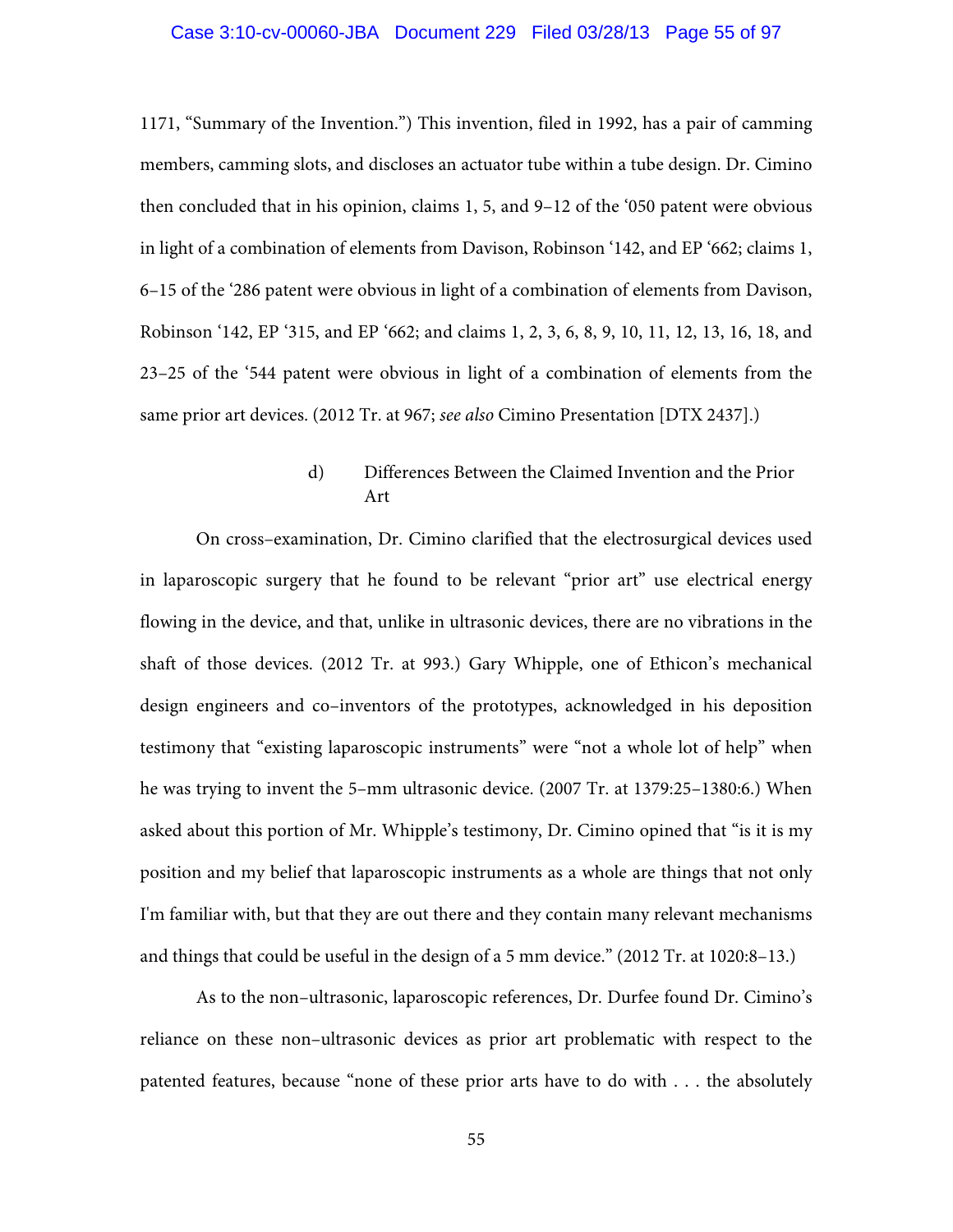### Case 3:10-cv-00060-JBA Document 229 Filed 03/28/13 Page 56 of 97

critical part of an ultrasound instrument which is that vibration coupler or vibration rod that has got to run end to end of the instrument and has got to be straight and unbroken and has got to be isolated from other components." (*Id.* at 1794:3–10.) He further opined that the issue of the vibration rod

[is] absolutely essential for an ultrasound instrument, and staplers and electrosurgical instruments and graspers and cutters don't have to handle that issue. So, therefore, these prior art cites wouldn't be particularly useful in solving the specific problems that Davison has in terms of getting Davison to certain of the claimed features of the patents.

(*Id.* at 1794:11–18.)

Tyco points to a section of the reexamination history for the Davison '055 patent [PTX 480] as evidence that Ethicon itself took the position that ultrasonic technology was separate from non–ultrasonic laparoscopic technology. There, Ethicon distinguished the Davison technology from the Ferzli reference—a mechanical device "which does not employ ultrasonic energy and relies instead on purely mechanical elements for grasping and cutting" ('055 Reexamination at 26), and "describes a device which is substantially different in the structure and function from either the device described in . . . Applicant's claimed invention" (*id.* at 27). Ethicon concluded that "it was inappropriate to rely upon Ferzli as a reference in rejecting Applicant's claims under 35 U.S.C. 103 since that reference represents non–analogous art and Applicant respectfully requests that the Examiner's rejection based upon Ferzli be withdrawn." (*Id.* at 27–28.) Ethicon responds with Dr. Cimino's testimony that "[i]f I'm only concerned about the ultrasonic portion, I would be looking at ultrasonic . . . devices. . . . I would not look [at mechanical devices] first probably." (2012 Tr. at 1035–36.)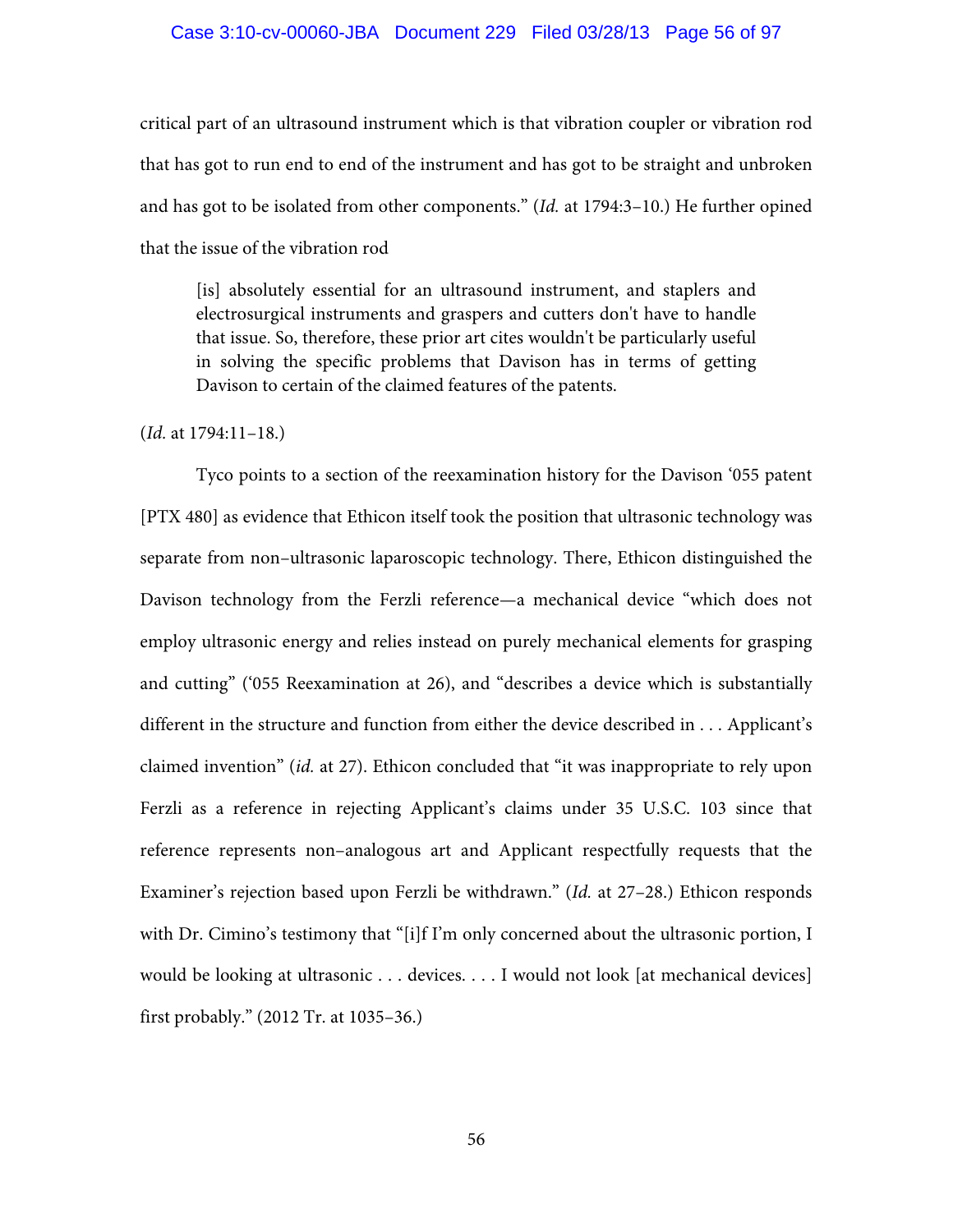## *2. Discussion and 35 U.S.C. § 103 Conclusions of Law*

Obviousness, like a defense under  $\S 102(g)$ , requires proof by clear and convincing evidence. "To render a claim obvious, prior art cannot be "vague" and must collectively, although not explicitly, guide an artisan of ordinary skill towards a particular solution." *Unigene Laboratories, Inc. v. Apotex, Inc.*, 655 F.3d 1352, 1361 (Fed. Cir. 2011) *cert. denied*, 132 S. Ct. 1755 (2012) (internal citation omitted) "[M]ost inventions that are obvious were also obvious to try," *id.*, "and a combination is only obvious to try if a person of ordinary skill has 'a good reason to pursue the known options.'" *id.* (citing *KSR*, 550 U.S. at 421). "[W]hen prior art gives 'no indication of which parameters were critical or no direction as to which of many possible choices is likely to be successful,' an invention is not obvious to try." *Id.* (citing *Bayer Schering*, 575 F.3d at 1347); *Ortho– McNeil*, 520 F.3d at 1364 (stating the number of options must be "small or easily traversed").

"When a work is available in one field of endeavor, design incentives and other market forces can prompt variations of it, either in the same field or a different one. If a person of ordinary skill can implement a predictable variation, § 103 likely bars its patentability." *KSR*, 550 U.S. at 417. The question therefore, is whether, the attributes of the Davison '055 patent, plus the non–ultrasonic laparoscopic references cited by Dr. Cimino, would yield a predictable variation, as argued by Ethicon, or whether Tyco's patents brought something "unexpected" to the field of ultrasonic technology.

Ethicon's obviousness case is based on the argument that if one looked around at non–ultrasonic, laparoscopic surgical devices in addition to the Davison '055 patent, elements of each of the patented features existed in prior inventions, and therefore, a combination of the elements in just such a way as the '050, '286, and '544 patents would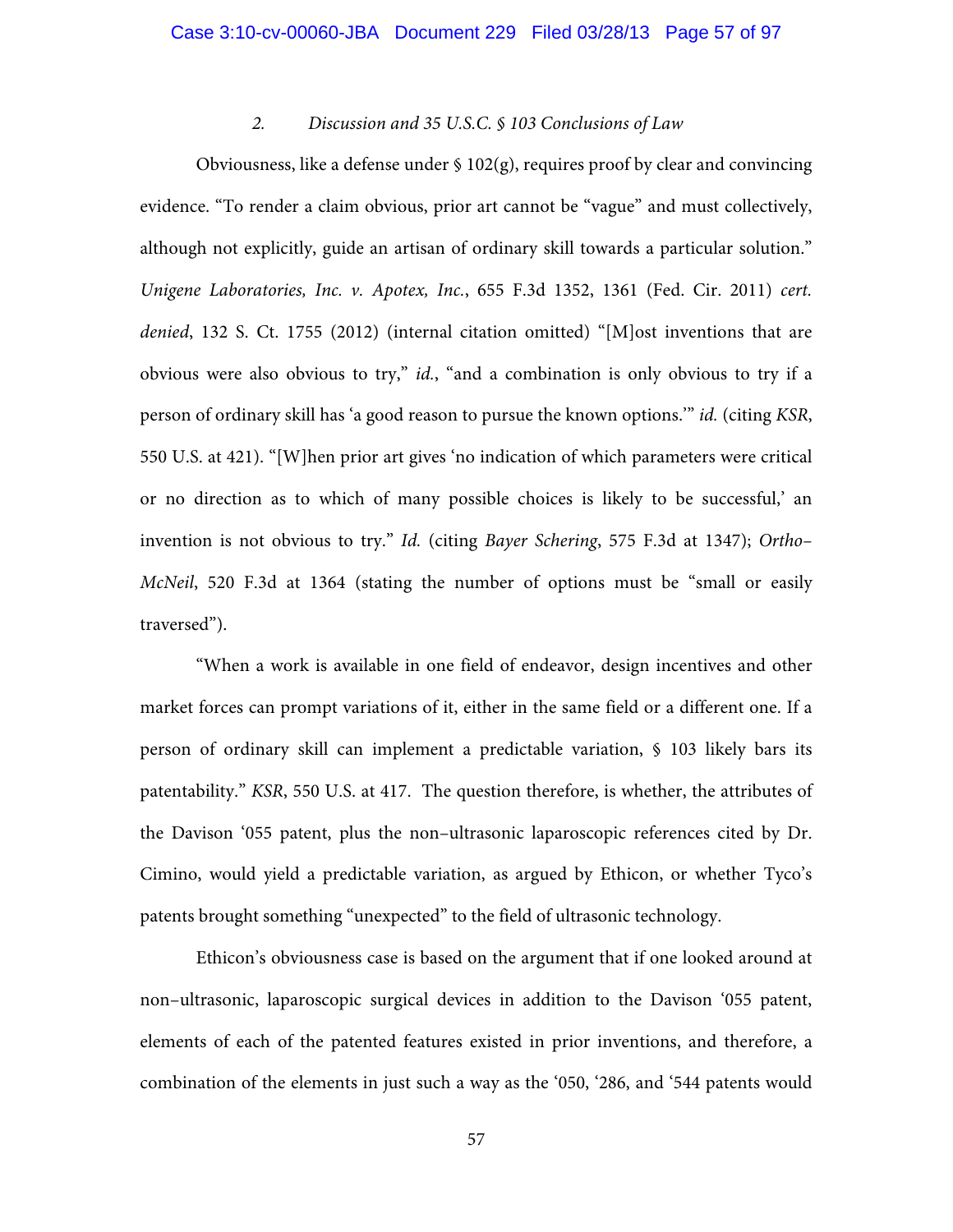## Case 3:10-cv-00060-JBA Document 229 Filed 03/28/13 Page 58 of 97

have been obvious. Though the simplicity of this argument seems tempting, this is insufficient to make a clear and convincing case that the patents in suit "only unite[] old elements with no change in their respective functions." *KSR*, 55 U.S. at 415 (citing *Great Atlantic & Pacific Tea Co. v. Supermarket Equipment Corp.*, 340 U.S. 147, 152–53 (1950)).

As discussed below, the Court is not persuaded that Ethicon has done more than point to many elements from other devices, which pasted together could have yielded something like the patents, but fails to connect the dots as to why an engineer of ordinary skill would have seen a benefit to using curved blades, dual cam mechanisms, creating a device that fits down a 5mm trocar, rotation of the blade and clamp, and the use of the tube–in–tube design. As the Supreme Court described in *KSR*, "[t]he fact that the elements worked together in an unexpected and fruitful manner supported the conclusion that [the inventor's] design was not obvious to those skilled in the art." 550 U.S. at 416.

## a) Davison '055 Patent

While a person of ordinary skill in the art would have looked to Davison when inventing an ultrasonic cutting and coagulating device that would fit down a 5mm trocar, Defendant has not shown that the path from Davison to all of the asserted claims of the '050, '286, and '544 patents is "commonsensical."

# *(1) Curved Blade Claims (Claim 15 of the '286 Patent; Claims 6, 8 of the '544 Patent)*

When asked specifically about curved blades, Dr. Cimino pointed to figure 8p, which "is obviously a curved blade surface" (2012 Tr. at 920:16–17), and that therefore, claim 15 of the '286 patent and claims 6 and 8 of the '544 patent would have been obvious in light of the Davison '055 patent. (*Id.* at 923:17–19 ("[T]he Davison ultrasonic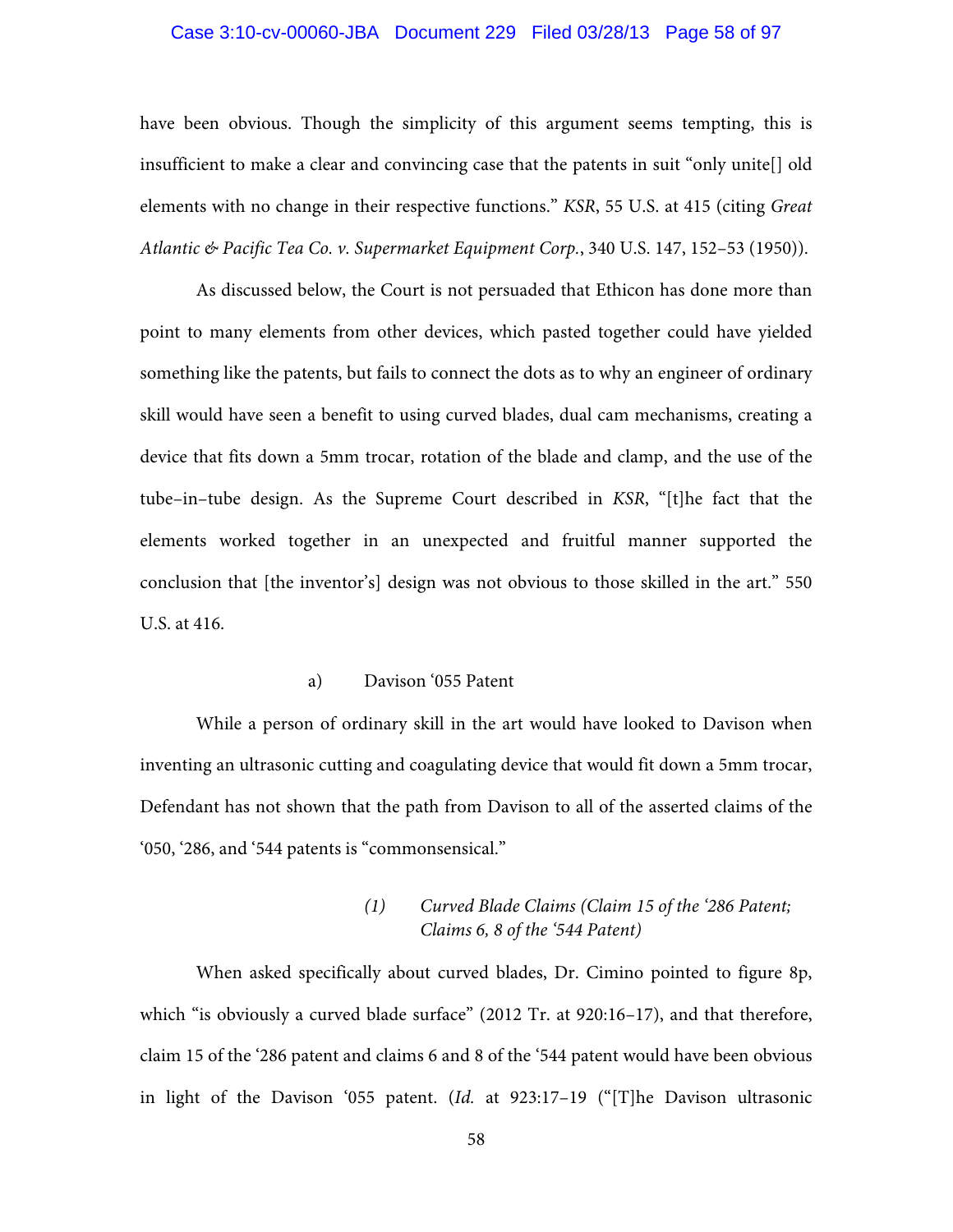### Case 3:10-cv-00060-JBA Document 229 Filed 03/28/13 Page 59 of 97

instrument clearly shows curved blade surfaces, curved blades, as using the constructions of the Court.").)<sup>15</sup>

In response, Dr. Durfee highlighted the fact that the Davison patent's preferred embodiment teaches away from a curved blade. (*See id*. at 1827.) Thus, even if Davison '055 shows two figures of curved blades (*see* '055 patent, Figs. 8p, 8q), the patent itself generally teaches a straight blade. For example, of all of the blade designs illustrated "for use with the ultrasonic surgical apparatus" ('055 patent at Col. 12. 12–13), only two of fifteen blade designs show curved blades (*see id.* Figs. 8a–8o). Further, figures 8p and 8q are presented as exceptions, to facilitate "treatment of tissue at awkward angles of approach" (*see id.* at Col. 13.23–24 (describing Fig. 8p)), or "*different* angles of approach" (*id.* at Col. 13:27–28 (emphasis added)).

Dr. Durfee also noted that the curved blades depicted in Davison would not have been "obvious" to one skilled in the art in 1997. Looking specifically at figures 8p and 8q of the Davison '055 patent, Dr. Durfee emphasized that "Davison in its preferred embodiment teaches a straight blade. . . . There [are] maybe a dozen figures of possibilities for blades, but they're not the way that Davison teaches how to do its preferred blade." (2012 Tr. at 1760–61.) Dr. Durfee pointed out that, as to 8p and q:

One of the things to remember about the claim is it's a dependent claim and the claim it is dependent upon requires a clamp. So, in order to get the curved blade, you need to have a clamp. Well, 8q has no clamp in the figure. It's just doesn't say how to do the clamp. 8p, up on top, has what appears to be a clamp, which is indicated at 24p, but the people who wrote that patent don't show you how that clamp opens and closes, it just kind of sits there floating in midair. It's got something on the proximal end of 24p

<sup>&</sup>lt;sup>15</sup> Dr. Cimino also pointed to figure 8g of the Davison '055 patent, which depicts a circular cross–section of a blade. However, as addressed *supra*, the Court concludes that a circular cross–section did not meet the requirements for a curved blade surface as disclosed in the '286 and '544 patents.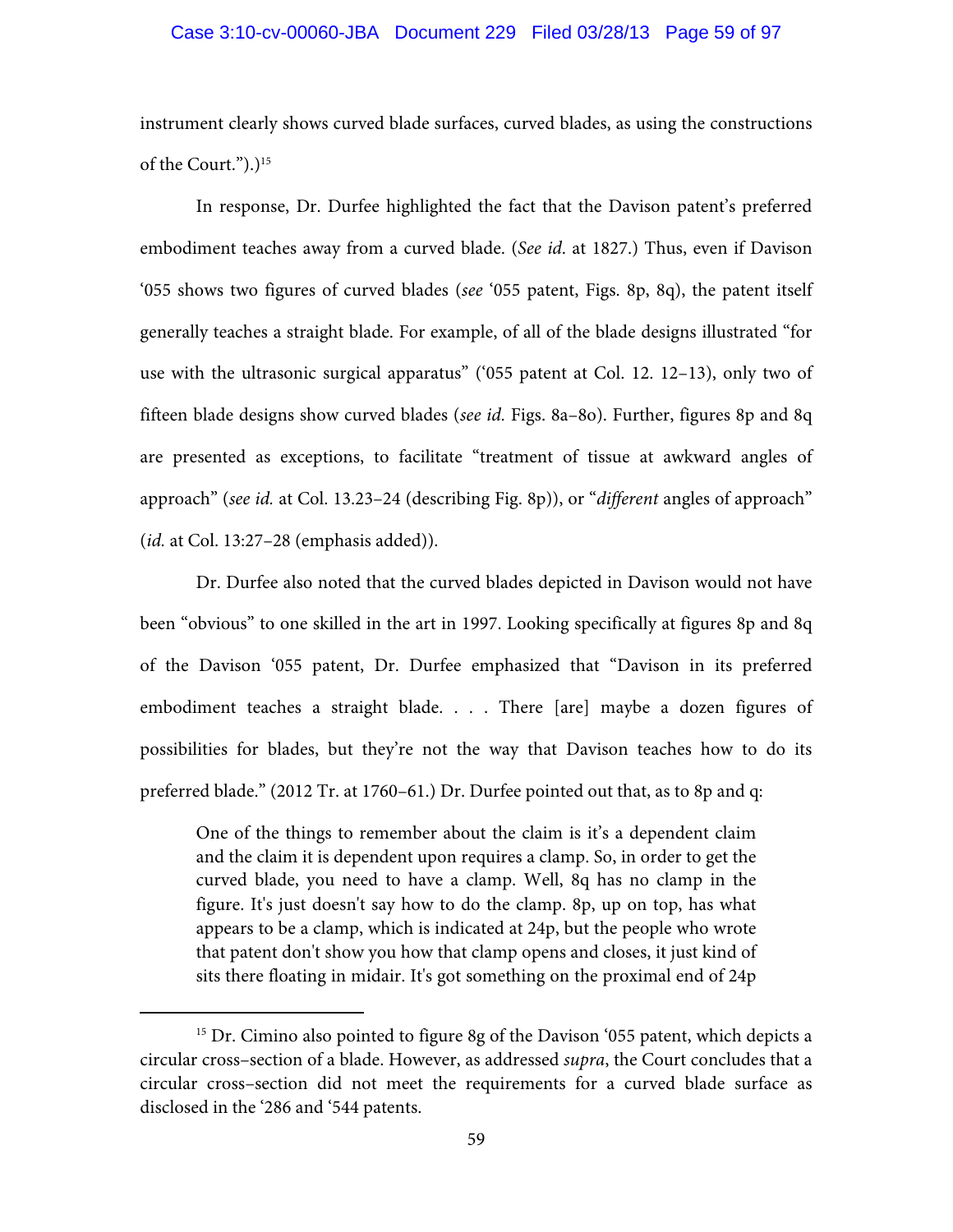that might be a pivot point, but if you were to pivot the clamp around that point it would touch down only at its tip so it wouldn't be a particularly useful clamp.

(*Id.* at 1761:10–24.)

Thus, the Court concludes that Ethicon has not proven that is it highly probable that one of ordinary skill in the art reading the Davison '055 patent would have considered curved blades to be generally desirable. *See Unigene Labs*, 655 F.3d at 1363 ("In fact, the #315 patent teaches away from using about 20 mM citric acid as an absorption enhancing agent or stabilizing agent . . . . One of ordinary skill the in art reading the #315 and #116 patents would have considered about 20mM citric acid *undesirable* in a liquid nasal formulation containing salmon calcitonin." (emphasis added)).

Further, even if one of ordinary skill in the art were to be motivated to use curved blades generally, and not just as specified in the Davison '055 for "awkward" angles of approach, the Davison '055 patent provides no guidance for how one would affix such a curved blade to the clamp arm.16 As noted by Dr. Durfee, the asserted curved blade claims of both the '286 and '544 patents are all dependent claims: claim 15 of the '286 patent depends on claim 7, which requires a "cutting jaw having a cutting surface . . . with a clamp member supported adjacent to cutting jaw, the clamp member and the cutting jaw defining a tissue receiving area," with claim 15 requiring "the cutting surface of cutting jaw curved along the longitudinal axis of the instrument"; and claims 6 and 8 of the '544

<sup>&</sup>lt;sup>16</sup> Tyco's argument that if a curved blade was so "obvious," it is curious as to why it took Ethicon's own engineers nearly seven years between the filing of the Davison '055 patent and the launching of their own curved shears products, is supported by Mr. Bishop's testimony in 2007: "A curved blade is more difficult to do than a straight blade." (2007 Tr. at 583.)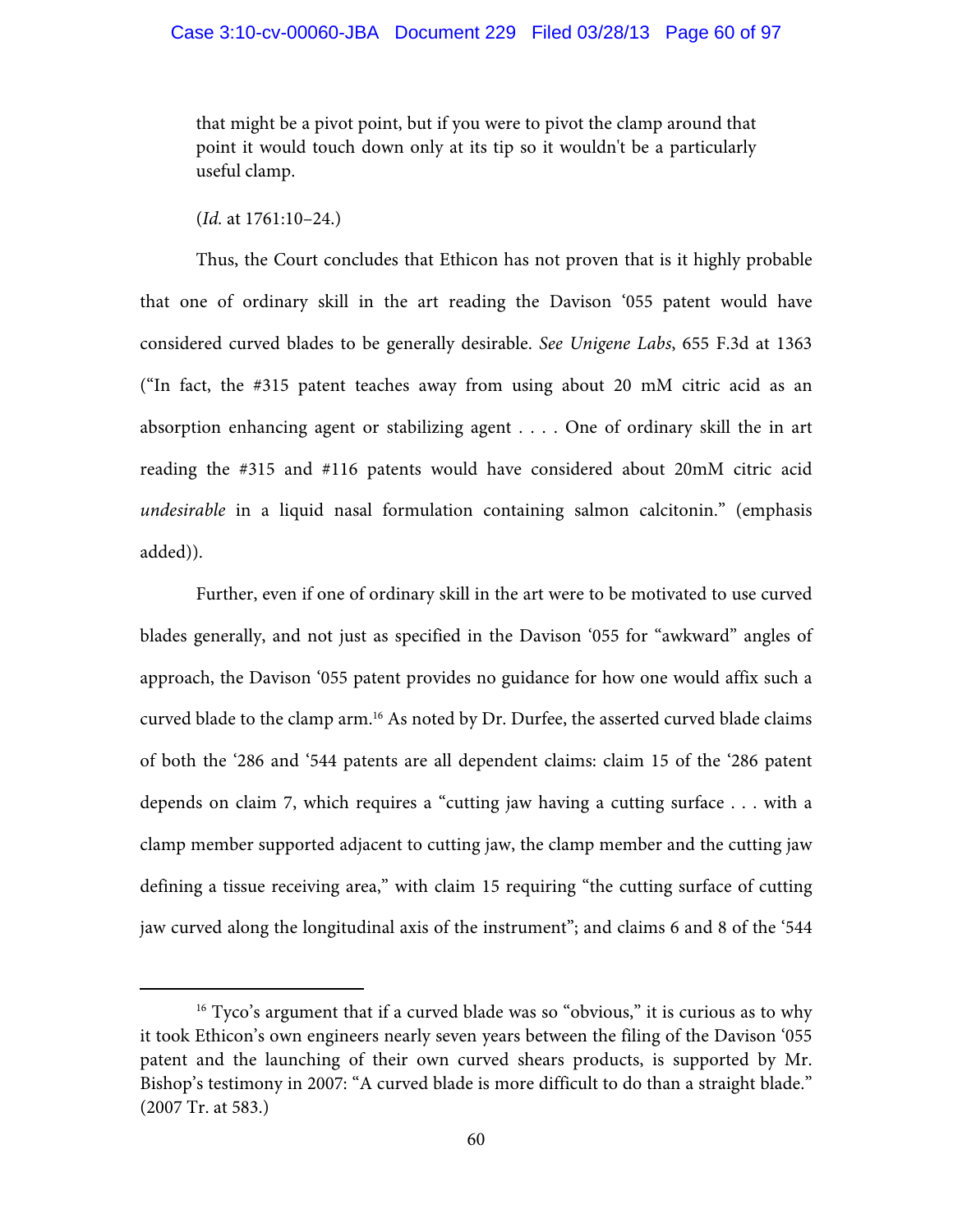### Case 3:10-cv-00060-JBA Document 229 Filed 03/28/13 Page 61 of 97

patent are dependent on claim 1, which requires a "clamp member movable in relation to the jaw member between open and clamped positions," with claim 6 specifying that the "jaw member includes a curved blade surface." It appears, therefore, that given the dependence of the asserted curved blade claims on other independent claims, it is not highly probable that it would have been obvious for one skilled in the art to implement curved blades as specified in the patents in suit simply based on the drawings of curved blades in the Davison '055. *Cf. In re Cyclobenzaprine*, 676 F.3d 1063, 1073 (Fed. Cir. 2012) ("[W]here the prior art, at best, [gives] only general guidance as to the particular form of the claimed invention or how to achieve it, relying on an 'obvious–to–try' theory to support an obviousness finding is 'impermissible.'") (internal citations omitted).

Finally, the Patent and Trademark Office considered the Davison '055 in the prosecution of the curved blades claims of the '286 and '544 patents and permitted the claims. In its patent applications, United States Surgical Corp. ("USSC") distinguished the Davison '055 patent as follows:

[Davison] discloses an ultrasonic surgical instrument adapted for endoscopic use having a blade and a clamp movable in relation to the blade to capture tissue therebetween. The blade and the clamp define a clamping region having a plane which is parallel to the longitudinal axis of the surgical instrument. During an endoscopic procedure, movement of the instrument is limited to movement along an axis parallel to the plane of the clamping region. Thus, no additional blade force is imposed on the body tissue as a result of movement of the instrument.

Accordingly, a need exists for an improved ultrasonic surgical instrument which is easy to use and provides fast and easy cutting and improved coagulations.

('286 Patent at Col. 1.40–53; '544 Patent at Col. 1.41–51.)

That Tyco's patents disclose a method of affixing curved blade surfaces onto clamp members movable in relation to that curved blade, while the Davison '055 merely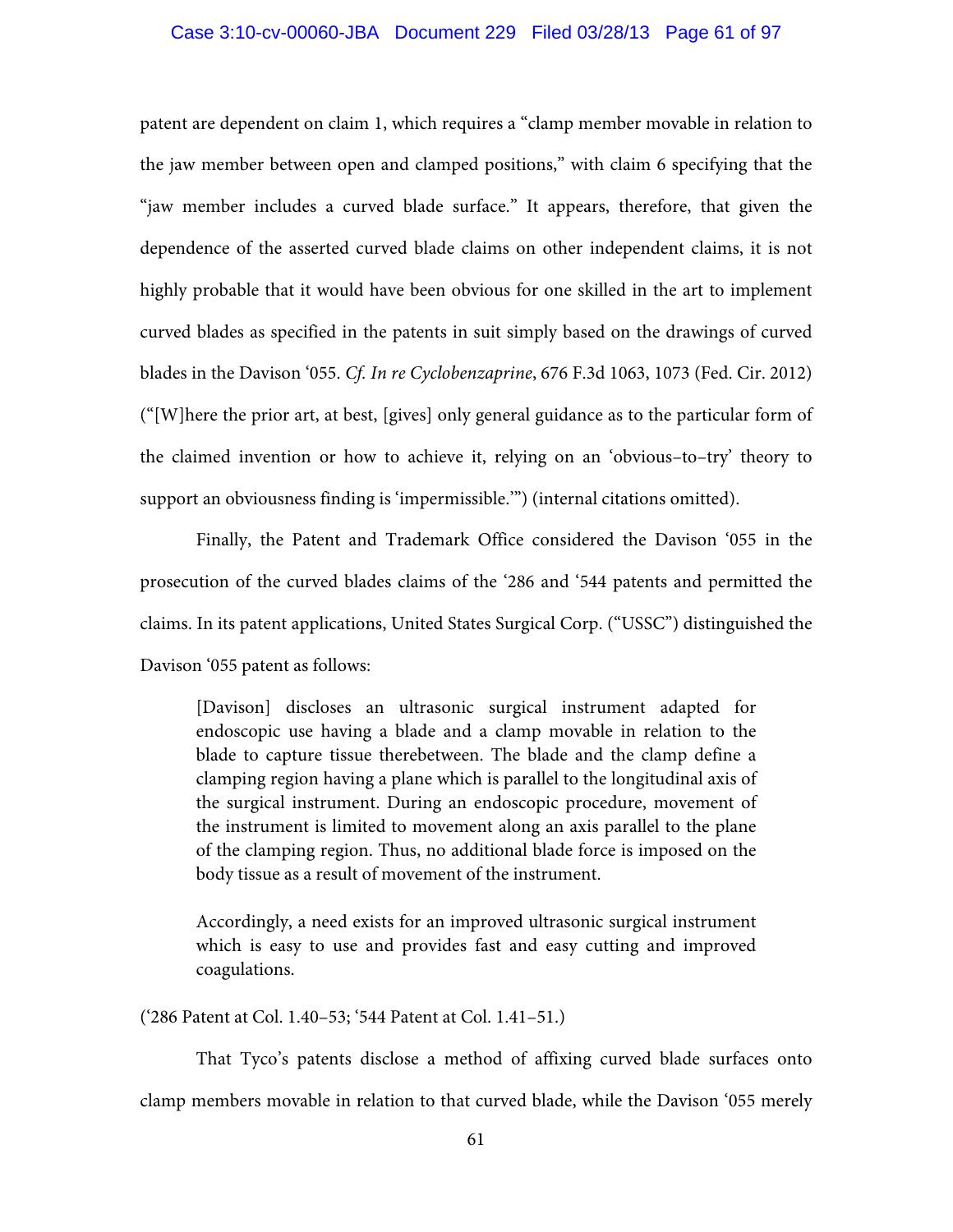#### Case 3:10-cv-00060-JBA Document 229 Filed 03/28/13 Page 62 of 97

shows two images of curved blades that can be used for "awkward angles of approach" reveals to the Court a lack of obviousness—where Tyco's inventions were able to assemble these elements in an "unexpected and fruitful manner." 550 U.S. at 416. Thus, the Court finds that the curved blade claims of the '286 and '544 patents were not obvious in light of the Davison '055 patent.

> *(2) Camming Claims (Claims 11, 12 of the '050 Patent; Claims 8–14 of the '286 Patent; Claims 1, 2, 3 of the '544 Patent)17*

The Davison '055 patent does not disclose a camming mechanism to open and close the clamp. Dr. Cimino's opinion that using a cam mechanism would be obvious given that a cam is one of three mechanical options to choose from does not explain why it would be highly probable for someone of ordinary skill in the art to select a cam mechanism, when presented with the other options before him or her. "[I]n the determination of obviousness, there must be factual support for an expert's conclusory opinion." *Upjohn Co. v. Mova Pharm. Corp.*, 225 F.3d 1306, 1311 (Fed. Cir. 2000). Based on this evidence, the Court does not find the camming claims obvious.

As to the dual cam claims, Ethicon relies on the "contemporaneous invention" of the UltraCision and Ethicon prototypes, and argues that it would have been obvious in light of the prototypes to switch to a dual cam design, thus rendering claims 11 and 12 of the '050 patent invalid.

The Court disagrees. Dr. Durfee convincingly testified that while it might sound simple, or "obvious" to "just split this cam right down the middle . . . that's not going to

<sup>&</sup>lt;sup>17</sup> Ethicon's Motion for Judgment as a Matter of Law [Doc. # 210] does not address the obviousness of all of the camming features in suit, but focuses only on the dual cam claims (claims 11 and 12 of the '050 patent, and claim 3 of the '544 patent). Nonetheless, the Court addresses the obviousness defense with respect to all cam claims.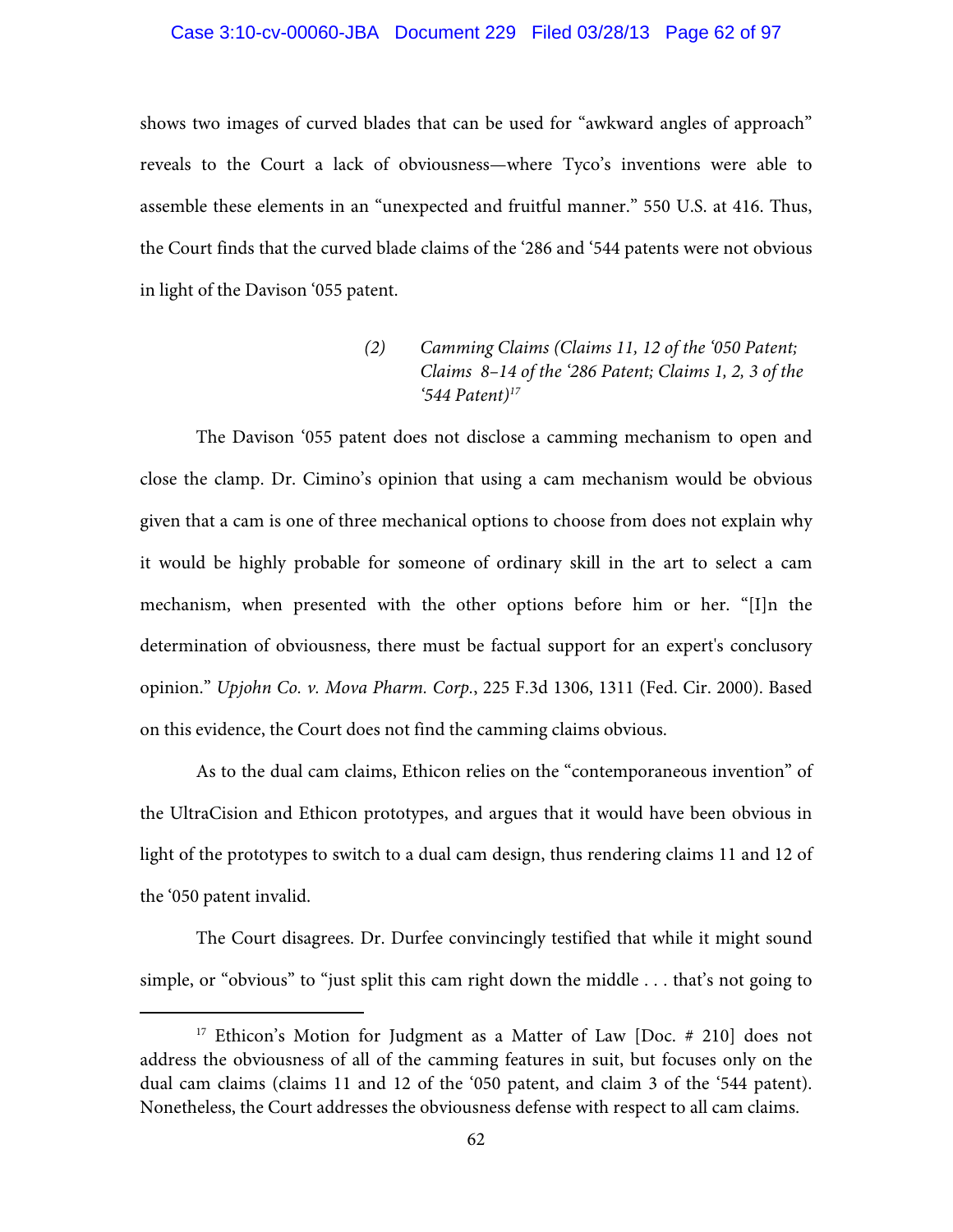### Case 3:10-cv-00060-JBA Document 229 Filed 03/28/13 Page 63 of 97

be a good way to give yourself a working dual cam mechanism." (2012 Tr. at 1768:7–11.) Dr. Durfee also pointed out the "considerable design history" on Ethicon's part (*see* DTX 1568)—that Ethicon was working "to figure out how to go from the single tabbed design to something else that the UltraCision team undertook" (*id.* at 1770–21) and that the dual cam design was clearly not "obvious" to them. Ethicon has not convinced the Court that one of ordinary skill in the art in 1997 would have "had a reason to select the route that produced the claimed invention." *In re Cyclobenzaprine Hydrochloric Extended–Release Capsule Patent*, 676 F.3d 1063, 1073 (Fed. Cir. 2012), *cert. denied*, 12-514, 2013 WL 141183 (U.S. Jan. 14, 2013).

Further, though Dr. Cimino testified that the difference between a single "cam" or dual cams was insignificant, and would therefore be obvious, Dr. Durfee opined that it was far from insignificant, and that it was in fact helpful in reducing the device to a 5mm size:

The dual cam mechanism, particularly as it's shown in the patents and also shown in the accused products, by having the dual cams both on the sides in the way that they're structured to maintain the strength, that's in both cases a very effective way of being able to miniaturize the device down to 5 mm and still get significant clamping forces.

(2012 Tr. at 1796:7–14.) Thus, rather than being obvious or insignificant, Dr. Durfee's testimony shows that the choice of dual cams revealed a "fruitful" decision that aided in shrinking the device down in size, as compared to Davison's 10mm device. Thus, the Court does not find the dual cam claims to have been obvious in light of the prior art.

# *(3) Tube–in–Tube Design (1, 5, 9–12 of the '050 Patent; Claims 8–14 of the '286 Patent)*

The Davison '055 patent does not teach a tube–in–tube construction. Indeed, it specifically discloses an actuation member. Dr. Cimino pointed out that the '050 patent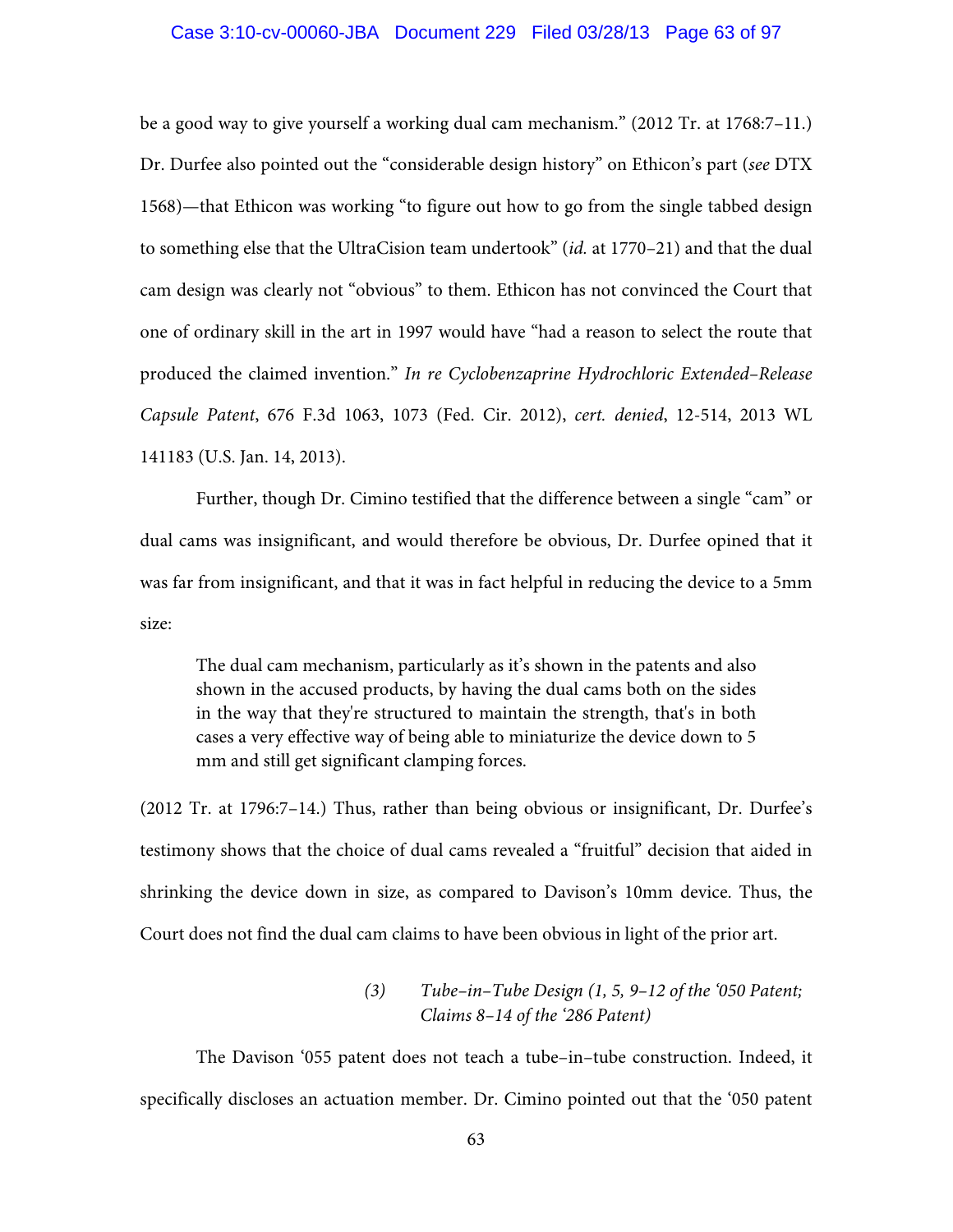## Case 3:10-cv-00060-JBA Document 229 Filed 03/28/13 Page 64 of 97

itself discloses both actuation by "rod" and actuation by "tube" (see '050 patent, Figs. 3, 20), that is, "two of the three most common mechanisms to open and shut a jaw" (2012 Tr. at 939:8–9.) This, testimony however, does not address why, simply because one of Plaintiff's patents discloses both manners of actuation, that it would have been obvious to one of skill in the art at the time, as opposed to being the product of inventor innovation.

(4) Rotation (Clains 1, 5, 9–12 of the '050 Patent;  
\nClains 1, 6, 12–13 of the '286 Patent, and Clains 
$$
10-12
$$
 of the '544 Patent)

As to the rotation of the blade and clamp together, Dr. Durfee pointed out that the Davison '55 patent "very clearly calls out the advantages of rotating the blade only." (2012 Tr. at 1797:22–23; *see also* Davison '055 Col. 3.20–25.) Dr. Cimino conceded that the Davison '055 patent does not specifically describe rotation of the blade and the clamp member, but that the other references that he considered all provide rotation of the jaw mechanism "and everything else." (2012 Tr. at 940.) Thus, the Davison '055 patent does not render the rotation claims obvious.

# *(5) Tissue Stops on the Clamp ('050 Patent; Claims 6–14 of the '286 Patent; Claims 23–24 of the '544 Patent)*

 Dr. Cimino only opined, without further factual support, that it would be "obvious" to move the tissue stops to the clamp arm, rather than on the tube, as the Davison '055 patent teaches, and that the difference between tissue stops at the back of the clamp, as disclosed in the Davison '055 patent, and having the tissue stops present on the jaw was "insubstantial" (*id.* at 943). Dr. Cimino also disagreed with Dr. Durfee that the transducer in Davison '055 is not removably attached to the housing. (*See id.* at 943:8– 11.)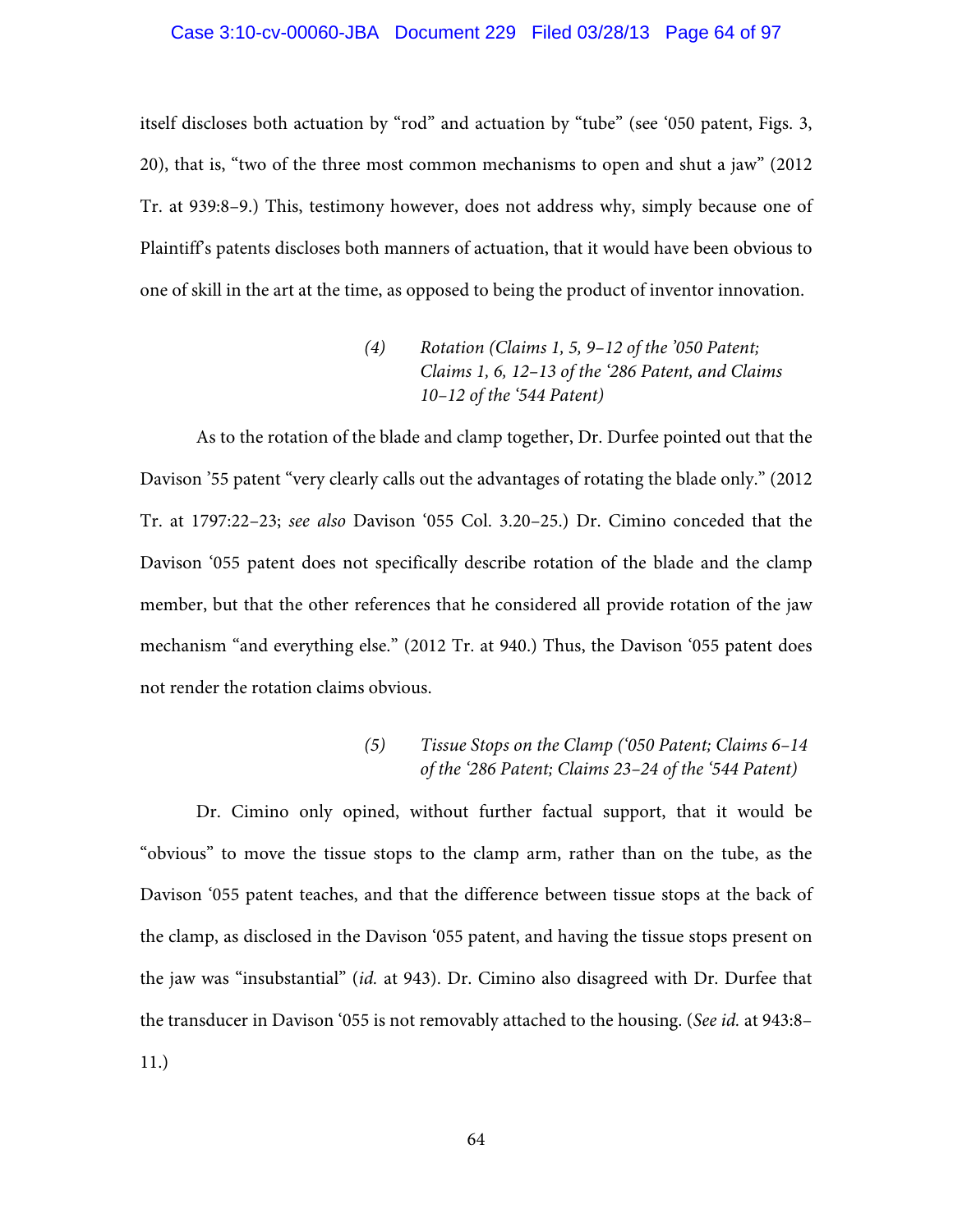#### Case 3:10-cv-00060-JBA Document 229 Filed 03/28/13 Page 65 of 97

However, this conclusion fails to explain why one of ordinary skill would have been motivated to move the tissue stops to the clamp arm. "[A] combination is only obvious to try if a person of ordinary skill has 'a good reason to pursue the known options.'" *Unigene*, 655 F.3d at 1361 (citing *KSR*, 550 U.S. at 421). Dr. Cimino's conclusory opinion that it would have been obvious to try placing the tissue clamps on the jaw in light of the Davison '055 patent does not explain why one would have a reason to do so, and thus, the Court does not find this claim to be obvious.

## *(6) Use in a 5mm Trocar (Claim 18 of the '544 Patent)*

 Only Claim 18 of the '544 patent requires that the invention fit down a 5mm trocar. While Dr. Cimino testified that "miniaturization" of the Davison 10mm device would be obvious, the parties' experts both agree that there is no disclosure in the Davison '055 patent of how its invention could fit down a 5mm trocar. (2012 Tr. 1789:20– 22.) Dr. Cimino opined that "there is nothing inherent in the Davison patent that could not be reduced to a 5 mm size." (*Id.* at 940:7–9.)18

However, on cross–examination, Dr. Cimino conceded that when Ultracision and Ethicon were working on developing their own 5mm device, they rejected the actuation rod mechanism of the type disclosed in the Davison '055 patent and instead used a tube– within–tube design. (*Id.* at 984.) Further, Dr. Davison himself, at the 2007 portion of the trial, admitted that even though there was a preference for a 5mm device in 1993 when he

<sup>&</sup>lt;sup>18</sup> Dr. Cimino also opined that it is not necessary to use a tube-in-a-tube design in order to create a device that fits within a 5 mm trocar (2012 Tr. at 940), citing to the Olympus Sonosurg [DTX 1080] instrument as evidence of a "device that is a 5 mm ultrasonic and laparoscopic .and does not even use a cam mechanism to open an shut the jaws" (*id.* at 942:13–16). However, Ethicon did not present evidence that the Sonosurg is, or should be treated as, relevant prior art for § 103 purposes. Thus, the Court finds that the Sonosurg device is not within the scope and content of prior art for the purposes of its § 103 analysis.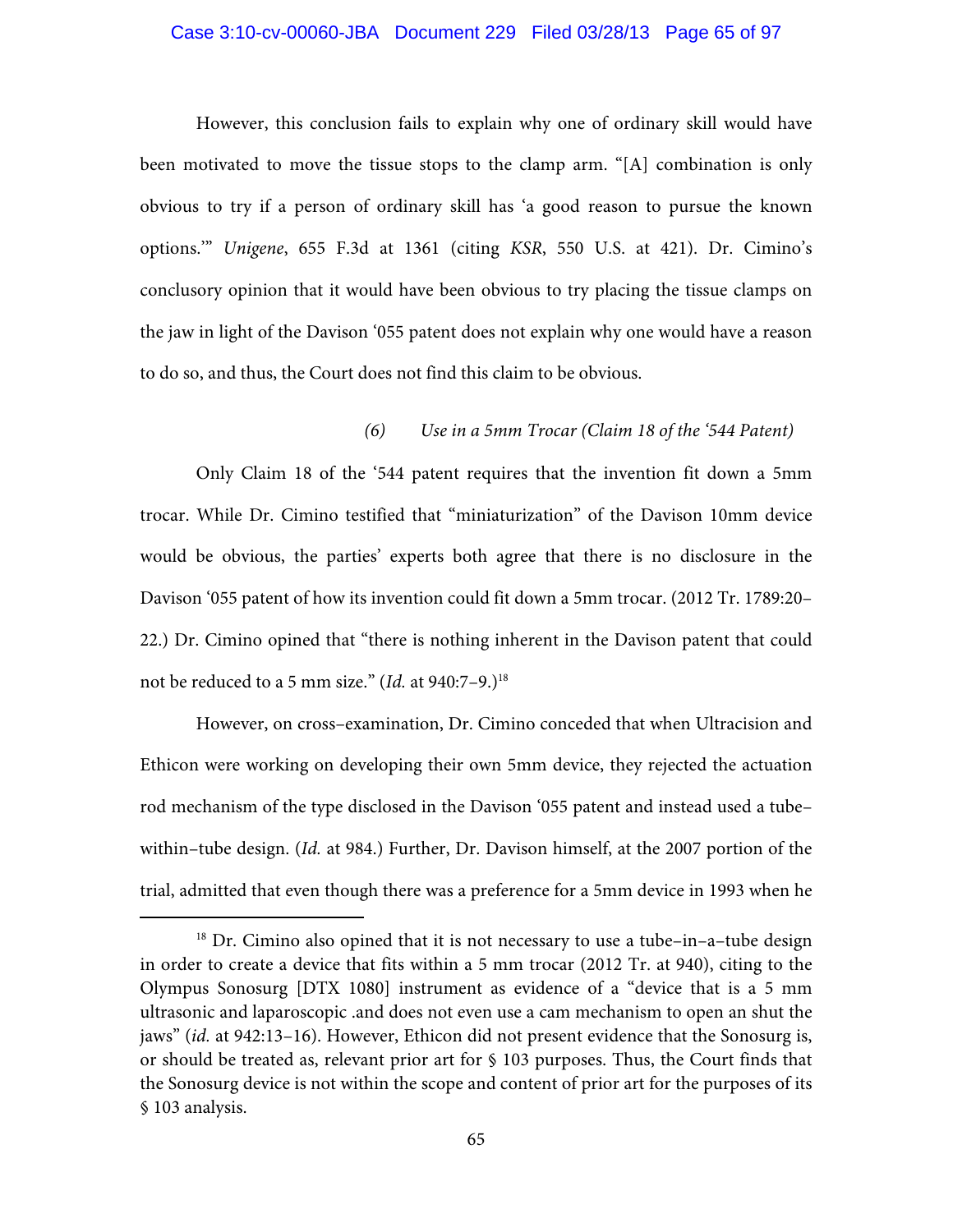## Case 3:10-cv-00060-JBA Document 229 Filed 03/28/13 Page 66 of 97

developed and launched the LCS 10 device there were concerns that "bringing it down to 5mm" would create additional technical risks, and "[y]ou need to walk before you run." (*See* 2007 Tr. at 1327:12–24.)

Dr. Durfee testified that if one were to merely "shrink down" the Davison design, there would be fundamental functional issues with the device: "you are going to have problems getting equal clamping force because that distance between where the rod comes into the clamp and pivot point is smaller" (*id.* at 1791:3–6), and "the clamp is going to be very sensitive to handle motion" (*id.* at 1791:10–11). He concluded that given Davison's configuration, "it's not going to be straightforward. It's going to take considerable mechanical challenge to get it to shrink down while still having an effective clamp." (*Id.* at 1792.) U.S. Surgical Inventor Dominick Mastri echoed this testimony in his testimony at the 2007 trial phase, recalling that "structurally, it was impossible to run things down the center of the device because of the reduced size, . . . [c]losing the clamp down to fit into a 5–millimeter device also became a challenge, and how to actuate it really was a difficult thing to develop." (2007 Tr. at 127; *see also* 2012 Tr. at 382 (Dr. Gallagher: "[T]here wasn't an appreciation of the complexity of decreasing the size of the shears.").)

In the face of all the testimony offered about the difficulty in working with a reduced size, the Court finds that while the evidence shows it may have been desirable to work towards the creation of an ultrasonic instrument that fits down a 5mm trocar, the Davison '055 patent does not render claim 18 of the '544 patent obvious.

#### b) Non–Ultrasonic Prior Art

As discussed above, Dr. Cimino opined that in 1997, one skilled in the art would have looked to non–ultrasonic instruments in attempting to solve the issues that Tyco's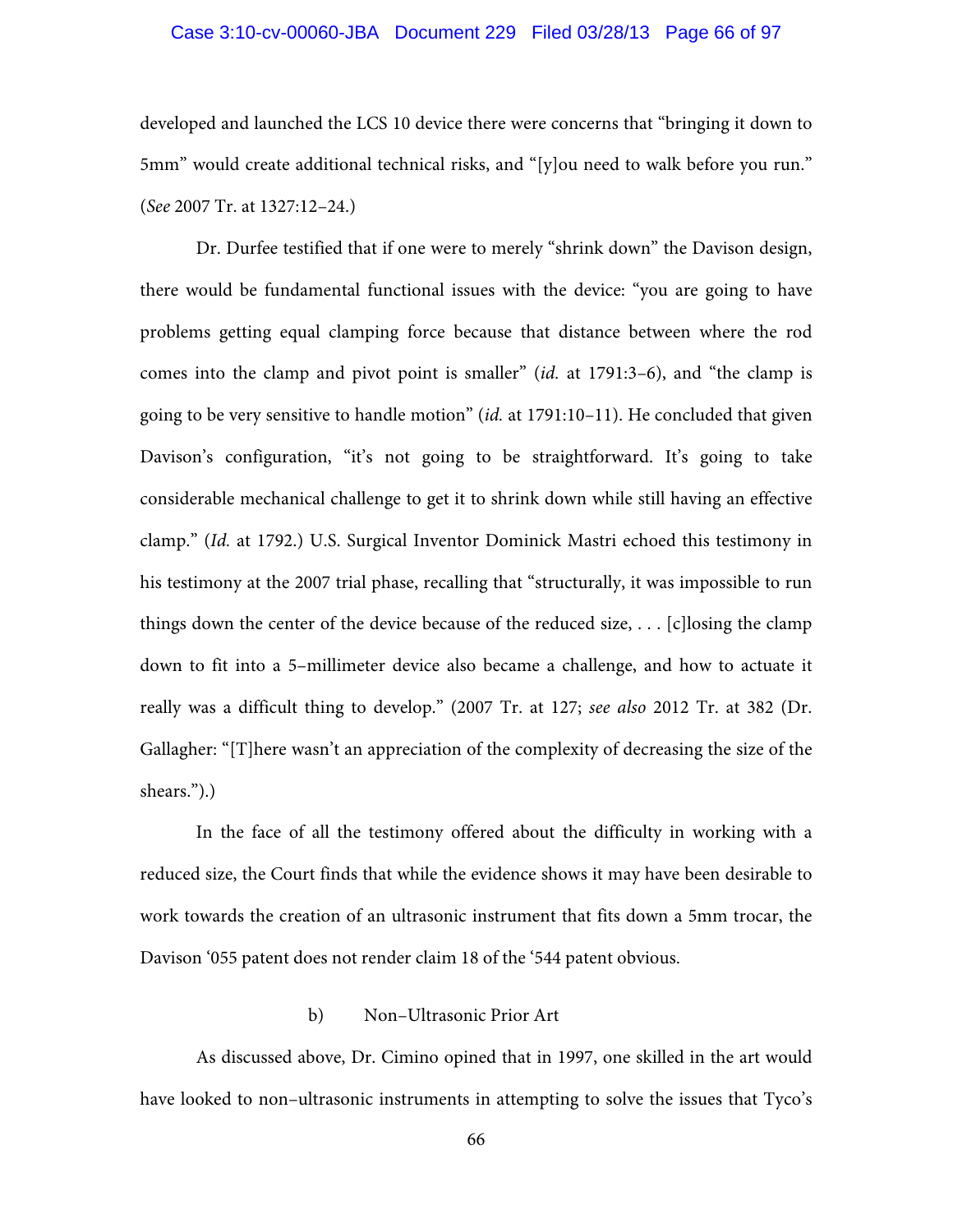## Case 3:10-cv-00060-JBA Document 229 Filed 03/28/13 Page 67 of 97

own inventors were trying to solve, namely, "issues of mechanical opening and shutting jaws, [and] transmitting forces up and down shafts" (2012 Tr. at 968), and that these inquiries are not unique to ultrasonic instruments.

"Obviousness requires more than a mere showing that the prior art includes separate references covering each separate limitation in a claim under examination." *Unigene Labs.*, 655 F.3d at 1360 (citing *KSR*, 550 U.S. at 418). While Ethicon has pointed to elements of the non–ultrasonic laparoscopic surgical instruments that have camming members, rotatability of the blade and clamp arm, tube–in–tube designs, and the ability to fit down a 5mm trocar, the fact that such elements existed out in the laparoscopic surgical world is not enough to render them invalidating prior art on account of obviousness. As discussed *supra*, Drs. Durfee and Cimino disagreed on the key issues of whether a person of ordinary skill in the art would consider it fruitful to look to the Robinson patent, the EP '315, the EP '662, or the Tovey patent, given the specific challenge of fitting the vibration coupler or rod along the length of an ultrasonic instrument, while also including the other asserted patented design elements.

Accordingly, the Court finds that Ethicon has not met its burden of proving any of the asserted claims obvious in light of a combination of the Davison '055 with the Robinson patent, the EP '315, the EP '662, or the Tovey patent, and finds that Ethicon has not proven obviousness by clear and convincing evidence as to the asserted claims.

## **V. Damages**

Based on the findings of fact and conclusions of law discussed above, the Court concludes that the only claims that remain valid, and therefore entitled to any damages award, are claims 11 and 12 of the '050 patent, claim 15 of the '286 patent, and claims 3, 6, and 8 of the '544 patent.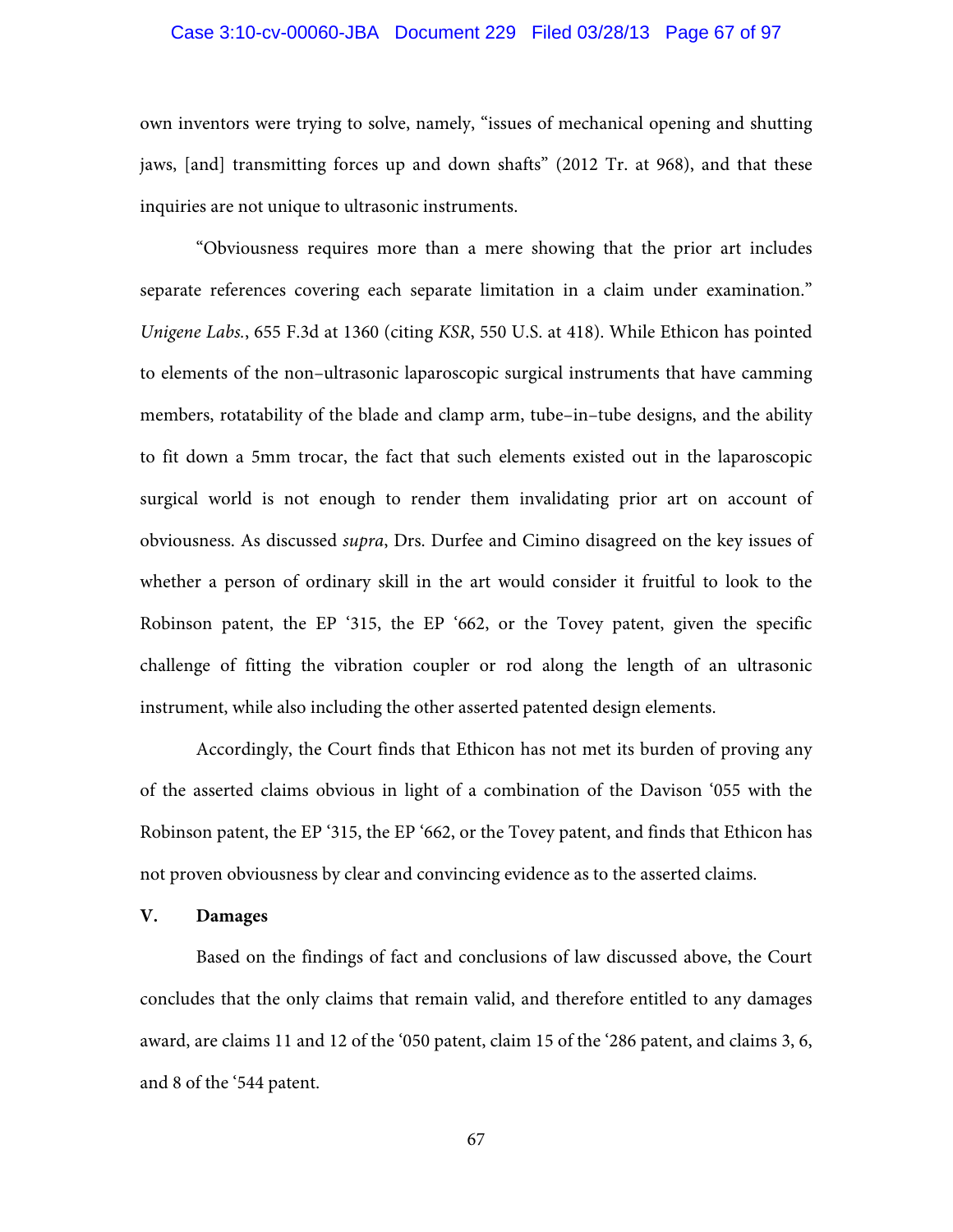The parties have stipulated that if damages are to be awarded, Tyco would only be entitled to a reasonable royalty from April 1, 2004 to January 14, 2010. From January 14, 2010 to the present, Tyco asserts that it is entitled to damages for lost profits and royalty damages.19 The Court will first address Tyco's lost profits case and then the reasonable royalty rate.

#### **A. Entire Market Value Rule**

Ethicon objected in closing arguments and post–trial briefing to the Plaintiff's calculation of damages based on the entire value of the patented products. The Federal Circuit describes the "entire market value" rule as a means of calculating damages "to include in the compensation base unpatented components of a device when the unpatented and patented components are physically part of the same machine." *Rite-Hite Corp. v. Kelley Co.*, 56 F.3d 1538, 1549 (Fed. Cir. 1995) (en banc). "[T]he Rite-Hite 'functional unit' test set forth the key criterion for lost profits of unpatented materials used with a patented device." *Juicy Whip, Inc. v. Orange Bang, Inc.*, 382 F.3d 1367, 1372 (Fed. Cir. 2004) (citing *Tec Air, Inc. v. Denso Mfg. Mich., Inc.*, 192 F.3d 1353, 1361 (Fed.Cir.1999) (affirming a jury award of damages based on the entire market value rule and the functional relationship between patented fans and unpatented radiator and condenser assemblies)).

Here, it is undisputed that the patented features of the accused devices—the curved blade and dual camming mechanisms—are physically connected and part of the accused devices. In addition, Defendant's damages expert Dr. Gregory Bell uses the entire market value of the accused products in his own damages calculations. Thus, and without

 $19$  The expert's damages calculations only account for damages through March 31, 2012. Dr. Ugone has offered to provide the Court with updated figures at the Court's request.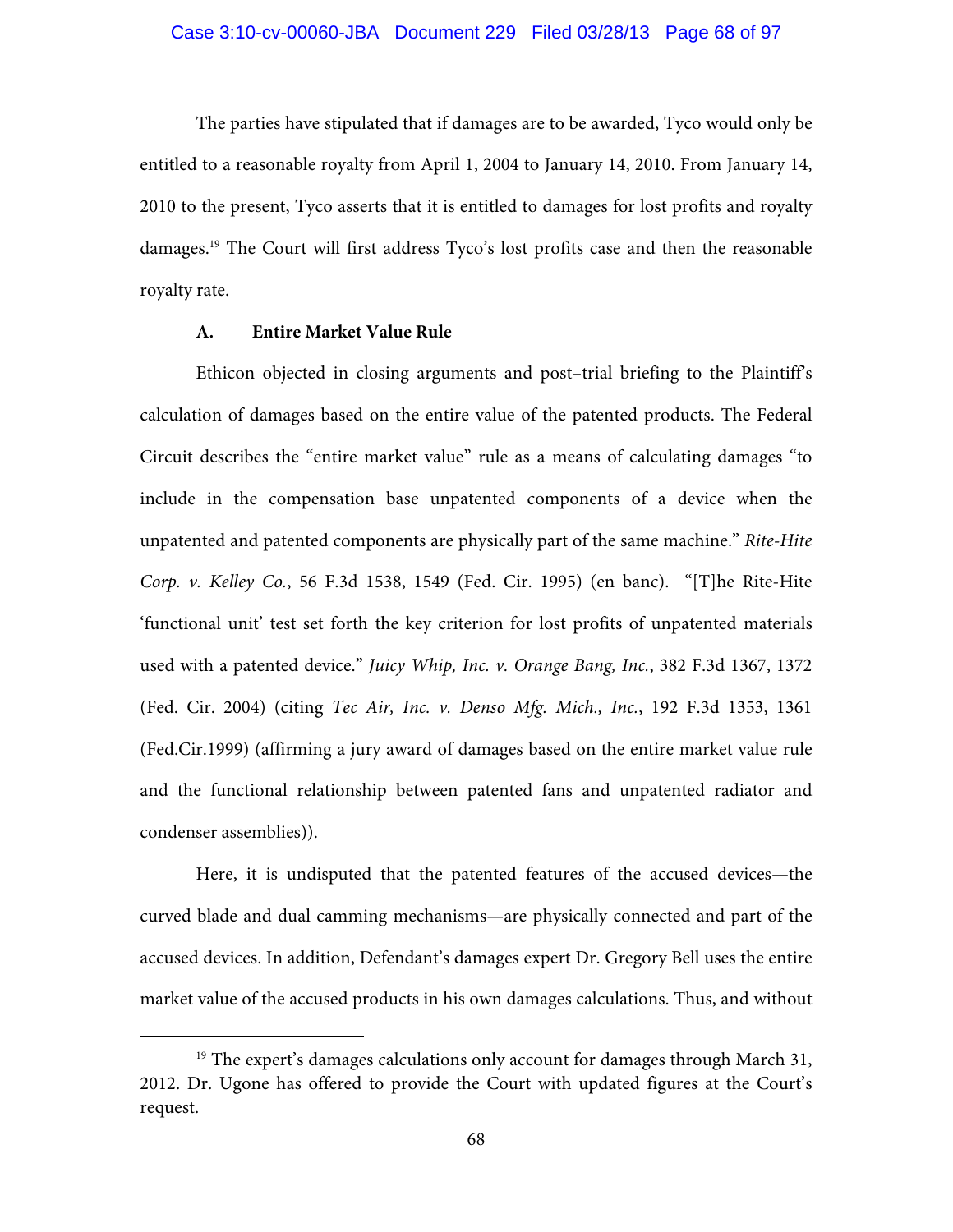# Case 3:10-cv-00060-JBA Document 229 Filed 03/28/13 Page 69 of 97

the benefit of consideration of an alternative from Defendant, the Court will consider the entire market value of the devices in its damages analysis.

### **B. Lost Profits**

Tyco asserts that it is entitled to lost profit damages from January 14, 2010 to the present. To prove lost profits on sales he would have made absent the infringement, i.e., the sales made by the infringer, a patent owner must prove: (1) demand for the patented product, (2) causation to lost sales, by showing the absence of non–infringing substitutes or by showing patentee's established market share, (3) his manufacturing and marketing capability to exploit the demand, and (4) the amount of the profit he would have made. *Panduit Corp. v. Stahlin Bros. Fibre Works, Inc.*, 575 F.2d 1152, 1156 (6th Cir. 1978); *State Indus., Inc. v. Mor–Flo Indus., Inc*., 883 F.2d 1573, 1578 (Fed. Cir. 1989).

## *1. Demand for the Patented Products*

The first *Panduit* factor does not require any allocation of consumer demand among the various limitations recited in a patent claim. *DePuy Spine, Inc. v. Medtronic Sofamor Danek, Inc.*, 567 F.3d 1314, 1331 (Fed. Cir. 2009) ("[T]he focus on particular features corresponding to individual claim limitations is unnecessary when considering whether demand exists for a patented product under the first Panduit factor."). Instead, it "simply asks whether demand existed for the 'patented product,' i.e., a product that is 'covered by the patent in suit' or that 'directly competes with the infringing device.'" *Depuy Spine*, 567 F.3d at 1330 (citing *Rite-Hite Corp.*, 56 F.3d at 1548–49).

The Court finds that Tyco has proved by a preponderance of the evidence that the demand existed for the features covered by the '050, '286, and '544 patents—that is, curved blades, rotation, and the ability to fit down a 5–millimeter trocar. As discussed *supra*, the Court finds that the rotation and 5mm claims are invalid because Ethicon has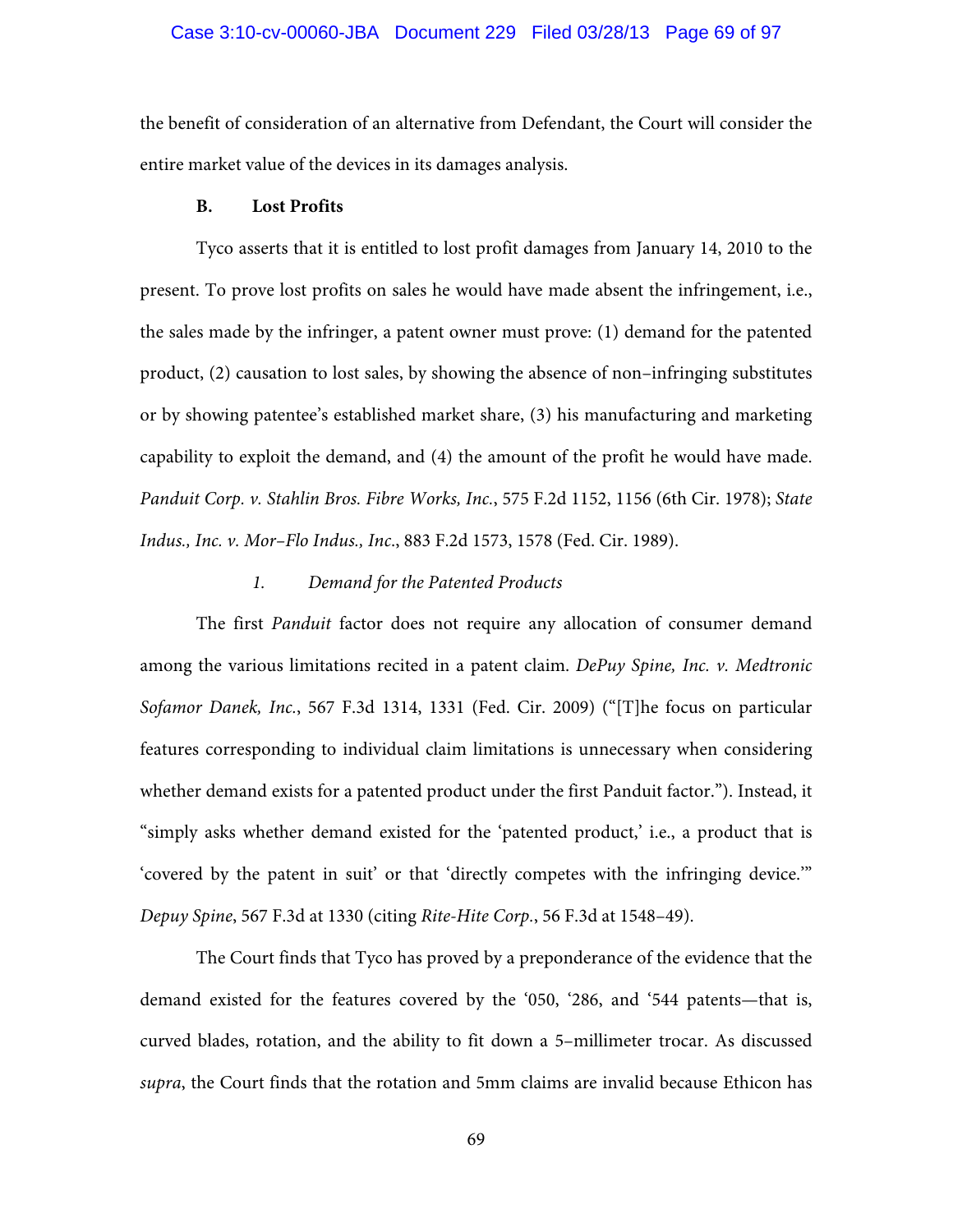#### Case 3:10-cv-00060-JBA Document 229 Filed 03/28/13 Page 70 of 97

proved its § 102(g) defense by clear and convincing evidence. Though the Court also finds it likely that consumer demand existed for all three of those patented features, given the invalidity conclusions, the Court focuses its analysis here on the curved blade feature as a driver of demand.

While the issue is a close one, Tyco has provided a record replete with items of evidence showing that consumers valued the curved blades (see Harmonic Scalpel, the Precise Instrument, Account Specialist Training [DTX 1674] at EES0161520–543 at 522, 529 (A General Surgeon stated, "[b]ig difference between the curved and 5mm!" and "[b]etter visibility—curve design—makes it easier to see tip around structures, and a GYN Surgeon stated "[c]urved design offers a better angle of approach," and "the curved LCS is more versatile than the 5mm LCS.")), and Ethicon's own marketing documents reflecting that they were aiming to "meet market demand for curved shears." (DTX 1859 at EEOS0161609.) Mr. Karim Khadr, former Director of Global Product Development at Ethicon, testified at his deposition that "the curved design offered better visibility at the surgical site" (Khadr Dep. at 53–54), and opined that "the curved may have been the unmet need for the surgeon or it could have been something related to hemostasis or speed, which the curve also delivers on, relative to the straight"  $(id$ . at  $41-42$ ).<sup>20</sup>

Ethicon challenges Tyco's argument that there was demand for the curved blade, pointing to several other surgeons' statements showing a lack of enthusiasm for that feature. For instance, in "Harmonic Scalpel—Value Points," Competitive Analysis and

 <sup>20</sup> Arguing that the curved blade claims cannot be used to satisfy the first *Panduit* factor, Dr. Bell, Ethicon's damages expert, points out that the Autosonix, Tyco's own 5 millimeter ultrasonic harmonic scalpel instrument, does not have a curved blade. While interesting, it is not relevant to the Court's damages analysis, which must focus on whether Ethicon's infringing products "directly compete" with Plaintiff's patented devices. *See Rite–Hite*, at 56 F.3d at 1548–49 (accused products themselves are the only focus of the 'demand' inquiry under *Panduit*'s first prong).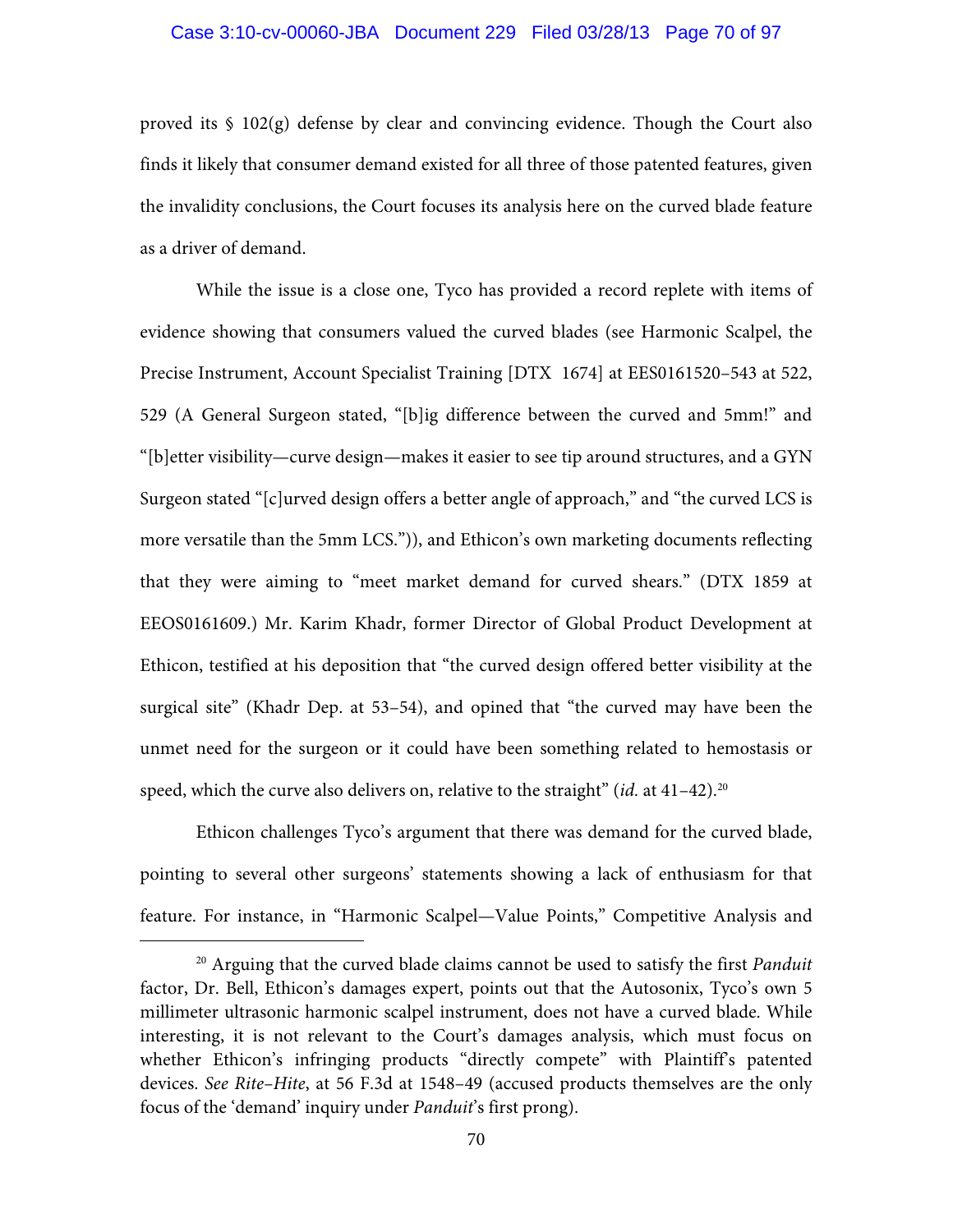## Case 3:10-cv-00060-JBA Document 229 Filed 03/28/13 Page 71 of 97

Strategic Price Setting [DTX 1828], a physician stated that "he does not have a need for a curved shear"; another stated that there was "no difference" between the Harmonic Scalpel's curved shear and the SonoSurg's straight blade, and that "anyone who would tell you that there is a difference in visibility due to a 15–degree curve in the blade is kidding themselves" (*id.* at EES0266414). However, while there may have may have been additional drivers of demand for the accused products, the evidence presented at trial shows that the curved blade was sufficiently important to Ethicon that it included the "curved" aspect of its shears in its marketing materials and in its devices' name (i.e., "*curved* shears"), and that, for the narrow purpose of meeting *Panduit*'s first prong, Tyco has met its burden of showing demand for the patented products.

## *2. Causation to Lost Sales*

As to *Panduit*'s second factor—causation to lost sales—a plaintiff must show a linkage between Ethicon's infringing activity and Tyco's lost sales, and that "but for" the infringement, there was a reasonable probability that the sales would have gone to Tyco. *Presidio Components, Inc. v. Am. Tech. Ceramics Corp.*, 702 F.3d 1351, 1360 (Fed. Cir. 2012) (citing *Rite–Hite*, 56 F.3d at 1545). There are two means by which a party can establish causation: first, under *Panduit*, a party could show that the infringer had no non–infringing substitute products which could have permitted it to retain its customers, *see Panduit*, 572 F.2d at 1156, or second, under *Mor–Flo Industries, Inc.*, 883 F.2d at 1152, by establishing the market share allocation that Tyco would have had were it not for Ethicon's infringing products. Tyco has asserted a market share allocation approach to prove causation. As discussed *infra*, the Court finds that Tyco has not met the requisite burden of proof to show causation to lost sales.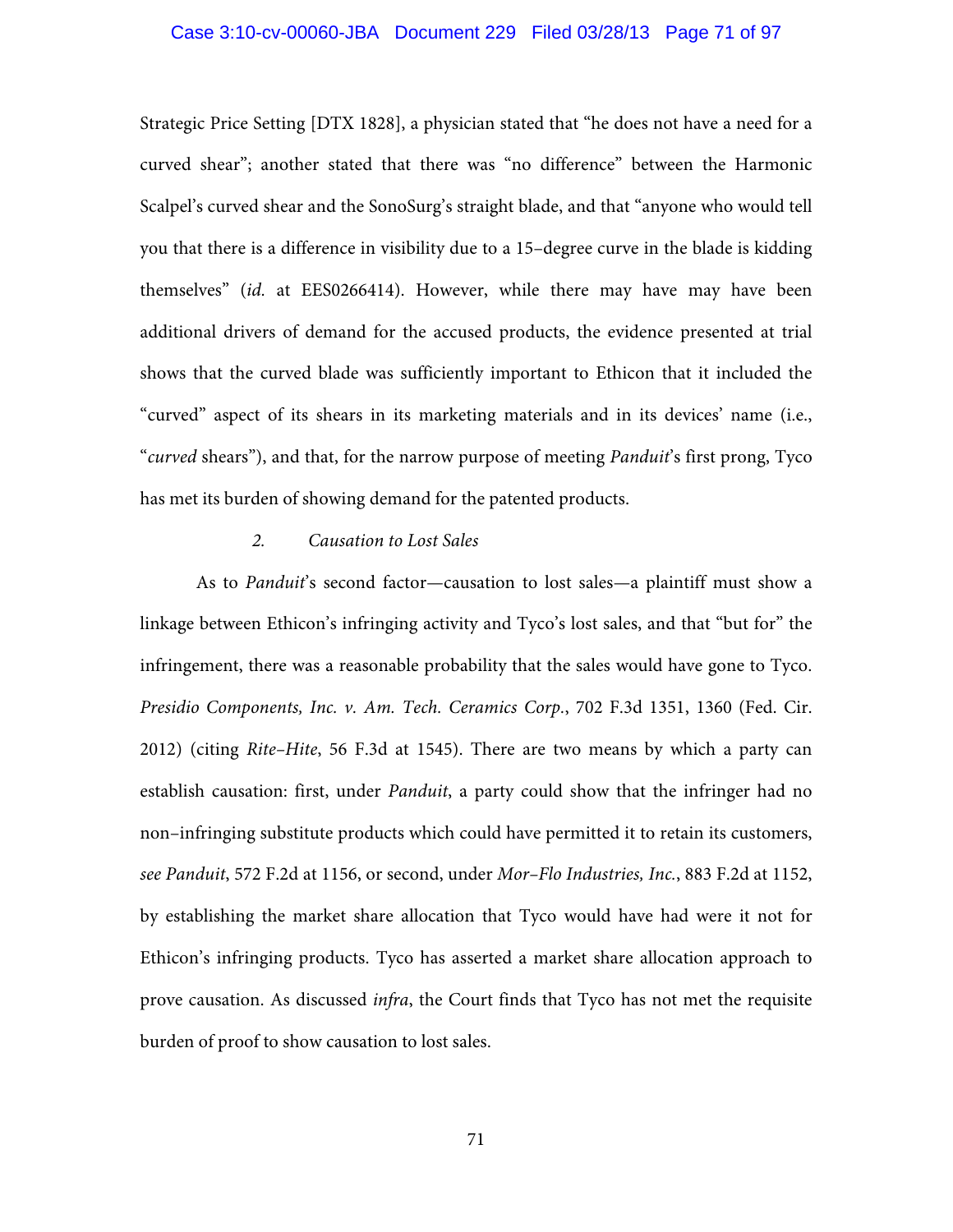## Case 3:10-cv-00060-JBA Document 229 Filed 03/28/13 Page 72 of 97

The parties' experts disagree on how to reconstruct the market for the purpose of this analysis. Tyco's damages expert, Dr. Keith Ugone, described the market as one of "5 mm advanced energy–based cutting and coagulating devices." (2012 Tr. at 1058:21–22.) He testified that Tyco has several products which compete in this specific market: (1) the AutoSonix Ultra Shears product, which is a device using ultrasonic energy, and (2) the LigaSure line of products, which are "advanced bipolar," or "radiofrequency" ("RF") devices. (*Id.* at 1062.)

Indeed, the evidence presented at trial shows that Tyco's and Ethicon's advanced energy products directly competed with each other. Tyco's Senior Director of Global New Product Energy Development Philip Roy testified that since he started working at Tyco in the late 1990s, the advanced energy market "is fairly concentrated between us and Ethicon, the Harmonic being the larger market share player" (2012 Tr. at 117:5–7), and that throughout his career, "we've had direct competition between these devices" (*id.* at 117:20–21). Ethicon's own marketing materials described the Autosonix device as a direct competitor with its own LCS devices (*see, e.g.*, Account Specialist Training [DTX 1858]; PTX 41 at EEOS0264002; PTX 47). In fact, both parties' experts, Dr. Ugone and Dr. Gregory Bell for Ethicon, agree that the AutoSonix device competes with the Harmonic Shears.

With regard to the LigaSure devices, Defendant's marketing and research and development materials suggest that Ethicon also considered the LigaSure—Tyco's bipolar energy cutting and coagulating device—to be a competitor. (*See* August 2008 Awareness, Trial and Usage [PTX 582] (identifying the LigaSure as one of among the "key Harmonic competitors").) Though Ethicon's witnesses testified at trial that the RF energy products and the ultrasonic products were really separate markets, the evidence all suggested that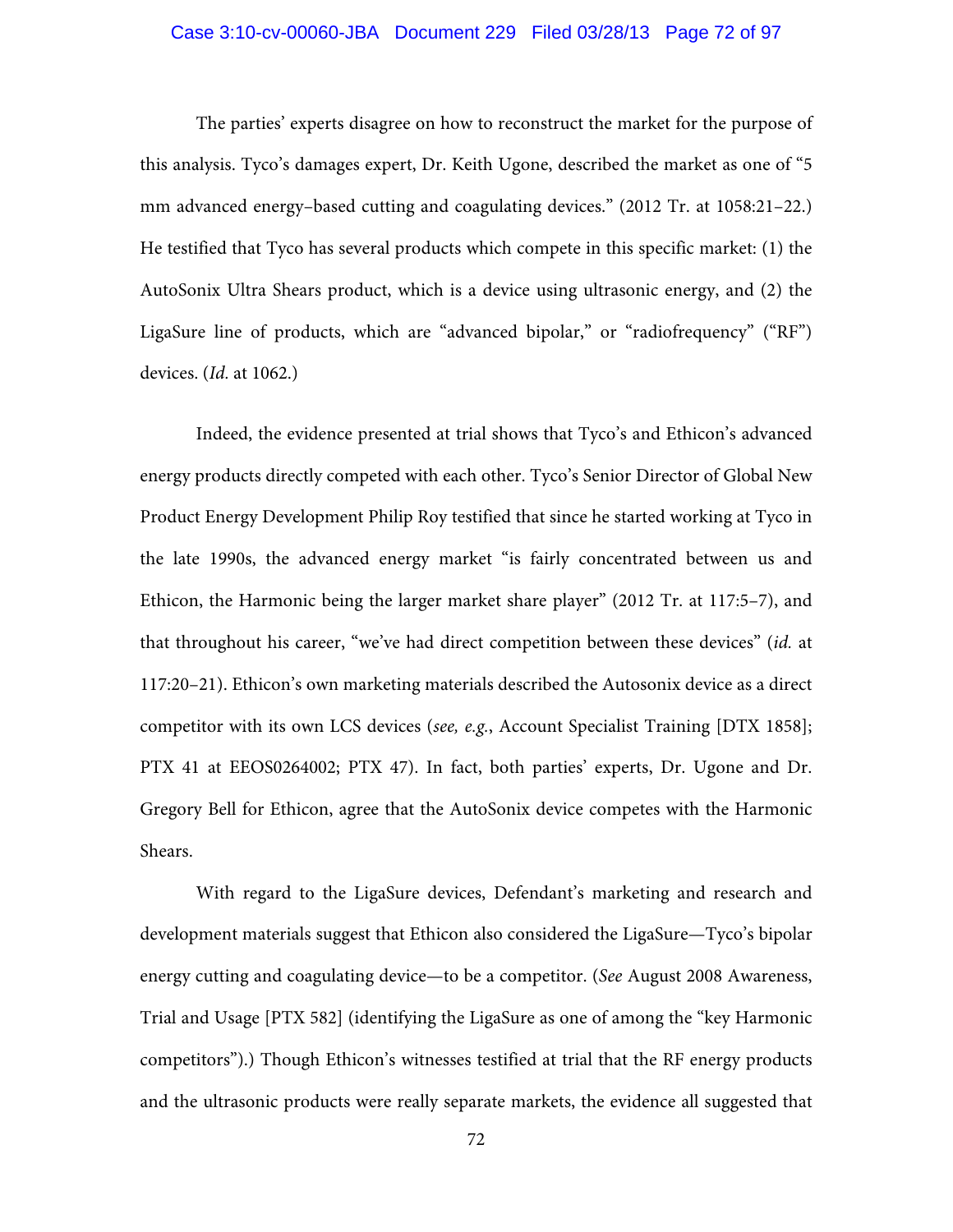### Case 3:10-cv-00060-JBA Document 229 Filed 03/28/13 Page 73 of 97

while the RF products may have had an edge in terms of sealing capacity, while the ultrasonic instruments had an edge in cutting capability, Tyco and Ethicon's witnesses agreed that both types of energies could be used for the same surgeries, corroborating Dr. Ugone's view that the devices can function interchangeably. (*See, e.g.*, Bell Testimony, 2012 Tr. at 1540; Roy Testimony, *id.* at 155–56.)<sup>21</sup>

The market reconstruction painted by Dr. Bell looked markedly different, because he created his view of market allocation by essentially creating two separate markets: the market for devices that seal vessels of 3mm or less, and the market for devices that seal vessels of 3mm and more. In his version of the "but for" world, that is, a world without the infringing products, the "immune" B and K products $22$  would fill in the 'hole' created in the market by the removal of the infringing devices. The result of dividing the markets in such a way is that Ethicon's infringing devices, which are replaced by the B and K products, take up a larger portion of the "less than" 3mm vessel–sealing market, while Tyco's RF devices comprise a larger portion of the "greater than" 3mm vessel–sealing market.

Dr. Bell also opined that "short units" of less than 24 cm in length and "long units" of 45 cm should be removed from the market reconstruction, because the "short units" are only used in open procedures, and Tyco does not have a substitute for the "long

<sup>&</sup>lt;sup>21</sup> There was also evidence that Ethicon purchased EnSeal to develop its own market share in terms of RF devices. While this evidence could suggest that EnSeal and LigaSure competed within their own market, separate from ultrasonics, based on six Energy Insight surveys conducted by Ethicon, it appears that of the surgeons who shifted to Enseal devices, between thirty to fifty percent of them were shifting from Harmonic products, i.e., ultrasonic energy devices, to the EnSeal device. (2012 Tr. at 1086; *see also* PTXS 508, 580, 579, DTXS 2045, 2046, 2044.).

 $22$  The "immune" products are those identified in a 1999 Settlement Agreement between Tyco and Ethicon, which also includes Plaintiff's AutoSonix product.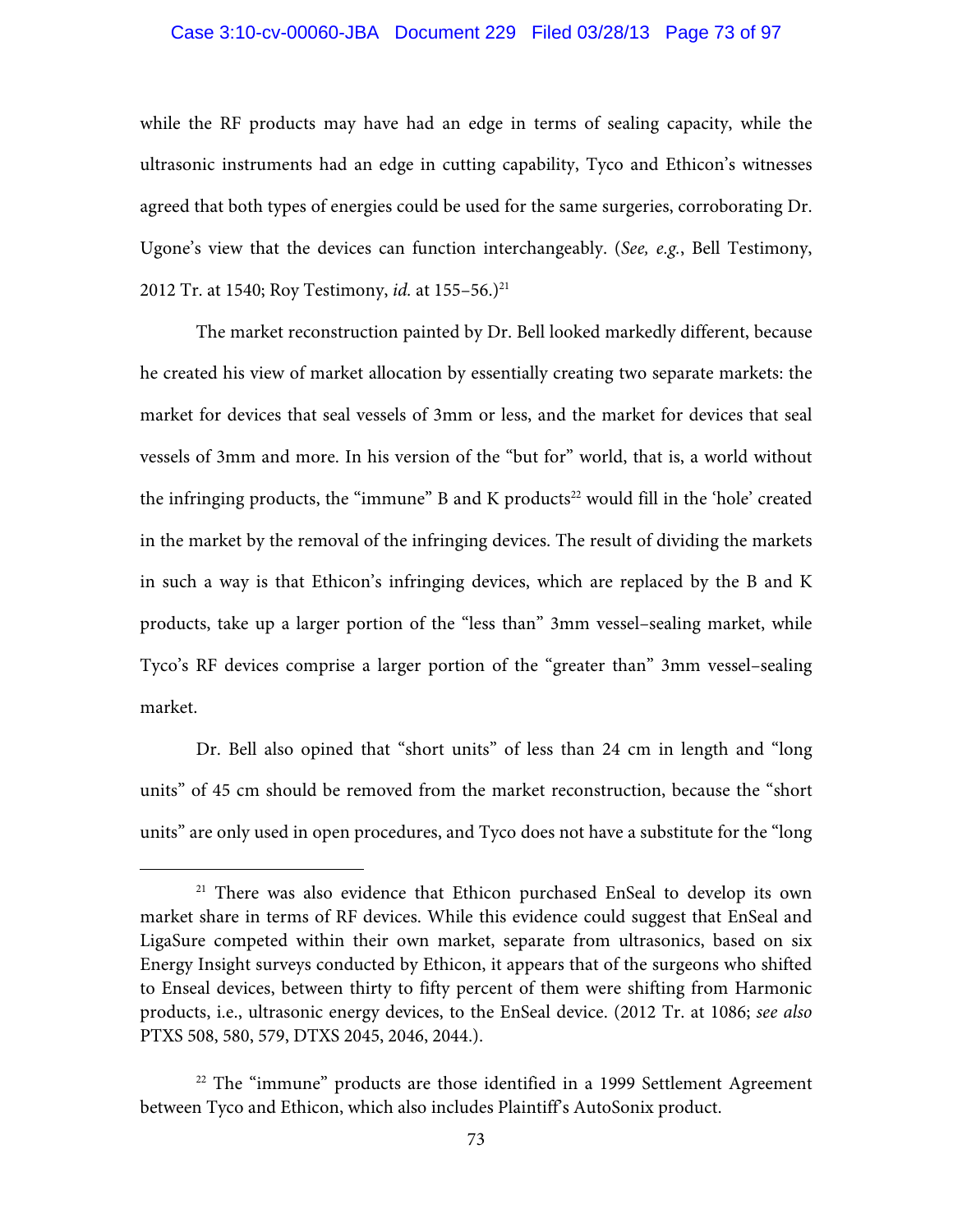### Case 3:10-cv-00060-JBA Document 229 Filed 03/28/13 Page 74 of 97

units." (*See* Ex. H-3 to Bell Expert Report [DTX 2427].) However, as to the "long units," Tyco sells a LigaSure product that is 37 cm long, which Dr. Bell conceded was a length that is used specifically for bariatric surgeries for the "morbidly obese." (2012 Tr. at 1597– 98.) Dr. Bell does not explain what, in particular, makes the 45 cm length exclusive, and he conceded on cross–examination that Tyco's 38.5 cm (Autosonix) and 37 cm (LigaSure) devices competed against a 45 cm product. (2012 Tr. at 1601; *see also* "Project Scope" [DTX 2251] at EEOS 191022 (noting that Tyco's 38.5 cm–long device, among other longer devices in the market "drove [Ethicon's] criteria for 44cm length.").)

As to the 24 cm "short unit" devices, Dr. Bell further conceded on cross examination that he did not consider whether, and to what extent, "short unit" devices could be used in pediatric laparoscopic surgery, but testified that he agreed that sales of "the ones used pediatrically" should be factored back in. (2012 Tr. at 1596.) Given this evidence, the Court does not find that Dr. Bell's choice to exclude the short and long units is warranted, and does not find Dr. Bell's testimony and supporting documents persuasive as to why the market should be divided in such a manner.

Thus, based on the ample testimony and other evidence that the devices compete within the same "5 mm advanced energy market,"<sup>23</sup> the Court concludes that Tyco has proved the existence of a single advanced energy market, in which both parties, and both types of technology, compete.

<sup>&</sup>lt;sup>23</sup> Ethicon's accused Harmonic WAVE Device is not a 5mm device, and because of this, Dr. Ugone excluded the WAVE from his lost profits/causation to lost sales analysis. The WAVE also does not have a curved blade—indeed, the only remaining valid claim that the WAVE has been found to infringe is claim 3 of the '544 patent, the "dual cam" claim. The Court agrees that the fact that the WAVE does not fit down a 5mm should preclude it from being part of this "but for" world and agrees that the WAVE should not be considered as part of any lost profits analysis.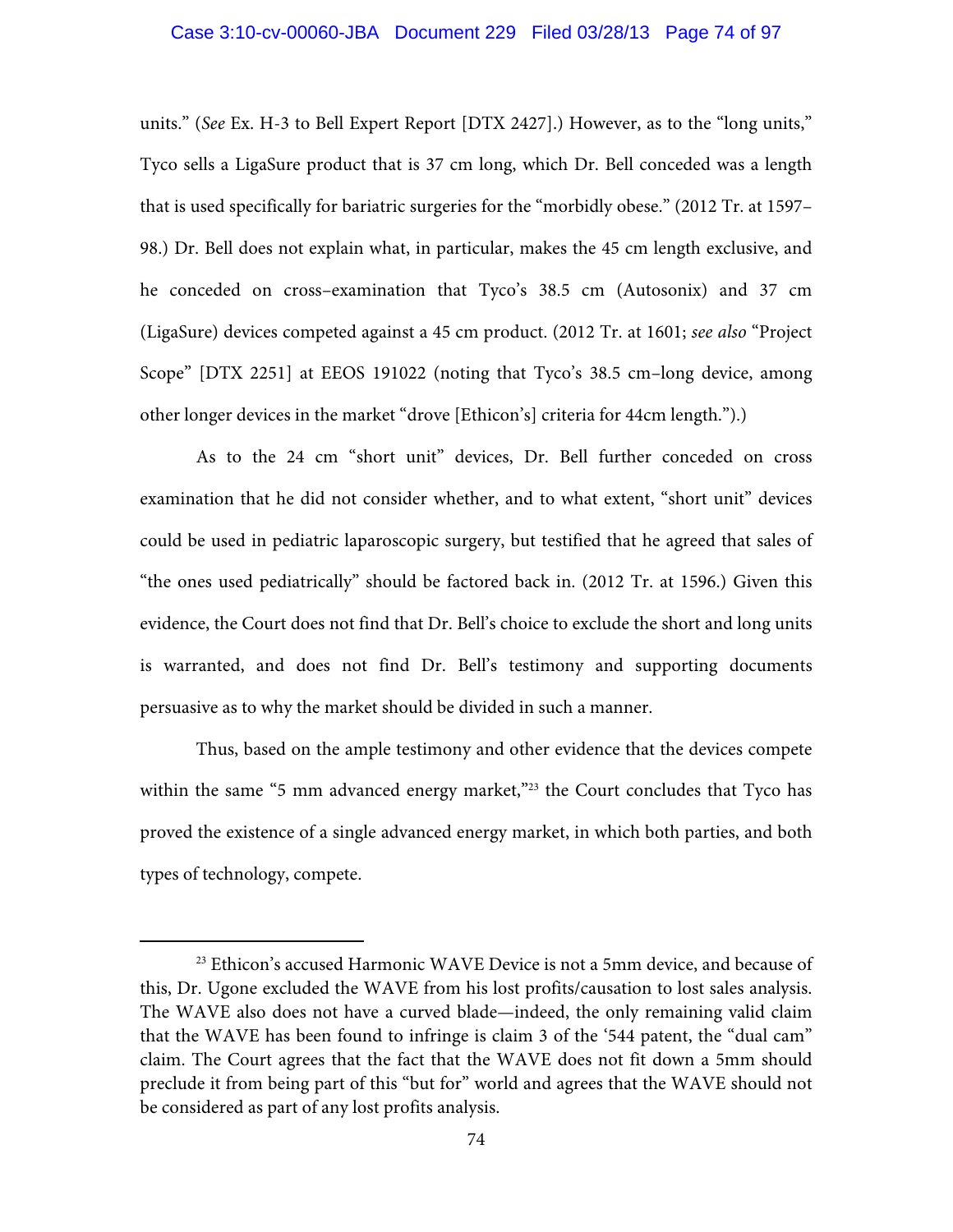# Case 3:10-cv-00060-JBA Document 229 Filed 03/28/13 Page 75 of 97

### a) Details of Market Allocation and Reconstruction

Under Dr. Ugone's model, in the "actual market" in 2010, where the infringing products existed, Tyco had a twenty–four percent market share. (*See* Ex. 20 to Ugone Expert Report [PTX 509].) He opined that in 2010, "but for" the accused products, the market would include Ethicon's B and K "immune" ultrasonic products, Ethicon's EnSeal products, Tyco's AutoSonix and LigaSure products, and a small number of other competitors, and Tyco would have a 54.2% market share. (2012 Tr. at 1132.) For 2011, Tyco's "actual" market share was 27.5%, and Dr. Ugone's market reconstruction for 2011 posits that "but for" the infringing devices, Tyco would have had a 60.2% market share. (*Id.* at 1135:17–21.)

Part of Dr. Ugone's reasoning in allocating the market in this way was because there is "documentation that surgeons were unhappy with some of the attributes of the immune products, . . . you can't just say in the year 2000 the immune products had a certain market share and . . . put it down in 2010." (*Id.* at 1133:1–5.) Because the immune products essentially "got replaced by the accused products" (*id.* at 1133:6), Dr. Ugone disagreed with Dr. Bell's analysis that in the "but for" world, the immune products would essentially step in for the accused products' sales. Instead, he concluded that in the "but for" world without the accused products, the immune products would have had between a seven and nine percent market share. (*Id.* at 1134:5–6.) Though in the "actual world" in 2010, the immune products had, by Dr. Bell's calculation at most 0.2% of the market share (*see* Exs. F and F-1 to Bell Expert Report), Dr. Ugone opined that in the "but for" world, the immune products would have had the benefit of more aggressive marketing, and perhaps Ethicon, 'in order to compete with the inferior products," would have lowered the price of the immune products, which led to his conclusion that Defendant's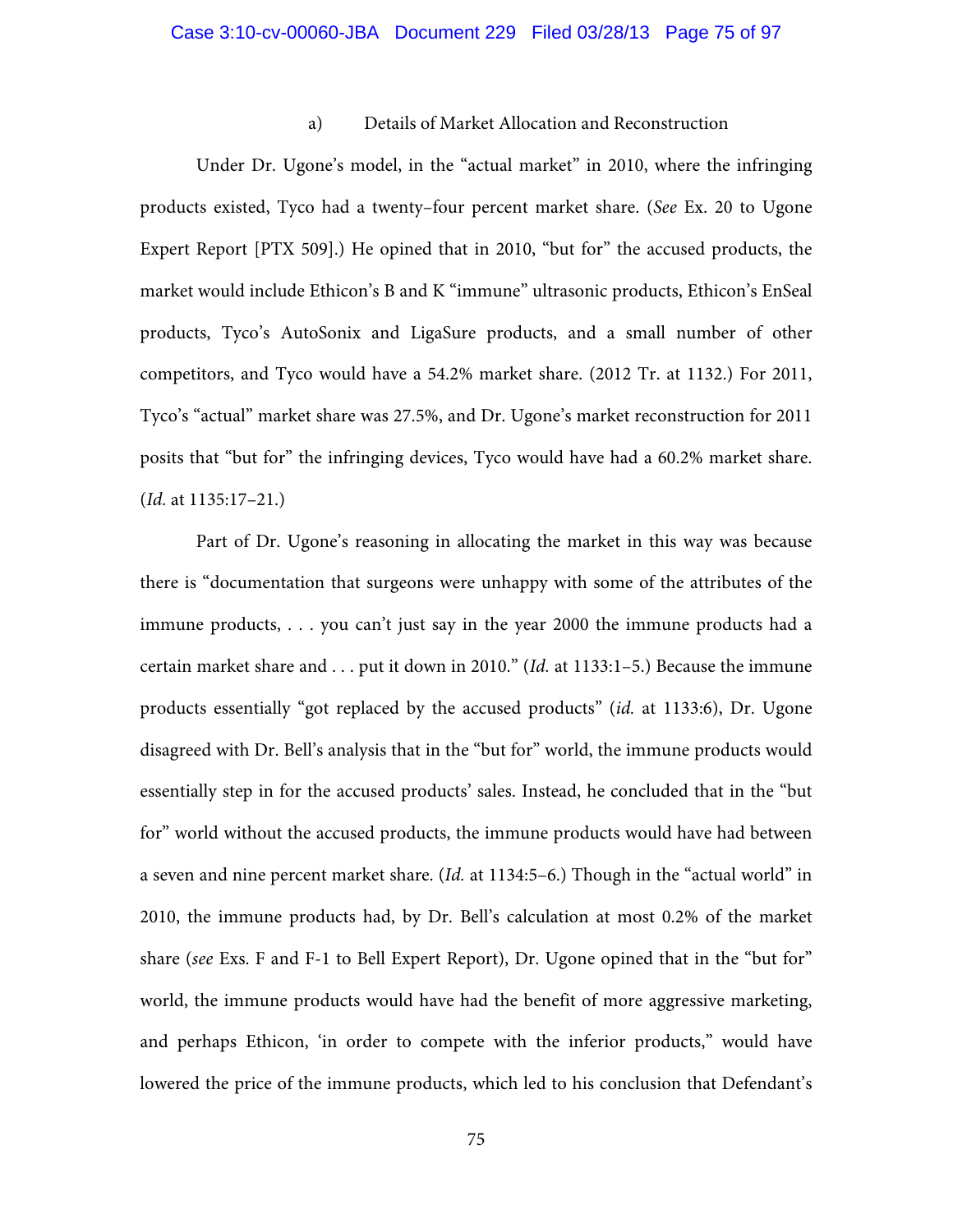### Case 3:10-cv-00060-JBA Document 229 Filed 03/28/13 Page 76 of 97

immune products would have a seven to nine percent market share allocation (2012 Tr. at 1139). The Court agrees that the record does not support Dr. Bell's opinion that the 86.9% market share held by the immune products in 1999 should govern the market share allocation many years later, as it does not give due regard to the significant technological advances made in the market in the interim.24

While the Court rejects Dr. Bell's construction, the Court also finds problematic Dr. Ugone's market reconstruction for 2010 and 2011, in which the RF products such as EnSeal and LigaSure are estimated to take a substantially larger part of the advanced energy market. Dr. Ugone relied on a report conducted by the Millennium Research Group ("MRG") ("US Markets for Vessel Sealing Instruments 2010" [DTX 2072]) which projected that over time RF products would gain a larger and larger market share of the advanced energy market. Dr. Ugone reported that the MRG report projected that by 2014 the relative market shares of those two energy sources would be nearly fifty–fifty, which Dr. Ugone described as showing that the market is "split." (2012 Tr. at 1137.) Dr. Ugone therefore opined that there was a reasonable probability that in the "but for" world without the accused products, Tyco's RF products would have a higher share of the advanced energy market.

Though helpful to Tyco's contention that RF technology is on the rise, the MRG document also contains evidence which undercuts Tyco's "but for" market reconstruction. It clearly describes ultrasonic and RF technology as having separate

 $24$  Dr. Ugone also raises the significant point that pursuant to the 1999 settlement between Tyco and Ethicon, "no substantial, functional, or performance–related changes could be made to the Immune Products." (Ugone Rebuttal Report [PTX 611]  $\leq 41$ ). This 1999 Settlement Agreement similarly precludes Tyco from making any such functional/performance–related changes to its own AutoSonix device making it difficult to extrapolate, in a "but for" world, how well either the AutoSonix or the other immune products would have sold relative to each other or competitors' products.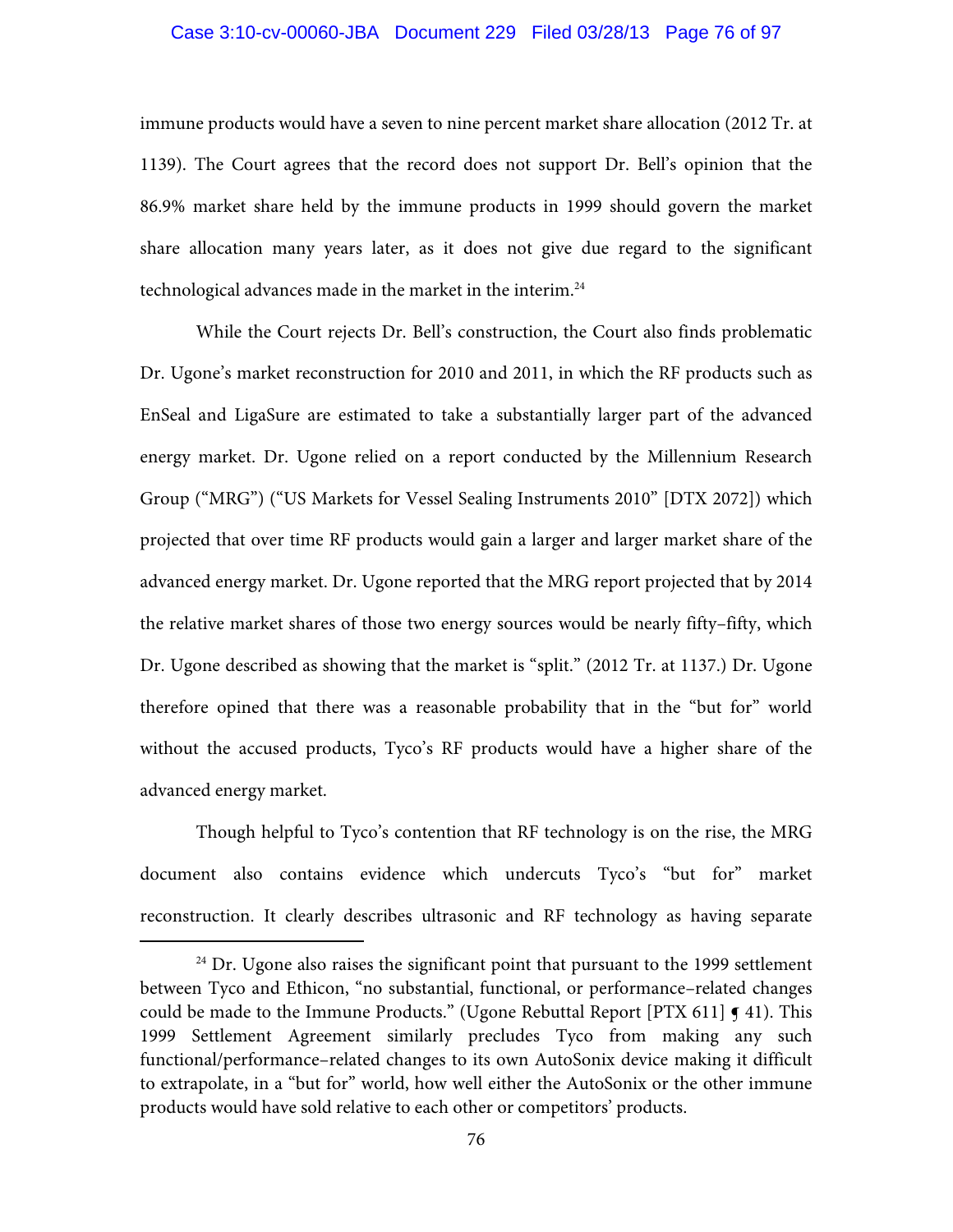### Case 3:10-cv-00060-JBA Document 229 Filed 03/28/13 Page 77 of 97

strengths. For example, in describing the "ultrasonic vessel sealing instrument market" writ large, it reports on the rise of laparoscopic surgery and its corresponding effect on ultrasonic device sales:

Many surgeons are recognizing the advantages of using ultrasonic technology—notably the ability to cut and coagulate tissue simultaneously, a lower risk of charring, . . . and less thermal damage to surrounding tissue. For these reasons, sales of laparoscopic ultrasonic instruments were nearly double that of open units in 2009.

(MRG at 20.) The document also highlights the rise of RF technology, emphasizing its relative strength in open procedures, because of the sealing capabilities of RF technology: "[s]ome physicians, however, prefer RF technology in open settings, which will limit growth somewhat. In these procedures, cutting may be performed by any number of means, so sealing and achieving hemostasis become paramount. (*Id.*; *see also id.* at 27 ("Compared to ultrasonic devices, the improved sealing capability of RF devices makes them particularly effective in open surgery. . . . Sealing is more crucial to the procedure's success, however, and *it is the specialty of RF* devices.") (emphasis added).)

 Ethicon also presented evidence that Tyco, while marketing its LigaSure devices, pursued a separate path, "Project Milwaukee," to commercialize and market another ultrasonic device, called the Sonicision. In this "Project Milwaukee" document (Dec. 22, 2008 Project Milwaukee Board of Directors Executive Summary [PTX 513/DTX 2196]), Tyco detailed how it was recommending to its board of directors to purchase and enter into a "development agreement and manufacturing arrangement with Syntheon, LLC" which would provide an "[u]ltrasonic market segment entry point" (*Id.* at 2) and enable it to compete in the "large and lucrative ultrasonic vessel sealing/dissection market segment, currently led by . . . Ethicon" (*id.*). In this document, Tyco describes the vessel sealing market as having "two primary and distinct market segments," and that the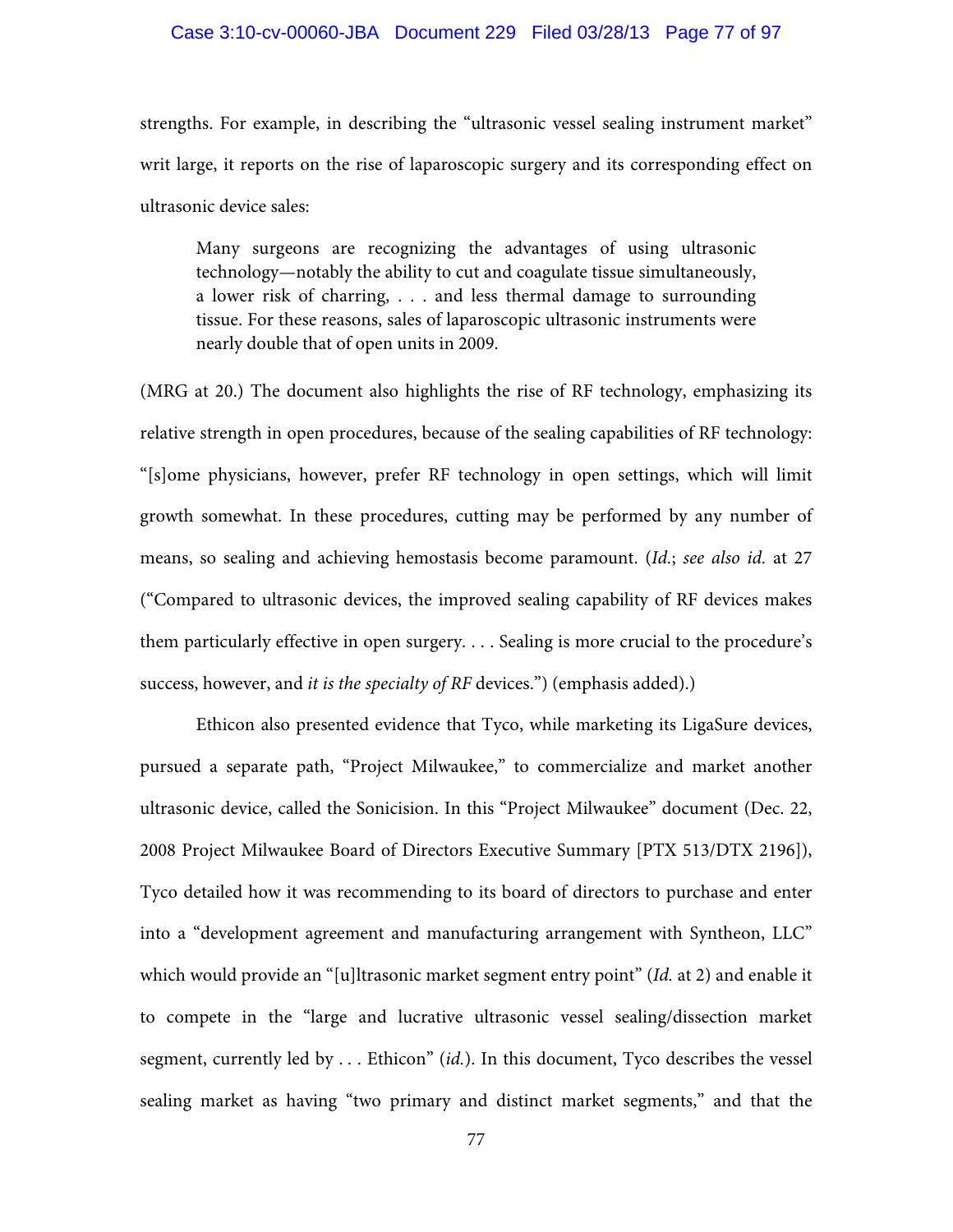### Case 3:10-cv-00060-JBA Document 229 Filed 03/28/13 Page 78 of 97

ultrasonic segment accounts for "60% of the overall market," and the RF energy segment accounts for "roughly 40%." (*Id.* at 4.) Thus, Tyco's description of the vessel sealing market in 2008 does not support Dr. Ugone's conclusion that RF devices would dominate the 2010 market in a "but for" world.<sup>25</sup>

As recently as in 2010, in its marketing materials and product launching book for its LigaSure 5–millimeter instrument, Tyco trained its sales representatives to distinguish between the cutting and sealing capabilities of harmonic versus RF technology. (*See* LigaSure 5mm Launch Book [DTX 2076].) In a section entitled "Positioning," the Launch Book specifically identifies Ethicon's Harmonic Scalpel as a competitor, instructing its representatives on "how to combat [Ethicon's Harmonic Scalpel] message," by emphasizing that "Harmonic is a tool for dissection. LigaSure is a tool for vessel sealing." (*Id.* at THG 03125.) Philip Roy dismissed the description that "harmonics cut, RFs seal" as merely identifying "the primary function" of the devices. He testified that "if I look at the strengths of the devices for choosing based on preference, I can look at the Harmonic as a better dissector than LigaSure, I can look at LigaSure as a better vessel sealer, but they both dissect and they both seal vessels." (2012 Tr. at 191:6–15.) Mr. Roy is correct, as shown by the trial record, that both technologies can cut and seal, but this testimony fails to account for surgeon preference, which is exemplified in Tyco's marketing materials and which surely would play a role in a "but for" market reconstruction.

 <sup>25</sup> *See also* January 2009 Covidien Global Market Assessment, LigaSure V+ [DTX 2075] at 04601 ("The LigaSure V has a great chance to take major market share of the Gyrus GYN business because of the grasping capabilities of the LigaSure  $V_+$ .... Unfortunately, we will not see the same degree of conversion from Harmonic to LigaSure V because Harmonic users like the dissection capability of the Harmonic Scalpel. A lot of surgeons who use Harmonic are aware the LigaSure is a better sealer, but *they still use Harmonic for its dissection purpose*. It will be harder to convert some of these users because of the limited dissection capability of the LigaSure  $V^+$ .") (emphasis added).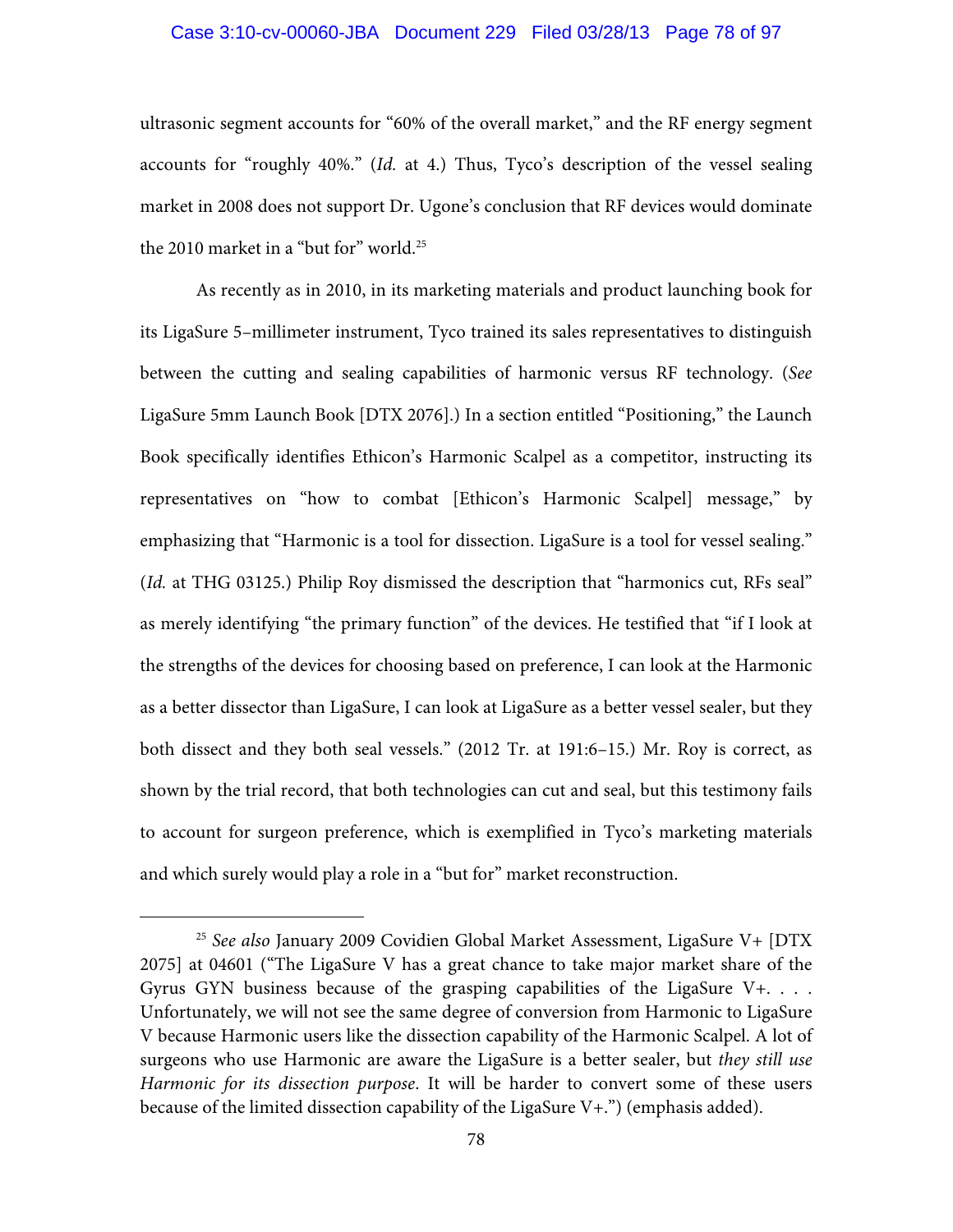## Case 3:10-cv-00060-JBA Document 229 Filed 03/28/13 Page 79 of 97

"Reconstructing the market, by definition a hypothetical enterprise, requires the patentee to project economic results that did not occur." G*rain Processing Corp. v. Am. Maize-Products Co.*, 185 F.3d 1341, 1350 (Fed. Cir. 1999). The Federal Circuit has admonished that, "[t]o prevent the hypothetical from lapsing into pure speculation, [it] requires sound economic proof of the nature of the market and likely outcomes with infringement factored out of the economic picture." *Id.* While Dr. Ugone may be correct that the future of the advanced energy market is likely closer to "split" in terms of the usage of RF and ultrasonic energy devices, the Court is not persuaded by the evidence that it is more likely than not that the "but for" world of 2010 and 2011 would have involved such a drastic shift in purchasing and using RF devices.

A fair and accurate reconstruction of the "but for" world must take into account "alternative actions the infringer foreseeably would have undertaken had he not infringed," including "any alternatives available to the infringer." *Grain Processing Corp. v. Am. Maize Prods.*, 185 F.3d 1341, 1350–51. "The competitor in the "but for" marketplace is hardly likely to surrender its complete market share when faced with a patent, if it can compete in some other lawful manner." *Id.*

Here, it is undisputed that Ethicon had its immune products before the patents– in–suit issued, and continued to market and sell these immune products, though to a significantly lesser degree, once the accused products were placed on the market. While the Court disagrees with Dr. Bell's "but for" world, projecting that the immune products would have a dominant share of the advanced energy market, the Court similarly rejects Dr. Ugone's conclusion that RF technology would have taken over the advanced energy market to the extent he claims, such that Tyco would have a fifty–four percent market share of instrument sales in 2010, and a sixty percent market share in 2011.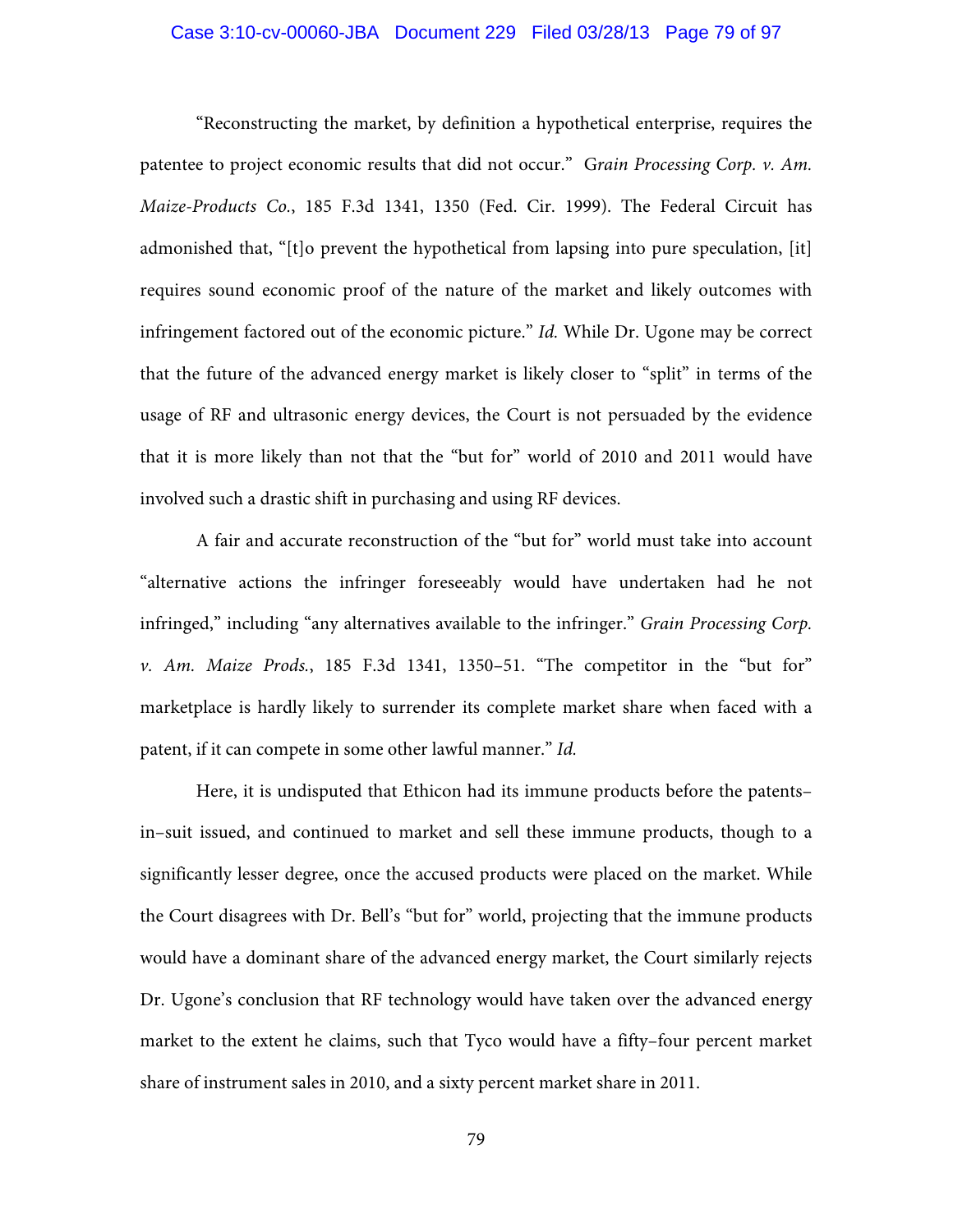## Case 3:10-cv-00060-JBA Document 229 Filed 03/28/13 Page 80 of 97

"[M]arket reconstruction, though hypothetical, requires "sound economic proof of the nature of the market." *Crystal Semiconductor Corp. v. TriTech Microelectronics Int'l, Inc.*, 246 F.3d 1336, 1355 (Fed. Cir. 2001) (citing *Grain Processing*, 185 F.3d at 1350. In *Mor–Flo*, as here, the plaintiff had shown demand for the patented product (there, heaters made with foam insulation), and had established that it had the capacity to "absorb [defendant's] share of the market," which Ethicon does not contest here. However, in *Mor–Flo*, the plaintiff "produced specific evidence that it had lost sales to Mor–Flo's infringing heaters," *Mor–Flo*, 883 F.2d at 1579, including retailers' testimony that they lost sales to *Mor–Flo*. *Id.* Concluding that there was "nothing speculative about these losses," the Federal Circuit noted that "it is eminently reasonably for the district court to infer that State could have sold its market share of More–Flo's infringing sales." *Id.*

Though some evidence was presented showing the substitutability of RF and ultrasonic devices in certain contexts, the record was also substantial that in general, consumers preferred ultrasonic energy for cutting, and RF energy for sealing, and no evidence was presented from which it could be properly inferred that if the most successful ultrasonic devices were taken off the market—i.e., the accused products surgeons would have simply converted to RF, despite its recognized cutting deficiencies. This falls far short of the "specific" and "far from speculative" evidence of lost sales produced in *Mor–Flo* that led the Federal Circuit to affirm the district court's award of lost profit damages.

Accordingly, the Court concludes that Tyco has not proved it more likely than not that its LigaSure/RF products would have enjoyed this larger market share and therefore, Tyco's prima facie case for lost profit damages fails.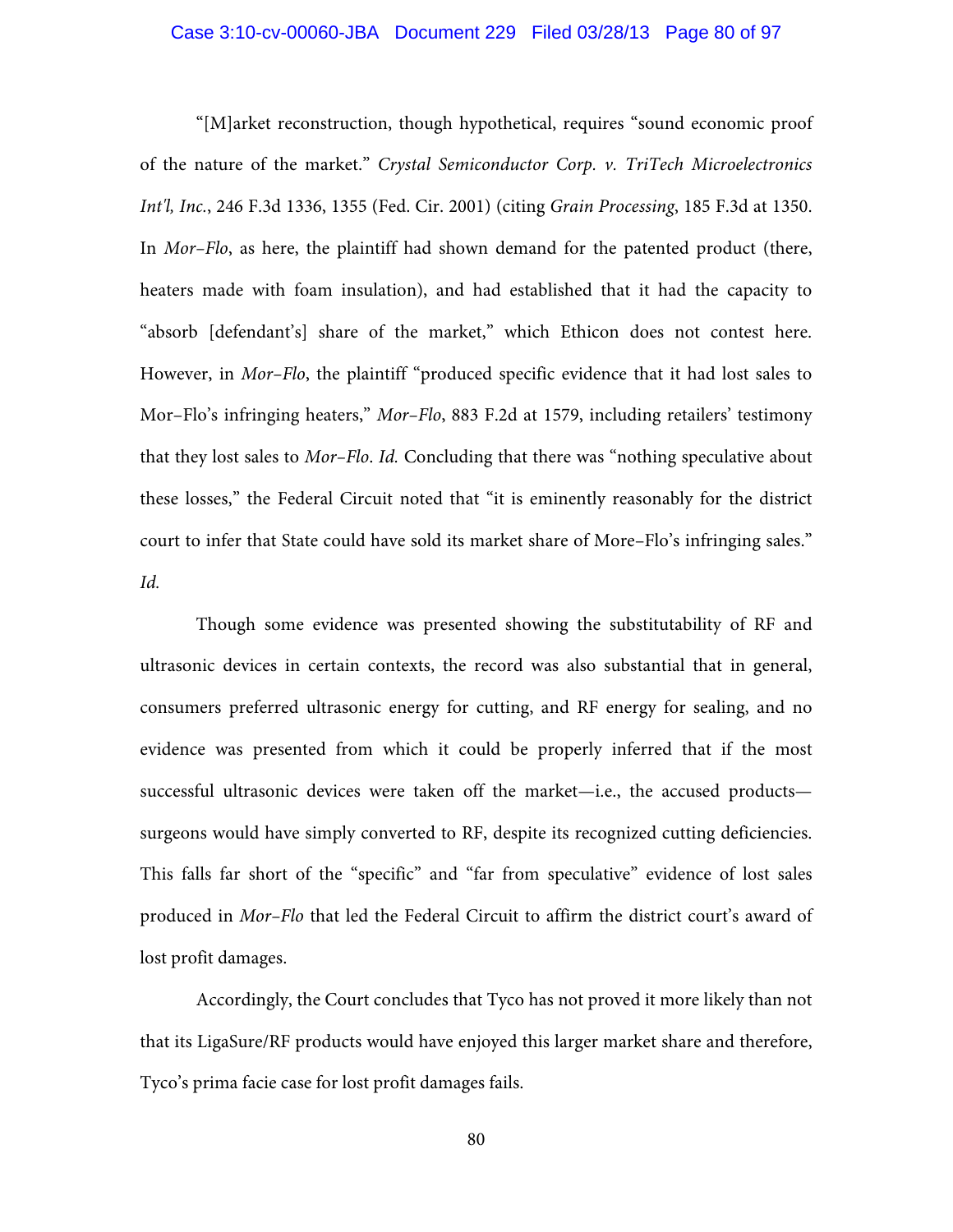### **B. Reasonable Royalty**

A reasonable royalty is the minimum measure of damages in a patent infringement action. *See King Instruments v. Perego*, 65 F.3 941, 947 n.2 (Fed. Cir. 1992). It is based on what a "hypothetical negotiation" between the patentee and the infringer would yield, and courts typically look to the factors articulated in *Georgia–Pacific Corp. v. U.S. Plywood Corp.*, 318 F. Supp. 1116, 1120 (S.D.N.Y. 1970), to determine this rate. *See ResQNet.com, Inc. v. Lansa, Inc.*, 594 F.3d 860, 868, 869 (Fed. Cir. 2010) (the *Georgia– Pacific* factors are "[a] comprehensive (but unprioritized and often overlapping) list of relevant factors for a reasonable royalty calculation.").<sup>26</sup>

 <sup>26</sup> The *Georgia–Pacific* factors are:

<sup>1.</sup> The royalties received by the patentee for the licensing of the patent in suit, proving or tending to prove an established royalty.

<sup>2.</sup> The rates paid by the licensee for the use of other patents comparable to the patent in suit.

<sup>3.</sup> The nature and scope of the license, as exclusive or non–exclusive; or as restricted or non–restricted in terms of territory or with respect to whom the manufactured product may be sold.

<sup>4.</sup> The licensor's established policy and marketing program to maintain his patent monopoly by not licensing others to use the invention or by granting licenses under special conditions designed to preserve that monopoly.

<sup>5.</sup> The commercial relationship between the licensor and licensee, such as, whether they are competitors in the same territory in the same line of business; or whether they are inventor and promoter.

<sup>6.</sup> The effect of selling the patented specialty in promoting sales of other products of the licensee; that existing value of the invention to the licensor as a generator of sales of his non-patented items; and the extent of such derivative or convoyed sales.

<sup>7.</sup> The duration of the patent and the term of the license.

<sup>8.</sup> The established profitability of the product made under the patent; its commercial success; and its current popularity.

<sup>9.</sup> The utility and advantages of the patent property over the old modes or devices, if any, that had been used for working out similar results.

<sup>10.</sup> The nature of the patented invention; the character of the commercial embodiment of it as owned and produced by the licensor; and the benefits to those who have used the invention.

<sup>11.</sup> The extent to which the infringer has made use of the invention; and any evidence probative of the value of that use.

<sup>12.</sup> The portion of the profit or of the selling price that may be customary in the particular business or in comparable businesses to allow for the use of the invention or analogous inventions.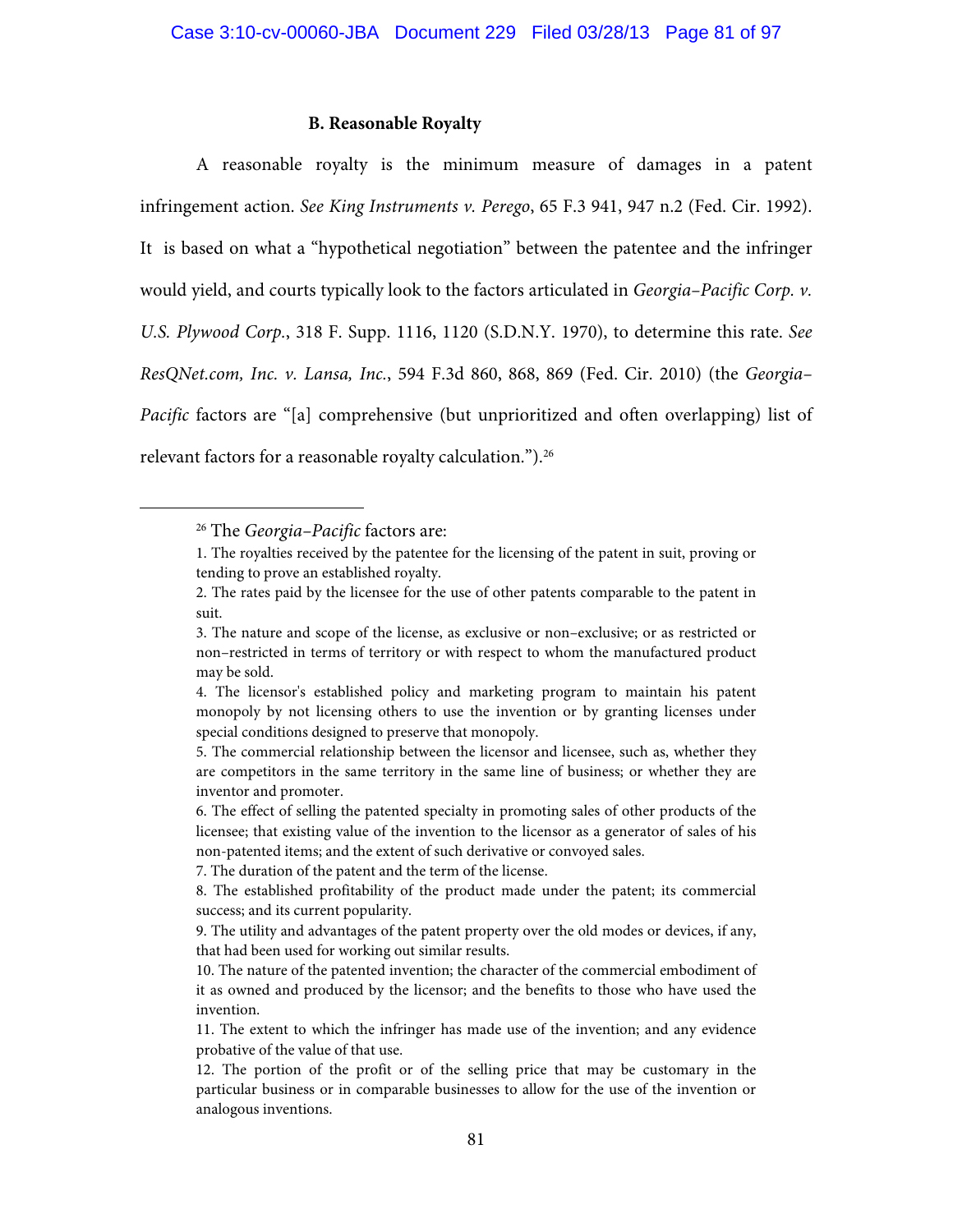### Case 3:10-cv-00060-JBA Document 229 Filed 03/28/13 Page 82 of 97

The Federal Circuit has "sanctioned the use of the *Georgia–Pacific* factors to frame the reasonable royalty inquiry," *Uniloc USA, Inc. v. Microsoft Corp.*, 632 F.3d 1292, 1317 (Fed.Cir.2011) (reasoning that the *Georgia–Pacific* factors "properly tie the reasonable royalty calculation to the facts of the hypothetical negotiation at issue."). The Court therefore considers all other *Georgia–Pacific* factors in light of factor fifteen—i.e., what a hypothetical negotiation would have yielded between Tyco and Ethicon at the time the infringement began. Both parties' experts agree that such a negotiation would likely have taken place in May 2000, before the issuance of the '050 patent. (See 2012 Tr. at 1475.)

The parties' experts considered the fifteen *Georgia–Pacific* factors, and predictably reached significantly different conclusions: Dr. Ugone argues that Tyco is entitled to a reasonable royalty rate of twelve percent, while Dr. Bell opines that a reasonable royalty rate would 2.6%.

Turning to factors one and two, Drs. Ugone and Bell each considered several licensing agreements between Tyco, Ethicon, and outside parties that they argued would be more or less relevant in determining what would be a reasonable royalty rate agreed to by Tyco and Ethicon: (1) the October 16, 1996 Mixonix/Tyco agreement, with a royalty rate of five percent; (2) the June 7, 2008 SRA/Tyco agreement, with a royalty rate of five percent; (3) the November 3, 1995 Surgical Design/Ethicon agreement, which identified a

 $\overline{a}$ 

<sup>13.</sup> The portion of the realizable profit that should be credited to the invention as distinguished from non–patented elements, the manufacturing process, business risks, or significant features or improvements added by the infringer.

<sup>14.</sup> The opinion testimony of qualified experts.

<sup>15.</sup> The amount that a licensor (such as the patentee) and a licensee (such as the infringer) would have agreed upon (at the time the infringement began) if both had been reasonably and voluntarily trying to reach an agreement; that is, the amount which a prudent licensee- who desired, as a business proposition, to obtain a license to manufacture and sell a particular article embodying the patented invention- would have been willing to pay as a royalty and yet be able to make a reasonable profit and which amount would have been acceptable by a prudent patentee who was willing to grant a license.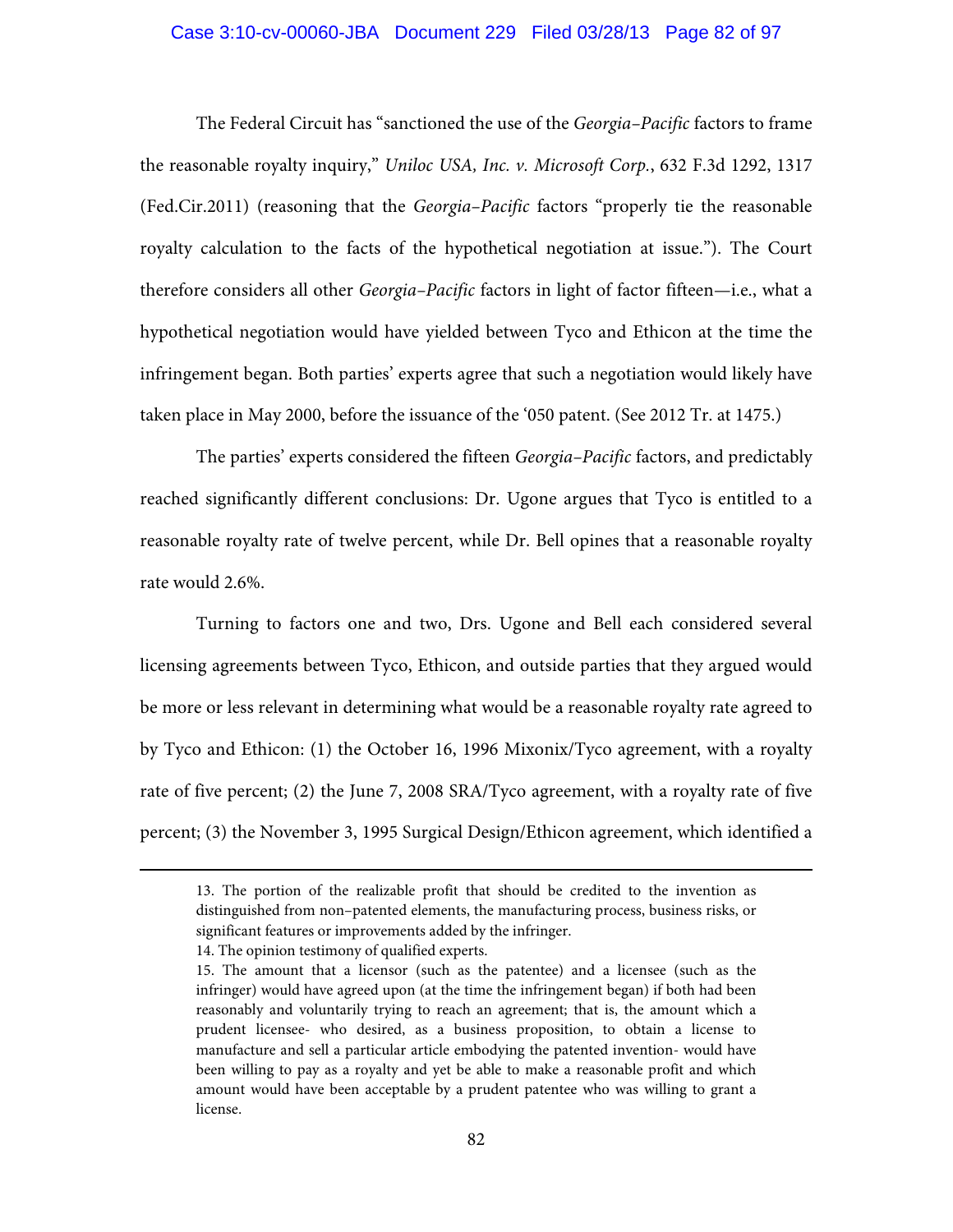## Case 3:10-cv-00060-JBA Document 229 Filed 03/28/13 Page 83 of 97

royalty rate of 1.5%; (4) the December 29, 2004 Intuitive, Inc./Ethicon License, Development and Commercialization Agreement; (5) the June 4, 1998 Olympus/Ethicon agreement with a rate range of three to five percent; and (6) the 1999 Settlement Agreement between Tyco and Ethicon. (Ugone Expert Report ¶¶ 159-73; Bell Expert Report  $\P$  121–35.)

It is notable that in the 1996 Misonix/Tyco agreement, that Misonix granted Tyco/USSC a license to its '050 patent, one of the patents in suit, and set a 5% royalty rate. Dr. Ugone opined that this agreement is not probative of the reasonable royalty rate because Misonix and Tyco were "cooperators," rather than direct competitors, as Tyco and Ethicon indubitably are (Ugone Expert Report  $\epsilon$  160). He reasoned that if they enjoyed a cooperative relationship, there would be less incentive on Misonix's part to drive up the royalty rate. Through the agreement, Misonix and Tyco jointly developed technology, with Misonix responsible for engineering all of the ultrasonic parts of the device, while Tyco was to engineer the jaw mechanism, actuation system, handle, and the outer shells of the hook and ball probes. (Bell Expert Report **[ 124**; Manna testimony, 2007 Tr. at 386–87.) Dr. Bell also considered this agreement, and relied on it to set a five percent rate as the upper end of his royalty range. (*See* Bell Expert Report ¶ 137.)

As to the SRA/Tyco agreement, also with a five percent royalty rate, Dr. Ugone concluded that because the technologies at issue there—the right to develop and commercialize products "with regard to all surgical fields excluding orthopaedic surgery, neurosurgery, dental and maxillofacial surgery and dentistry," and "live animal research or testing in animal laboratories" (*see* Covidien–SRA Agreement at 4, 5, 8, and 11–12) are not sufficiently related to the patented technologies in suit, the five percent royalty rate was not probative of the terms of a Tyco/Ethicon hypothetical negotiation.

83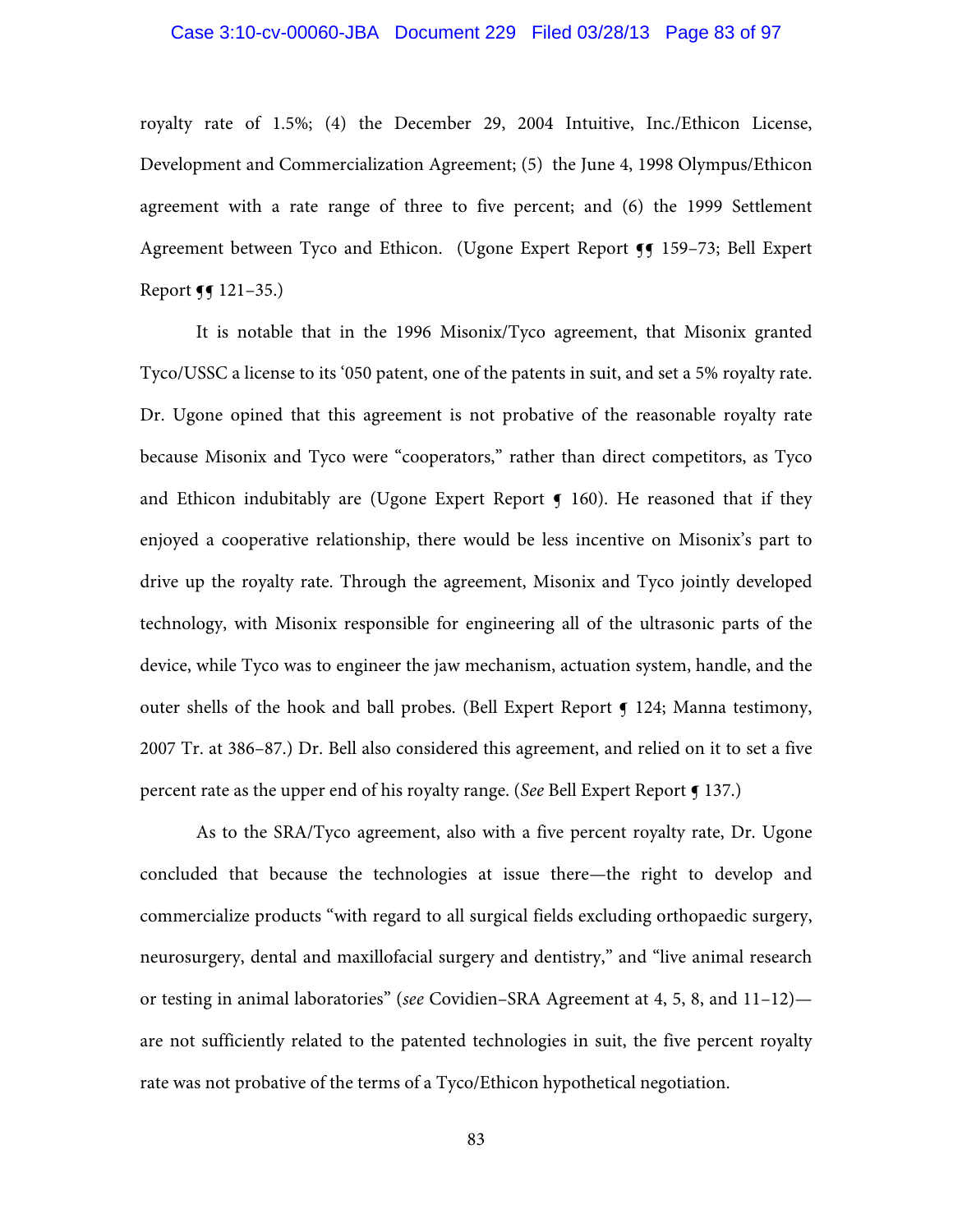## Case 3:10-cv-00060-JBA Document 229 Filed 03/28/13 Page 84 of 97

Neither of these two licenses with Tyco involves agreements between "head to head" competitors, such as Tyco and Ethicon. Dr. Ugone also opined that the fact that Tyco has not granted any other licenses with respect to the patented technology that forms the basis of this lawsuit, would drive up the royalty rate.<sup>27</sup> Because of these substantial dissimilarities, the Court does not find that the five percent royalty rate contained in these Tyco license agreements necessarily indicates an upper ceiling of the reasonable royalty rate.

As to license agreements between Ethicon and other entities, the Court finds that the Surgical Design/Ethicon agreement [DTX 1669] with a 1.5% royalty rate is not probative of what Ethicon would pay Tyco for several reasons. The patented technology at issue there was significantly more limited than the patents in suit: it involved Ethicon's receipt of a license to "make, have made, use, sell, or otherwise dispose of" a patented "Ultrasonic handpiece design." The license covered components used for the assembly of a licensed instrument, including a blade and grip housing. Ethicon was limited to a "licensed field," which specifically excluded Ethicon from working in "the fields of ophthalmology, dentistry and otorhinolaryngology." (Surgical Design/Ethicon Agreement  $\epsilon$  2.4.) In exchange for licensing these rights, Ethicon agreed to pay Surgical Design a \$200,000 lump sum, plus a royalty of 1.5% of net sales. Dr. Ugone emphasized that this agreement was from 1995, which "significantly predates" the date of the hypothetical negotiation, and consequently probably does not account for the success of

 $27$  Ethicon had tried to procure a license agreement with Tyco as to this particular patented technology, but these negotiations eventually broke down. (*See* Kreger Testimony, 2012 Tr. at 1653:20–21 ("In late 2003, early 2004, the negotiations broke off and there was no license agreement.").)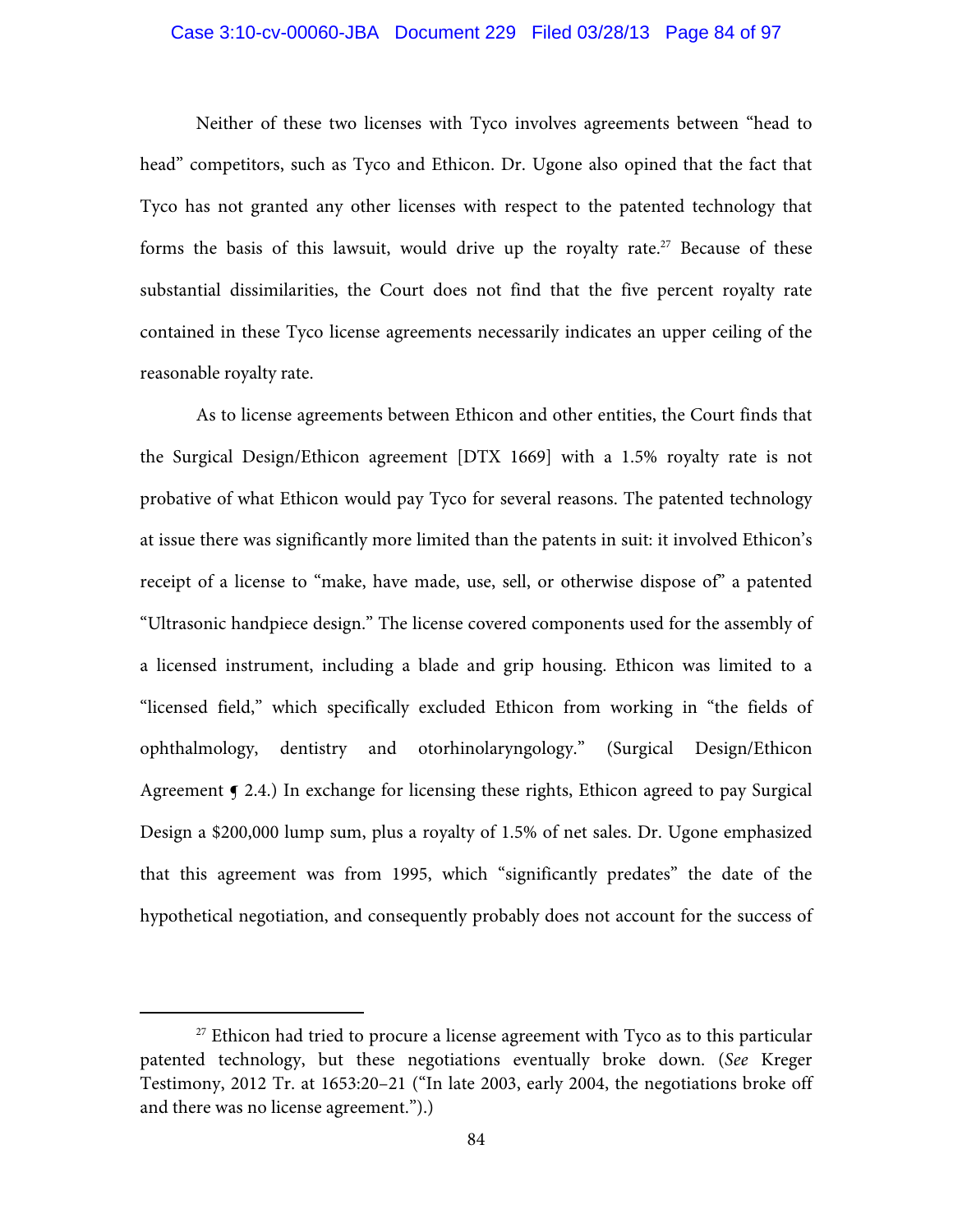### Case 3:10-cv-00060-JBA Document 229 Filed 03/28/13 Page 85 of 97

ultrasonic technology that would have been a factor in 2000. (Ugone Expert Report  $\P(168-69)$ .

The parties also considered a 1998 "Alliance Agreement" between Olympus and Ethicon, which built upon a previous Alliance Contract from 1992. (2012 Tr. at 1477–78; Bell Expert Report  $\bigcirc$  125.) This particular agreement granted Olympus a nonexclusive license to the Davison '055 patent to "make, have made, use, sell, or have sold products in the same field." (Alliance Agreement [DTX 2146] at ETHI-00025215–216, 234.) There, both parties cross–licensed their patents at a zero percent royalty rate, agreeing that if either party wanted to add a patent to the agreement, the parties would negotiate royalty terms for any patent to be added. The Agreement further provided that the negotiated rate was not to exceed three percent of net sales, with three percent royalty rate to be set as the default if the parties could not agree. (Bell Expert Report  $\P$  127 (citing Alliance Agreement at ETHI-00025217).) If a second patent was added that applied to the same product, the rate could be negotiated to up to five percent. (Ugone Testimony, 2012 Tr. at 1164:4–8.) Dr. Bell considered these three or five percent rates to be the "ceilings" provided for in this Agreement. (Bell Testimony, 2012 Tr. at 1478:5–8.)

Dr. Ugone, however, viewed the last clause of the Alliance Agreement as particularly interesting, in that it provided that in the event of a termination of the Agreement, "the royalty rate for any patent licensed by such terminating party . . . shall be doubled for the remaining term of the license." (2012 Tr. at 1164:9–20.) Dr. Ugone explained that he found this provision especially relevant because it revealed what would happen if the relationship between the licensing parties turned competitive:

So, what this is saying is that if they brought extra patents into this agreement, and you get a three percent on one patent, a three percent on another, so you have more than one patent, and then you apply it to a

85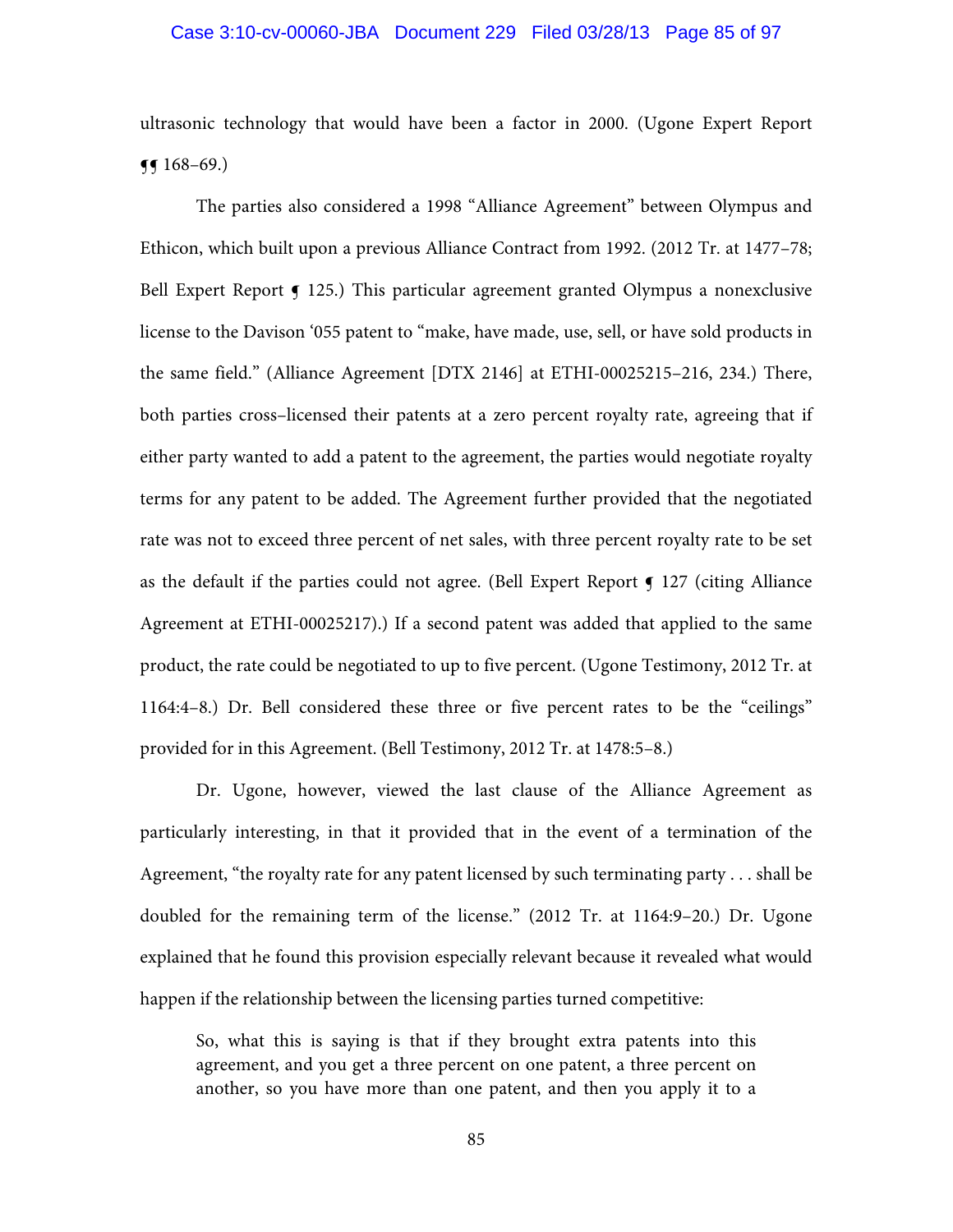licensed product, it maxes out by—at five under the Alliance Agreement. But if you have multiple incremental patents applied to the same product, and then the alliance is terminated, it goes to ten percent. So, what this says to me is it brings in and has this shift from the alliance agreement to a competitive situation. If the alliance agreement were to be terminated, a licensed product that has multiple incremental patents could go up to ten percent royalty rate.

(2012 Tr. at 1165:2–16.)

Dr. Ugone also considered an agreement between Ethicon and Intuitive Surgical, which Dr. Bell considered, but rejected as not being sufficiently relevant. There, the parties entered into a "license, development and commercialization agreement" to co– develop a Harmonic curved shear reusable instrument to be used with Intuitive's own surgical systems. (December 29, 2004 Ethicon/Intuitive Agreement [DTX 1660] at EES0169396–424.) As part of this agreement, Ethicon granted Intuitive a nonexclusive worldwide license to its Davison '055 patent, with a sixty–six dollar per unit royalty payment. Dr. Ugone opined that while entered into after the date of the hypothetical negotiation, it is highly relevant because it gives an idea of the value that Ethicon placed on the technology in its Davison patent. Dr. Ugone determined that based on the per unit selling prices of the Harmonic Insert sold by Intuitive Surgical (a range of \$376 to \$624), a per unit royalty payment would be equivalent to eleven to eighteen of the per unit revenue of the Harmonic insert. (Ugone Expert Report ¶ 173.)

Dr. Bell rejects this agreement as non–comparable, describing it as a collaborative agreement, and asserting that Tyco and Ethicon's hypothetical negotiation would not have involved an agreement to "co–develop" technology. While the Court agrees that non–competitive negotiation settings offer little of comparative value, the value that Ethicon assigned to licensing its Davison '055 patent, which Dr. Bell describes as "one of the foundational patents . . . of ultrasonic" (2012 Tr. at 1477:17–18), relevant to the extent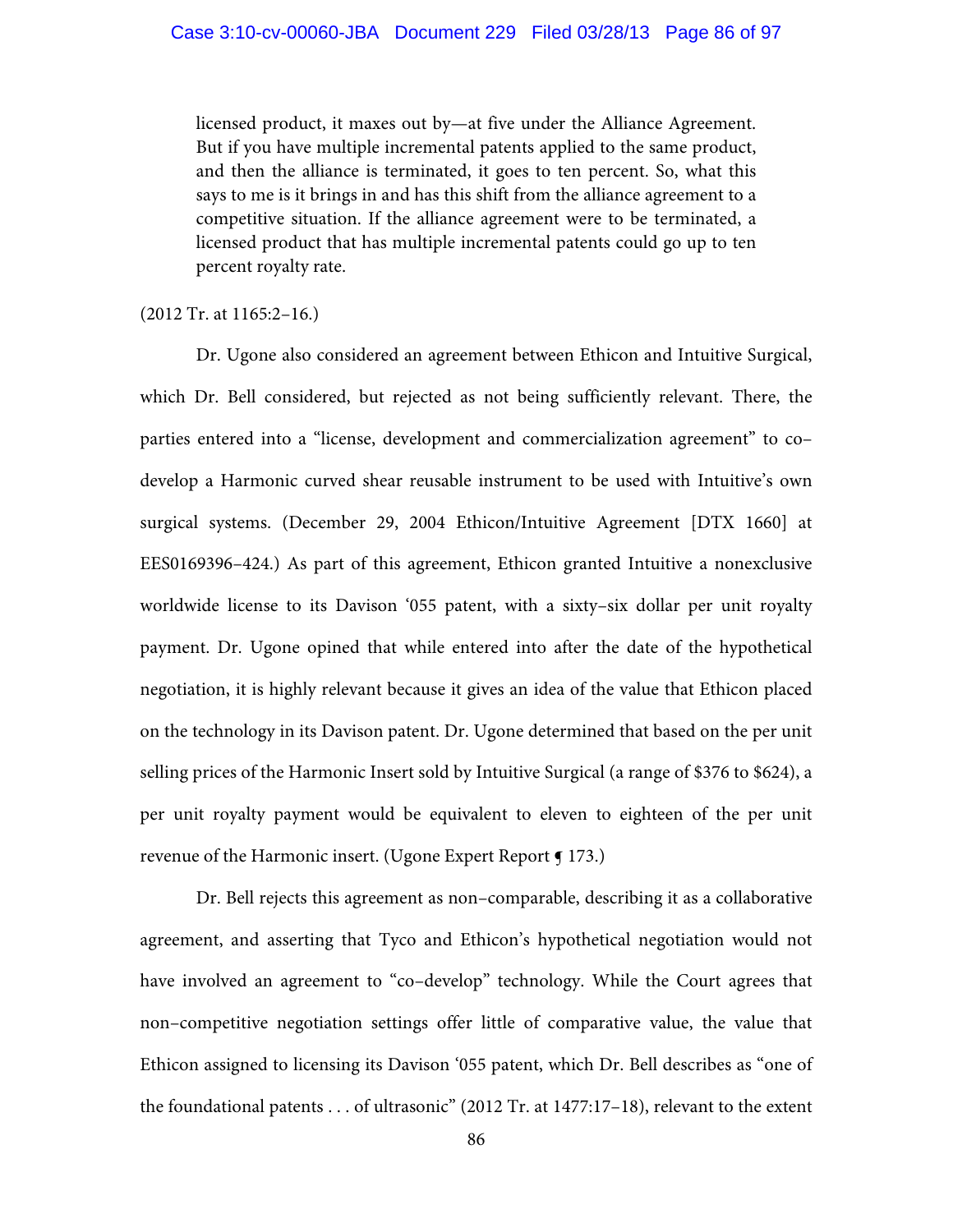## Case 3:10-cv-00060-JBA Document 229 Filed 03/28/13 Page 87 of 97

it reflects that Ethicon granted a license at a relatively high royalty rate to its Davison patent (without cross licensing) for a technology that shares some common features with the ultrasonic patents in suit.

Finally, Dr. Bell considered the 1999 Settlement Agreement between Tyco and Ethicon, under which no royalties were payable to either party. However, this settlement agreement was a means of settling previously existing disputes, granting immunity to specific "immune products," and providing that, "[t]he parties also recognize that unasserted claims of patent infringement may exist against each other and wish fully to resolve these existing, unasserted claims." (1999 Settlement Agreement at EES0169383.) As such, its context does not give the Court guidance as to what a licensing negotiation between the parties as to these patents would likely look like.

As to *Georgia–Pacific*'s factors four and five—Tyco's established licensing policy and the commercial relationship between the parties—the Court finds that the nature of the intensely competitive relationship, and the fact that Tyco has not licensed the patents in suit to others would drive up the reasonable royalty rate.<sup>28</sup>

Considering factor eight—"[t]he established profitability of the product made under the patent; its commercial success; and its current popularity"—the patents and ultrasonic surgical instruments derived from the patented technology were enormously successful. Dr. Bell argues that in fact, given that both parties would recognize the market potential for ultrasonic surgical devices, this factor, though important, would not have a significant impact on the royalty rate in either direction. (Bell Expert Report  $\P$  150.) Dr. Ugone opined that this factor would drive up the rate, and testified that the commercial

<sup>&</sup>lt;sup>28</sup> Neither Dr. Ugone or Dr. Bell considered factors six or seven—the role of the patented product on the sales of other items, and the duration of the patent—to be probative of setting a reasonable royalty rate.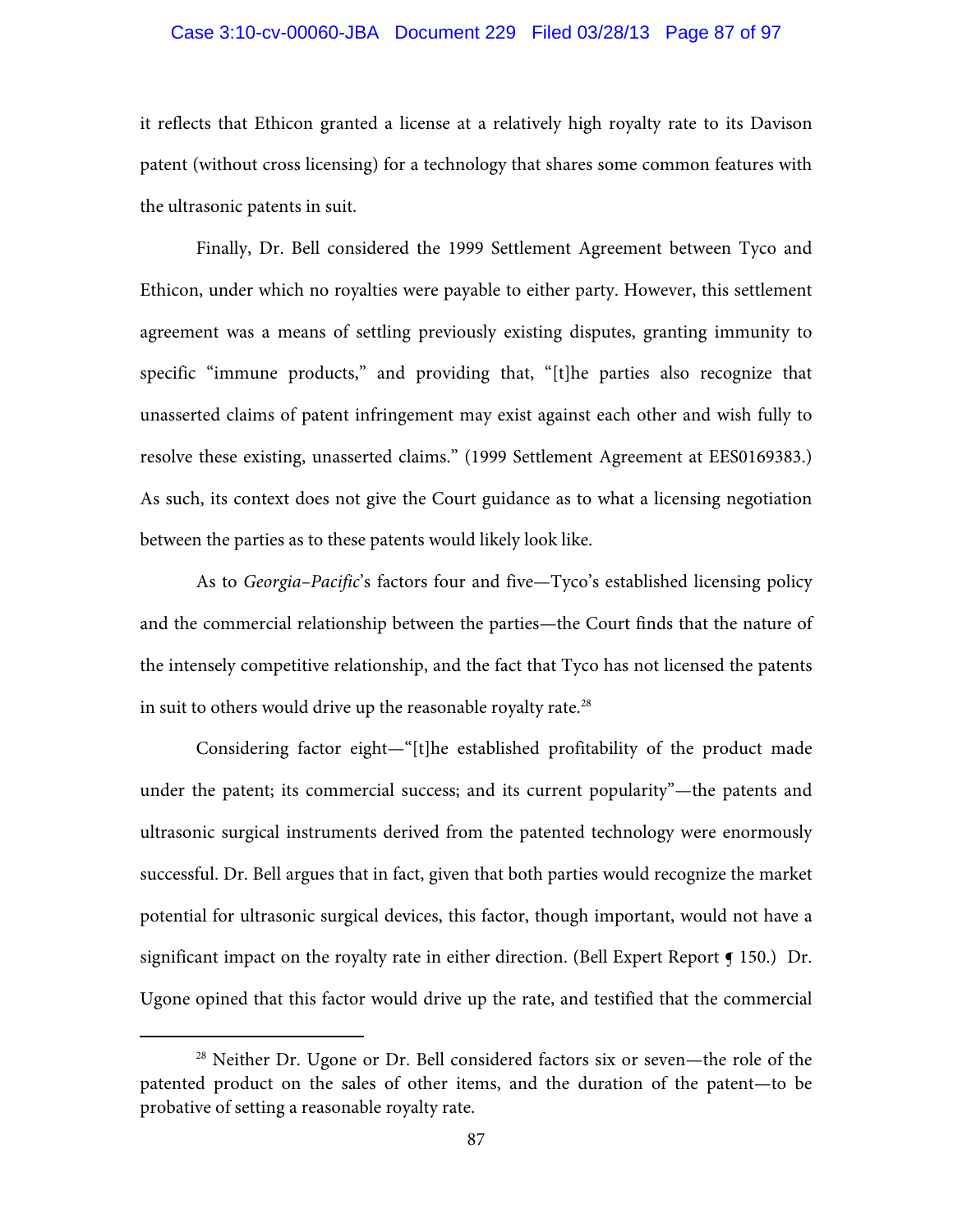success of the products would be a "top of the mind" consideration for both parties, because

Tyco would be saying if I license a competitor, I may lose some sales and I'm going to lose incremental profitability. Ethicon is going to be saying I need these patents in order to sell my products lawfully, there is a high profitability associated with that, if I don't get a license agreement, my profits are at risk.

(2012 Tr. at 1170:5–12.) The record shows that Ethicon benefited significantly from introducing its accused products to the marketplace—indeed, the introduction of the accused products altered the market and Ethicon's sales of immune ultrasonic surgical devices simultaneously dropped substantially. (2012 Tr. at 1171:1–14; PTX 693 at 77.) The Court is persuaded that this factor would push the rate higher.

The experts disagree over the relevance of factors nine and ten—the advantages of the patented technology over older modes or devices and the nature of the invention and benefits to the user. Were it not for the Court's finding of invalidity as to significant aspects of the patented devices, such as rotation and ability to fit down a 5mm trocar, this factor may well have driven the rate up significantly. However*,* the Court will only consider the role of the curved blade technology and the added power of the dual cam design which are features that may have played a role in demand for the accused products, but would not be the sole considerations between the parties at the hypothetical negotiation stage. Indeed, Dr. Ugone himself testified, "[t]he fact that there [are] market trends towards minimally invasively surgeries, toward laparoscopic surgeries, and all of what these patents do is meet that market demand for those types of surgeries. So, that all goes into nine and ten here." (2012 Tr. at 1171:24–1172-6.) He concluded that these factors "would lead to and maintain upward pressure on the negotiated royalty rate during the hypothetical negotiation." The record shows that at the time that of the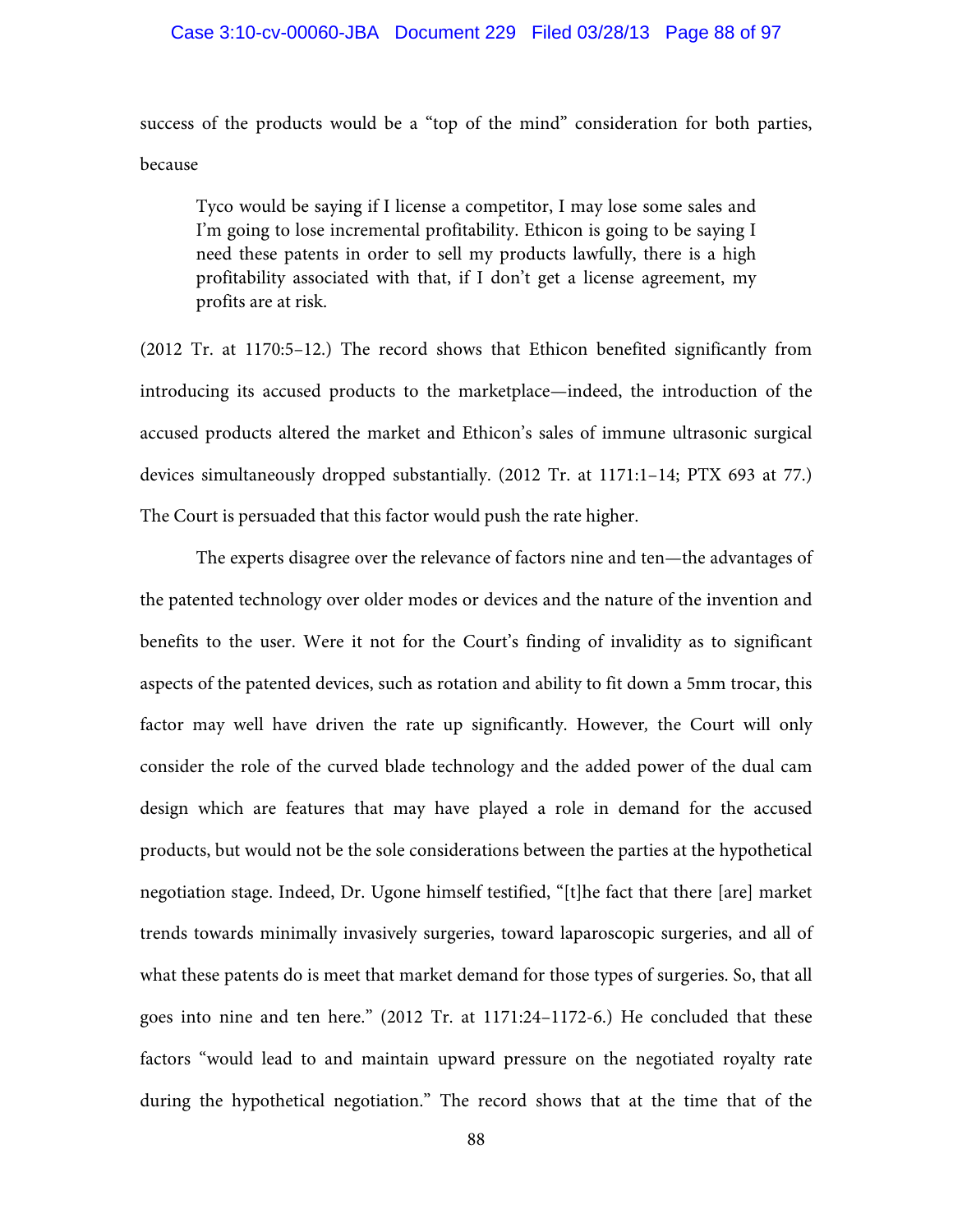## Case 3:10-cv-00060-JBA Document 229 Filed 03/28/13 Page 89 of 97

hypothetical negotiation, Ethicon had the benefit of the Davison '055 patent and the immune products, which also play a role in the market trends toward minimally invasive surgeries that Dr. Ugone described, and consequently the Court does not find that these two factors would exert particular upward pressure on the rate negotiation.

However, since the release of its LCS devices on the market, Ethicon has continued to market and benefit from its curved shears devices, thereby availing itself of aspects of Plaintiff's patented technology. Thus, the Court finds that factor eleven—the value of the patented technology to Ethicon—would have a role in raising the negotiated royalty rate.

Ultimately, Dr. Ugone opined that a reasonable royalty rate would fall between twelve and fifteen percent, while Dr. Bell defined his royalty rate range as between 1.5% and five percent, recommending a 2.6% rate. After a consideration of the *Georgia–Pacific* factors and Dr. Ugone's and Dr. Bell's expert reports and trial testimony, the Court finds that neither expert's proposed royalty rates sufficiently account for the parties' respective positions, strengths, and weaknesses.

The Court concludes that a rate of eight percent is appropriate. This rate is sufficiently higher than the five percent rate that Misonix required when it licensed the '050 patent to Tyco, which reflected their status as cooperators rather than competitors. Further, the eight percent rate takes into account the fact that Ethicon had its own ultrasonic technology, in the form of the dated Davison '055 patent and the immune products, yet also accounts for the fact that Ethicon's accused products, which contain patented features, were far more successful than its immune products.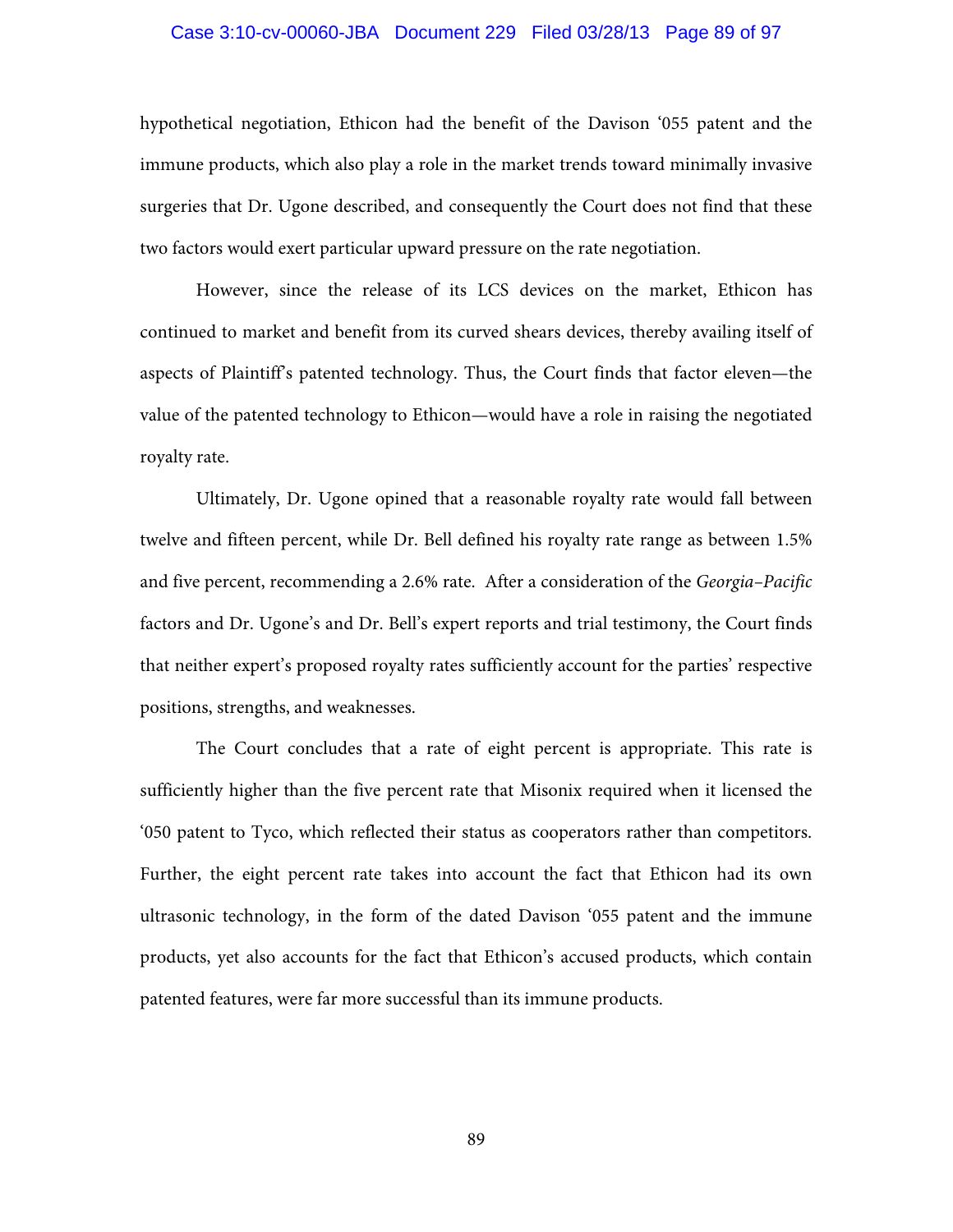The Court also concludes that this lower royalty rate adequately accounts for the fact that a proposed royalty rate of twelve percent as to the WAVE's sales would have been entirely improper, given that the WAVE does not use a curved blade.

## **C. Conclusions on Damages**

As the Court has concluded lost profits damages are not appropriate, applying a royalty rate of eight percent to \$1,751,000,000 of infringing sales from April 1, 2004 to March 31, 2012 yields royalty damages of \$140,080,000.

## **D. Other Relief Sought**

## *1. Willful Infringement*

Tyco also asserts that the record supports a finding of Defendant's willful infringement. A patentee must prove willful infringement by clear and convincing evidence. *See In re Seagate Technology*, *LLC*, 497 F.3d 1360, 1371 (Fed. Cir. 2007). The Federal Circuit requires a threshold showing of "objective recklessness," that is, that Tyco must show that it is highly probable that Ethicon "acted despite an objectively high likelihood that its actions constituted infringement of a valid patent." *Id.* If this "objective standard" is met, then Tyco must also demonstrate that this "objectively–defined risk (determined by the record developed in the infringement proceeding) was either known or so obvious that it should have been known to the accused infringer." *Id.*

As to the objective prong, the evidence showed that Ethicon had acquired UltraCision in 1995 and since at least 1995, Ethicon had been working on developing a 5– mm ultrasonic surgical instrument that would cut and coagulate tissue. Ethicon has asserted its non–infringement and invalidity defenses under § 102(g) and § 103 since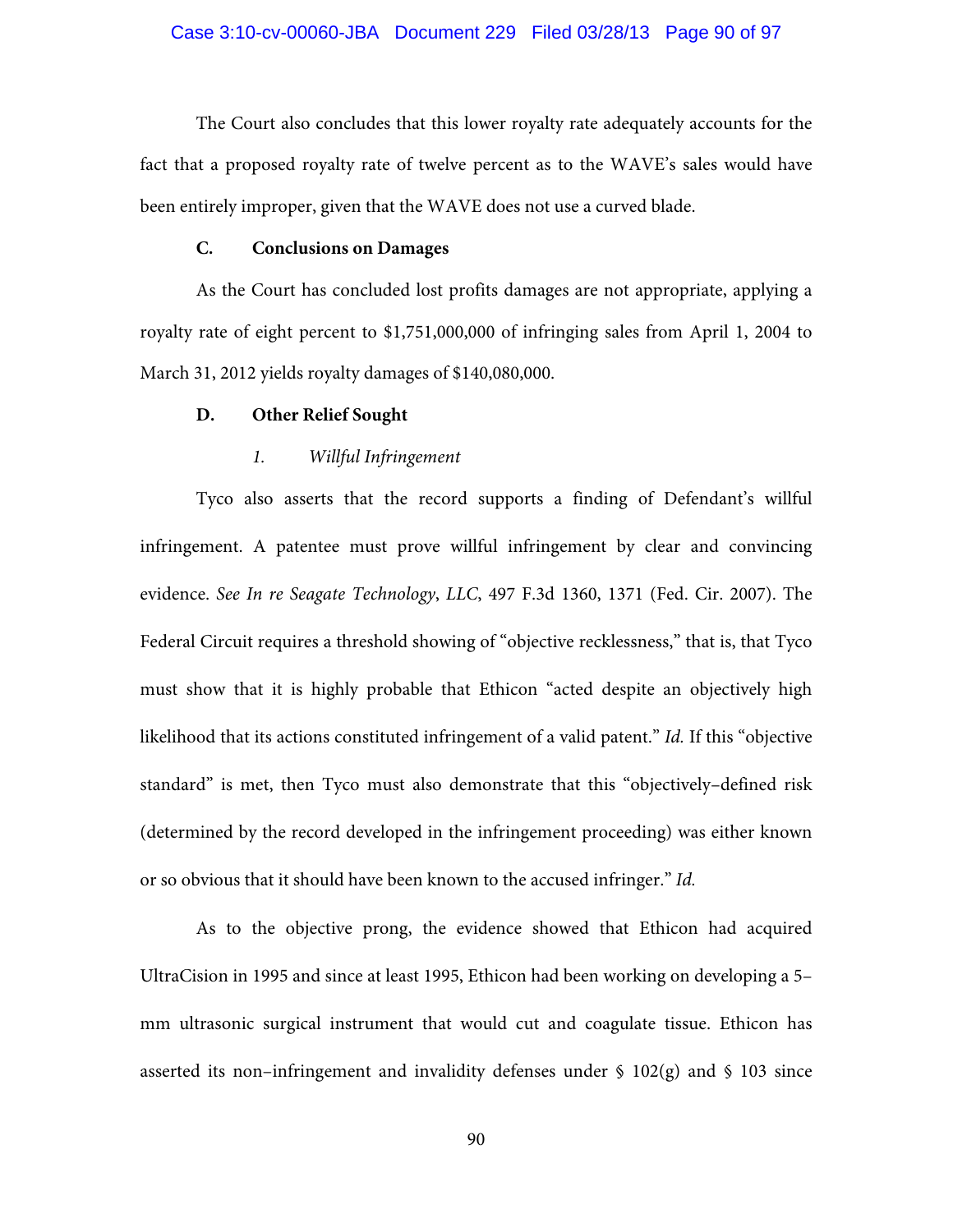# Case 3:10-cv-00060-JBA Document 229 Filed 03/28/13 Page 91 of 97

2002, when the '286 patent was issued. Verne Kreger, in–house counsel for Johnson & Johnson testified that he became aware of the '286 patent shortly after it issued, and that he recommended to Johnson & Johnson's head of Research and Development that they should obtain the opinion of outside counsel as to whether the '286 patent was invalid, or whether the LCSC–5 infringed. (*See* 2012 Tr*.* at 1685.)

Mr. Kreger testified that he "was quickly able to dismiss all of the claims that were directed to the cam. . . . And really what I was focusing on was claim 1 of the '050 and claim 1 of the '286." (*Id.* at 1689:8–15.) He further recalled, "we had a position of obviousness based on a combination of Davison and the references that I talked about . . . with respect to the claim 1 of the '050 patent and claim 1 of the '286 patent." (2012 Tr. at 1693:4–7.) He testified that armed with his own "preliminary" opinions about the invalidity and non–infringement of Ethicon's devices and the '050 and '286 patents, Ethicon initiated licensing negotiations with U.S. Surgical. Ethicon then waited until the negotiations terminated in January 2004, at which time Kreger "began to formalize and collate all of the references" for his obviousness opinion. (*Id.* at 1709:1–7.) Mr. Kreger conceded that the invalidity opinions he solicited from outside counsel did not include a § 102(g) defense based on the prototypes, but that he had "advised the business . . . that we had the potential of a  $102(g)$  defense based on the prototype, ... and a hunch I had with respect to U.S. Surgical's earliest priority date." (*Id.* at 1709:18–22.)

Outside counsel submitted opinions on infringement and invalidity, the results of which were compiled by Mr. Kreger into a summary document dated June 9, 2004. (*See*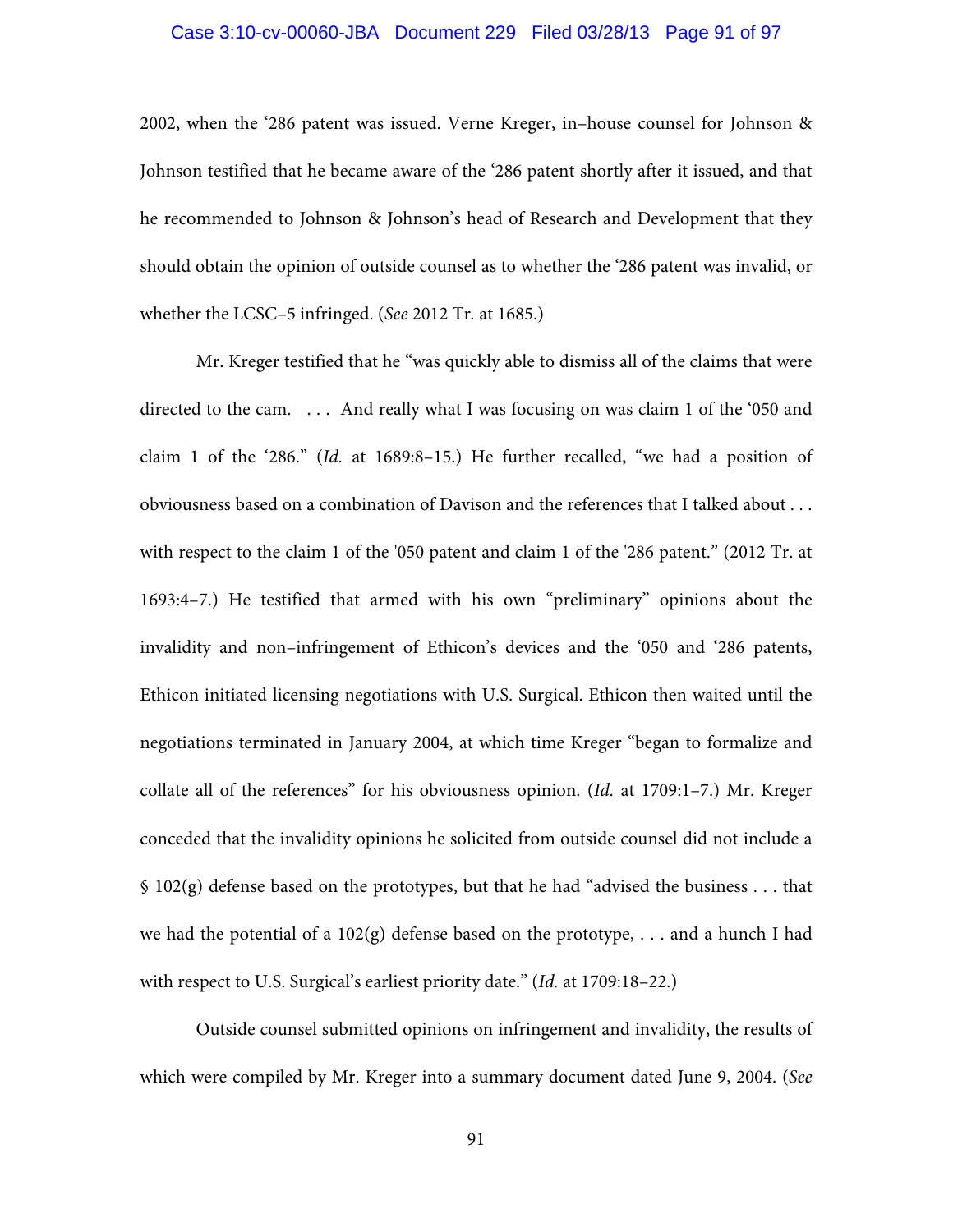# Case 3:10-cv-00060-JBA Document 229 Filed 03/28/13 Page 92 of 97

PTX 84.) In this summary, there is a reference to the May 17, 1996 UltraCision prototype drawing (PTX 84/DTX 1632 at 1), and a note that "EES [Ethicon EndoSurgery] also has an argument of invalidity with respect to at least those claims marked with a "Y" . . . on the basis that EES was the first to invent the claimed subject matter. EES has a prima facie argument based on the date of May 17, 1996 of the Ultracision drawing, which predates USS's [U.S. Surgical's] earliest filing date of Oct. 4, 1998." (*Id.*)

Mr. Kreger's summary indicates that as to the '286 Patent, Ethicon had obtained § 103 invalidity opinions (with the Davison '055 patent and Robinson '142 patent as prior art references) as to nearly all claims, and outside opinions on non–infringement as to claims 4, 8–14, 17–18, and 20. (*See* PTX 84 at JB10020–21.) As to the '544 patent, outside counsel provided § 103 opinions (with Davison '055, Robinson '142, and European Patent '662 as prior art references) as to all claims, and non–infringement opinions as to all claims. (*Id.* at JB10022–26.) As to the '050 patent, there were § 103 opinions (with Davison '055, Robinson '142, European Patent '315, the '501 patent, European Patent '662, and "UDwg" as prior art references) as to all claims but claim 2 (*see id.* at JB10034), and non–infringement as to all claims except 5–6 and 8–10 (*id.*). (*See also* Opinions of Outside Counsel [DTX 2440, 1609, 1611, 1613, 1615–1616].)

Under Seagate's objective standard, "both legitimate defenses to infringement claims and credible invalidity arguments demonstrate the lack of an objectively high likelihood that a party took actions constituting infringement of a valid patent." B*lack & Decker, Inc. v. Robert Bosch Tool Corp.*, 260 F. App'x 284, 291 (Fed. Cir. 2008).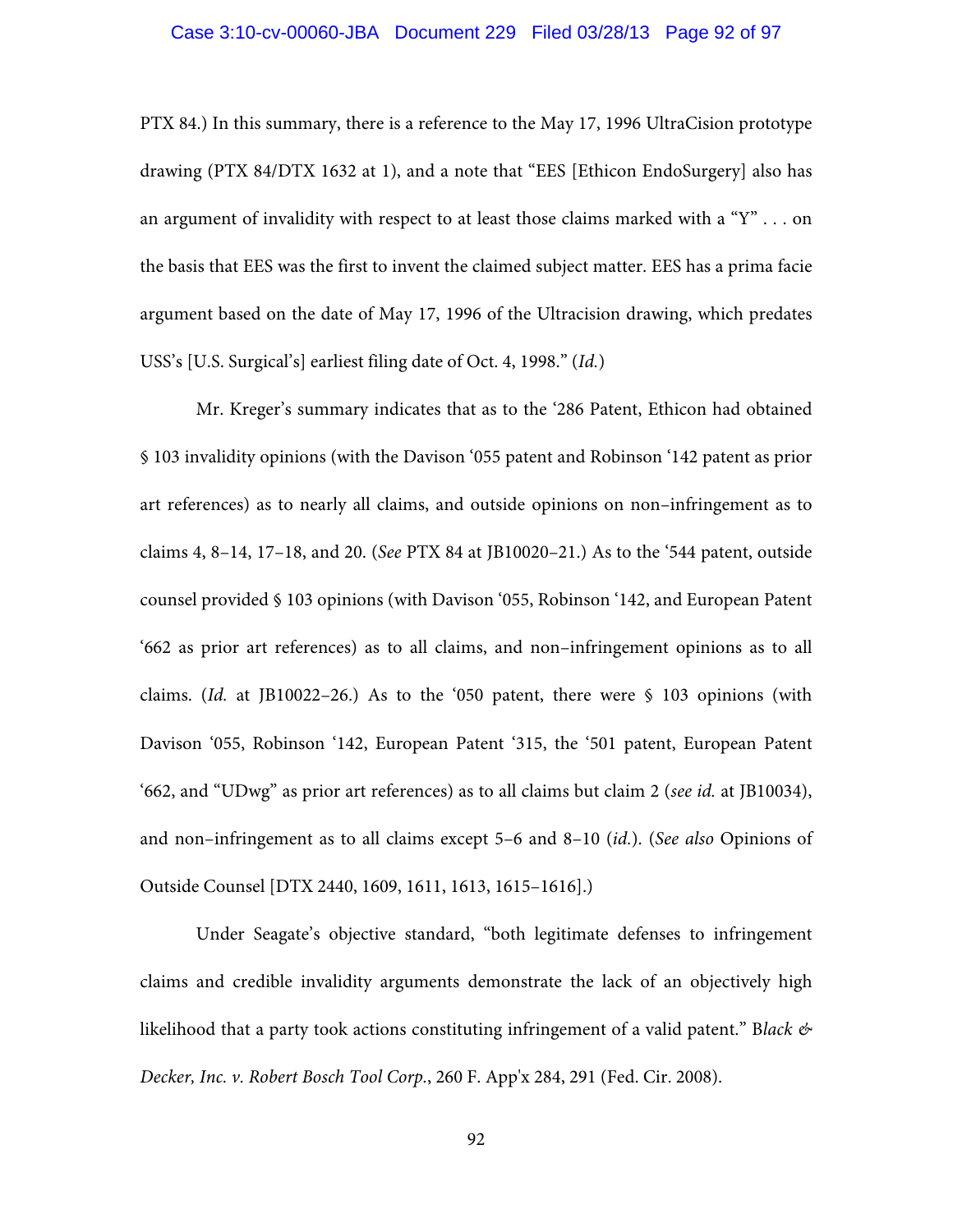## Case 3:10-cv-00060-JBA Document 229 Filed 03/28/13 Page 93 of 97

The record shows that Ethicon's engineers and in–house counsel, as well as outside counsel, have long maintained their non–infringement position, particularly with respect to camming claims. As indicated in the section on infringement, the question of infringement as to the camming claims is a close factual question. While the Court has concluded that plaintiff has proven that it is more likely than not that the accused devices infringe the camming claims, based on the record at trial, Tyco has not proven by clear and convincing evidence that Ethicon acted despite an objectively high likelihood that its products infringed the camming claims of the patents in suit. Further, as discussed *supra*, Ethicon's invalidity defenses are more than "credible." *Black & Decker*, 260 F. App'x at 291.

Here, the evidence gives no indication that Defendant simply took an arbitrary and unprincipled position of noninfringement and shopped for supporting outside legal counsel opinions. It is clear that Tyco and Ethicon were both conducting their respective research and development within the same general timeline. Ethicon purchased UltraCision in 1995 with the specific intention of creating an ultrasonic surgical device that worked as well as the Davison LSC–10 device, but that could fit down a 5–mm trocar, and continued working on its prototype devices through 1998. (*See supra* Part III.A.) Indeed, with the purchase of UltraCision in 1995, Ethicon may have bought itself a credible  $\S$  102(g) defense, because the subsequent years of Defendant's testing and developing the prototypes were in such close temporal proximity to the filing of Tyco's patents, that Tyco cannot meet its burden of proving by clear and convincing evidence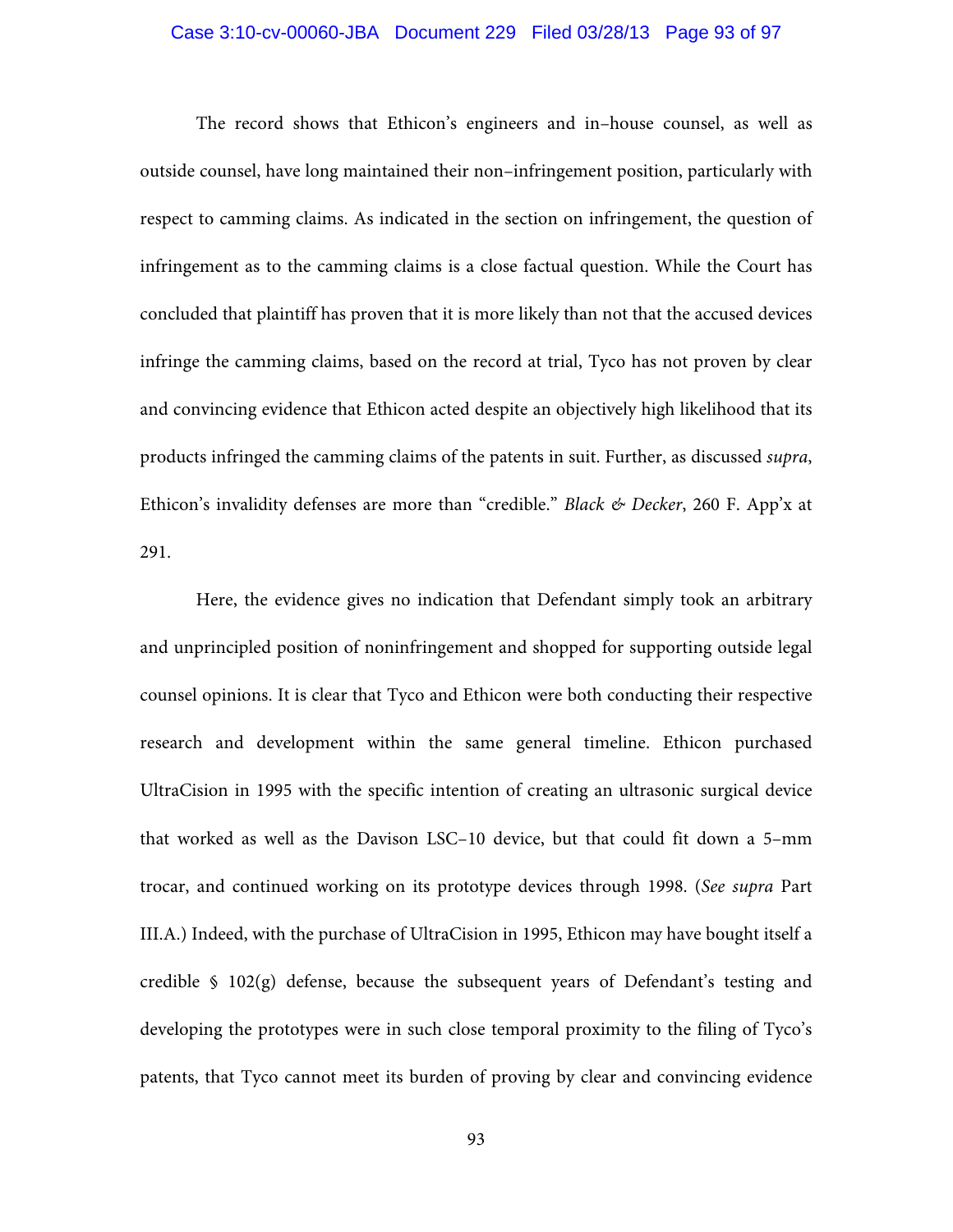### Case 3:10-cv-00060-JBA Document 229 Filed 03/28/13 Page 94 of 97

*Seagate's* objective prong because the years of continued animal labs and development work to improve the UltraCision and Ethicon prototypes and to create the LCS–K5 and B5 devices demonstrate a legitimate defense and thus lack of willfulness.

As to the obviousness defense, though the Court rejects Ethicon's § 103 position (*see supra* Part III.C.2), it, too, is a credible defense based on the argument that the Davison '055 patent, which is essential prior art to both parties' ultrasonic patents, rendered the asserted claims obvious. That Ethicon did not prove its obviousness by the heightened standard of clear and convincing evidence does not render Defendant's defense outlandish or frivolous. Indeed, that the Davison '055 patent presented a credible challenge to the asserted patents' validity leads to the conclusion that Plaintiff also fails to meet its own heightened burden of proof by clear and convincing evidence on willful infringement. Thus, the Court finds that Tyco's willful infringement case does not make it past *Seagate's* objective prong.

## *2. Permanent Injunction*

Tyco has also requested that the Court grant a permanent injunction in its favor. However, the Court does not find that Tyco has met its burden of proving that injunctive relief is warranted.

A plaintiff seeking a permanent injunction must satisfy a four–factor test to qualify for such relief. A plaintiff must demonstrate:

(1) that it has suffered an irreparable injury; (2) that remedies available at law, such as monetary damages, are inadequate to compensate for that injury; (3) that, considering the balance of hardships between the plaintiff and defendant, a remedy in equity is warranted; and (4) that the public interest would not be disserved by a permanent injunction.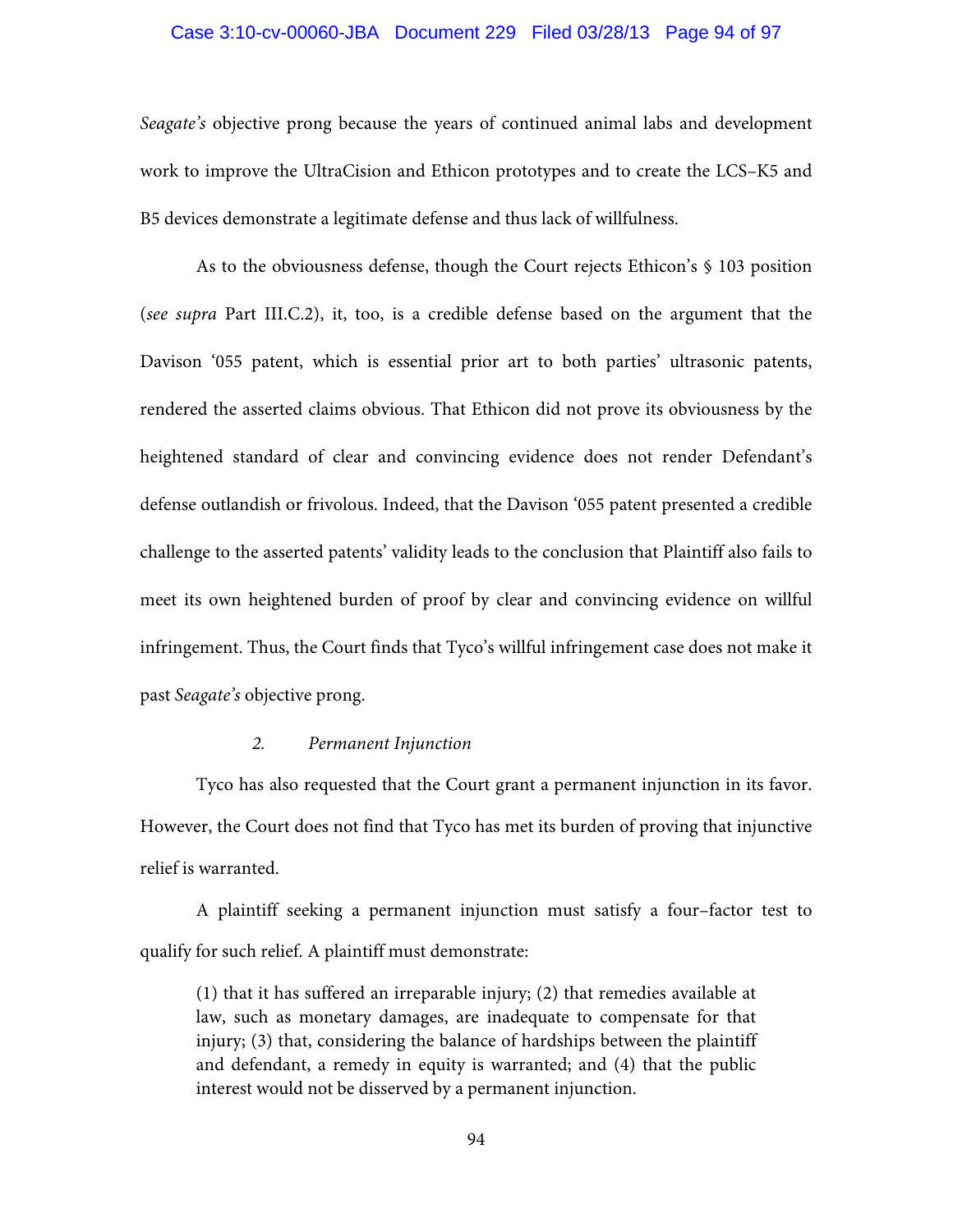*eBay Inc. v. MercExchange, L.L.C.*, 547 U.S. 388, 391 (2006). "These familiar principles apply with equal force to disputes arising under the Patent Act." *Id.*

Most importantly, the Court finds that Plaintiff did not prove the first prong, as Philip Roy, the first witness who testified at trial, and who spoke on the subject of Tyco's ultrasonic devices in relation to Ethicon's, spoke of "irreparable harm" suffered by Tyco in terms of the damage to its reputation, but was unable to articulate why if Tyco has endured infringement and harm to its reputation since 2004, it never sought preliminary injunctive relief. (2012 Tr. at 209–210.) Throughout trial, Tyco has been emphatic as to its entitlement to lost profits and to a certain royalty rate, which further supports the position that "remedies available at law, such a monetary damages," are fully adequate to compensate for Tyco's injury.

The Court finds that the public interest prong cuts both ways, as there is certainly an interest in "protecting the rights of patent owners," *see Smith & Nephew, Inc. v. Synthes (U.S.A.)*, 466 F. Supp. 2d 978, 985 (W.D. Tenn. 2006), as well as an important consideration that a permanent injunction would pull many devices that are presently used in surgery off the market. *See, e.g.*, *Bard Peripheral Vascular, Inc. v. W.L. Gore & Associates, Inc.*, CV-03-0597-PHX-MHM, 2009 WL 920300, at \*9 (D. Ariz. Mar. 31, 2009) *aff'd*, 670 F.3d 1171, *opinion vacated in part on reconsideration*, 682 F.3d 1003 (Fed. Cir. 2012) *vacated in part on reh'g en banc*, 476 F. App'x 747 (Fed. Cir. 2012) ("Given the utility of Gore's infringing products, both Counterpart and Non–Counterpart, the important role that these products play in aiding vascular surgeons who perform life saving medical treatments, sound public policy does not favor removing Gore's items from the market. The risk is too great. Placing Gore's infringing products out of reach of the surgeons who rely on them would only work to deny many sick patients a full range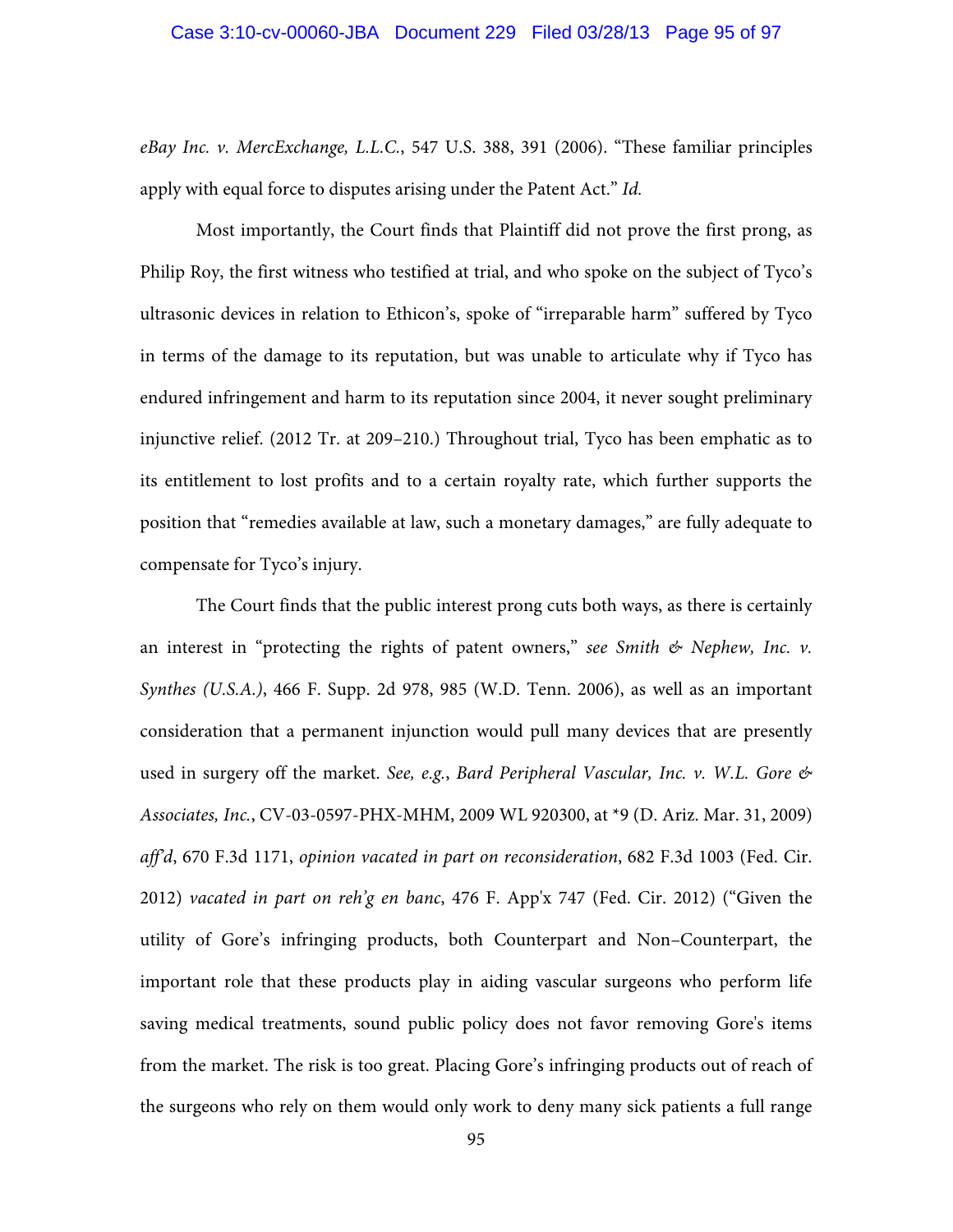## Case 3:10-cv-00060-JBA Document 229 Filed 03/28/13 Page 96 of 97

of clinically effective and potentially life saving treatments. The Court finds that the strength of this factor alone precludes it from imposing a permanent injunction.").

The Court has also considered the "balance of hardships" and concludes that a "remedy in equity" is not warranted. These parties, self–described as the Coke and Pepsi of the surgical tool market, are both giants in the industry, and the balance of hardships does not tip sufficiently in Plaintiff's favor to warrant such an extreme remedy.

### *3. Prejudgment Interest*

Tyco seeks prejudgment interest. "An award of prejudgment interest serves to make the patentee whole because the patentee also lost the use of its money due to infringement." *Crystal Semiconductor Corp. v. TriTech Microelectronics Int'l, Inc.*, 246 F.3d 1336, 1361 (Fed. Cir. 2001) (citing *General Motors*, 461 U.S. at 655–56). "In *General Motors*, the Supreme Court made prejudgment interest the rule, not the exception." *Id.*  As "prejudgment interest should be awarded absent some justification for withholding such an award," *see General Motors*, 461 U.S. at 655–57, and neither party has argued in favor of such a withholding, the Court awards prejudgment interest to Tyco. Neither party has advocated for a particular interest rate, and therefore the Court awards prejudgment interest at today's prime interest rate of 3.25%, which yields \$36,420,800 in total interest earnings for a total award of \$176,500,800.00 in damages. *See Applera Corp. v. MJ Research Inc.*, No.98CV1201(JBA), 2005 WL 2084319, at \*2 (D. Conn. Aug. 29, 2005) (awarding prejudment interest to patentee using the prime rate of interest).